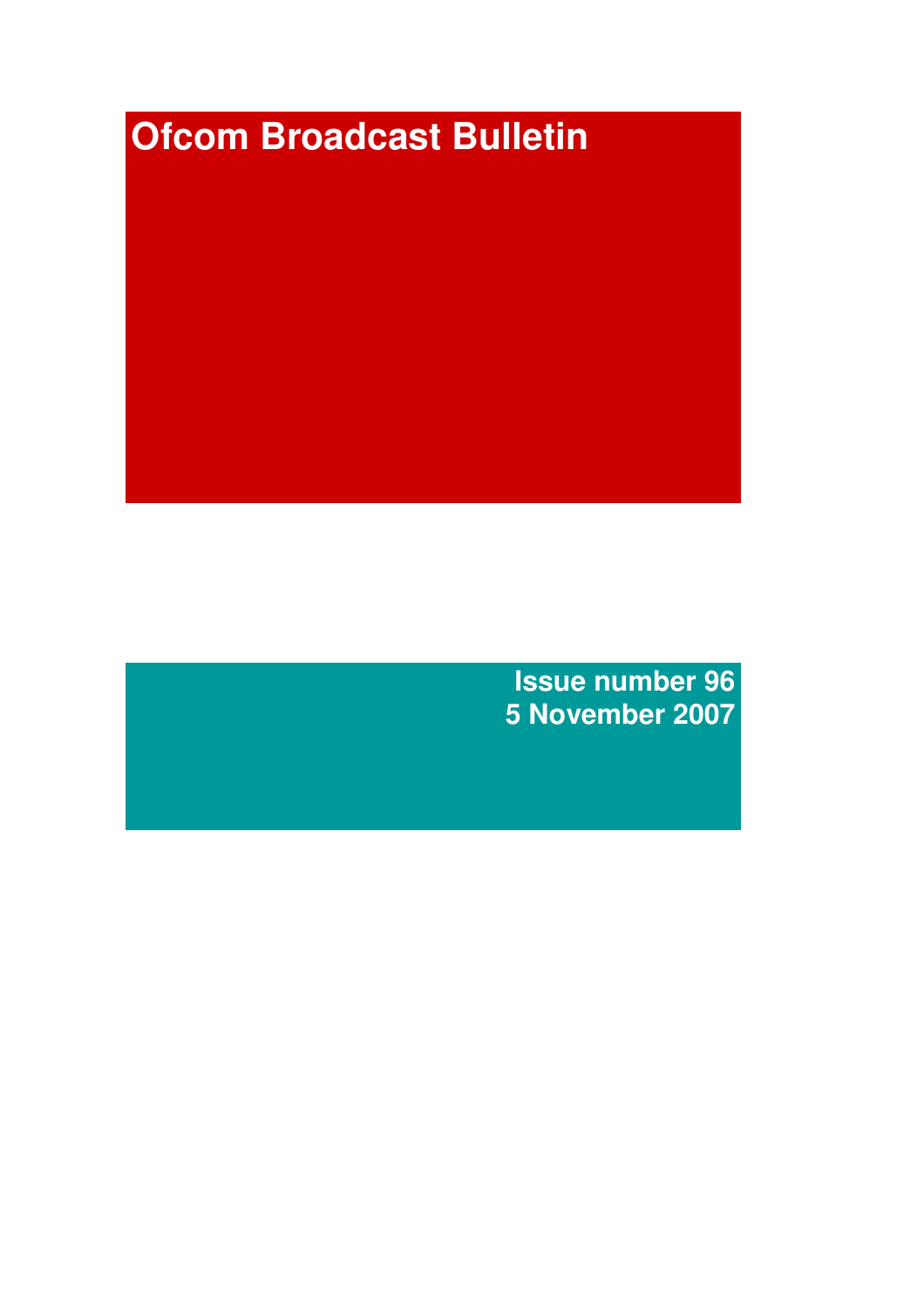# **Contents**

| Introduction                                                                                                                                                                                       | 3  |
|----------------------------------------------------------------------------------------------------------------------------------------------------------------------------------------------------|----|
| <b>Standards cases</b>                                                                                                                                                                             |    |
| Notice of Sanction                                                                                                                                                                                 |    |
| <b>ARY Digital UK Ltd</b><br>The Weekend Show, ARY Digital, 18 February 2006                                                                                                                       | 5  |
| In Breach                                                                                                                                                                                          |    |
| <b>Fizz Music</b><br>Fizz TV, 17 May 2007, 20:25                                                                                                                                                   | 6  |
| <b>Cash Call</b><br>The Hits, 17 April 2007, 00:00                                                                                                                                                 | 8  |
| <b>James and Ali's Breakfast Blanks</b><br>Invicta FM, 10 October 2006                                                                                                                             | 10 |
| <b>Real Summer Quiz</b><br>Real Radio - Scotland (Central Scotland), 15 and 21 June 2007, 18:00<br><b>Real Football Phone In</b><br>Real Radio - Scotland (Central Scotland), 1 August 2007, 18:00 | 12 |
| <b>Scottish Cup Final</b><br>Sky Sports HDX, 26 May 2007, 15:00                                                                                                                                    | 16 |
| Win Win TV<br>iPlay, 8 May 2007, 21:30                                                                                                                                                             | 17 |
| Resolved                                                                                                                                                                                           |    |
| <b>Supernatural trailer</b><br>ITV2, 2-31 May 2007, various times                                                                                                                                  | 18 |
| The Cosmos: A Beginner's Guide<br>BBC2, 10 August 2007, 19:30                                                                                                                                      | 20 |
| Not in Breach                                                                                                                                                                                      |    |
| <b>Big Brother Series 8</b><br>Channel 4, 7 June 2007, 22:00; 1 July 2007, 21:00; 4 July 2007, 21:00                                                                                               | 21 |
| Smile<br>CBBC, 19 March 2006                                                                                                                                                                       | 29 |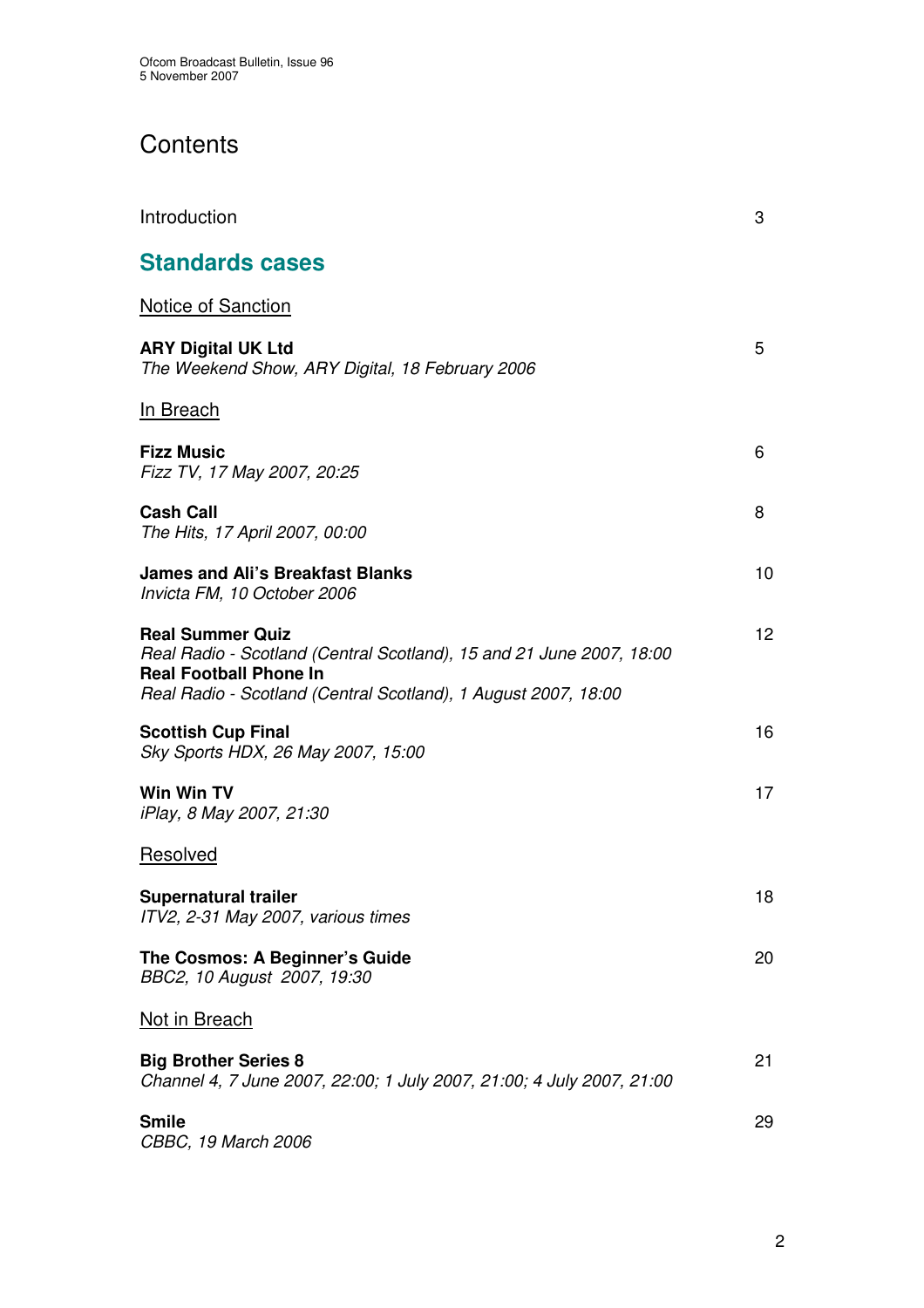# **Fairness & Privacy cases**

## Not Upheld

| <b>Complaint by Mr Russell Foster</b><br>Inside Out, BBC1 North East, 26 January 2007                                             | 33 |
|-----------------------------------------------------------------------------------------------------------------------------------|----|
| <b>Complaint by Ms Christine O'Meara</b><br>on behalf of Community Housing Cymru<br>Wales This Week, ITV Wales, 11 September 2006 | 48 |
| <b>Complaint by Mr Taranjit Singh</b><br>News and other programmes, BBC Asian Network, 5 June 2006                                | 69 |
| Other programmes not in breach/outside remit                                                                                      |    |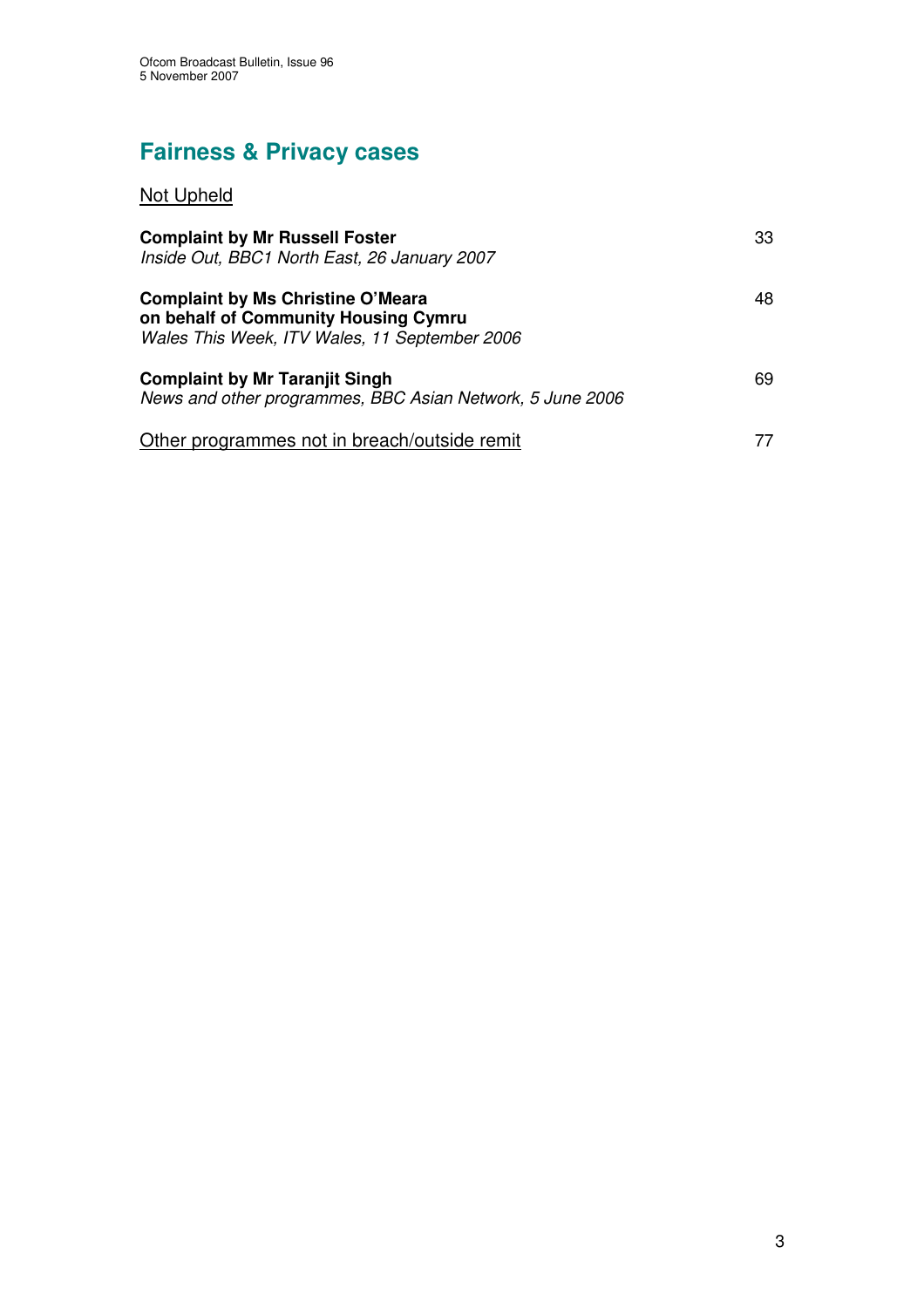## **Introduction**

Ofcom's Broadcasting Code ("the Code") took effect on 25 July 2005 (with the exception of Rule 10.17 which came into effect on 1 July 2005). This Code is used to assess the compliance of all programmes broadcast on or after 25 July 2005. The Broadcasting Code can be found at http://www.ofcom.org.uk/tv/ifi/codes/bcode/

The Rules on the Amount and Distribution of Advertising (RADA) apply to advertising issues within Ofcom's remit from 25 July 2005. The Rules can be found at http://www.ofcom.org.uk/tv/ifi/codes/advertising/#content

From time to time adjudications relating to advertising content may appear in the Bulletin in relation to areas of advertising regulation which remain with Ofcom (including the application of statutory sanctions by Ofcom).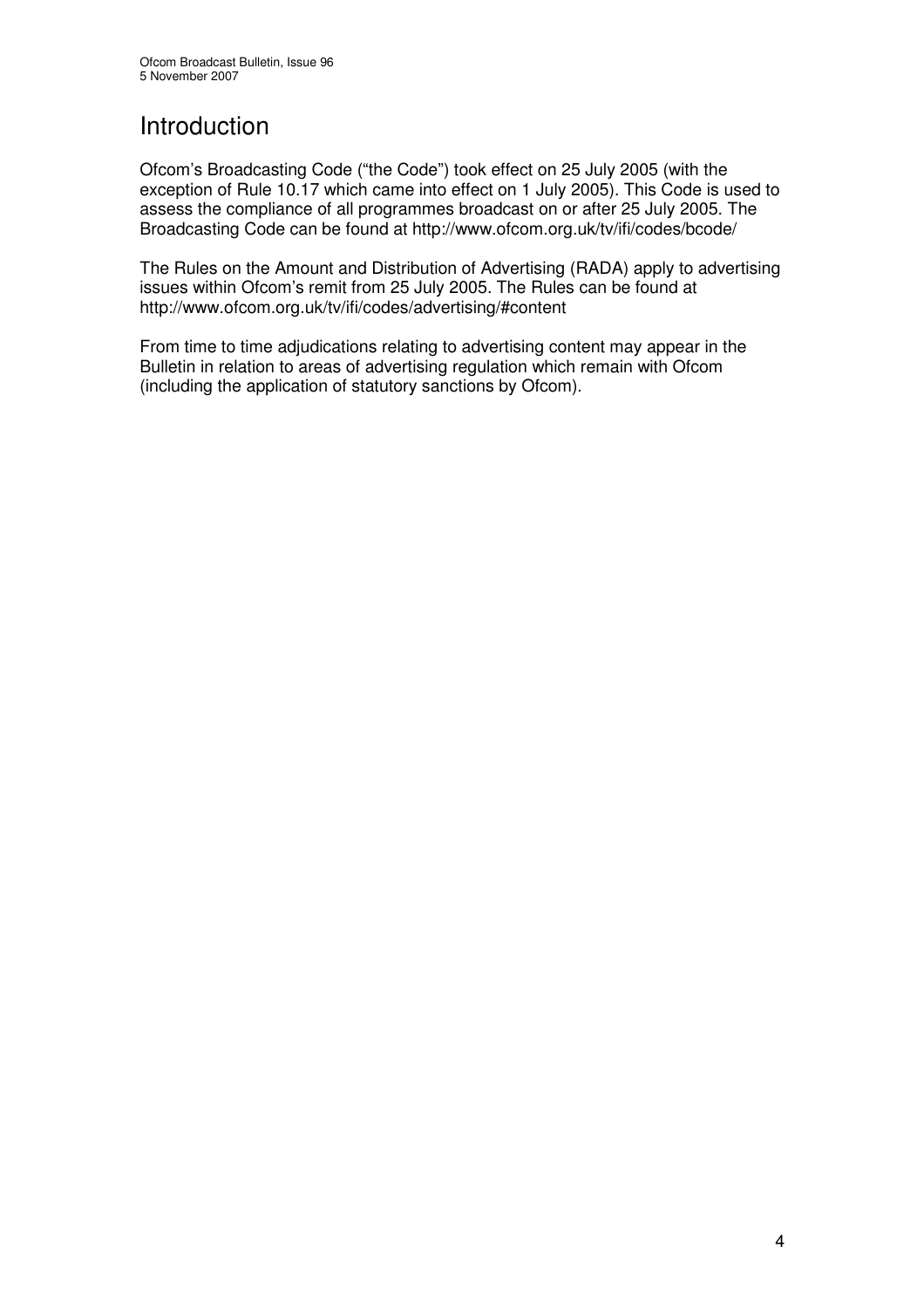# **Standards cases**

## **Notice of Sanction**

## **ARY Digital UK Ltd**

*Alternative health claims, The Weekend Show, ARY Digital, 18 February 2006* \_\_\_\_\_\_\_\_\_\_\_\_\_\_\_\_\_\_\_\_\_\_\_\_\_\_\_\_\_\_\_\_\_\_\_\_\_\_\_\_\_\_\_\_\_\_\_\_\_\_\_\_\_\_\_\_\_\_\_\_\_\_

On 1 November 2007, Ofcom published its decision to impose a statutory sanction on ARY Digital UK Ltd. The sanction was for breaches of Rule 2.1 (generally accepted standards must be applied to the contents of television services so as to provide adequate protection for the public from harmful material); Rule 10.3 (products and services must not be promoted in programmes); and Rule 10.4 (no undue prominence to be given to a product or service) of the Code.

Ofcom has found that these rules were breached due to the following conduct.

First, allowing an alternative health practitioner, Dr Surjeet Kaur, to make unfounded and unchallenged claims on *The Weekend Show* regarding:

a) the ability of products she sold to cure cancer, and of the cancer-curing benefits of consuming garlic and of other alternative health practices; and b) the efficacy of her company's products in curing other serious medical conditions such as leprosy, sciatica, psoriasis and sterility. This created a material risk that potentially vulnerable viewers, and in particular any suffering from life threatening illnesses such as cancer, would follow this advice and might do so without seeking proper medical help. This risked serious harm to viewers.

Second, the disproportionate and extensive promotion of Dr Kaur's practice and medicines resulted in undue prominence being given to her products and her alternative health practice.

For the reasons set out in the adjudication, Ofcom imposed a financial penalty of £15,000 on ARY Digital UK Ltd. and directed it to broadcast a statement of its findings in a form determined by Ofcom on one specified occasion.

The full adjudication is available at:

#### **http://www.ofcom.org.uk/tv/obb/ocsc\_adjud/ary\_digital.pdf**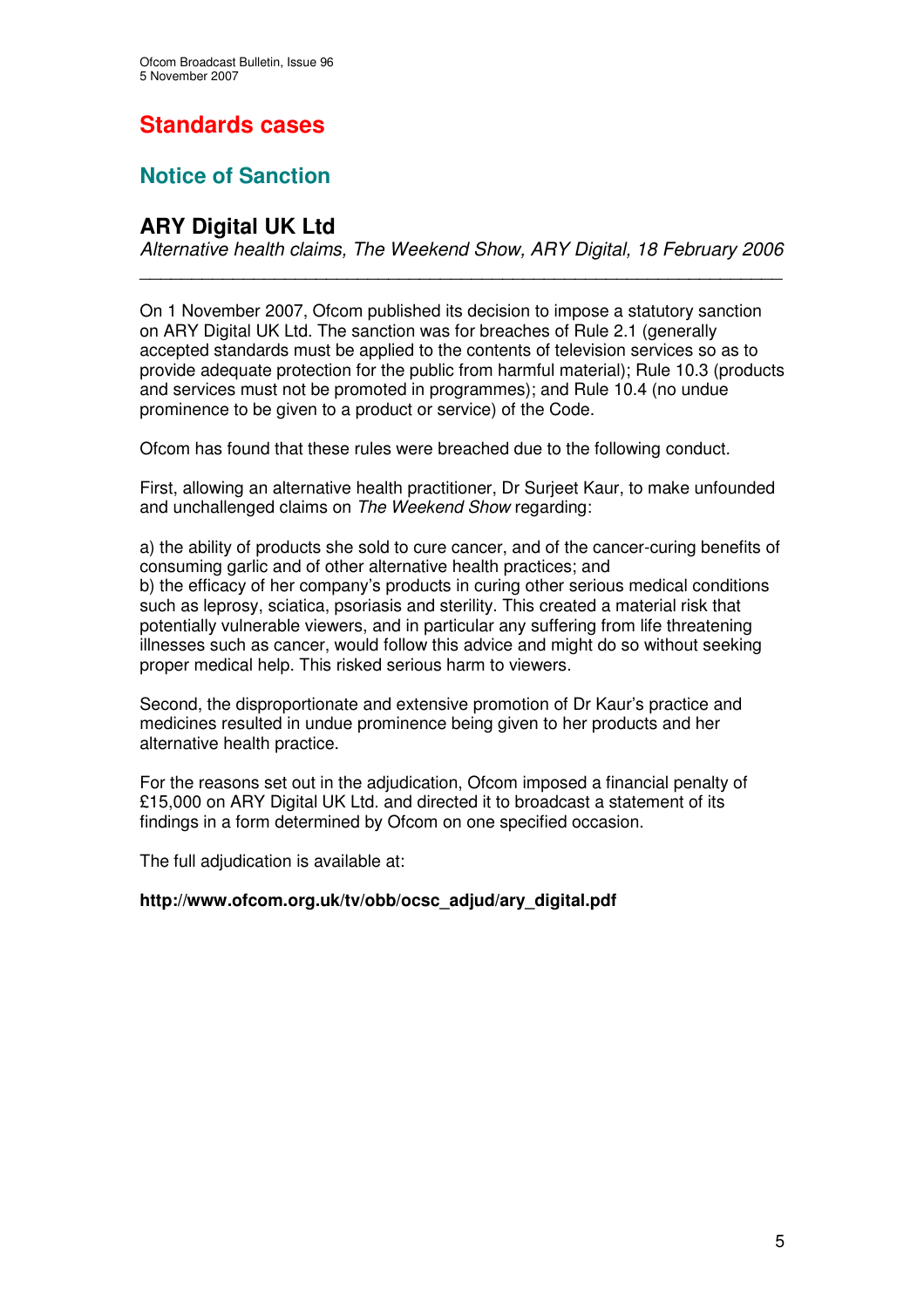## **In Breach**

**Fizz Music** *Fizz TV, 17 May 2007, 20:25*

#### **Introduction**

Fizz TV is a music video channel. A viewer complained that a video entitled *All the Way* contained flashing images.

Certain types of flashing images present a danger of triggering seizures in viewers who are susceptible to photosensitive epilepsy (PSE). The Code therefore contains a rule aimed at minimising the risk to viewers who have PSE. Rule 2.13 states that "Broadcasters must take precautions to maintain a low level of risk to viewers who have PSE. Where it is not reasonably practicable to follow the Ofcom guidance (see the Ofcom website), and where broadcasters can demonstrate that the broadcasting of flashing lights and/or patterns is editorially justified, viewers should be given an adequate verbal and also, if appropriate, text warning at the start of the programme or programme item".

We asked Fizz TV to comment on compliance with Rule 2.13.

#### **Response**

Fizz TV pointed out that the video had been preceded by a text warning, but acknowledged that it was unfortunate that it was unable to fully test this content before broadcast. The broadcaster wished to apologise if this video caused any viewer medical distress.

The broadcaster explained that while Fizz TV may be part of a very small broadcasting company, its compliance team receive regular training and updating in the requirements of the various areas of Code. The broadcaster also assured us that it is improving compliance in this area by, for example, requesting suppliers of videos that may cause PSE problems to provide the results of tests already carried out, or by starting to commission their own tests through external suppliers.

#### **Decision**

Ofcom has drawn up guidelines<sup>1</sup>, following consultation with leading medical opinion in this area, with the aim of reducing the risk of exposure to potentially harmful stimuli in television images which can trigger PSE. The guidelines set various criteria to judge whether sequences of flashing images are potentially harmful. Content which contains rapid scene cuts or/and where there is a change in screen brightness between cuts, should be considered especially carefully.

Ofcom's tested the video and found that seven distinct sequences in the video were non-compliant with the technical criteria in the guidance, and that each of these sequences contained between four and ten flashes. Most of the non-compliant material took the form of close-ups of an actor, rapidly intercut with black frames. We

<sup>&</sup>lt;sup>1</sup>Guidance is available at: http://www.ofcom.org.uk/tv/ifi/guidance/bguidance/guidance2.pdf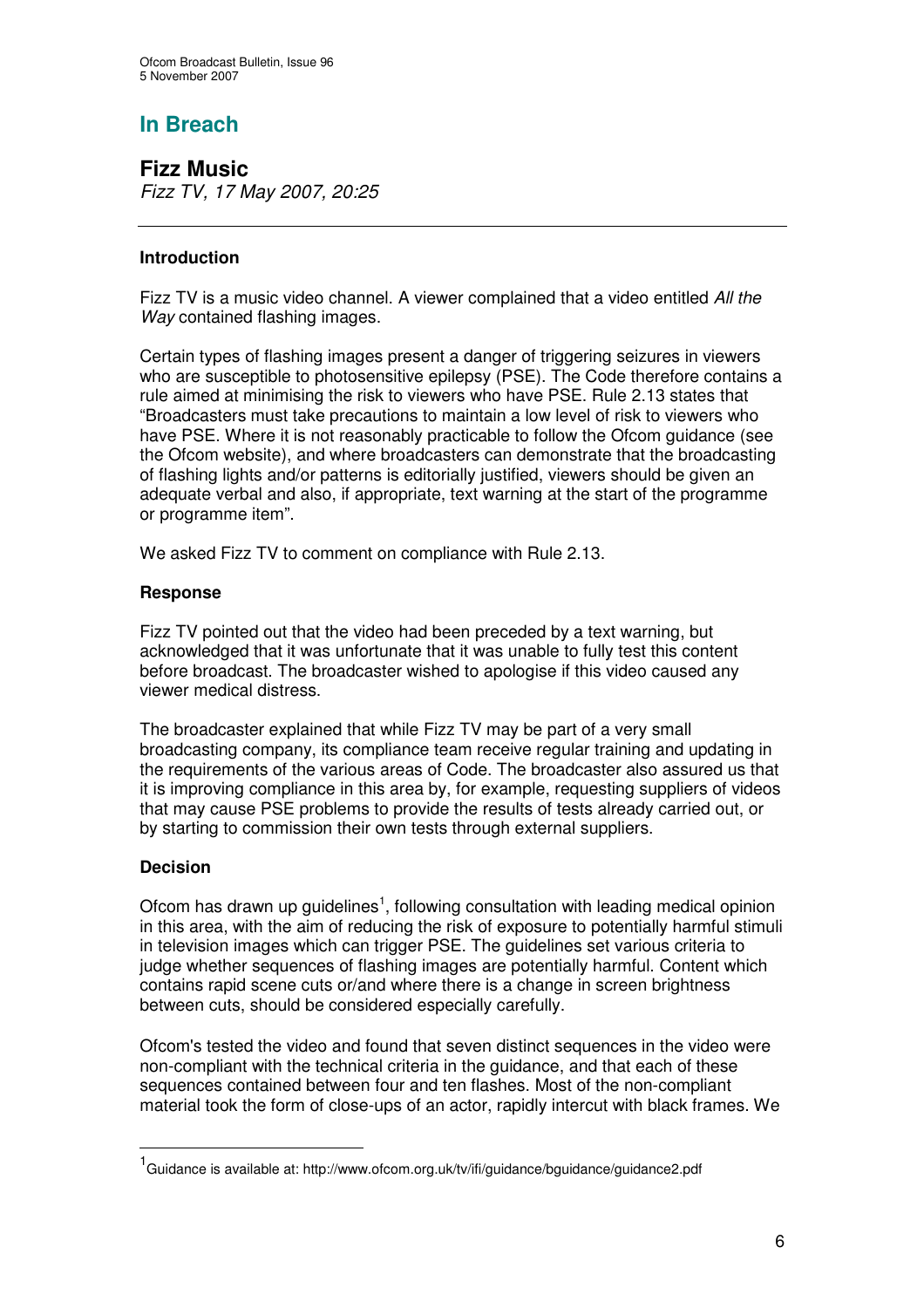are therefore concerned that the video as a whole presented a risk of triggering PSE seizures in susceptible viewers.

Although a text warning was transmitted at the beginning of the video, Ofcom does not consider that this mitigated the seriousness of the flashing content in this case. A further concern is that, unlike general entertainment channels, music video channels are likely to repeat material on a frequent basis, increasing the risk of exposure.

We welcome the broadcaster's assurance that further measures would be put in place to identify material that could be problematic in this area. We nevertheless would remind broadcasters that, irrespective of the source, it is their responsibility to ensure that material it transmits complies with the Code. This responsibility is particularly important where there is potential for harm to viewers.

The broadcast of this video was therefore in breach of Rule 2.13.

#### **Breach of Rule 2.13**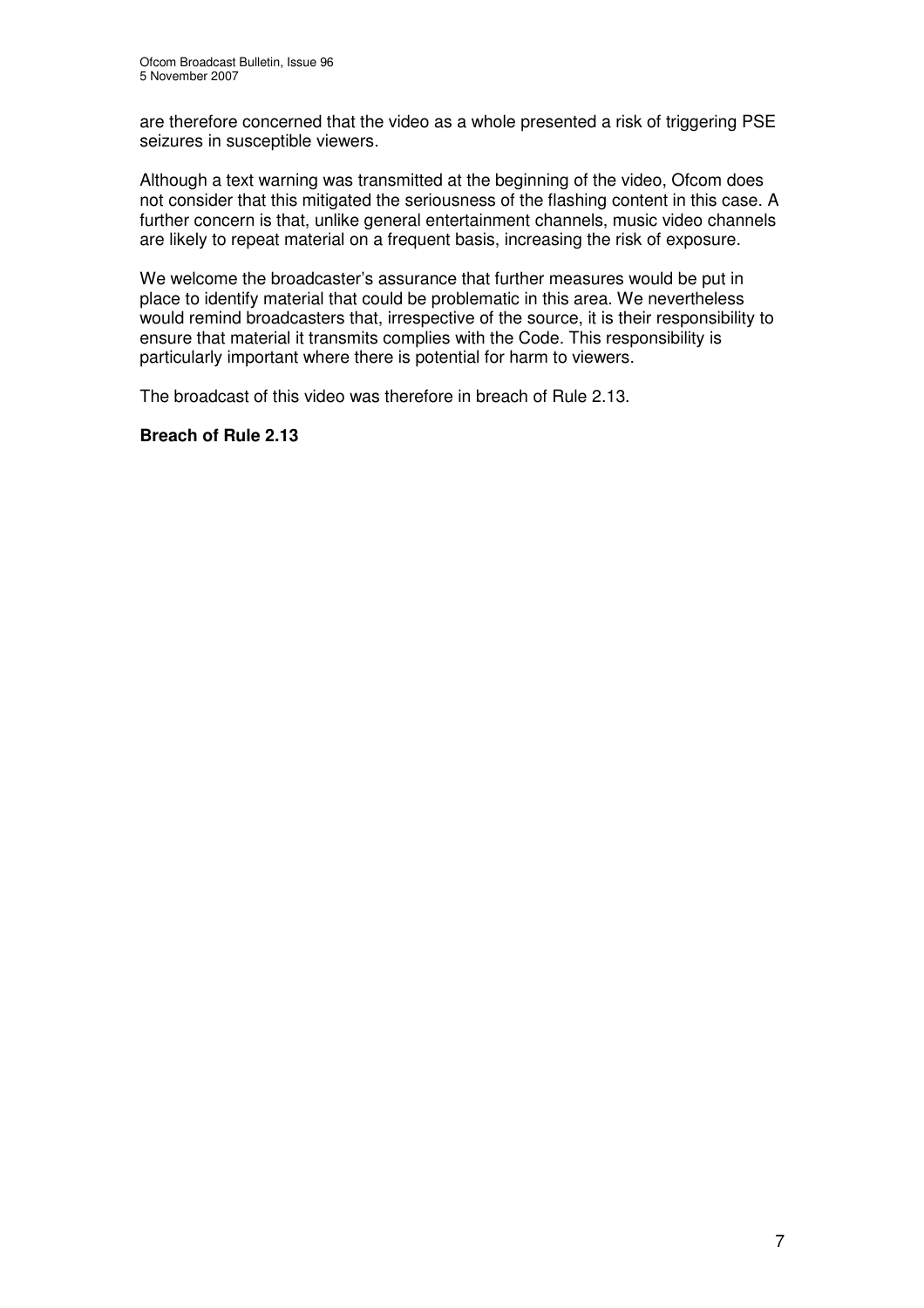## **Cash Call**

*The Hits, 17 April 2007, 00:00*

#### **Introduction**

In this Call TV quiz service winners picked one of a number of boxes, each of which contained a cash prize, and then participated in a jackpot game for an additional prize of up to £3,000.

In the first competition, viewers were invited to *"spot the difference"* between two photographs of the actress Jennifer Aniston. Throughout the competition, a permanent on-screen message read*: "£450 GUARANTEED + £3000 JACKPOT."* Intermittently, a flashing message, which stated, *"One box guaranteed!",* was also screened. At the beginning of the competition, the presenter said: *"Not only do we play the jackpot game today but we also have some boxes lined up for you as well. The value of the boxes: £450. You choose a box, and a number, and it could be yours."* A little later, he added: *"There's actually £450 worth of money in there. They're all in different boxes – loads of different amounts of money. I'm dying to have a look."*

The winner picked a box, which contained a prize of £10. He then proceeded to participate in the jackpot game. His prize total was £20.

A viewer believed the programme had been "falsely advertising the guaranteed money you can win."

Rule 2.11 of the Code requires that, "…prizes should be described accurately…".

We therefore asked The Hits for its comments on the matter.

#### **Response**

The Hits acknowledged that the on screen graphics "could potentially be seen as contravening Rule 2.11 of the Code", adding that the programme's production company had used an incorrect graphic and confirmed that the correct on-screen message should have read, "£450 IN BOXES + JACKPOT £3000."

The broadcaster said that it had recently engaged an independent verification company to conduct an audit of the production company's processes and procedures. It said that the company had been reported to operate at a "high standard", with a senior management that "demonstrated their commitment to fair play and compliance." However, The Hits added that it had decided to terminate its contract with the production company on 19 April 2007, as it "felt that the vigour with which they were seeking to improve the financial performance of the programming was jeopardising the rigor with which they were adhering to the relevant codes of practice and regulations."

#### **Decision**

The accurate description of a prize is essential, as it is a principal influence on a viewer's decision whether to enter a competition.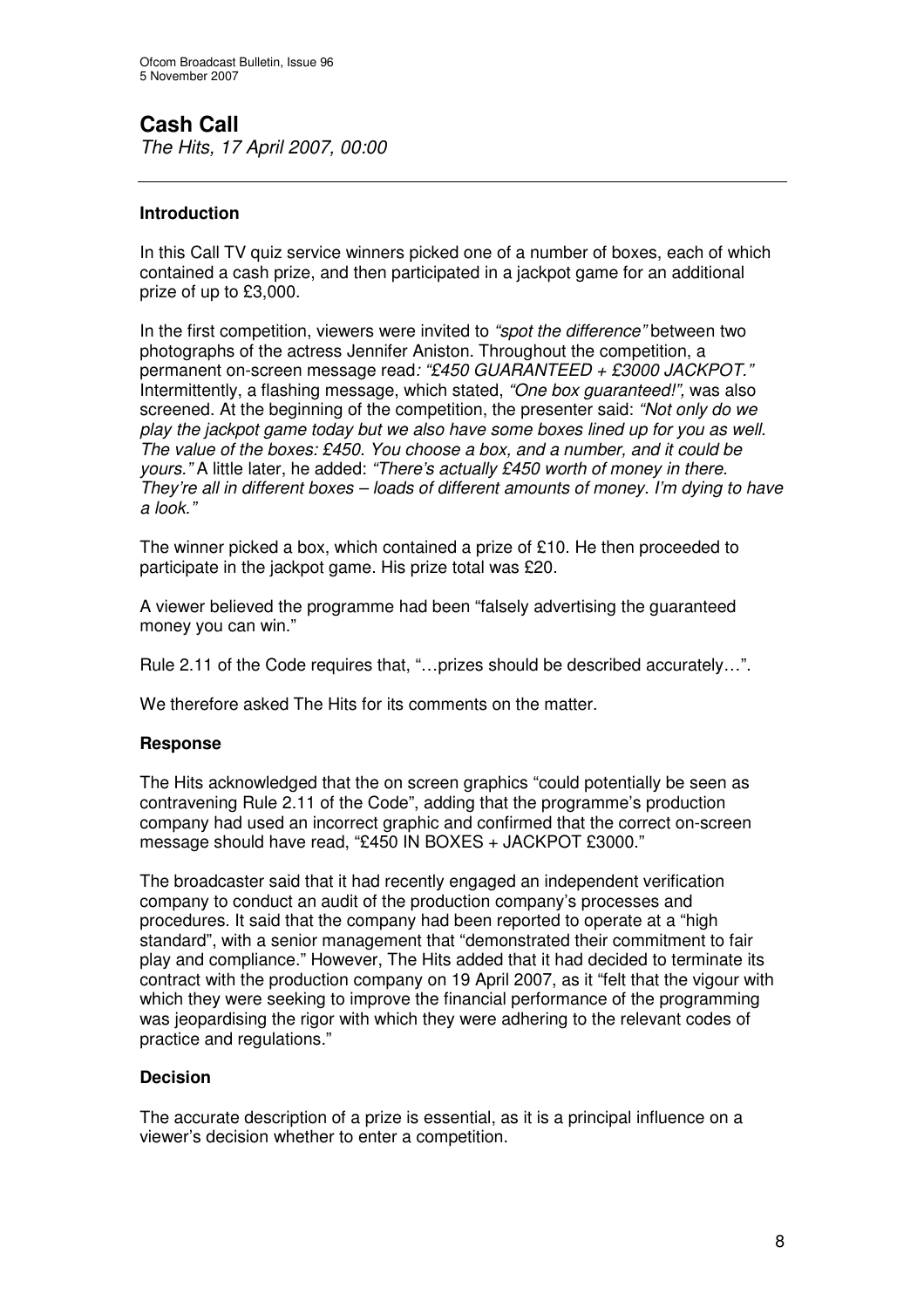Ofcom acknowledges the broadcaster's approach to the maintenance of Code compliance and that the mistake was made by the production company in this instance.

It appears that £450 was the total sum available as winners' initial prizes (i.e. excluding the possible jackpot) in the programme, although this was not clear to viewers on air or confirmed in the broadcaster's response.

The on-screen message clearly implied that the winner was guaranteed a prize of £450. The presenter's description of the guaranteed prize available to viewers was, at best, ambiguous and did not clarify adequately that the prize for any single competition would be less than £450.

The description of the prize was not accurate, in breach of Rule 2.11 of the Code.

#### **Breach of Rule 2.11**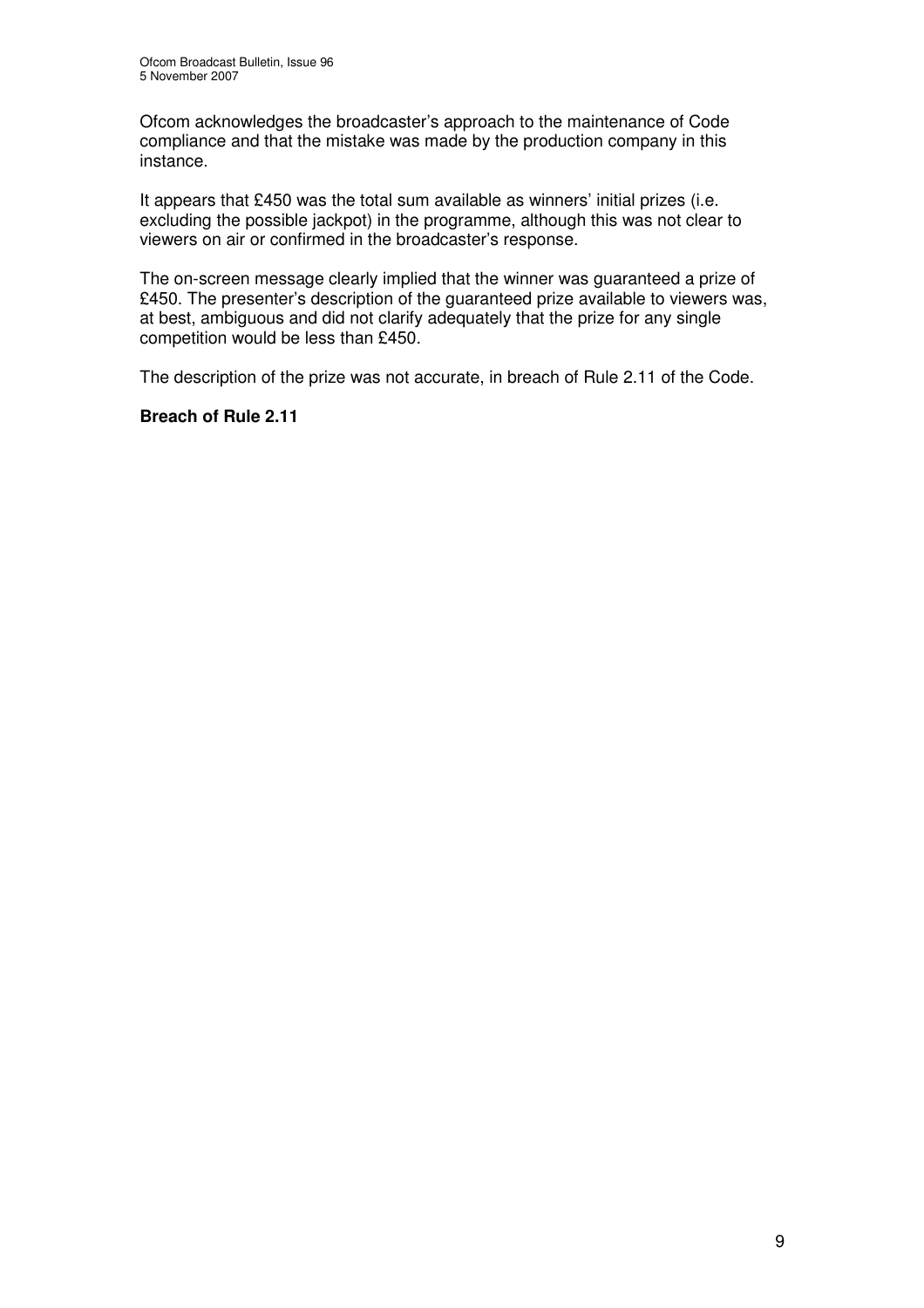## **James and Ali's Breakfast Blanks**

*Invicta FM, 10 October 2006*

#### **Introduction**

In a competition to win a cash prize of £6,047, listeners were invited to call in and fill in the 'blanks' of a phrase. In this case the phrase was, *"When I get home there's nothing I like more then getting out my [blanks] and [blanking]".* The phrase concerned playing a record and the required answers were therefore "12 inches" and "spinning."

A listener claimed that there was a lack of consistency in the running of the competition, with its format appearing to change, depending on the presenter hosting it. He also found the competition rules unclear.

When trying to enter the competition, the complainant said he had got through to the station on a number of occasions and had been told by one particular presenter that he was "not line 103." However, on the final occasion he got through he was asked for his name, location and phone number. He also gave his answer. As his details had been taken and he was sure he had given the correct answer, he believed he had won the competition and would be called back by the station. However, a while later, the complainant's wife heard another listener give the same (correct) answer on-air.

The complainant said that the competition announcements and website had not made clear any relevance of "line 103" and that he could not understand why his details were taken on the final occasion if he was not to be given a chance to give his answer on air.

Rule 2.11 of the Code requires that: "Competitions should be conducted fairly, prizes should be described accurately and rules should be clear and appropriately made known." Ofcom asked GCap Media plc, which owns Invicta FM, for its comments.

#### **Response**

GCap said that the original process for selecting an entrant was to put the 103 $^{\text{rd}}$  caller through to the studio (Invicta broadcasts on 103MHz) and that this was clear to entrants. However, on this occasion, the producer/presenter realised that there were unlikely to be 103 calls during the show and that the process would therefore have to be changed. GCap said this decision was made after the complainant had left his details. It added:

"The new selection process for a winner was based on a numbered caller within the remaining period of the show (e.g. caller 5). At this stage and due to the unavailability of adequate records, it appears that this was not necessarily followed up with sufficient notification to listeners about the change in process."

GCap said that, although the complainant may have given his answer, he had not been asked for it. GCap added that it did not have an audit trail to investigate why the complainant's details were taken on one occasion but not on others, but suggested that the presenter may also have taken down the details of other contestants.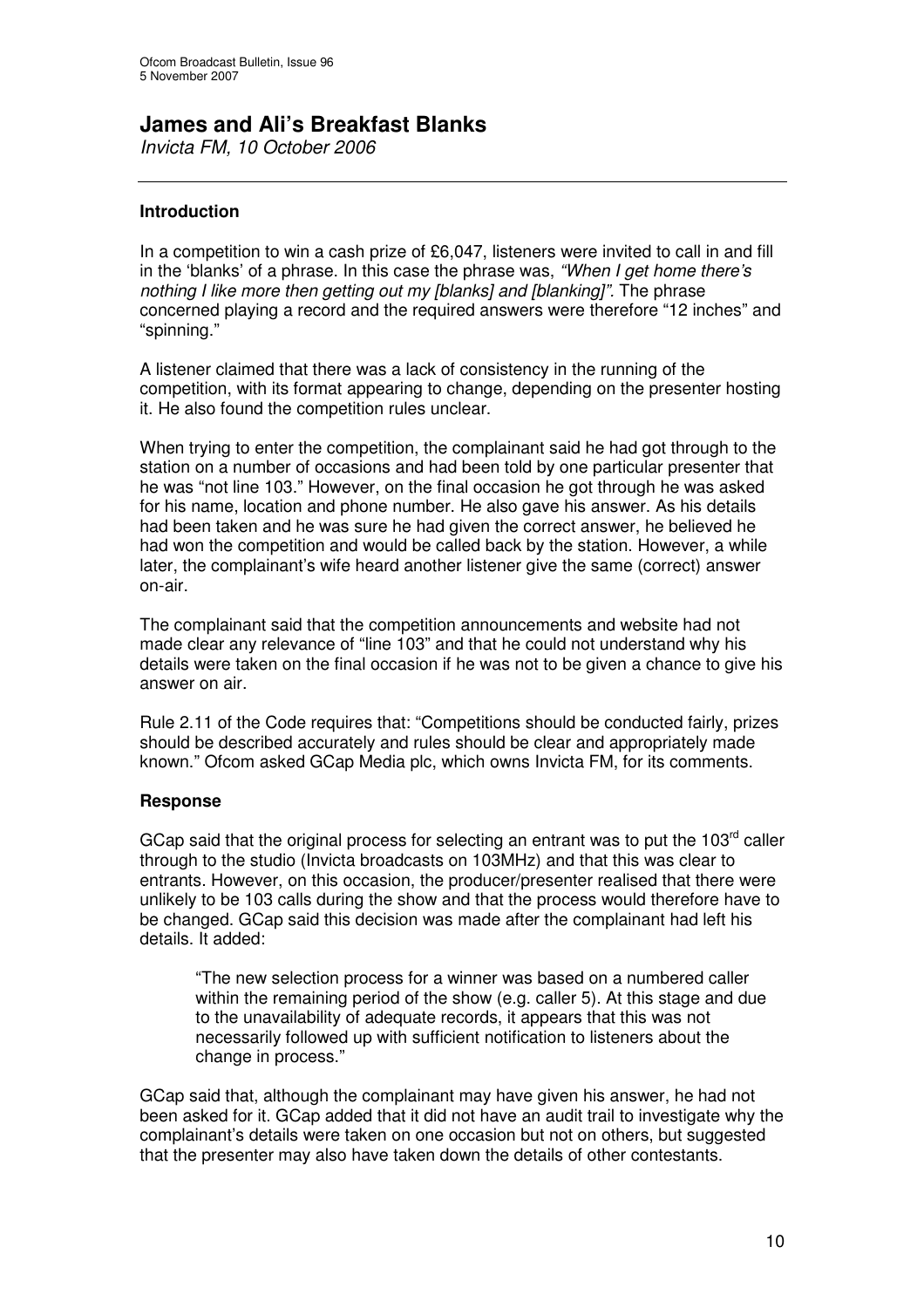#### **Decision**

The broadcaster stated that it had made clear that the original rule was to take the 103<sup>rd</sup> caller to air. However the rules were changed during the course of the competition and this was not made clear to listeners. This was in breach of the Code.

It is not unusual for callers to provide their answers unprompted, when attempting to enter competitions, and, on this occasion, Ofcom has no evidence to determine whether or not the caller was asked for the answer. However, we are not surprised that the complainant, who had given his answer and his details, believed he had won the competition.

GCap's lack of clarity and inconsistency in its process of selecting entrants to go to air was therefore unfair to the complainant and potentially unfair to other callers. The competition was not conducted fairly and rules were not appropriately made known, in breach of Rule 2.11 of the Code.

#### **Breach of Rule 2.11**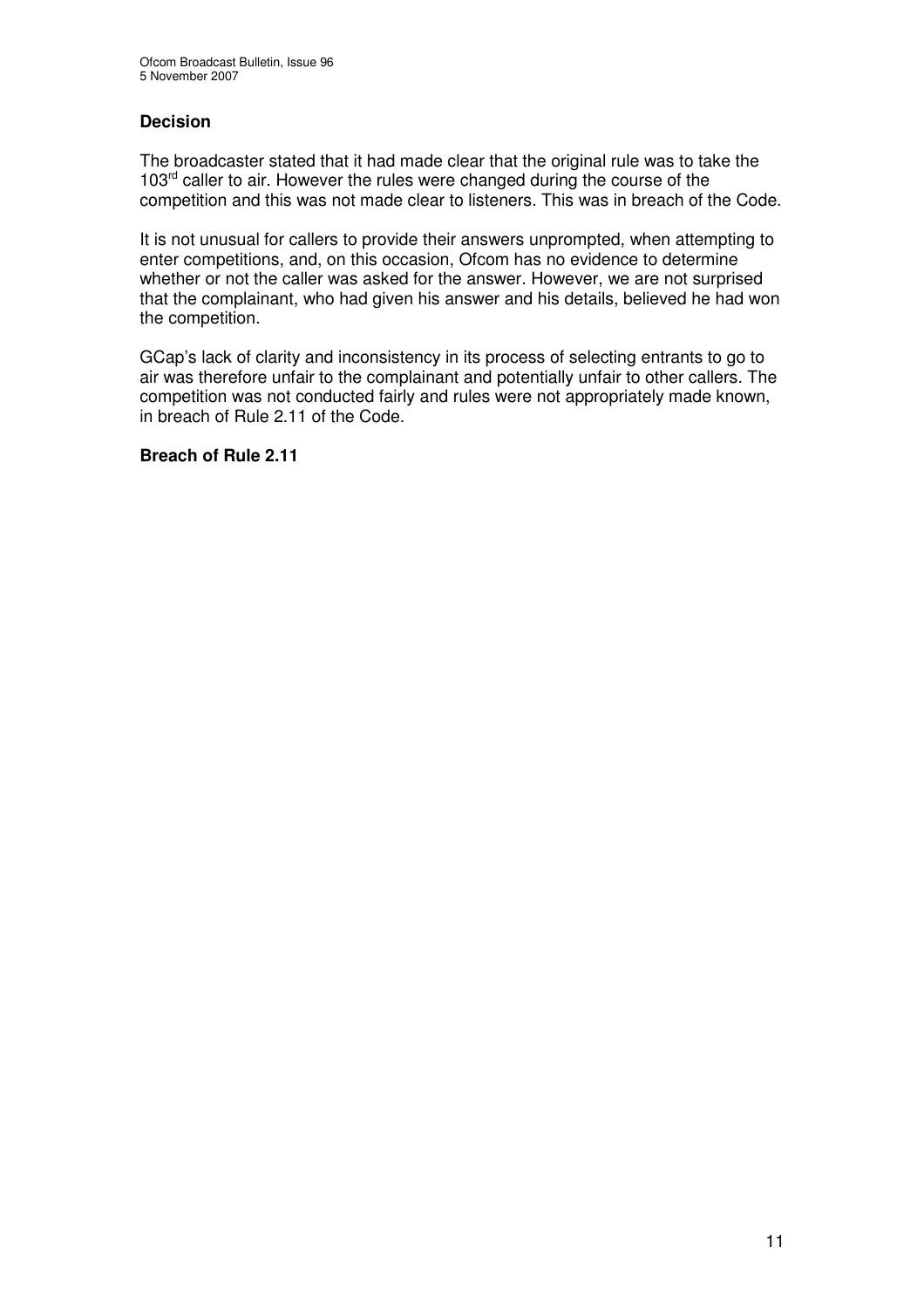## **Real Summer Quiz**

*Real Radio - Scotland (Central Scotland), 15 and 21 June 2007, 18:00* **Real Football Phone In**

*Real Radio - Scotland (Central Scotland), 1 August 2007, 18:00*

#### **Introduction**

*Real Summer Quiz* was a daily listener competition (excluding Sundays). On 15 June 2007 one of the presenters asked the question: *"In which range does People's Ford launch a new car next month? Is it … the Fiesta – great car, the Focus – even better car, or the Mondeo – a wonderful car to drive."* After the correct answer (the Mondeo) had been provided by a caller, he then said*: "Yes, it's at all good Ford People's [sic] car showrooms at the end of this month – in Falkirk, Grangemouth and Edinburgh."*

*Real Summer Quiz* was sponsored by Sainsbury's. The prize each day was £100 of Sainsbury's goods. The highest scoring person over the week also won £1,000 in vouchers to spend at Sainsbury's. On 21 June 2007, after the prizes had been announced, one of the presenters joked about how he did not know the quality of the goods, as he had not received a personal hamper. He concluded by saying that he was, *"sure most of the stuff in the store* [was] *absolutely wonderful."* A little later, he then added: *"And do you know what I know as well about Sainsbury's? I was passing by, driving down the road the other day. You get wee Sainsbury's – you get wee Sainsbury's in garages. There's one at Charing Cross … yes, wee ones dotted all over the place. So you don't have to go to a big, big one; there's a wee one. Keep your eyes out."*

*Real Football Phone In* is a daily programme (excluding Sundays) broadcast throughout the football season. On 1 August 2007 one of the presenters trailed a competition (to be run the following week) called 'Real Football Legends', which was sponsored by Coca Cola Zero. The other presenter interjected with comments, which included, *"Wow, great drink"*, and *"I love Coca Cola Zero, by the way – great drink!"*

A listener believed that the broadcast on the 15 June 2007 gave undue prominence to People's Ford and that the broadcast on 21 June 2007, "relating to the convenience and location of Sainsbury's stores around Glasgow, breached the rules for sponsorship." He was also concerned about the presenter's personal endorsement of Coca Cola Zero on 1 August 2007.

Section 10 of the Code concerns, among other things, commercial references in programmes. Rules 10.3, 10.4 and 10.5, respectively, prohibit the following in programming:

- the promotion of products and services;
- undue prominence being given to products and services; and
- product placement.

Section 9 of the Code concerns broadcast sponsorship. Rule 9.5 prohibits promotional references to a sponsor or its products and services in the sponsored programme and requires that non-promotional references are editorially justified and incidental<sup>2</sup>.

 $2$  Rule 9.5 was previously Rule 9.6 (at the time of the broadcast).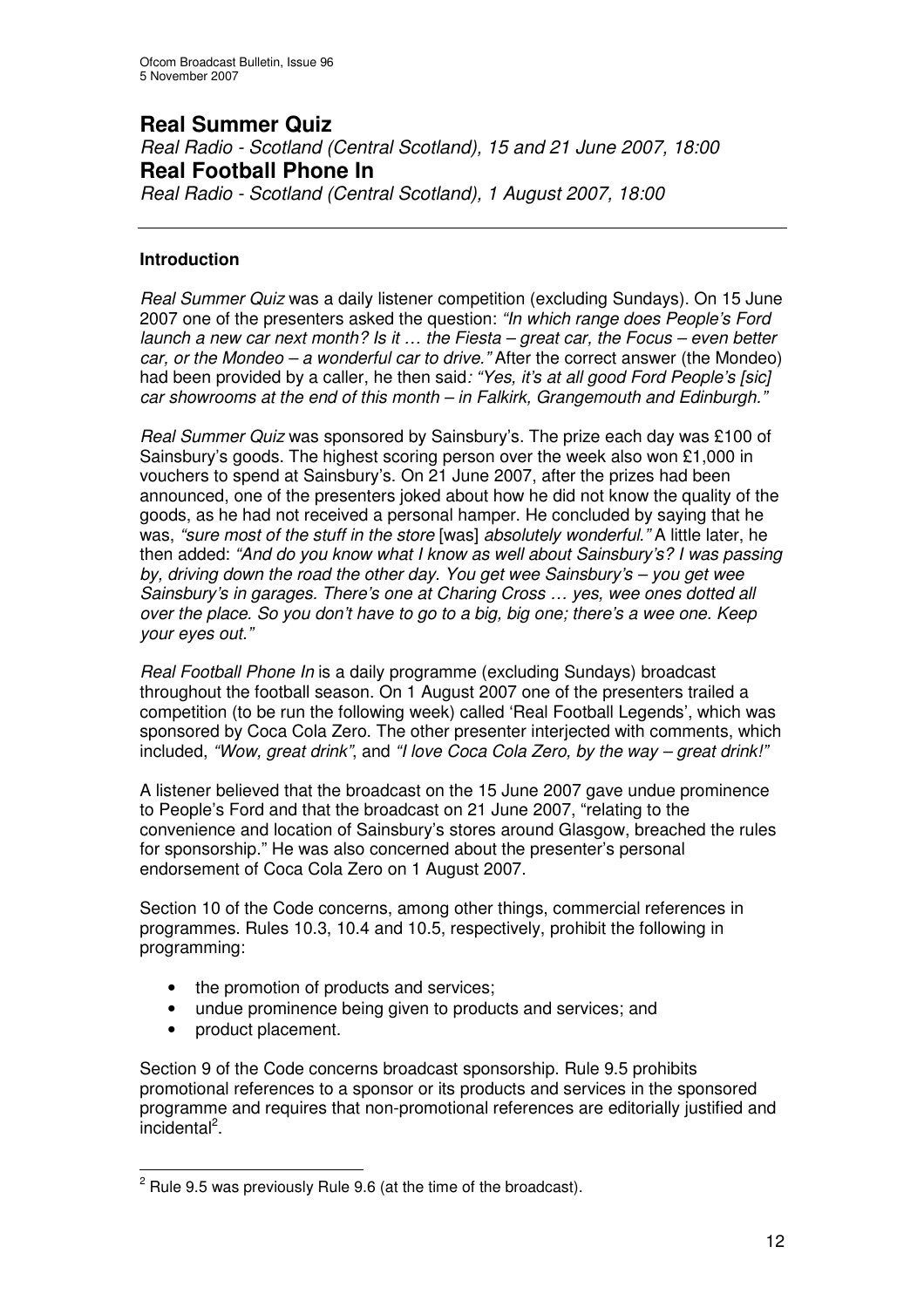We therefore sought Real Radio's comments on the matters raised by the complainant, with regard to Rules 10.3, 10.4 and 10.5 of the Code concerning the broadcast on 15 June 2007 and with regard to Rules 9.5 and 10.5 concerning the broadcasts on 21 June and 1 August 2007.

#### **Response**

Real Radio said that the *Real Summer Quiz* replaced its regular *Real Football Phone In* between football seasons. It featured the phone-in presentation team, which was known for being satirical. It added that the *Real Summer Quiz* presenter in question was a former Scottish international goalkeeper who was not a trained journalist or full time professional broadcaster but had been a football pundit on the phone-in since its launch. *Real Summer Quiz* was therefore "not overly-produced, scripted or particularly slick", but included presenter and audience banter, slight innuendo, obvious mistakes and tongue-in-cheek humour, in line with the expectations of regular listeners to the phone-in.

Real Radio added that no payment or other consideration had been received by the broadcaster or presenters in return for any of the comments made in the programmes.

#### *Real Summer Quiz,* **15 June 2007**

The broadcaster said that the presenter had taken on the role of quizmaster as a 'one-off', with his colleagues helping the contestants. It added that the references to People's Ford and its products as a quiz question had been written by the presenter, "on the basis of a … newspaper review of the new Ford Mondeo that morning" and were made, "without intent … to … contravene any aspect of the Broadcast Code." Real Radio claimed that the presenter's comments concerning People's Ford were made in the presentational style with which he would normally be associated within the football phone-in. The broadcaster therefore believed that it would have been clear to regular listeners that the presenter's comments were not meant as a serious endorsement or to be viewed as commercially credible, being delivered in the normal humorous style for which the phone-in had become known.

Nevertheless, Real Radio acknowledged that there was no editorial justification in the *Real Summer Quiz* for featuring the company name and its products. The presenter had been told this by the producer after the programme ended. The broadcaster added that the presenter had understood this requirement.

#### *Real Summer Quiz,* **21 June 2007**

Real Radio said that the same presenter, "again without knowledge of or intent to breach any aspect of the Broadcast Code … chose to engage in what he felt was acceptable and believed in his experience, fairly common and light hearted banter on the virtues of the programme sponsor" (i.e. Sainsbury's). The broadcaster added that the presenter believed "he was light heartedly engaging with contestants and audience alike in giving information on where they could exchange [the prize] vouchers" and was "clearly oblivious on this occasion to the sections of the Broadcast Code which indicate that neither he nor the station should … promote in any way the sponsor's activities or locations." The presenter had therefore "been severely reprimanded by the station management for allowing this to happen" and sincerely regretted his comments.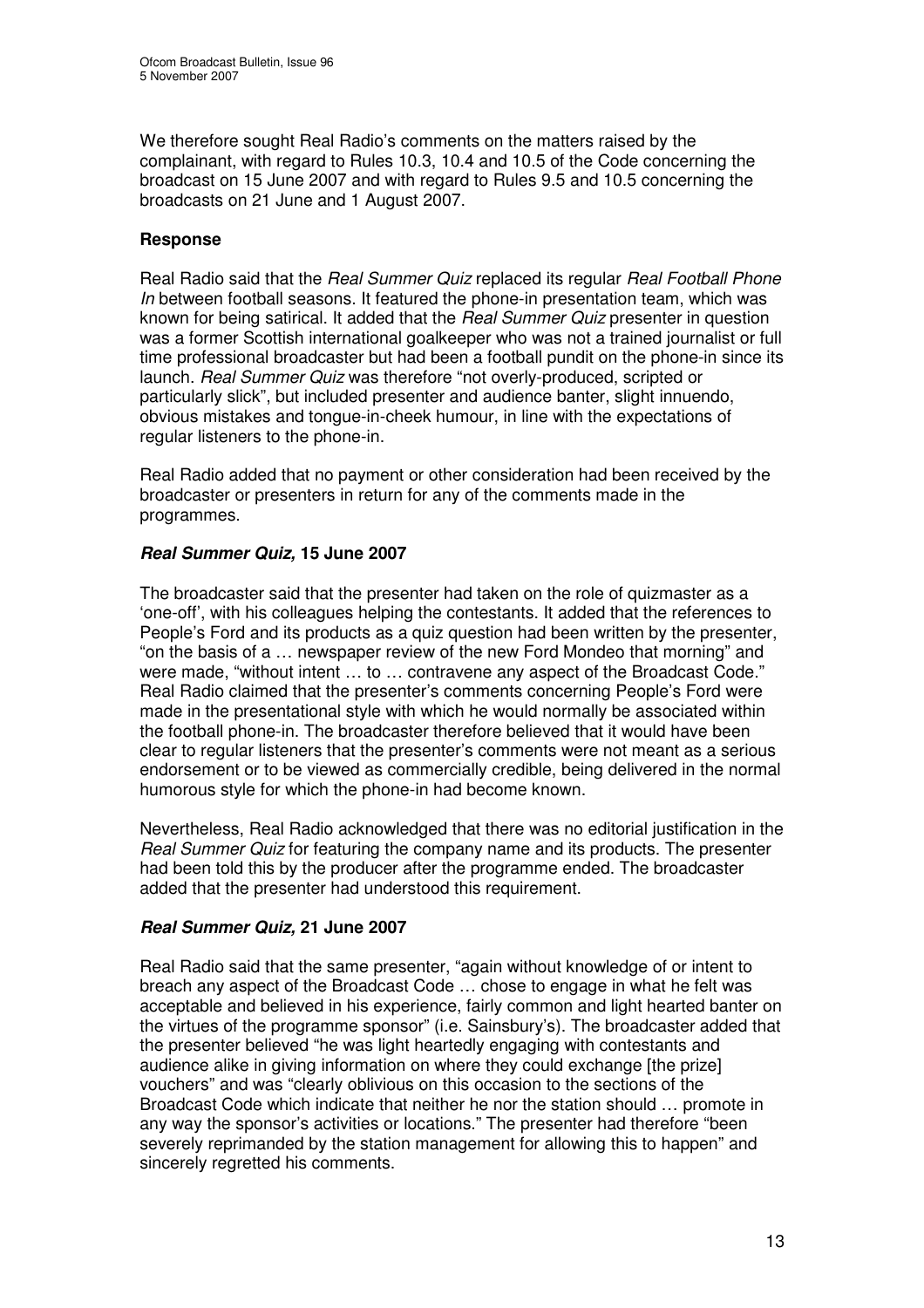Real Radio apologised, said that it considered non-compliance with the Code to be extremely serious and added that its Programme Director had therefore instigated additional safeguards and training in order to ensure no recurrence. The broadcaster assured Ofcom that it would "remain vigilant and diligent in all matters relating to compliance within the Code."

#### *Real Football Phone In,* **1 August 2007**

Real Radio said that, when the 'Real Football Legends' competition was trailed, the "additional remarks" made by one of the other presenters about the sponsor (i.e. Coca Cola Zero) was, "a personal utterance … never intended to encourage purchase or be seen by listeners … as a serious attempt at endorsing the product." Nevertheless, the broadcaster was sorry if it appeared that this presenter had deliberately attempted personal endorsement, which it assured us was not the case. Real Radio added that it had again stressed to its presentational team the need for "vigilance, professionalism and adherence to the published rules." In particular, it had reminded the *Real Football Phone In* team of the need to avoid inadvertent or unassuming references to a sponsor or its product or service.

The broadcaster assured us that it did not expect further recurrence and that any similar instance "may be subject to serious disciplinary action being taken against the presenter."

#### **Decision**

The tone and style of broadcast content is a matter for the licensee, so long as the output complies with the Code. In the case of *Real Summer Quiz*, the broadcaster should have realised the potential pitfalls in relying on a radio presenter of limited experience in programming that fell outside his own area of expertise.

#### *Real Summer Quiz,* **15 June 2007**

We agree that there was no editorial justification for the presenter to base a question on People's Ford and its products. Irrespective of the presenter's manner and style, Ofcom also believes his additional comment, in which he cited specific People's Ford outlets, was promotional and unduly prominent. The programme therefore breached Rules 10.3 and 10.4 of the Code.

#### *Real Summer Quiz,* **21 June 2007**

Rule 9.5 prohibits promotional references to a sponsor or its products and services in the sponsored programme and requires that non-promotional references are editorially justified and incidental. On 21 June 2007, the same presenter's reference to the quality of Sainsbury's (the sponsor's) products was given in the context of lighthearted and passing comment related to the daily prize and appeared relatively incidental. However, his additional comment, which concerned a specific type and location of outlet, appeared to lack any editorial justification. The programme therefore breached Rule 9.5 of the Code.

#### *Real Football Phone In,* **1 August 2007**

Ofcom did not believe the interjections of a different presenter appeared to be intentionally promotional. Nevertheless, the sponsor credit broadcast was *"Real Football Legends … with Coca Cola Zero – the great Coke taste – zero sugar.*" The presenter's comments were a personal endorsement of Coca Cola Zero, the sponsor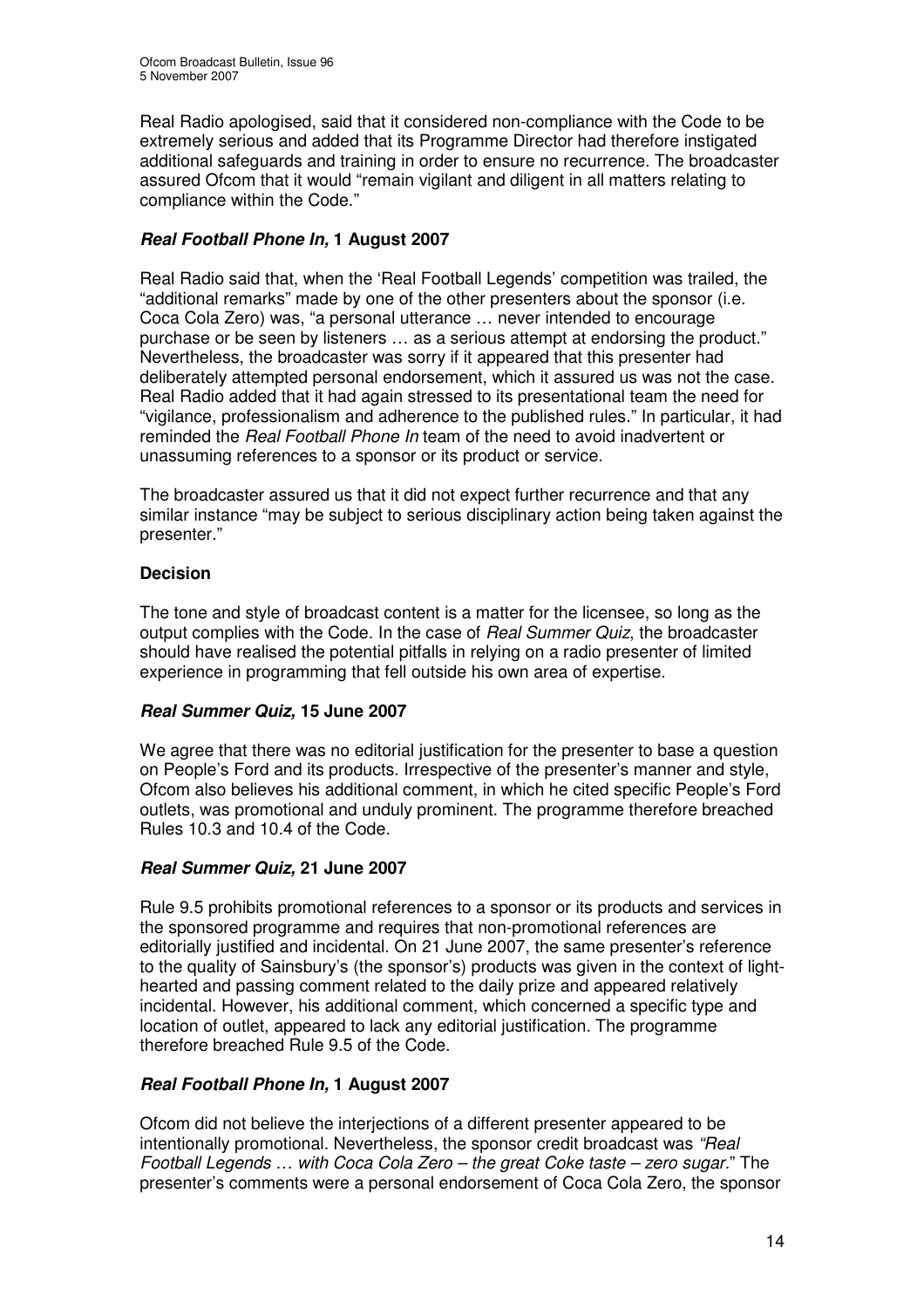of the competition, and were not therefore editorially justified or incidental. The programme was in breach of Rule 9.5 of the Code.

Ofcom is disappointed that Real Radio's efforts to avoid recurrence were not effective, after the comments broadcast in *Real Summer Quiz*. However, we welcome the broadcaster's apologies and continued action and assurance concerning future compliance.

Real Radio has a generally good compliance record, especially considering its higher than average speech content for a local commercial radio station. Nevertheless, these Code breaches raise serious concerns and Ofcom will consider taking further regulatory action in the event of recurrence.

#### **Breach of Rules 9.5, 10.3 and 10.4**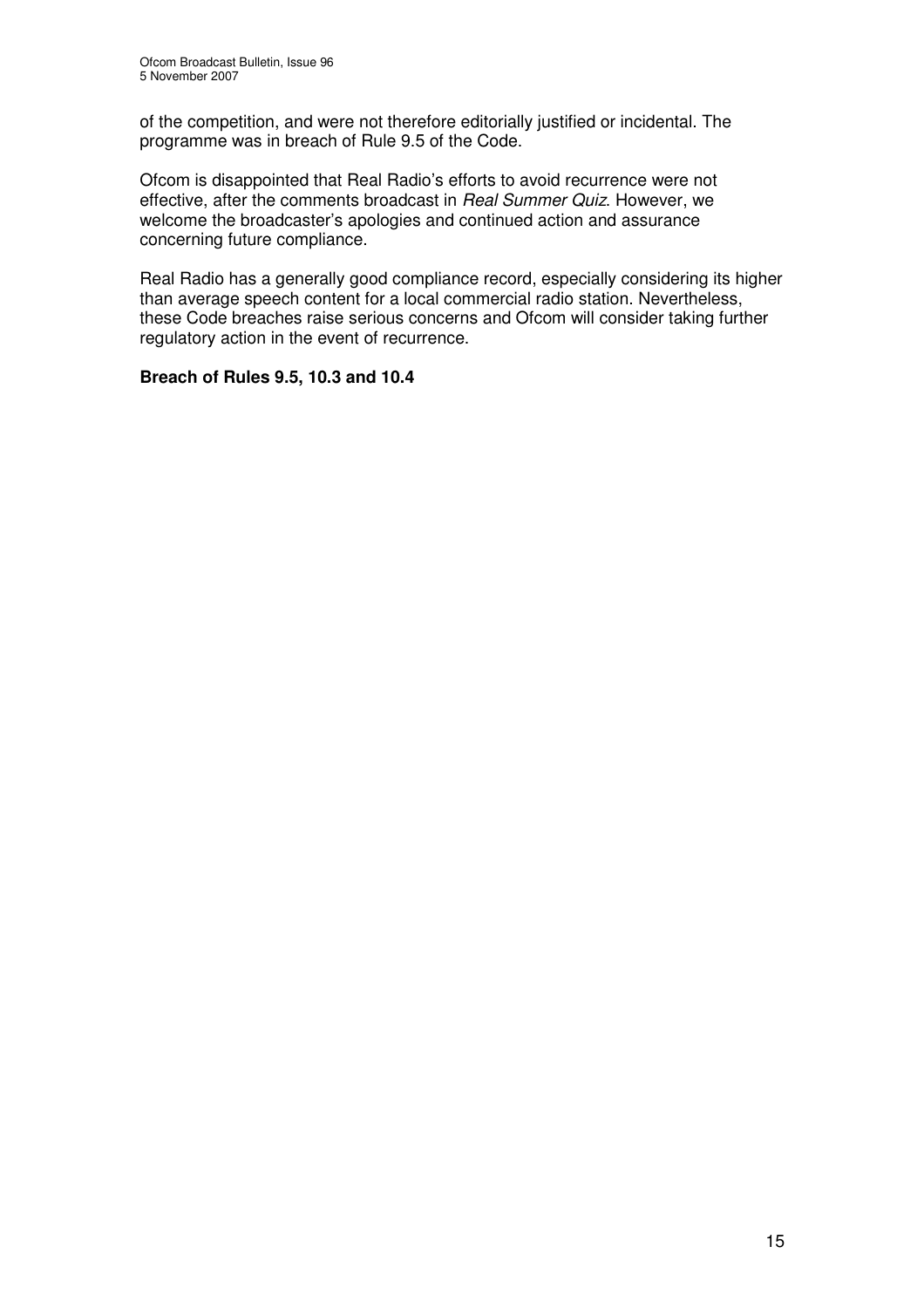# **Scottish Cup Final**

*Sky Sports HDX, 26 May 2007, 15:00*

#### **Introduction**

A viewer complained that the second half of the Scottish Cup Final transmitted on a Sky High Definition (HD) channel was interrupted by footage unrelated to the match. In addition, the viewer was concerned by comments by a reporter which he found offensive to Scottish viewers. Ofcom asked Sky for a recording of the material in question but the broadcaster was unable to provide it.

It is a condition of Sky's licence for this channel that it makes and retains a recording of every programme for a period of 60 days from the date of transmission and provide Ofcom with a copy on request. Ofcom requested the recording within the 60 day period. Ofcom asked Sky to explain why it was unable to provide a recording.

#### **Response**

Sky informed Ofcom that it had broadcast the Scottish Cup Final in HD on a Sky Sports branded channel (Sky Sports HDX – which ceased broadcasting in May 2007) under the Sky Box Office licence. This was a simulcast of Sky Sports Xtra.

Sky confirmed that coverage of the match was accidentally interrupted by a short period of test footage from a different sporting venue – the JJB stadium in Wigan. When the signal was switched, viewers could hear a reporter attempting a Scottish accent in a light hearted way. Sky noticed the switch in signal at 16:20 and the HD signal was switched back at 16:27. Sky would have been able to provide a recording of Sky Sports Xtra. It did not however record its HD output (including Sky Sports HDX) separately and was not therefore recording the material complained of.

As a result of this incident Sky made arrangements for the separate recording of its HD programmes. This means that if the same technical error occurs in the future, it would be able to provide a recording of the material. Sky apologised for any inadvertent offence caused by the out of context voice-over, stating that the comments heard by the viewer were not intended in any way to be disrespectful to Scottish viewers.

#### **Decision**

Ofcom welcomes the apology offered and Sky's introduction of procedures to prevent the recurrence of similar incidents. However failure to supply a recording was a serious breach of Sky's Box Office licence which requires the broadcaster to retain and produce recordings. This breach will be held on record.

#### **Breach of Licence Condition 11**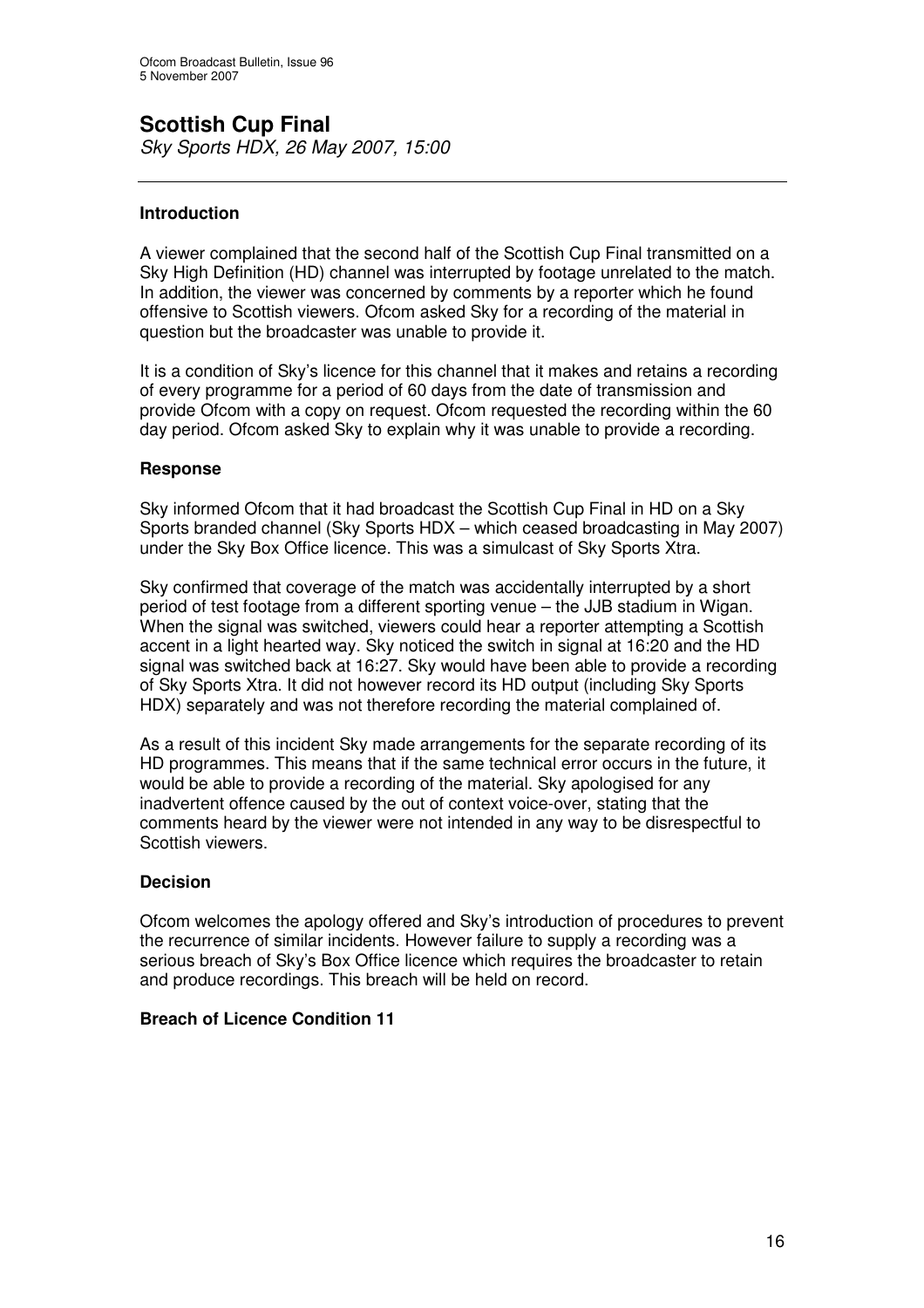### **Win Win TV** *iPlay, 8 May 2007, 21:30*

#### **Introduction**

A viewer was concerned about the conduct of an interactive hangman-style game in which viewers were invited to text in letters of the alphabet. Ofcom asked Transact TV Limited, which owns iPlay, to provide a recording of the programme.

#### **Response**

Transact TV said that the recording no longer existed. The organisation that could have supplied it retains recordings for a period of 90 days, however that period had passed by the time Transact TV requested it.

#### **Decision**

It is a condition of a television broadcaster's licence that recordings of its output are retained for 60 days after transmission and that Ofcom is provided with any material on request. The failure by Transact TV Limited to supply the recording in this instance is a serious and significant breach of Condition 11 (Retention and production of recordings) of its licence to broadcast, especially since the broadcaster had been put on notice, but simply failed to request the recording from its supplier. This breach will be held on record.

#### **Breach of Licence Condition 11**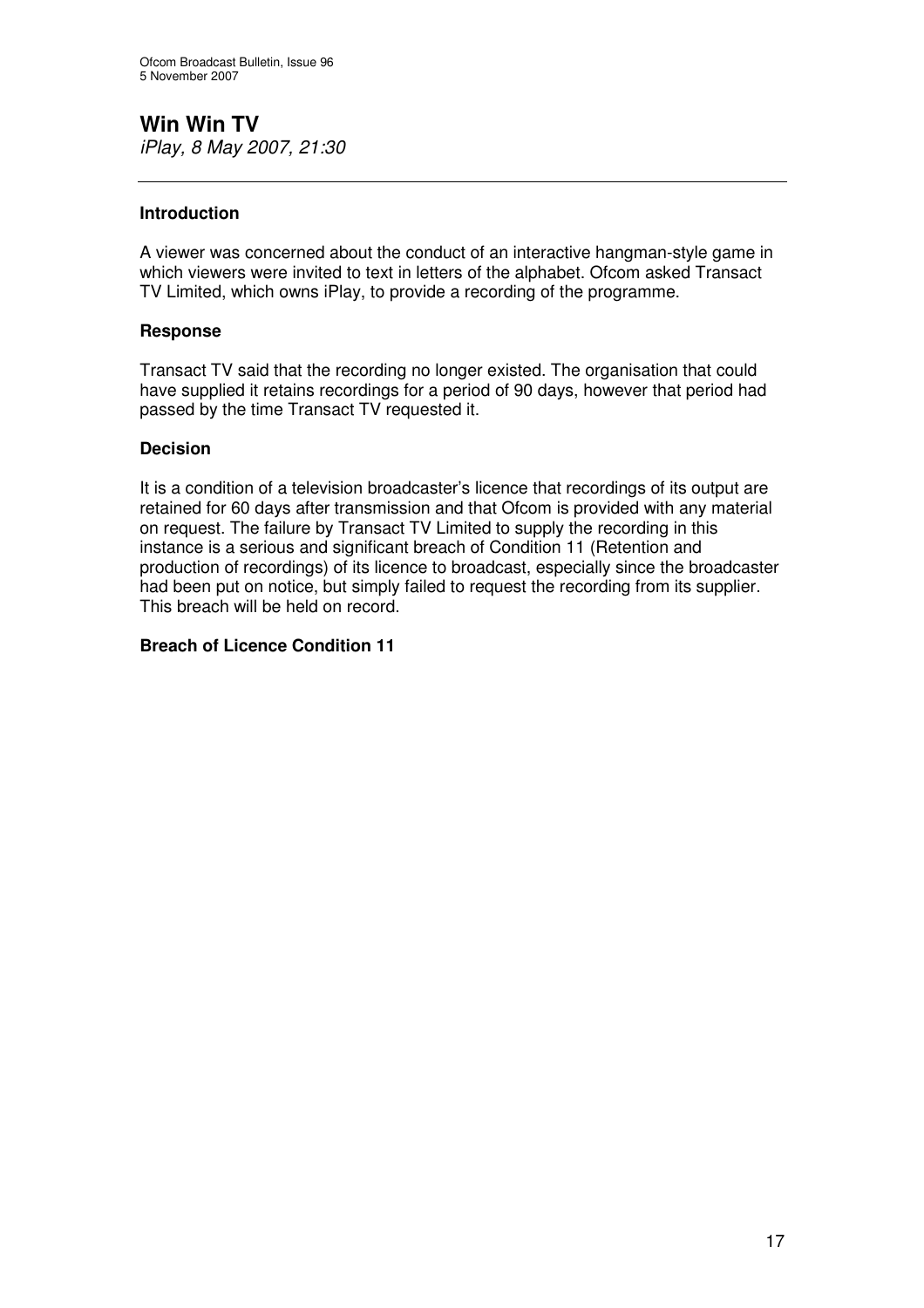## **Resolved**

#### **Supernatural trailer**

*ITV2, 2-31 May 2007, various times*

#### **Introduction**

A trailer for the science fiction series *Supernatural* was shown frequently between 2 and 31 May before the 21:00 watershed. The trailer included some brief shots of people turning into werewolves and a threatening scene with a gun.

Eight viewers complained that this trailer was too scary to be shown during the day when young children watch television. Some were particularly concerned that it was shown during the film *The Flintstones* which appeals to a family audience including younger children.

Ofcom asked ITV for a response with reference to Rule 1.3 (appropriate scheduling) of the Code.

#### **Response**

The broadcaster explained that the trailer followed the theme, style and conventions of other promotions for this popular science fiction/fantasy series. The usual slogan was employed which refers to *Supernatural* being both "scary" and "sexy". The "scary" aspect included a hand with fingernails growing into talons, several faces of werewolf creatures baring their teeth and the hero confronting these creatures with a gun. "Sexy" was represented by a kiss and a brief shot of two women clad in nonrevealing lingerie.

The series is shown post-watershed and the shots selected for the trailer were chosen to indicate the subject matter but remain suitable for a pre-watershed audience. ITV believed the shots were sufficiently brief and suggestive, rather than explicit. On this basis, it was considered suitable for daytime viewing, although it was decided to avoid scheduling the trailer around children's programmes.

The trailer was shown during programmes which would not generally appeal to young children, such as *The Jeremy Kyle Show*. On two occasions, though, the trailer was shown during *The Flintstones* and, although not a children's programme, the broadcaster did accept that it would be of interest to children.

ITV regretted that the trailer upset any younger children. However, the broadcaster believed that the content was less explicit and, consequently, less disturbing or frightening than many US fantasy programmes, such as *Angel* or *Buffy the Vampire Slayer*.

However, the broadcaster appreciated the concerns of parents about the scheduling of this trailer during *The Flintstones* and, with hindsight, recognised that this could be seen as inappropriate. ITV has, therefore, taken the decision not to run similar content and scheduling of *Supernatural* trailers in future.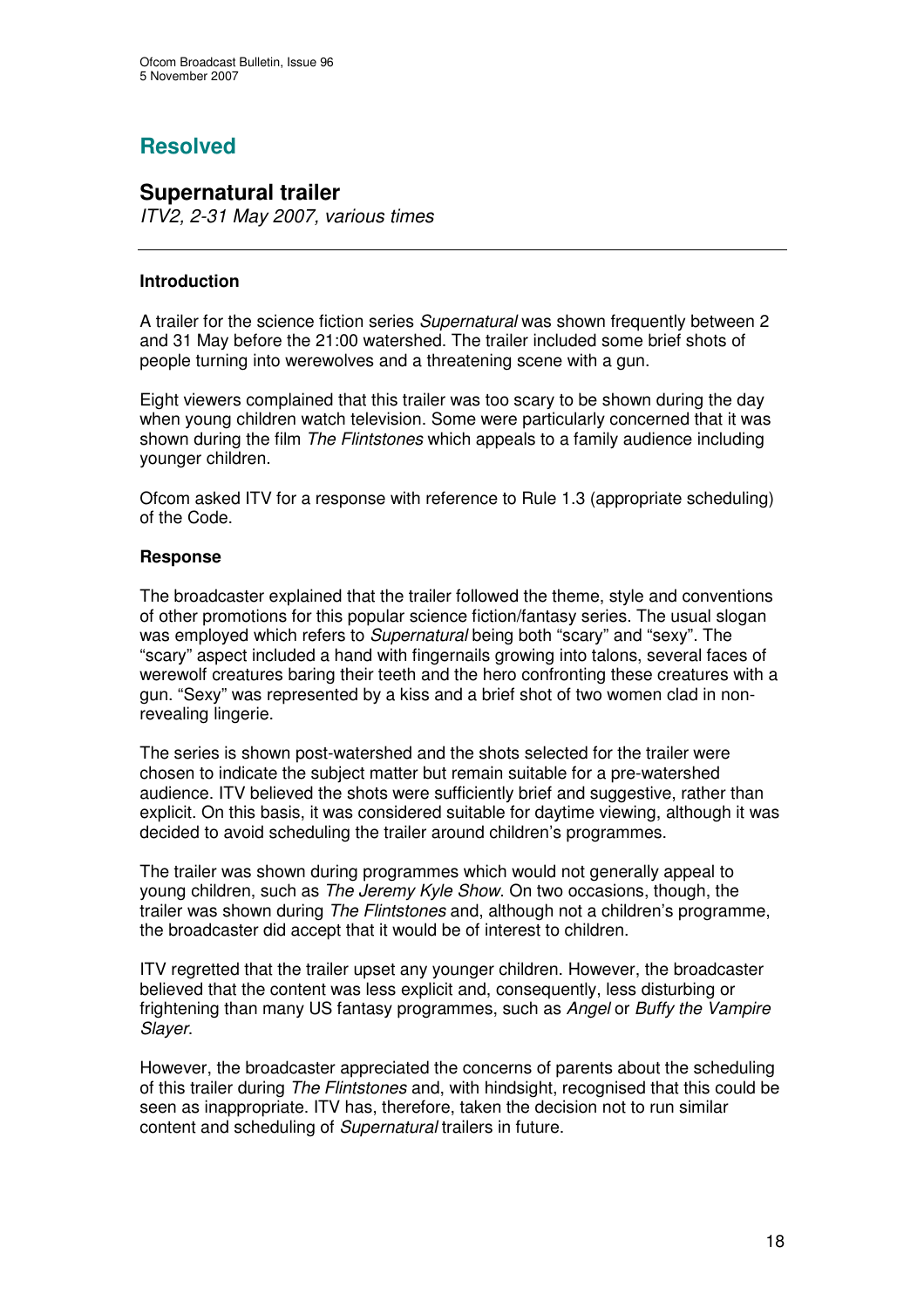#### **Decision**

Rule 1.3 states that "Children must also be protected by appropriate scheduling from material that is unsuitable for them."

When considering the suitability of the content of a trailer in relation to Rule 1.3, Ofcom has to take into account that trailers come upon viewers unexpectedly and the nature of the programmes scheduled around the trailer. From audience research, we also know that younger children, in particular, are easily frightened by the 'morphing' of characters into threatening creatures.

Ofcom accepts that ITV took care on the majority of occasions to avoid scheduling the trailer during programmes that would appeal to young children. However, the trailer was shown during a film (*The Flintstones*) with a likely wide appeal to families and, consequently, could be disturbing to younger children.

We welcome ITV's decision not to broadcast *Supernatural* trailers in future during programmes which would specifically appeal to children. On this basis, we consider the matter resolved.

#### **Resolved**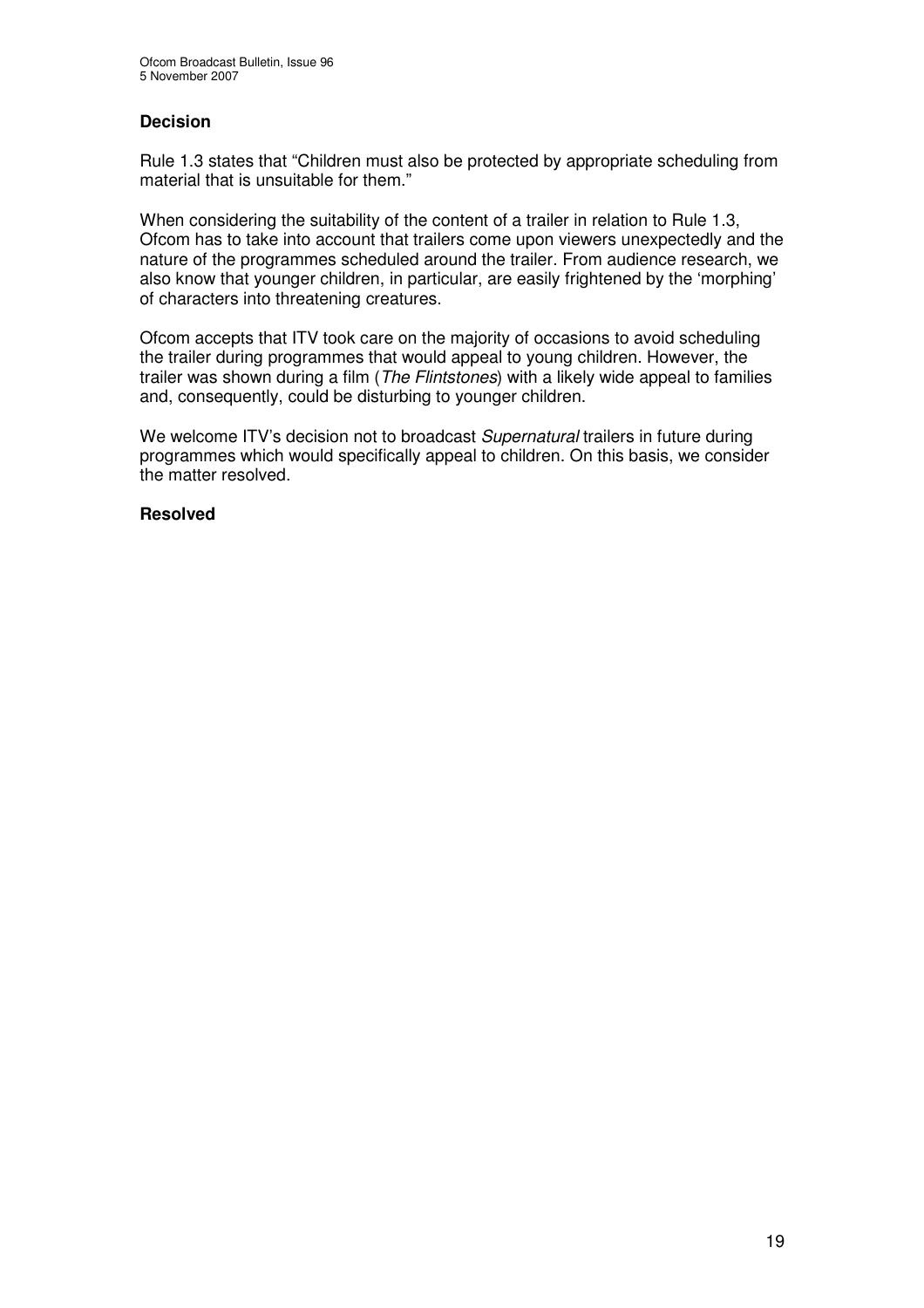## **The Cosmos: A Beginner's Guide**

*BBC2, 10 August 2007, 19:30*

#### **Introduction**

This was the first programme in a new series in which Adam Hart-Davies examined the nature of the universe. It looked at efforts by scientists to detect life elsewhere in the cosmos and whether aliens portrayed in films bore any resemblance to real life.

Two viewers complained that the clip from the film *Alien,* where the alien creature bursts out of John Hurt's stomach, was too frightening in a programme before the 21:00 watershed. Both viewers were watching with young children.

Ofcom asked the BBC for comments in relation to Rule 1.3 (Children must be protected by appropriate scheduling from material that is unsuitable for them).

#### **Response**

The BBC explained that only a brief clip was shown from the film. It was used to illustrate a parallel between gestation of the creature in *Alien* and the breeding habits of a species of parasitic wasp. The serious editorial purpose of the programme and the comments of the scientists provided a very different context from that of viewing the film itself. An earlier clip from the film had been shown at the beginning of the programme and the later sequence was part of a wider examination of Hollywood "aliens", mentioning their "scary" nature. This gave some indication of what was to come.

The broadcaster, though, regretted the distress this clip caused young viewers. The BBC decided that this sequence would be re-edited to remove the "alien" emerging from any repeat of the programme before the watershed.

#### **Decision**

Rule 1.3 requires that children should be protected from unsuitable material by appropriate scheduling. In this case, although only a short clip of this 15-rated film was shown, it could be particularly frightening to some young children who would not be familiar with this film.

Ofcom welcomes the action taken by the BBC to re-edit the programme to remove this sequence for any future pre-watershed broadcast.

Ofcom therefore considers the matter resolved.

#### **Resolved**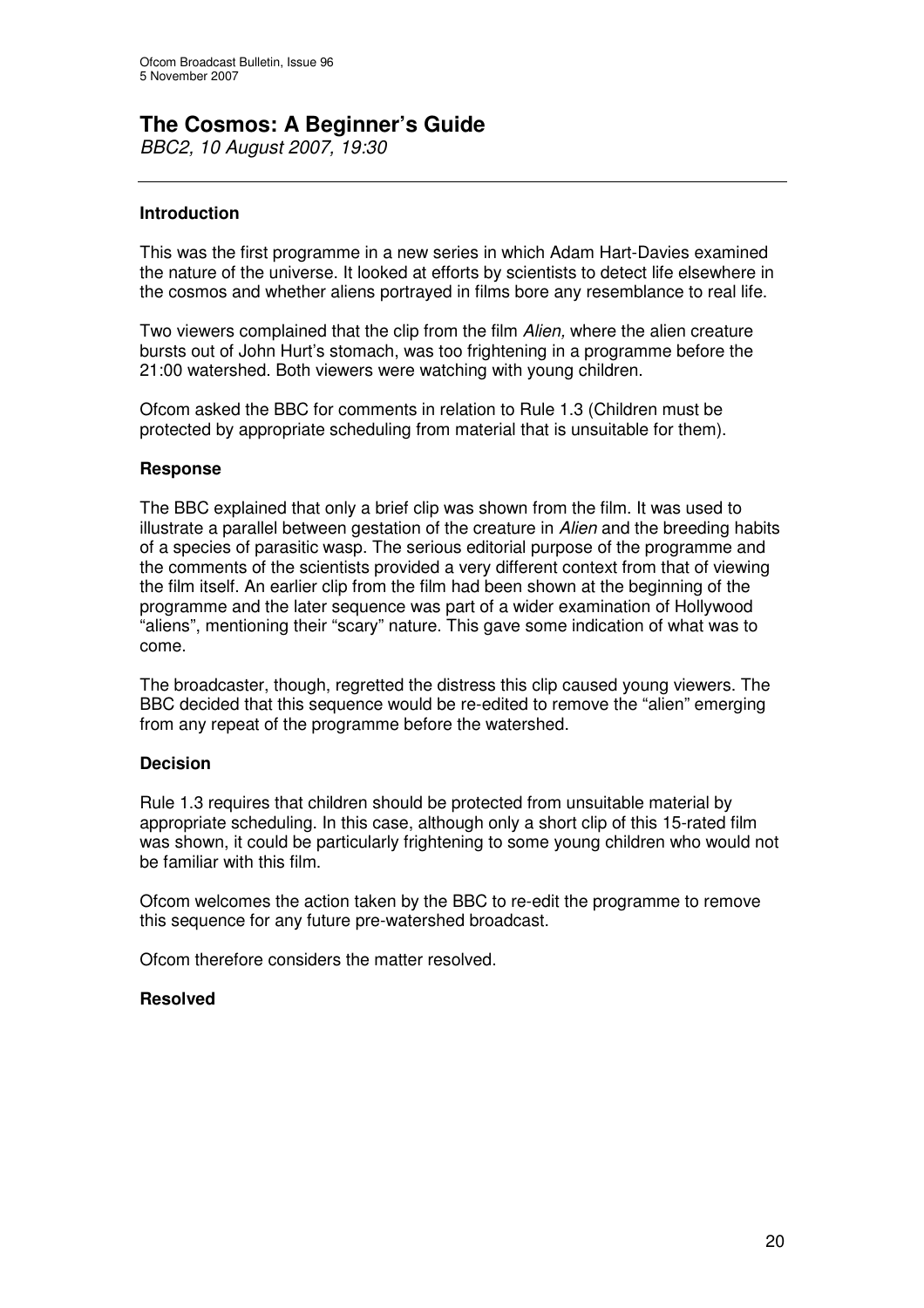## **Not in Breach**

## **Big Brother Series 8**

*Channel 4, 7 June 2007, 22:00, 1 July 2007, 21:00; 4 July 2007, 21:00*

#### **Introduction**

During this latest series, which ran for 14 weeks from Wednesday 30 May to Friday 31 August 2007, viewers complained to Ofcom about two incidents relating to the broadcast of potentially offensive language.

#### 7 June 2007, 22:00, Emily Parr

Around 450 viewers complained about issues relating to an incident in which housemate Emily Parr used the word "nigger".

The conversation involving Charley Uchea, Nicky Maxwell and Emily Parr began with Emily Parr commenting, in what appeared to be a light-hearted way, on Charley Uchea's dancing, *"You pushing it out you nigger..."* The other two reacted in a shocked and surprised manner and Emily Parr insisted that she used the word jokingly*.*

Further conversations related to the incident, which included the use of the expression by other housemates, were broadcast throughout the programme. The episode culminated in Emily Parr being summoned out of bed to the Diary Room. Here, Big Brother told her that it would not tolerate racist language or behaviour and then evicted her.

In summary, complainants expressed a variety of concerns:

- Channel 4's decision to broadcast the incident in the first place was unjustified and offensive; particularly in the light of the furore caused by racial offence in the previous series of *Celebrity Big Brother*;
- Channel 4, by evicting Emily Parr, over-reacted, and ignored its duty of care for her welfare outside the House;
- the censure of Emily Parr was racially imbalanced since her use of the word was not racially motivated; in addition other housemates, using the same word and behaving in a way that may have been racially motivated, were not given similar treatment; and
- the repetition of the offending word by other housemates was equally offensive.

#### 1 July 2007 and 4 July 2007, Laura Williams

Around 200 viewers complained about two separate incidents in which Laura Williams used the word "poof".

In the first incident on 1 July 2007, Laura Williams was tickling Liam McGough's feet. When he squirmed, she called him a "poof". There was no intervention by any of the housemates or Big Brother.

In the second incident on 4 July 2007, Laura Williams used the word when she was in the bedroom of the House with Gerry Stergiopoulos discussing Liam McGough and how he had removed a collar and chain; items which were part of a challenge in which housemates were expected to wear various objects related to more unusual sexual practices.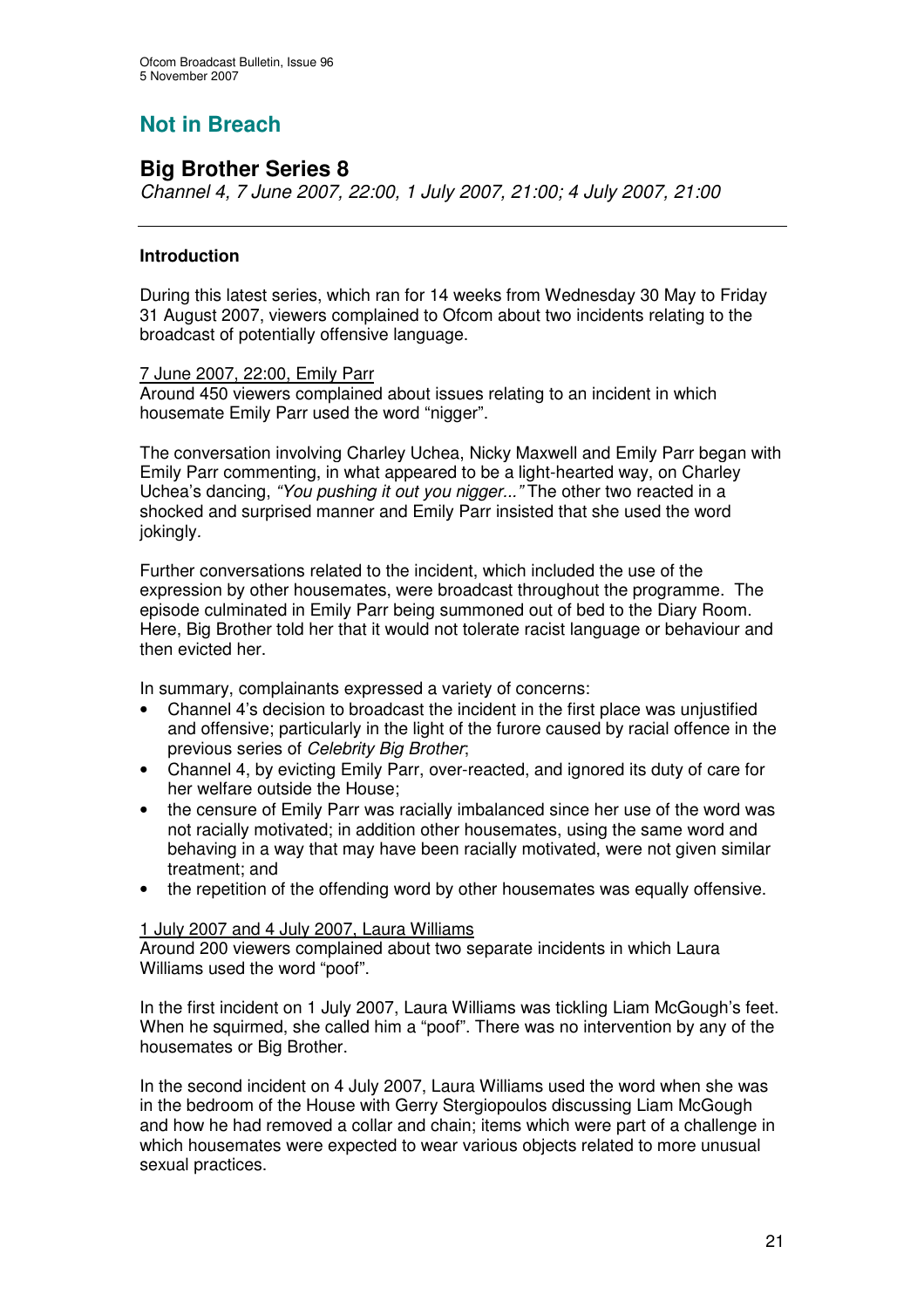In summary, complainants were concerned that:

- The word "poof" is as offensive to members of the gay community as the word "nigger" is to members of the black community; and
- given the above, Channel 4's reaction towards Laura Williams should have been similar to its reaction to Emily Parr; that this was not the case resulted in discriminatory treatment by the broadcaster towards members of the gay community.

#### **Decision**

In the light of the complaints, we considered the material against the following Code Rules:

**2.1**: "Generally accepted standards must be applied to the contents of television…services so as to provide adequate protection for members of the public from the inclusion in such services of harmful and/or offensive material";

**2.3**: "In applying generally accepted standards broadcasters must ensure that material which may cause offence is justified by the context…such material may include…offensive language…discriminatory treatment or language (for example on the grounds of race…and sexual orientation)…"; and

**2.4**: "Programmes must not include material…which, taking into account the context, condones or glamorises…seriously antisocial behaviour and is likely to encourage others to copy such behaviour".

In considering this material, Ofcom is clear that it must fulfil its duties in a way which is consistent with Article 10 of the European Convention on Human Rights. This provides for the broadcaster's right to impart information and ideas, and the audience's right to receive them, without interference by public authority, as long as the broadcaster complies with relevant Codes and the requirements of statutory and common law.

In coming to its decision, Ofcom also bore in mind its previous adjudications and findings where it has considered similar issues: in particular, its adjudication in respect of *Celebrity Big Brother 5* (published 24 May 2007); and its findings in respect of *Big Brother 7* (published in Bulletin 69, 18 September 2006), and *Shipwrecked* (published in Bulletin 87, 18 June 2007).

The Code does not prohibit the broadcast of language or behaviour even if it is, or is perceived to be, offensive. This material can be transmitted, provided that members of the public have adequate protection from its inclusion. In the provision of this protection, the Code requires that broadcasters must apply generally accepted standards and that the inclusion of any offensive material be justified by context. Context includes but is not limited to: the editorial content of the programme or series; the service on which the material is broadcast; the degree of offence likely to be caused by the inclusion of any particular sort of material; and the likely expectation of the audience.

We considered the two issues separately, as set out below. However, in coming to our decisions, we also bore in mind some complainants' concerns that the broadcaster had treated each incident differently and that this was, in some way, discriminatory.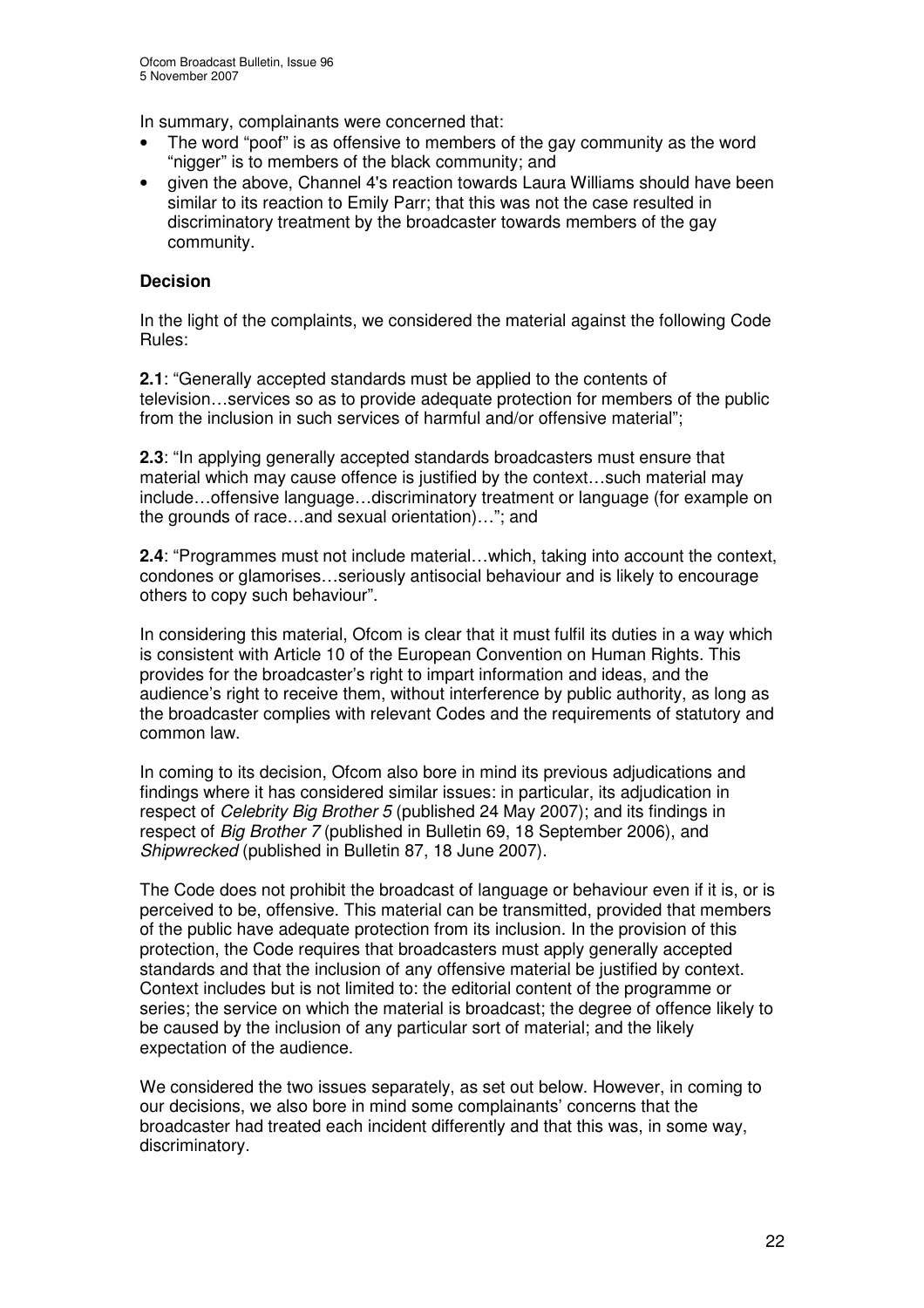#### Emily Parr's use of the word "nigger", 7 June 2007 22:00 A transcript of two of the conversations relevant to this finding follows:

#### Conversation One

**Voice Over**: *8.03pm, Charley and Emily Parr are at the smoking area…* **Charley and Emily:** [Singing] *U G L Y you ain't got no alibi you ugly, yeah, yeah, you ugly…* **Charley:** *That sounds good.* **Emily:** *Yeah you slipped up at the end to a high note. Try stay on one level.* **[Laughter] Both:** [Singing] *U G L Y…* [More laughing] **Charley:** *…fuck's sake, your voice!* [Laughing]

#### Conversation Two

Charley, Emily and Nikki are in the smoking area. **Charley:** *I hope I'm not pregnant, I feel like…* **Emily:** *You're pushing it out you nigger… oh, no I just called you a nigger.* [Charley, Emily and Nikki laugh uncomfortably]. **Emily**: *I'm so…* **Nikki**: *Oh Emily, I can't believe you just said that!* **Charley**: *You're in trouble.* **Emily**: *Don't make a big deal out of it though…* **Charley**: *You're in trouble.* **Emily**: *I was joking.* **Charley**: *I know you were, but you're in some serious shit, sorry.* **Emily**: *Oh, why?* **Charley**: *Oh my God, I'm not even saying anything.* **Nikki**: *No, just don't talk about it anymore.* **Charley**: *yeah, shush.* **Emily**: *I was joking.* **Nikki**: *Do you not even remember Big Brother last year?* **Emily**: *I didn't watch it.* **Charley**: *Oh my God… do you know how many viewers would watch that, that's probably going to be broadcast.* **Nikki**: *Don't make a big deal out of it.* **Charley**: *Sorry…fancy you saying that….* **Emily**: *Someone's already used that word in the house.* **Charley**: *No way…yeah me. I'm a nigger, I am one. Fancy you saying it. I know you maybe you see the rap song or something, or maybe you and your friends sit there saying it.* **Emily**: *I'm friends with plenty of black people.* **Nikki**: *Do you call them niggers?* **Emily**: *Yeah, they call me niggers…yeah they do, they call me wiggers as well.* **Nikki**: *I'm quite shocked.* **Charley**: *Yeah I'm fucking in shock.* **Emily**: *It's not a big deal though it is?* **Charley**: *Not for us it ain't. Fuck me on the open sides, what, ah…* **Nikki**: [laughs] *you fucking nutter.*

**Emily**: *I'm not the only one who's said it.*

**Charley**: *But what made you say that? That is a bit racist Emily.*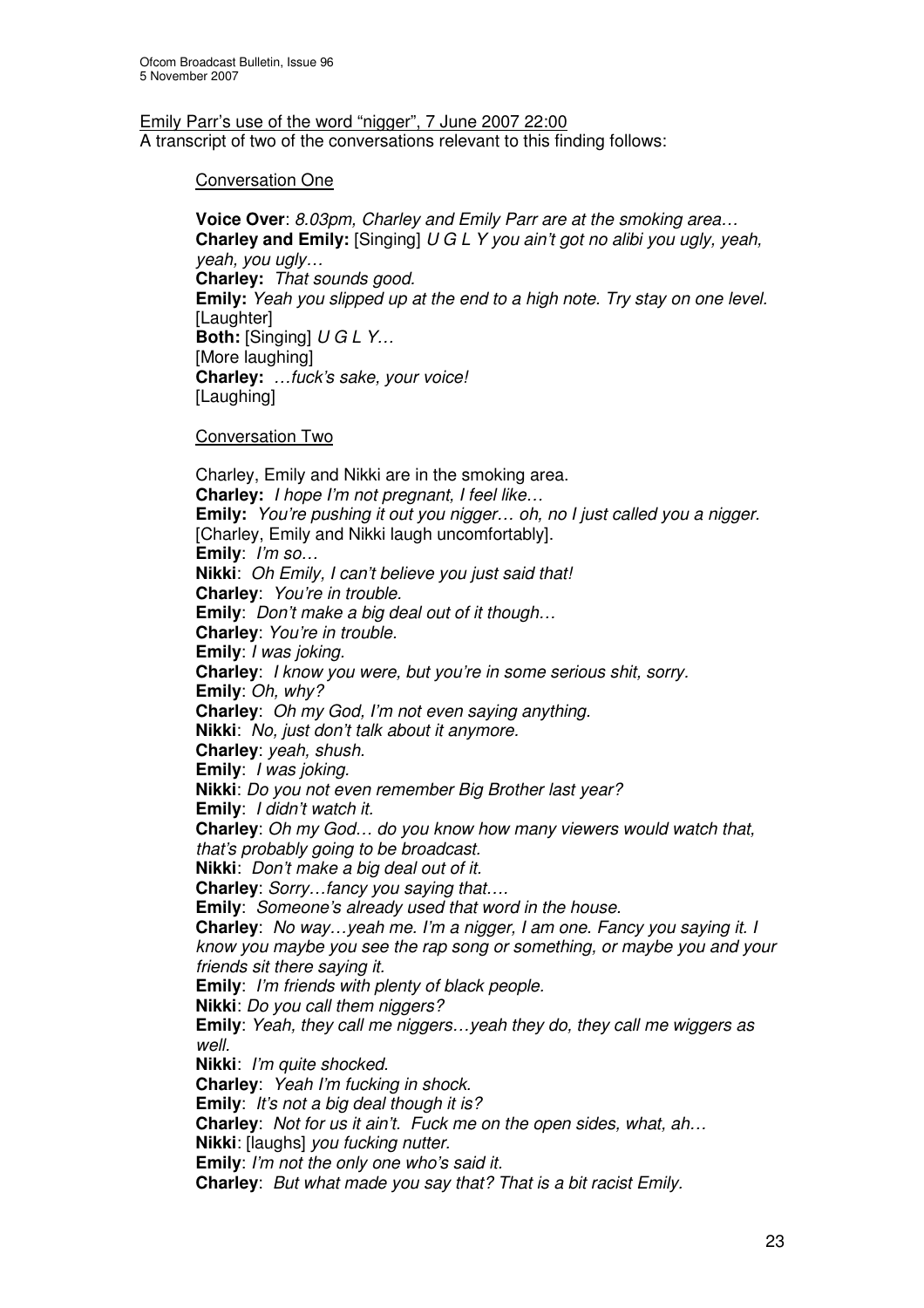**Nikki**: *What made you just pop out with it?...* **Charley**: *Sorry I'm in shock.* **Emily**: *You're not offended?* **Charley**: *Well…no not really but, blimey.* **Nikki**: *She might have been, but she's not.* **Emily**: *Yeah.* **Nikki**: [laughs] *Fucking hell….*

Taking each group of complaints in turn, Ofcom decided as follows:

#### • **Channel 4's broadcasting of the incident and subsequent events and conversations.**

Ofcom has made clear in previous adjudications and findings that the broadcasters' right to broadcast such material and the audience's right to receive it is an important principle. It has been established over many series that the *Big Brother* audience expects to see all aspects of the housemates' characters exposed during their stay in the house. Channel 4 would not have been expected to keep key character information from viewers, since it is the viewers who decide who to vote for. By including these scenes, Channel 4 offered viewers an insight into all the housemates' characters, not just Emily Parr's. In Ofcom's view this context is in line with the editorial content of the series and audience expectations, and there was therefore no breach of Rules 2.1 and 2.3.

There is no ban on the broadcast of potentially offensive material. However, if such material is broadcast, generally accepted standards must be applied. In this case, such language should be justified by the context. The context in this case was that the material was broadcast in a reality series - *Big Brother* (as outlined above) - and the editorial of the programme was clear that use of the word "nigger", in these circumstances, was offensive and unacceptable. Ofcom therefore considered that there was appropriate justification and there was no breach of the Code.

Turning to the complaints by viewers that Channel 4 over-reacted by evicting Emily Parr: in such instances, the regulator considers only whether any given potentially offensive material is justified by context. The levels or extent to which a broadcaster provides such justification is an editorial matter for broadcasters.

#### • **Whether the welfare of Emily Parr was compromised in this incident.**

In our view, adults make informed decisions about their participation in such programmes. People who participate in a programme (and others directly affected by a programme) can complain to Ofcom if they feel that they have been treated unfairly in the programme. In the course of considering such complaints of unfairness or infringement of privacy, Ofcom may consider the circumstances surrounding the complainant's agreement to participate. However, in law, Ofcom cannot consider complaints of unfairness made by the general public on behalf of participants in programmes. We are therefore not able to consider whether these scenes were unfair to Emily Parr.

Subject to the limitations outlined above, however, it is still open to Ofcom, if it considers it appropriate, to consider complaints from viewers concerning issues under Rule 2.3 (generally accepted standards) of the Code. As stated above, there was no breach of Rule 2.3.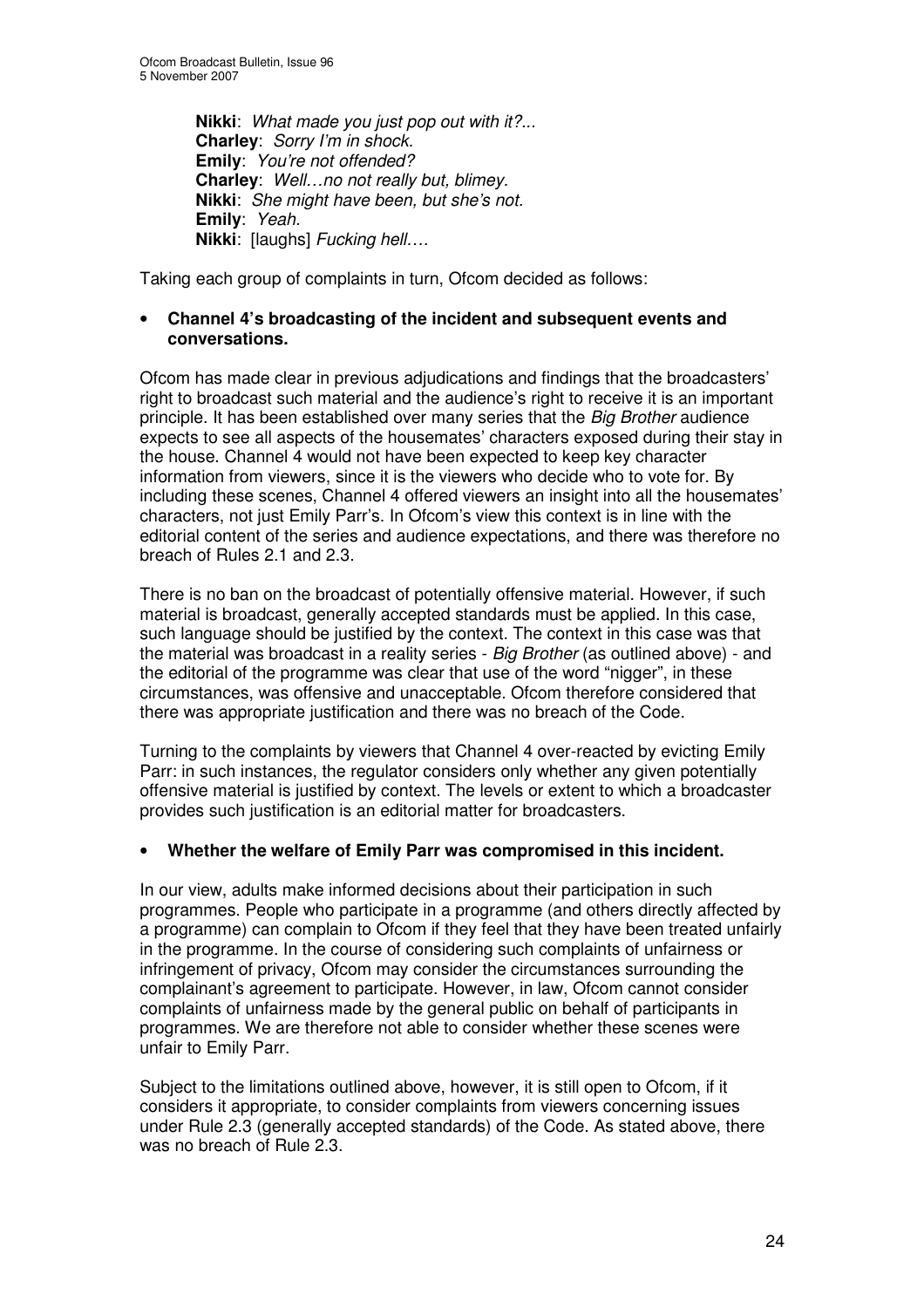- **Whether the treatment of Emily Parr was racially imbalanced, as others used the expression and may have been racially motivated to do so, and:**
- **Whether its repetition by other housemates was equally offensive.**

The further use of the word was clearly in the context of reported speech: the other housemates discussing the incident among themselves. It was justified in this context in that the editorial decision was to witness the other housemates exploring the issue. The degree of offence would have been lessened by the fact that people were shocked by the expression and clearly understood its use to be wrong. This was reinforced by Emily Parr's eviction. There is no evidence that the further use of this expression, or subsequent behaviour by the other housemates, was racially motivated.

Finally, we considered whether any of the material condoned or glamorised seriously antisocial behaviour and encouraged others to copy it; putting it in breach of Rule 2.4. In our opinion, whilst the expression itself is certainly antisocial, its use was censured by both the other housemates and by Big Brother. It was therefore made clear that the use of the expression was unacceptable. For this reason, the programme could not be said to have condoned its use or encouraged others to copy this behaviour.

#### **Not in Breach**

Laura Williams' use of the word "poof"; 1 July 2007, 21:00 and 4 July 2007, 21:00 A transcript of two of the conversations relevant to this finding follows:

Conversation One: 1 July 2007

**Voice Over:** *Some of the housemates are in the bedroom.* [Laura and Liam are lying together on the bed]. **Laura:** *O you want tickling do you?* **Liam:** *Right, right, I'll see how long I can hack.* [Liam is lying on the bed, hand over his face]. [Laura Laughs]. **Laura:** *Tickle tickle tickle!* [Liam moans and squeals and wriggles on the bed]. **Laura:** *You poof.* **Liam:** *Mental as!*

Conversation Two: 4 July 2007

**Voice over:** *10:36pm Laura, Sam and Amanda are in the bedroom.* [Liam walks out of the diary room, he is dressed in a white vest with a leather waistcoat and leather flat cap]. **Liam:** *Well!...* **Nikki:** *Are you allowed to take it off now?* [referring to the collar and lead he has been wearing]. **Liam:** *Yeah because it's hurting my neck…but I have to keep this on for now* [points to waistcoat]… [Cut to bedroom: Laura, Sam and Amanda are lying on the beds. Gerry walks in with the collar and starts tying it around Sam's legs]. **Amanda:** *Gerry - is he allowed to take this off now, yes?*

**Gerry:** *Yes.*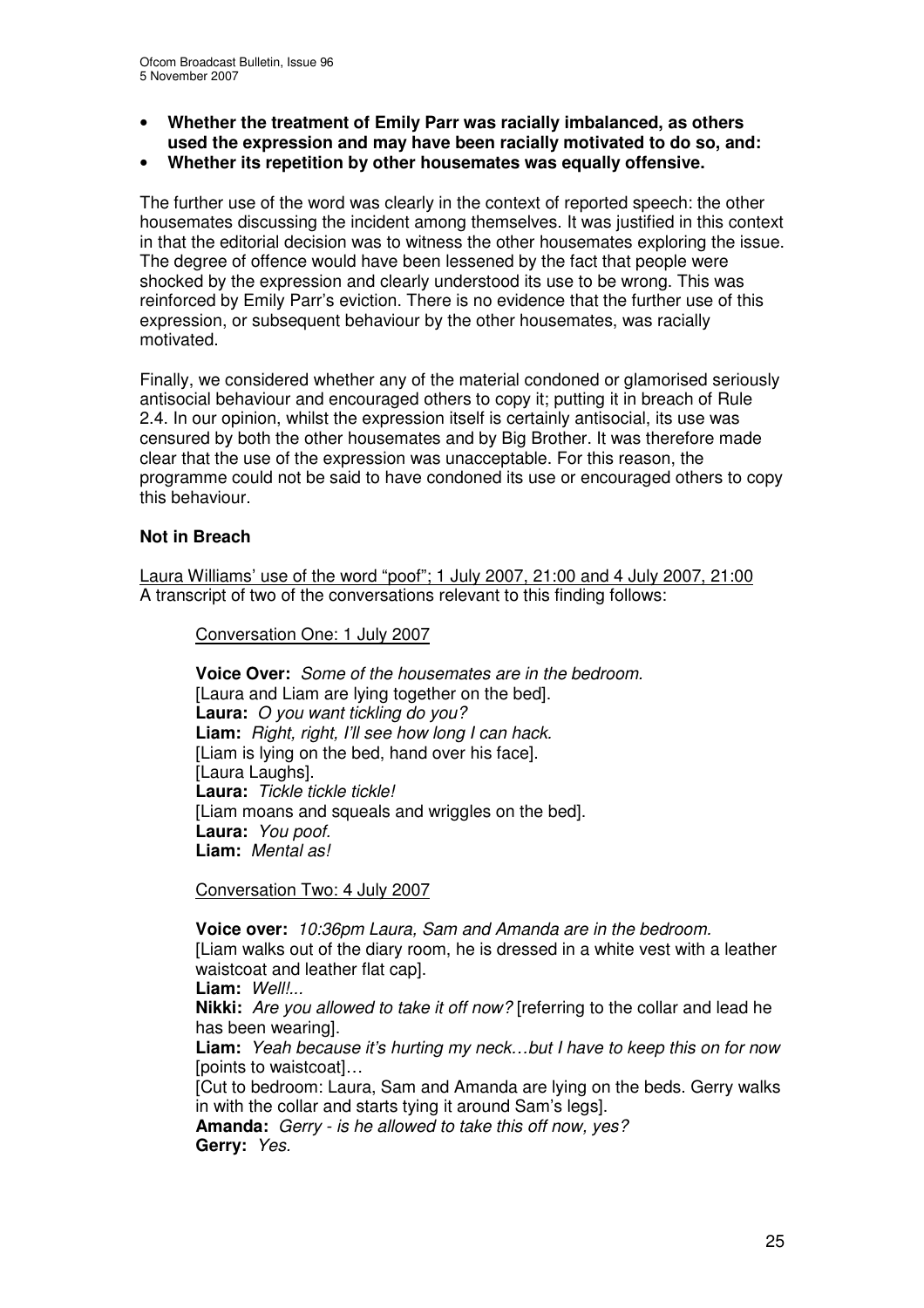**Laura:** *It's because his neck is hurting like a big poof. O!* [Laura puts her hand over her mouth] *Not allowed to say that word. No poof words! No P words.* **Gerry:** *What poof? Poof. Oh it doesn't matter. He did look like…* **Sam:** *I'm actually stuck.* **Laura:** *Look at him he's such a, what's the word for it? Floozie? No.* [Liam walks into the bedroom]. **Laura:** *Was your neck hurting you?* **Liam:** *Yeah it was.*

As part of its investigation into the use of the word "poof" by Laura Williams, Ofcom asked Channel 4 to respond to complaints related to the Emily Parr and Laura Williams incidents in the light of Rule 2.3 of the Code (generally accepted standards). We asked the broadcaster particularly to bear in mind viewers' concerns that Laura Williams had been treated differently from Emily Parr and that consequently, this was believed by some complainants as discriminating against the gay community.

#### **Response**

Channel 4 told us that the obligations imposed by Ofcom's Code Rules are taken very seriously by the Channel, hence the considerable amount of time and resources that it has employed over the years to set up procedures and systems to ensure its best possible compliance with them. The issue of offence to viewers as a result of the broadcast of potentially discriminatory language had been of particular concern to the Channel after the events surrounding the last series of *Celebrity Big Brother* and the subsequent Ofcom investigation and findings. In the run up to Big Brother 8, a number of additional measures had been introduced to minimise the recurrence of similar issues, and throughout the series they told us that very careful attention had been paid to balancing the editorial needs of the programme, with the risk of offence to viewers in this area.

With regard to the Laura Williams incident broadcast on 1 July 2007 the broadcaster told us that following new procedures (introduced in the wake of *Celebrity Big Brother* 2007), a rough cut of this show had been viewed on site at Elstree Studios with senior production staff, in the presence of the Channel 4 commissioning editor and the Channel 4 duty lawyer for the show. It had been immediately recognised that the inclusion of the word "poof" could potentially be offensive to some viewers.

Accordingly, the broadcaster told us, very careful consideration had been given to whether its inclusion in the show could be justified by its editorial context, what degree of harm or offence was likely to be caused to viewers by its inclusion, and what the likely expectation of the audience would be.

Editorially the scene and Laura Williams' use of the word was considered very important: Until this time Liam McGough and Nicky Maxwell had been developing an intimate friendship and it was clear that Nicky Maxwell, a self confessed "man-hater", had developed a crush on Liam McGough. Accordingly, showing him engaging in an intimate exchange with Laura Williams in front of Nicky Maxwell - an exchange in which Laura Williams appeared to be using the word "poof" flirtatiously, to tease him – had been, in the broadcaster's view, a key part of this ongoing storyline.

In considering potential viewer offence the broadcaster had decided that regular viewers were unlikely to find Laura Williams' use of the word "poof", in the manner she did, unjustifiably offensive. The reasoning behind this, it said, was that up until this point there had been no indication that Laura Williams was in any way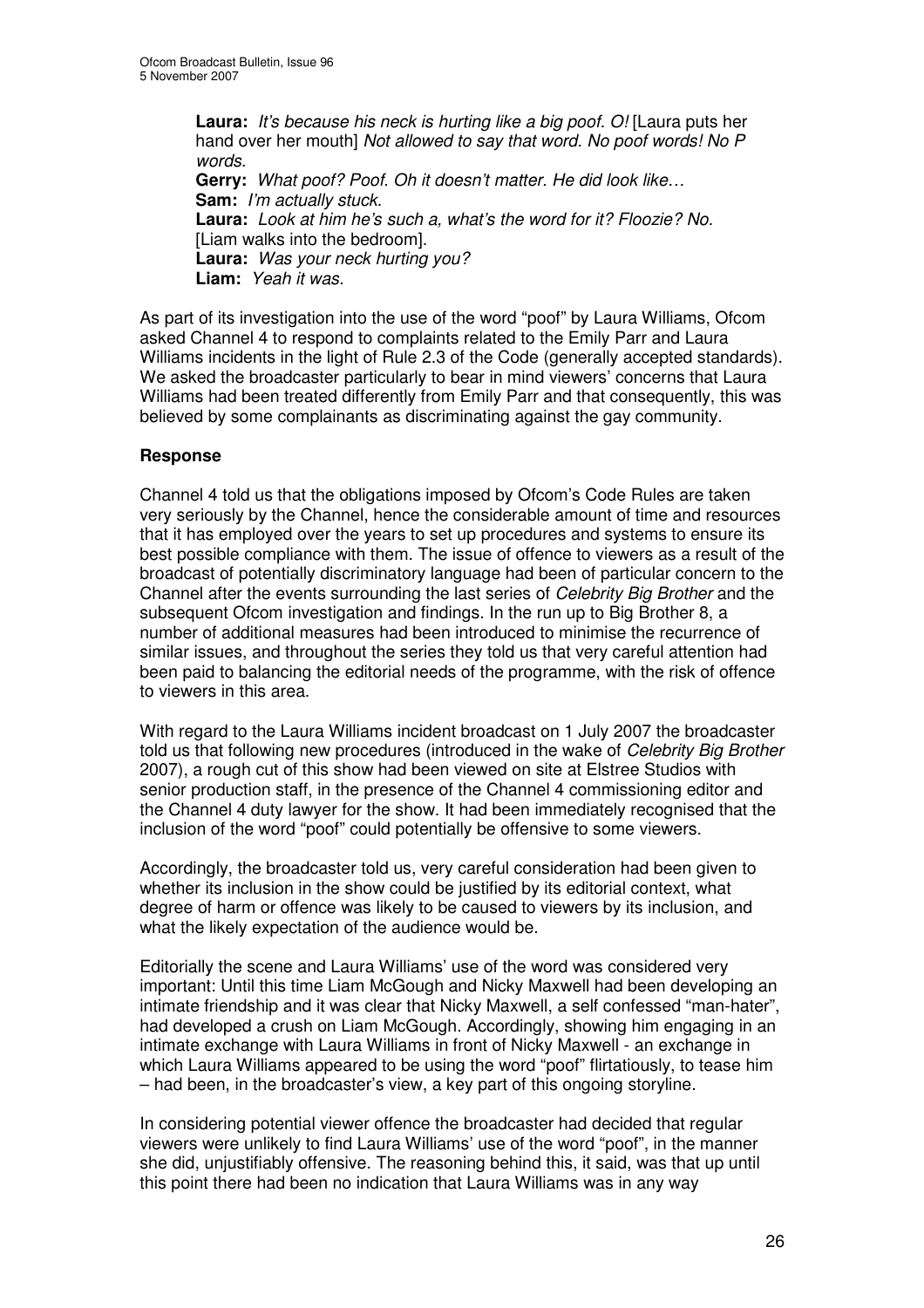homophobic. To support this view, the broadcaster had pointed out Laura Williams' best friend and ally in the house had been the openly gay housemate Seany O'Kane, who had been very comfortable using the word "poof" in front of Laura Williams to describe himself and the only other openly gay housemate, Gerry Stergiopoulos.

Channel 4 decided that the inclusion of Laura Williams' use of this word also revealed more about her character, going to the root of the *Big Brother* show concept in which viewers see housemates "warts and all" and can accordingly make an informed decision as to whether they should be evicted or not.

In the days immediately following the broadcast of this episode the broadcaster had received a number of complaints, from which it became clear that the degree of offence caused by the broadcast of this word, in particular without any formal reprimand from Big Brother, had been underestimated. Accordingly the decision had been taken, in consultation with senior commissioning, production and legal staff, that if Laura Williams were to use this language again that she should be dealt with by Big Brother (depending on the context of the use) in line with the show's policy on unacceptable behaviour. In addition it had been agreed that any such incident and reprimand should be broadcast in order to reassure offended viewers.

Turning to the incident broadcast on Wednesday 4 July 2007, Channel 4 told us that several days after the first incident Laura Williams did indeed repeat the offending word in a very similar context. On this occasion, Big Brother, later in the programme, is seen to call Laura Williams into the Diary Room to reprimand her for this language. Big Brother said: *"Laura, Big Brother would like to remind you that Big Brother does not tolerate inappropriate or offensive language being used in the Big Brother House".* Big Brother went on to say that *"inappropriate or offensive language would include homophobic language such as 'poof'".* Laura Williams had explained that although she understood the potential to offend, this was not what she had meant by using it. Big Brother reiterated: *"Big Brother does not tolerate inappropriate or offensive language being used in the Big Brother House"*, to which Laura Williams responded *"OK".*

The broadcaster said that this reprimand had been immediately followed by the end credits for the show, which had included an invitation to vote for a housemate to evict. The two housemates that were up for eviction were Laura Williams and Chanelle Hayes. On Friday 6 July 2007, Laura Williams was evicted from the Big Brother house following the public vote.

Channel 4 went on to say that although it acknowledged the concerns raised by some viewers that Laura Williams had been treated differently from housemate Emily Parr, who had been evicted in the first week of the series for using a highly offensive racist term directly to a black housemate Charley Uchea, it did not agree with them. The decision on how to reprimand Laura Williams had not been taken lightly. Each instance of unacceptable behaviour in the series had been carefully judged on its own facts. It had been considered at senior levels in both the Channel and the production company. For the broadcaster, the important distinction had been made that Laura Williams, in contrast to Emily Parr, had not used this term directly against a gay housemate (Liam McGough is not gay) and it had been very clear that the gay housemate whom it had been used in front of had not been offended by her use of the term, unlike Charley Uchea in the Emily Parr incident. It had therefore been judged appropriate by the broadcaster to first issue Laura Williams with a formal reprimand, rather than to proceed to an immediate eviction. This had been considered the most appropriate and effective course of action. Given that Laura Williams was up for eviction that week, viewers would therefore have been able to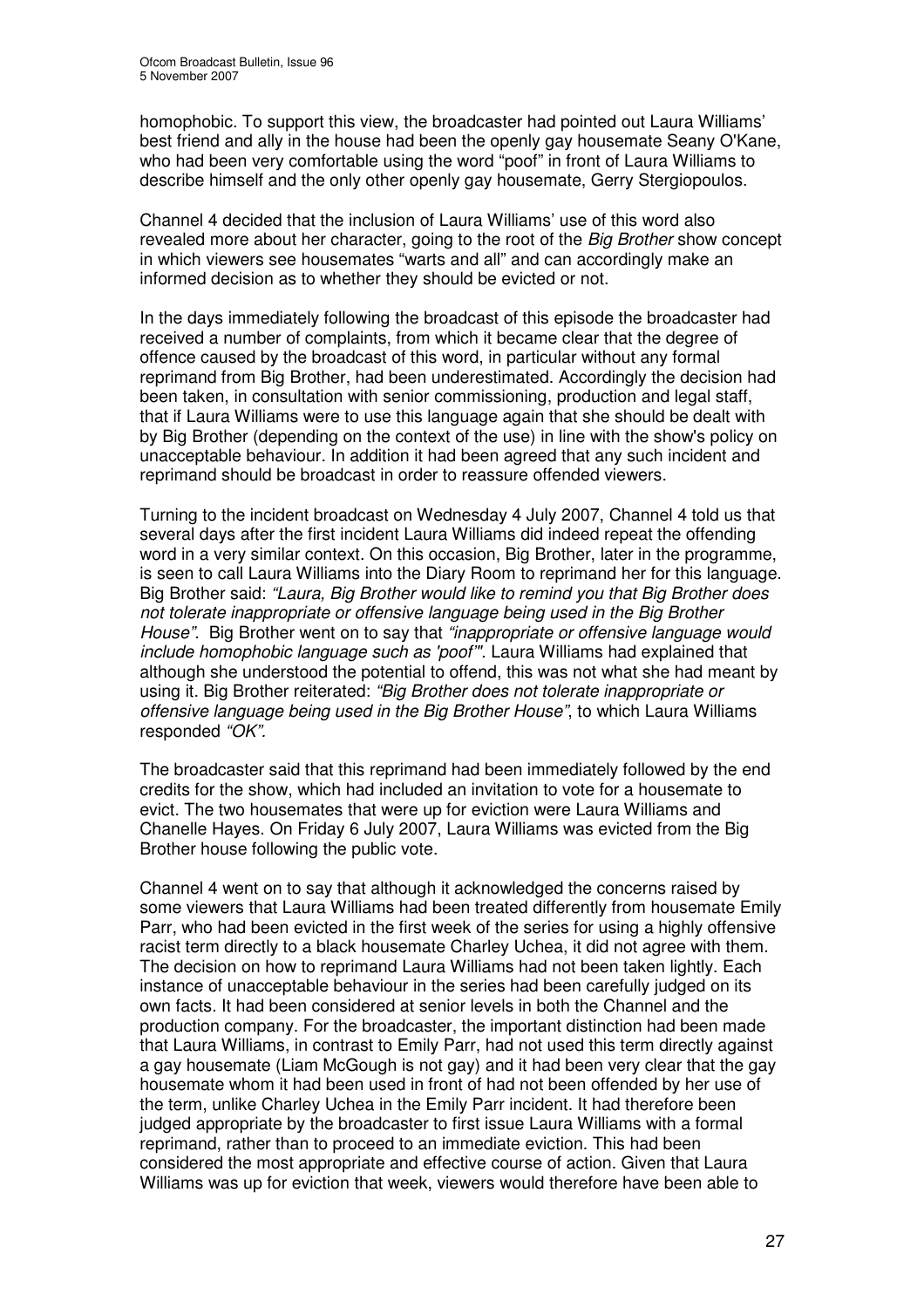retain the right to evict by public vote. Accordingly, in Channel 4's view, a core editorial tenet of the series (*"who goes? you decide"*) had been preserved, whilst at the same time an unequivocal message had been sent to viewers that such language, no matter how intended, is unacceptable to Big Brother.

The broadcaster concluded by saying that it regretted any offence caused to viewers as a result of either broadcast.

#### **Decision**

We first considered the incidents related to Laura Williams in the light of Rules 2.1 and 2.3 (generally accepted standards). In Ofcom's opinion, generally accepted standards were applied to this material and adequate context was given.

In our view, it is not possible or appropriate at present to establish definitively the degree of offence use of the word "poof" can cause in all contexts. For example, it is clear that within the gay community itself, the word "poof" can be used in a playful, affectionate or self-deprecating way. This is evidenced, for example, by the use of the word in *Friday Night with Jonathan Ross* (BBC1), with its resident band *Four Poofs and a Piano.* In Ofcom's view, there is insufficient or no evidence to suggest that Laura Wiliams used the word complained of in a denigratory way.

In coming to this decision, we took into account:

- the expectations of the audience that they would be able to see housemates "warts-and-all" and choose to vote for their eviction, which they subsequently did in the case of Laura Williams;
- that, in the first incident, there was no indication that Laura Williams' use of the word "poof" was intended as a homophobic reference;
- that when it became clear that such language ran the risk of being homophobic or offensive, the broadcaster reprimanded Laura Williams, thus ensuring the broadcast of such material was justified by context; and
- that the use of the word "poof" was not directed at a gay person, unlike the use of the word "nigger", which was directed at a black person.

We then went on to consider the material in the light of Rule 2.4 (seriously antisocial behaviour). Ofcom is sympathetic to the concerns voiced by complainants about the use of the word "poof"; especially where it might be emulated by younger viewers, with the consequent risk of bullying at school. Broadcasters are therefore reminded to exercise care about the frequency with, and context in, which the word is broadcast.

#### **Not in Breach**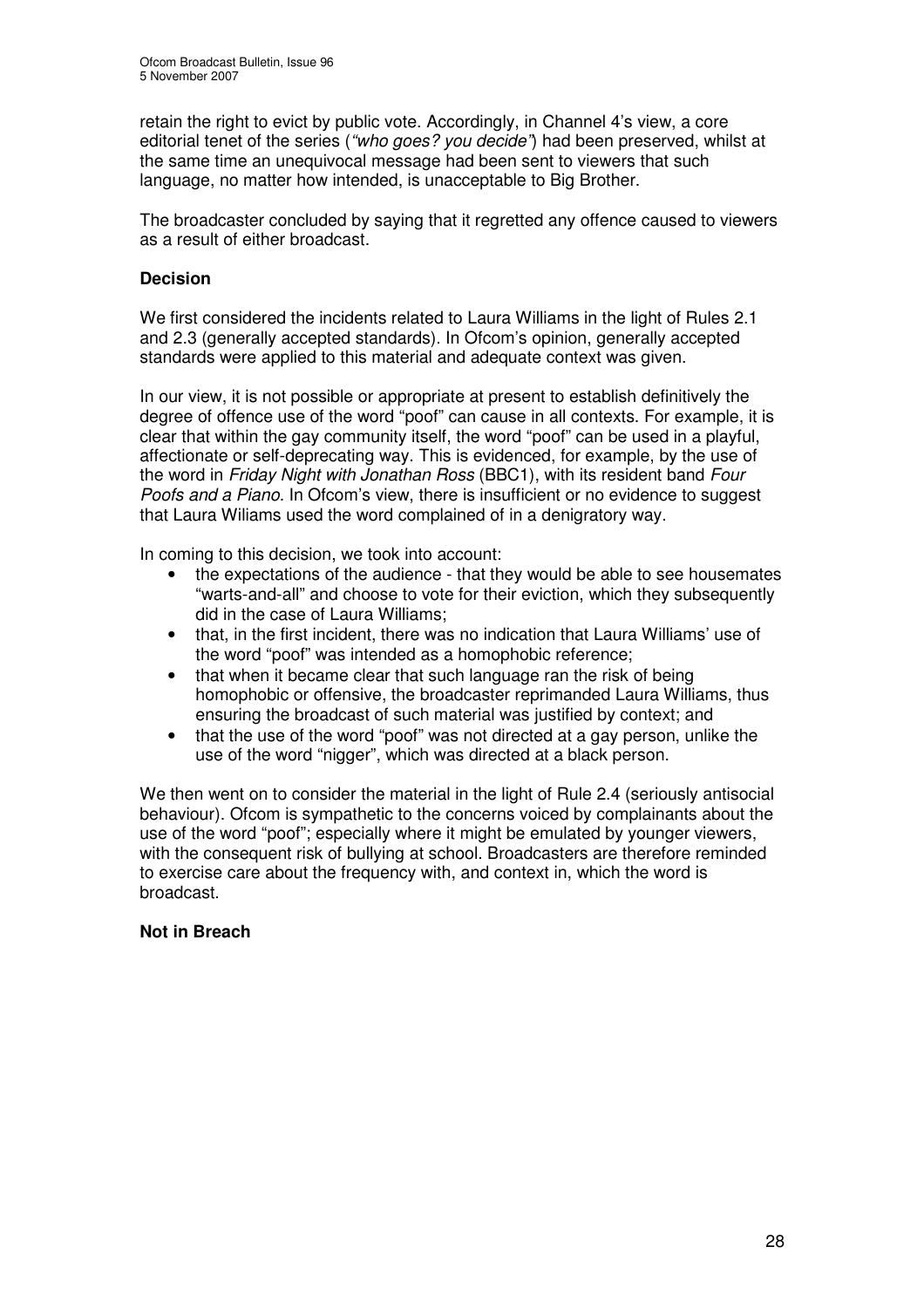## **Smile**

*CBBC, 19 March 2006*

#### **Introduction**

*Smile* is a children's entertainment programme broadcast on Sunday mornings on CBBC. It incorporates a variety of interactive elements including competitions involving viewer participation. One such competition is *Jambusters*, a video game in which contestants use voice commands to control a jam firing cannon.

There are two versions of the game. In *Jambusters*, individual contestants compete against a high score. In *Jambusters: The Rivals*, two connected individuals compete against each other in order to settle a score.

*Jambusters* and *Jambusters: The Rivals* were competitions which viewers could apply to enter via a premium rate telephone service. In live broadcasts, contestants usually competed from home, though some would be invited to the studio. With regard to *Jambusters* contestants could either apply to enter on the day of transmission and take part that day or in a future programme. With regard to *Jambusters: The Rivals* viewers were consistently invited to apply to participate in a future programme.

A number of allegations about *Smile* on CBBC were made in the media. In summary, they alleged that:

- **Pre-recording**: a number of episodes of *Smile* were pre-recorded, even though the programme represented itself as a 'live' programme which runs 'live' competitions;
- **Encouraged to Enter**: viewers were encouraged to call the programme via a premium rate service to take part in an interactive competition which had already taken place; and,
- **Theatrical Agency**: the competition winners were supplied by a theatrical agency (Stagecoach), were given an unfair advantage by being allowed to practise beforehand, and were guaranteed prizes.

The BBC provided Ofcom with written comments in response to the allegations.

#### **Response**

#### Pre-recording

The BBC stated that five editions of the programme *Smile* were typically prerecorded in the course of a year to take account of major public holidays and live sporting coverage. It said that it took from media reports that its source related to a studio session recorded on 10 March 2006 in which the broadcasts for the 19 and 26 March 2006 were pre-recorded. However, it said that of these two programmes only the edition of 19 March 2006 was relevant (i.e. involved participating children) as the edition transmitted on 26 March 2006 featured the competition between the presenter and her mother.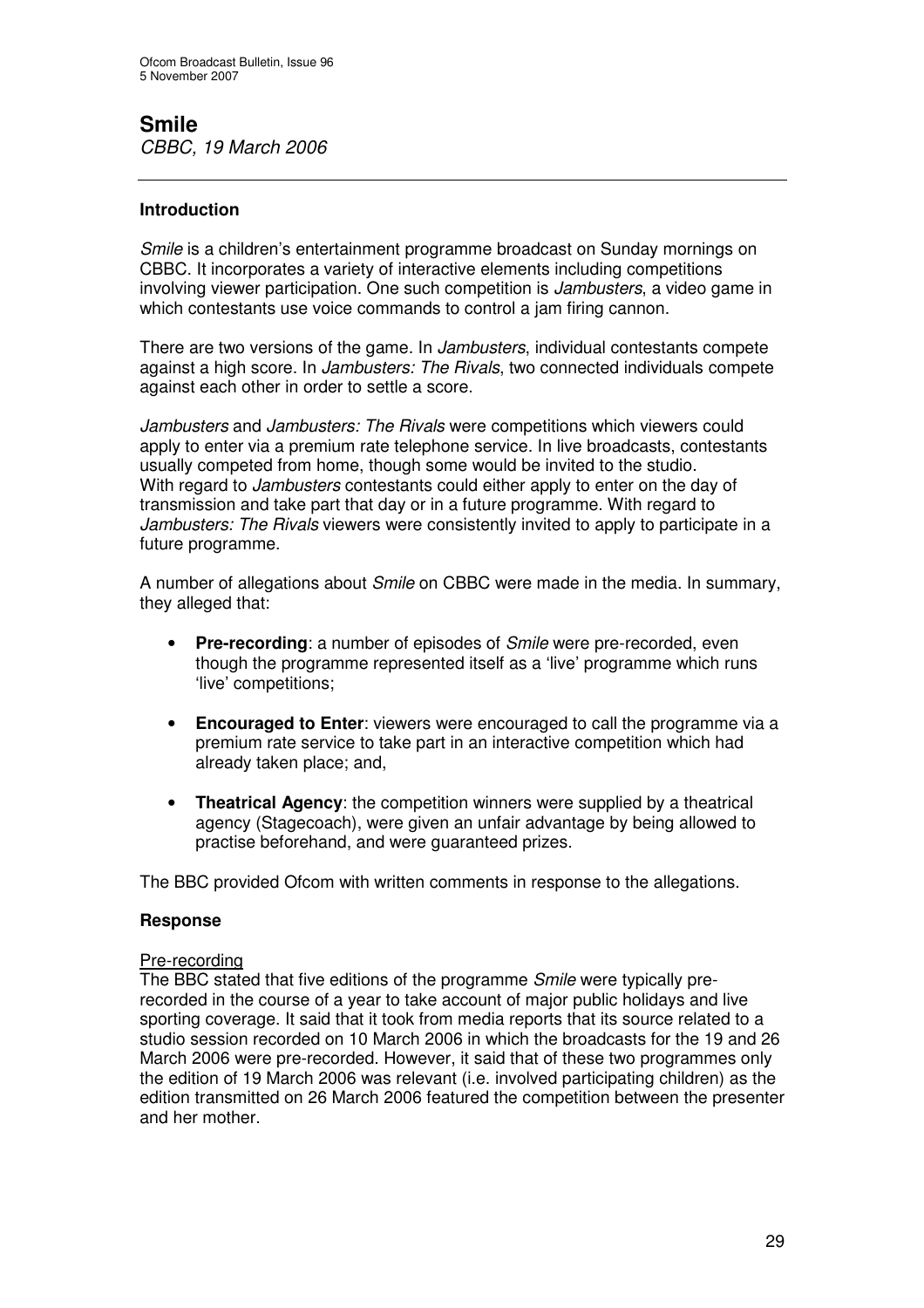#### Encouraged to Enter

The BBC stated that it was not the case, as was alleged in the article, that children were encouraged by presenters to call to participate in what was knowingly a prerecorded programme. It explained that the invitation to participate (by the presenters) in the edition of 19 March 2006 was phrased generically and not in terms which generated false expectations, e.g.

*"If you want to settle an argument then get in touch and play Jambusters: The Rivals. 09011 900 500. Don't forget to ask permission and all that malarkey. If you want to go to the website it is bbc.co.uk/cbbc and click on Smile. You'll find all the games there and you can get in touch as well."*

Moreover, on 19 March 2006 the invitation to participate in *Jambusters: The Rivals* was placed after the game had been played, so the broadcaster said there could be no question of giving viewers the impression that they could participate that day.

There were no further invitations to participate prior to *Jambusters* being played at the end of the programme on that day.

Viewers who did contact the programme as a result of the programme broadcast on 19 March 2006 were considered for future editions of the programme.

#### Theatrical Agency

With regard to the claim that this edition of the programme's winning competitors were supplied by an agency (Stagecoach), the broadcaster stated that the claims were presented in a distorted form. It said that typically over 90% of the children who participate in *Smile* are from the audience who contact the programme by phone, letter, email or via its website. In addition to them, a few participants are drawn from other sources such as schools and children's groups in the UK. Members of the programme's production team visit and film on a weekly basis at many schools and children's groups and they invite children to apply to participate in the programme. Among the groups visited by the production team is Stagecoach Theatre Arts PLC's Saturday Schools (of which there are 600 in the UK with 40,000 children attending). It confirmed that these children were therefore not "supplied by an agency" and no fee was either offered or requested.

The broadcaster went on to explain that in live broadcasts, *Jambusters* contestants are able to compete from home so competitors would *not* normally be drawn from the children invited to the studio. However, pre-recording renders participation from home impossible. Therefore the contestants in the pre-recorded 19 March 2006 programme were drawn from the studio audience and participated from a separate area of the studio. They watched the action on a monitor and gave their instructions by phone, as they would have if they had been at home. Because children are required to attend the studio for four hours during recording, they were allowed to play any of the *Smile* website games on two computers during unoccupied time, to prevent them from becoming bored. It continued that because the same games are available on its website, that no unfair advantage was available to the children in the audience as children at home are able also to practice on their home computers.

The broadcaster confirmed that the children were not "guaranteed prizes", if that infers that they were guaranteed to win their games. It said that every child who visits the studio receives a "goody bag" as a souvenir which is the same bag given to every child who participates in the competition. Additionally, those children who score more than 60 or 120 points in the game receive a more valuable prize.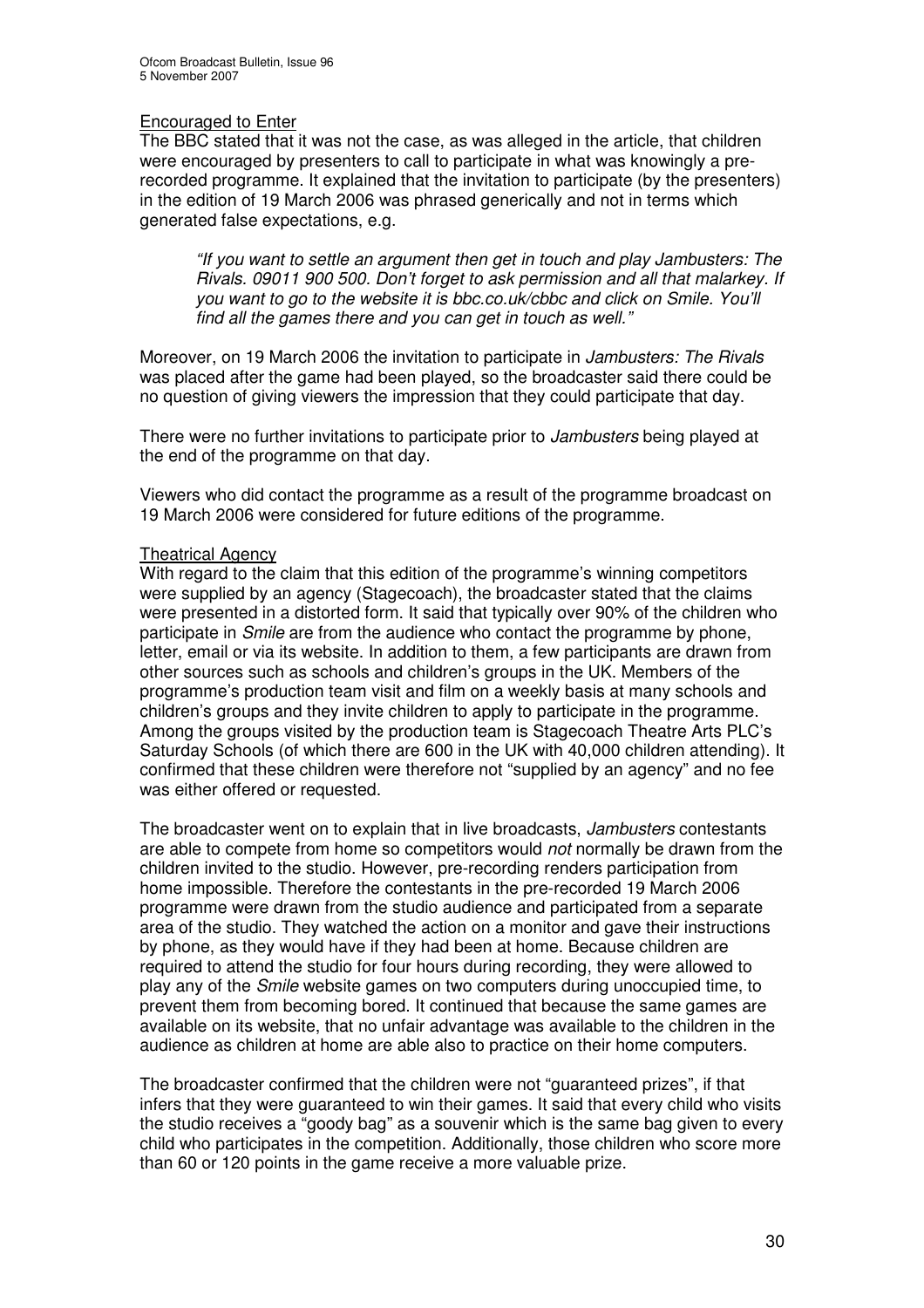#### **Decision**

Rule 2.11 of the Code states that "Competitions should be conducted fairly, prizes should be described accurately and rules should be clear and appropriately made known".

#### Pre-recording

The practice by the BBC to very occasionally pre-record editions of *Smile* to allow for disruption to the schedule due to public holidays or major sporting events would appear to be standard practice for dealing with such circumstances and should not appear in itself (and in the particular circumstances of this case) to raise any issues against the Code.

However, broadcasters must be alert to the potential for misleading their audience as to whether a programme is pre-recorded or live, where this may give rise to issues of compliance with the Code. This is particularly important when a programme contains an element of audience participation where viewers or listeners may mistakenly believe that they are able to participate in the programme and it could result in a competition being run unfairly.

The need for transparency is even greater when dealing with a child audience who are unlikely to understand that programmes (or sections of programmes) might be pre-recorded and shown 'as live'.

In this case, the scripting of the programme clearly gave the impression that the prerecorded programme was 'live'. In Ofcom's view it would have been preferable for the programme to have provided the viewers with sufficient information (taking into account the nature of the viewers) to enable them to understand that the programme was not live and that they could not participate in any element of the programme that day. Nevertheless, in the circumstances of the case, the pre-recording of this programme did not result in an unfair competition being run (see below).

#### Encouraged to Enter

Ofcom noted that in this edition of the programme the only invitation for audience participation was carefully placed after one interactive element of the programme, *Jambusters: The Rivals*, had already concluded. The invitation was sufficiently separated within the programme from the other interactive element of the programme, *Jambusters,* and importantly contained no explicit suggestion that viewers would be able to participate in the programme on that same day.

In Ofcom's view there was, nevertheless, still a possibility as a result of the impression that the programme was 'live' that members of the audience, and in particular children, would mistakenly believe that they could call the programme and participate in some element of the programme on that day.

However, and in any event, all viewers who did contact the programme as a result of the programme broadcast on 19 March 2006 were considered for future editions of the programme and, as such, were in no way materially disadvantaged.

#### Theatrical Agency

The BBC stated that it occasionally used children from schools or Saturday groups for reasons of convenience in a non-'live' situation where it was necessary to use children who were available in the studio and not at home. Ofcom did not consider that this amounted to the programme makers colluding with any organisation to deliberately deceive viewers or exclude them from taking part. The broadcaster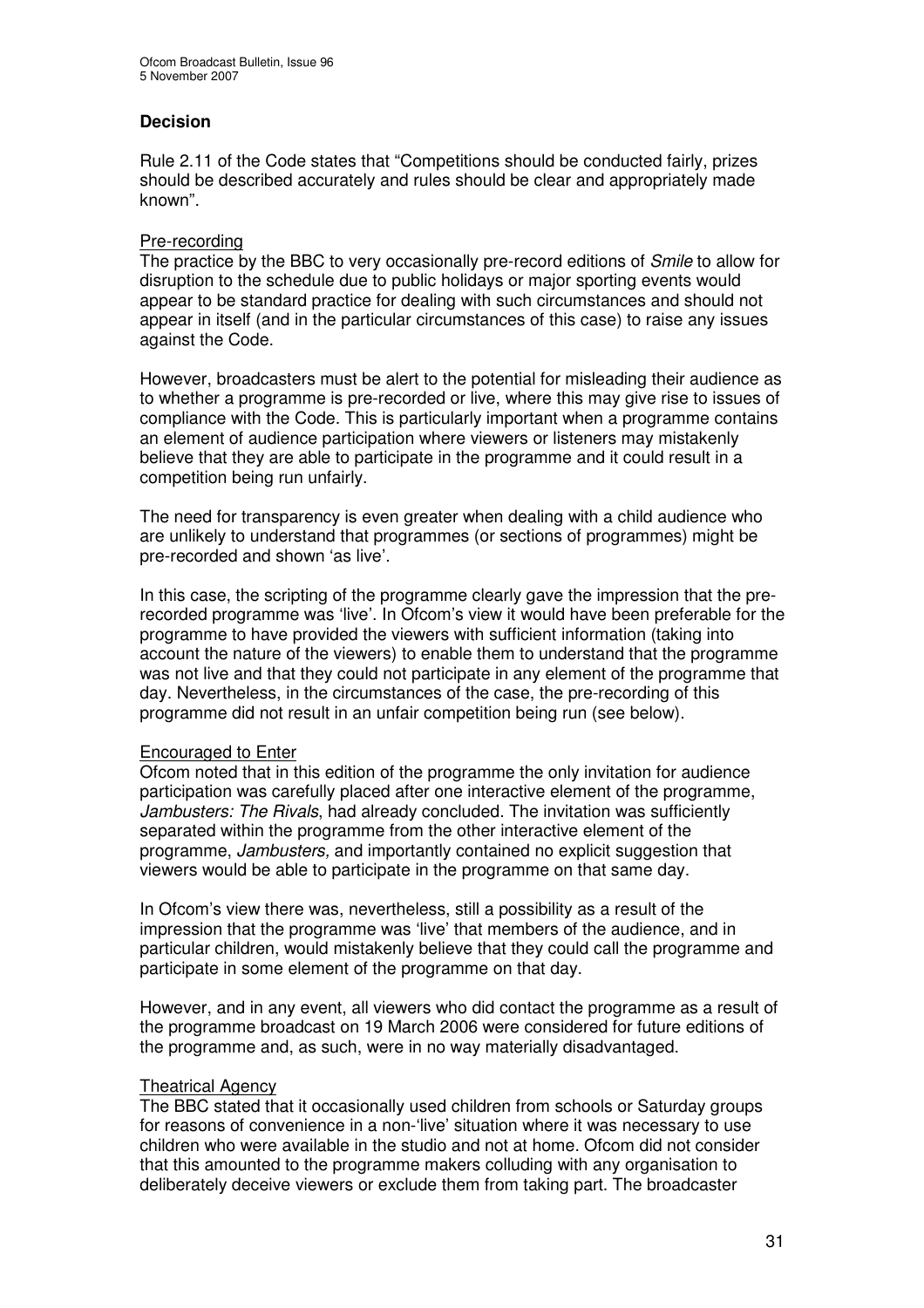confirmed that whilst it is common practice to include children from schools and groups throughout the UK as studio guests, in general 90% of its studio audience members are viewers who have contact the programme directly.

Ofcom also did not consider the presentation of a "goody bag" to all the children in the studio and additional prizes for high scoring winners, which the broadcaster confirmed is usual practice for all guests and participants, raised any issues against its Code.

#### **Not in Breach**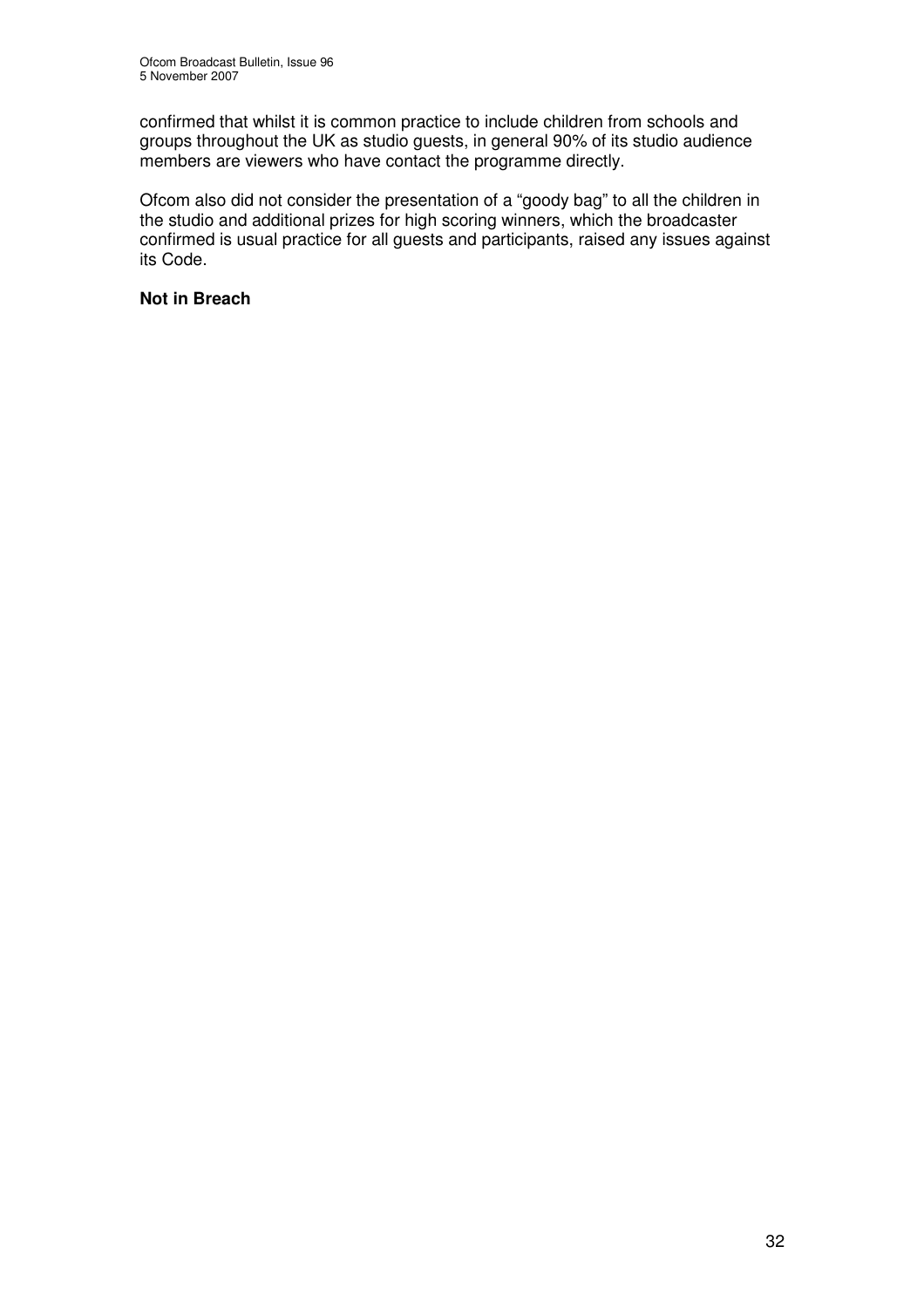## **Fairness and Privacy Cases**

## **Not Upheld**

#### **Complaint by Mr Russell Foster**

*Inside Out, BBC1 North East, 26 January 2007*

**Summary:** Ofcom has not upheld this complaint of unfair treatment.

Mr Foster complained that he was treated unfairly in this edition of *Inside Out* in that: the programme had included old footage of him filmed and broadcast at the time when his timeshare company collapsed; inferred that he owned a company called Work Talent, and that therefore he was responsible for trying to evict allotment holders from Work Talent's land; and, the programme had given disproportionate coverage to the views of the allotment holders and had inadequately represented the offer made to them by Work Talent.

#### Ofcom found as follows:

The story of the collapse of Mr Foster's timeshare company was described fairly; had been a high profile event in the local area with which Mr Foster was associated; and was properly contextualised in the programme. In the circumstances, the use of this archive footage and details given about it in the programme did not result in unfairness to Mr Foster.

It was clear to Ofcom that the broadcaster did allege that Mr Foster either owned or had de facto control of Work Talent but Ofcom found this did not result in unfairness to him. Ofcom based this finding on the following: the programme maker asked Mr Owen, Work Talent's company Secretary, about the ownership of Work Talent; fairly reported Mr Owen's views on the matter; offered Mr Foster a timely and appropriate opportunity to respond to this and, in the absence of a formal response, clearly represented his denial of the allegation.

The programme's treatment of the offer made to the allotment holders did not result in unfairness to Mr Foster because the broadcaster paid due regard to material facts in its portrayal of the offer made to the allotment holders in the programme.

#### **Introduction**

On 26 January 2007, BBC1 broadcast an edition of *Inside Out* a current affairs and investigative programme with separate regional output for each specific region. This complaint concerns the North East output. This edition of *Inside Out* included a feature looking at the potential eviction of a group of pigeon fanciers and gardeners who hold leases on a piece of land in Back Ryhope Street (which is south of Sunderland) owned by a company called Work Talent Ltd. ("Work Talent").

The programme indicated that the allotment holders believed that Mr Foster (the complainant) owned or had control of Work Talent and was therefore responsible for the actions taken to try to evict them from their location in Back Ryhope Street Street. Archive footage of Mr Foster was included in the programme and the presenter outlined his position with regard to the dispute with the allotment holders.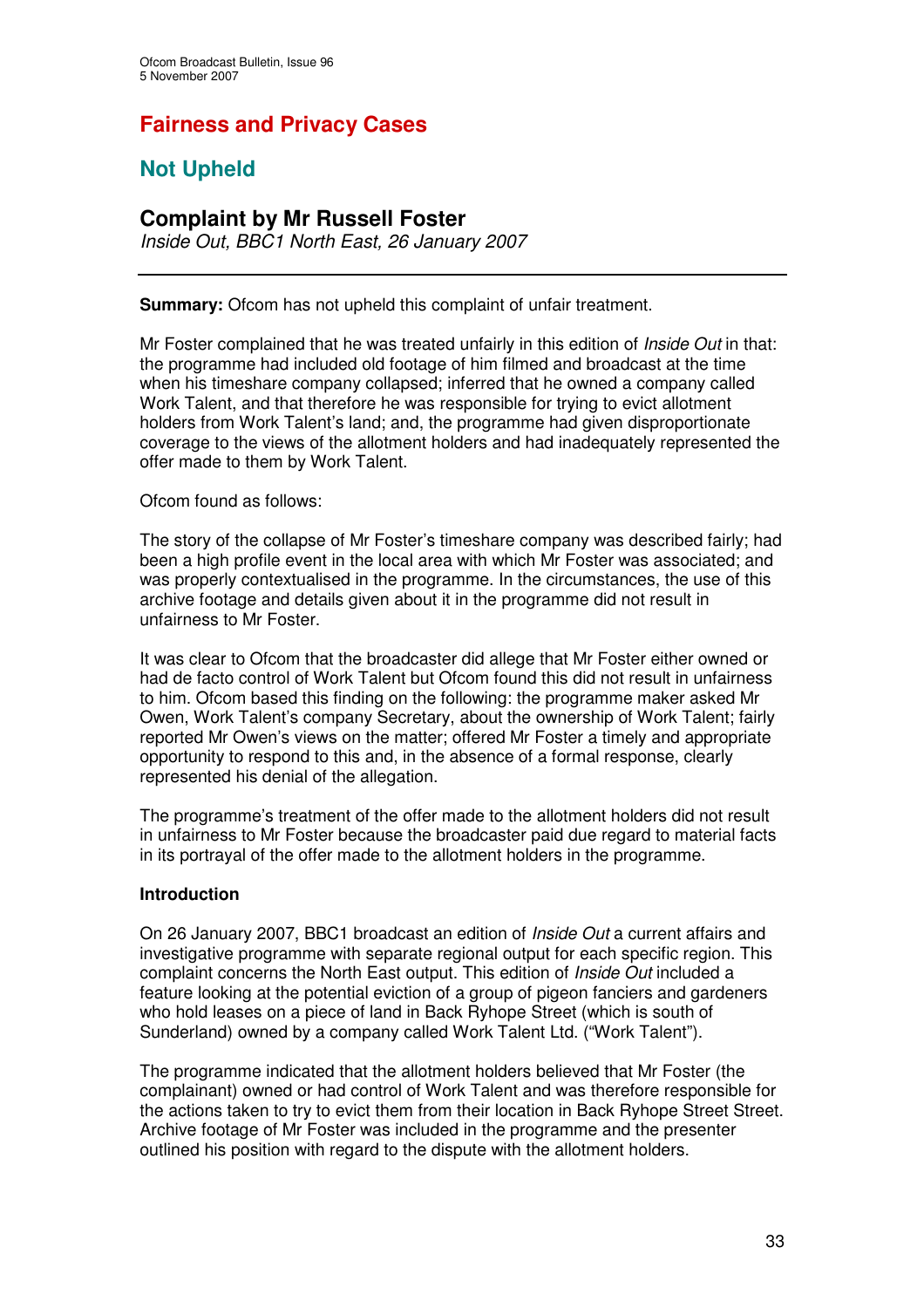Mr Foster complained that he was treated unfairly in the programme as broadcast.

#### **The Complaint**

#### **Mr Foster's case**

In summary, Mr Foster complained that he was treated unfairly in the programme as broadcast in that:

- a) Despite having more recent footage the programme also included archive material (from 1990) and explained that it showed the complainant at the point when a timeshare company which he then owned had failed leaving debts of £1m. Mr Foster noted that the use of this material and provision of this information was completely irrelevant to the topic featured in the programme, namely the potential eviction of the leaseholders at Back Ryhope Street, and that it simply served to blight his established reputation as a successful businessman with a track record of donating to local charities and to cause him considerable embarrassment.
- b) He told the programme-makers that he owned a piece of land (close to the existing allotments) which Work Talent was planning to buy and then offer to the leaseholders as a place to which to relocate and, that he did not own either Work Talent or the land on which the lease-holders were currently sited, however, the programme had unfairly and incorrectly inferred that he did own this land and that he was responsible for trying to evict the leaseholders from their current position. Mr Foster added that the programme incorrectly asserted that his solicitor had confirmed that he (Mr Foster) owned the land in question.
- c) The programme lacked balance in that the reporter concentrated on the allotment holders and did not clearly indicate that the offer for them to move included all removal costs to an area of land only 300 metres away". In addition, Mr Foster noted that the broadcaster "did not include the fact that this area of land would be made considerably more secure than the present area and the land would be given to the allotment holders," whom he commented do not own their current site.

#### **The BBC's case**

In summary the BBC responded to Mr Foster's complaint as follows:

The BBC first set out its view of the background to the programme. Namely, that: there had been a dispute between the allotment holders and their landlord (Work Talent) dating back to 1998; the dispute had garnered a lot of local publicity; it had been temporarily resolved in 1998 when Work Talent gave the allotment holders a 10-year extension to their leases; the allotment holders had recently been asked to move off the site before their leases expired at the end of 2007; and, notwithstanding the fact that Mr Foster had always denied having any involvement with the company, the allotment holders believed that he was behind Work Talent's development proposals.

a) In response to the first head of complaint regarding the use of archive news footage, the BBC noted that when the dispute started (in 1998) newspapers and broadcasters in the area reported local speculation, particularly amongst the affected allotment holders, that the land was actually owned by Mr Foster and that he was behind the move to evict them. The broadcaster stated that Mr Foster was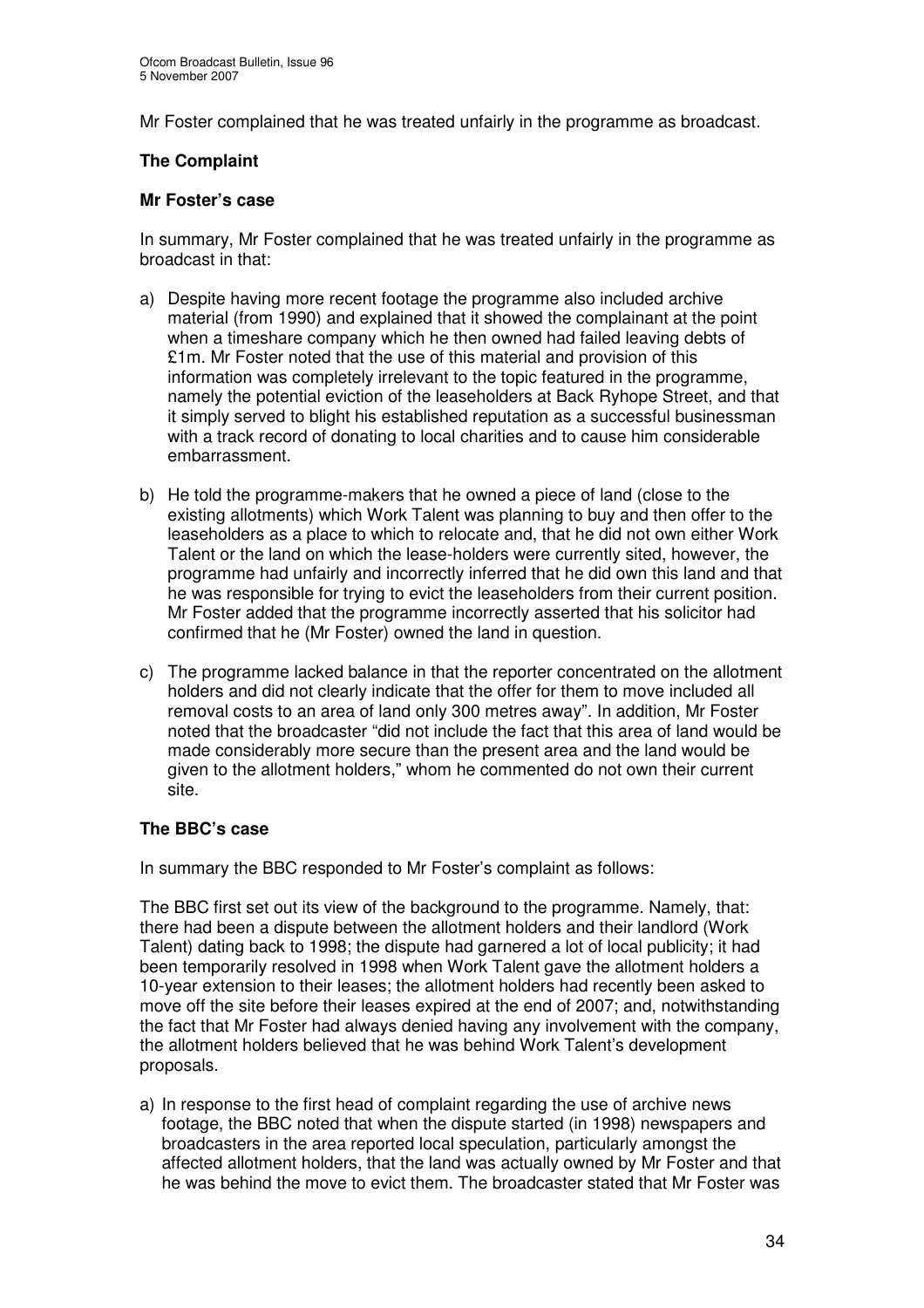well known in the area and had been featured on the news on several occasions, one of which was in connection with a council scandal which led to the resignation of the deputy council leader. However, it argued that the most highly publicised event with which Mr Foster had been associated was in 1990, when his timeshare company went into liquidation with debts of more than £1 million. The BBC added that it was widely reported that while many local people had lost considerable sums of money, Mr Foster had not suffered any financial loss.

The BBC stated that this was the context in which *Inside Out* ran the footage of Mr Foster from 1990 and, using quotations from the transcript to illustrate its position, noted that that the programme had summarised the key points of the original campaign by pigeon-fanciers and allotment holders.

It disputed Mr Foster's position that this information was irrelevant on the basis that the tenants have always believed that Mr Foster was behind the plans to evict them and their assessment of him has always been based on his reputation as the businessman behind the timeshare collapse.

To reinforce its stance on Mr Foster's local reputation the BBC submitted an article from the Sunderland Echo published in May 2000 (i.e. a decade after the collapse of his timeshare company) in which he was referred to as a "timeshare tycoon".

The BBC argued that rather than having an established reputation as a successful businessman with a track record of donating to local charities as he claimed, Mr Foster had been connected to a string of controversies and scandals over many years. It stated that while the timeshare collapse was the most well known many others had received local coverage. The BBC listed four examples argued that all the information included in this edition of *Inside Out* would have been well known to viewers and would not have altered his standing in the local community. These examples, taken unedited from the BBC's response, are listed below:

- The resignation of the Deputy Leader of Sunderland Borough Council over undisclosed links to local businessmen, including Mr Foster.
- The collapse of Bonnersfield Nightclub in Sunderland in October 1990, which was owned by Mr Foster, leaving debts of several hundred thousand pounds. (This was reported twice on the BBC's *Look North* programme.)
- A fine of £10,000 plus costs in July 1994 for felling trees protected with tree conservation orders. Mr Foster was represented by Mark Gilbert Morse Solicitors. The fine was reduced on appeal to the Crown Court.
- A two-year battle with environmental protestors over the development of a new £1.6 million headquarters for his Tyne and Wear Youth Football Leagues, including plans to cut down thousands of trees on the proposed site. This is currently the subject of judicial review and was the subject of a poll in the local newspaper in which 91% of people objected to the tree-felling proposal.
- b) In relation to the complaint about responsibility for the proposals to evict the allotment holders, the BBC noted that the land in question belonged to Work Talent and therefore centred its response on the issue of who owned Work Talent.

It acknowledged that the following statement:

*"when we asked… the company secretary Geoffrey Owen, who owns Work Talent, he said Mr Foster"*,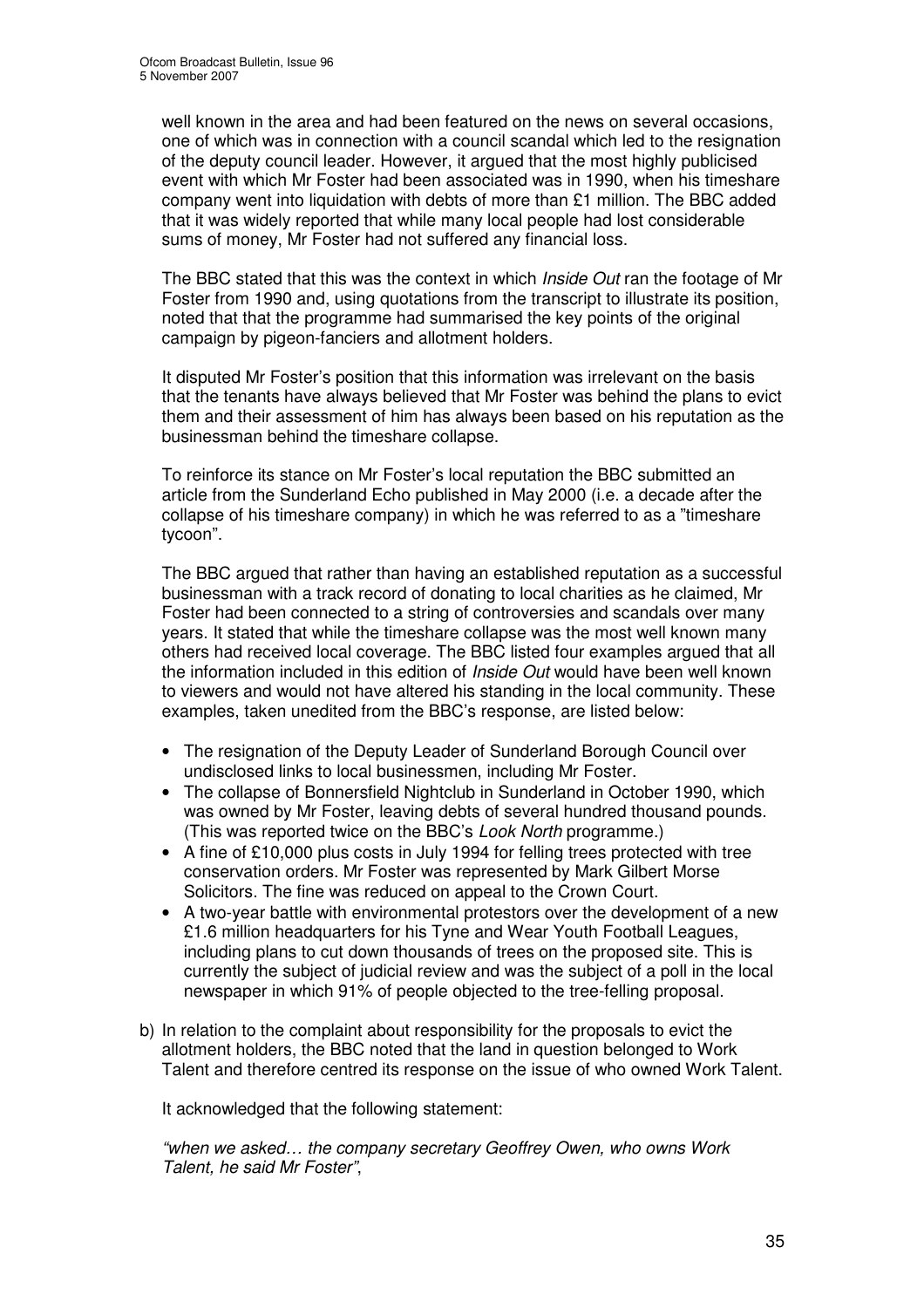which was included in the programme, was not strictly accurate as a reflection of what Mr Owen had said during his telephone conversation with Mr Morrison (the producer) on 10 January 2007. However, it did not believe that the inaccuracy was such as to give rise to unfairness to Mr Foster.

The BBC claimed that it had understood Mr Owen to have meant that irrespective of ownership Work Talent was Mr Foster's company in the sense that he effectively controlled it. However, it noted that for accuracy's sake, the wording of the programme's script should have reflected this distinction albeit that it felt that in terms of any reflection upon Mr Foster it was a distinction without a difference.

By way of explanation, the broadcaster noted that it had established: that Mr Foster had been involved in negotiations to buy the land in 1993 (and had even written to the tenants at the time); that Work Talent (which had purchased the land in 1996) appeared to be a "shell company" (i.e. a company with no significant assets or operations often formed to obtain financing before beginning business<sup>3</sup>) and that there were a number of links between Work Talent and Mr Foster (see below).

The BBC noted that it was against this background that it had evaluated the information given by Mr Owen to Mr Morrison (a local producer for *Inside Out*). The key exchange from which was included in its response.

In relation to this conversation the BBC argued that the speed with which Mr Owen felt able to confirm that Work Talent was in effect Mr Foster's company, taken with his professed ignorance of activities at Work Talent (and even of the fact that he was its company secretary) was entirely consistent with the picture the programme team had already established - that Work Talent had every appearance of being a "shell company", with strong links to Mr Foster. The BBC then listed what it described as a number of links between Work Talent and Mr Foster. These are included (unedited) below:

- Company records show that in 1998 (the time of the first eviction notice) the director of Work Talent was a businessman called John Mark.
- John Mark was a director of Russell Foster plc, the timeshare company that went bust in 1990.
- John Mark was listed in 2006 as a director of Work Talent, and also as a director of Durham Estates Ltd (the company owned by Mr Foster) and the Russell Foster Tyne and Wear Sports Foundation.
- In 1998, the registered office of both Work Talent and Durham Estates were 53 Grey Street, Newcastle, the offices of the solicitors Mark Gilbert Morse, of which John Mark is a partner. This is also the address of the Russell Foster Tyne and Wear Sports Foundation.
- Mr Foster's personal solicitor, Geoffrey Owen, is the registered company secretary of Work Talent Ltd and the company secretary of Durham Estates.

Finally, the broadcaster added that, in any event, the programme had not offered a conclusion on this point but merely reported the tenants' belief that Mr Foster was behind Work Talent and also Mr Foster's denial, which it felt was a fair way of reflecting the situation.

<sup>&</sup>lt;sup>3</sup> Definition sourced from the Practical Law Company Database by Ofcom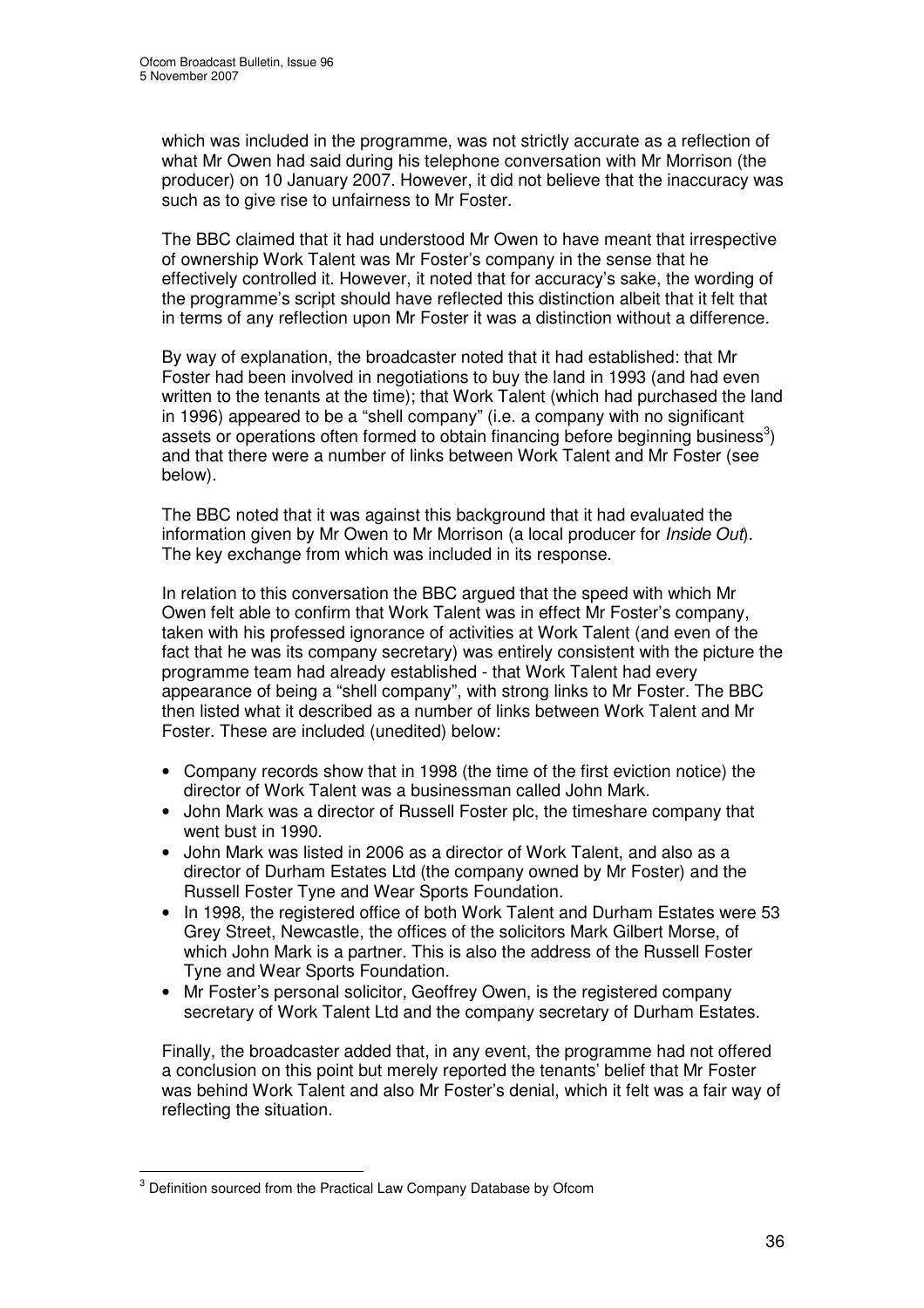c) In relation to the complaint that imbalance in the reporting of the offer made to the allotment holders resulted in unfairness to Mr Foster, the BBC noted that this head of complaint was entertained only in so far as related to potential unfairness and not as regards due impartiality.

The broadcaster added that if Mr Foster did not own Work Talent it could not see how the omission of details regarding an offer made by that company could have resulted in unfairness to him. Nonetheless, it noted that the programme had referred to the offer three times but that the main point was that, irrespective of the attractions of the offer in Mr Foster's eyes, it was entirely unacceptable to the tenants for reasons which had also been made clear in the programme.

#### **Mr Foster's comments in response to the BBC's statement**

In summary Mr Foster responded to the BBC's statement as follows:

a) In relation to the response to the complaint about the use of archive news footage, Mr Foster argued that the fact that when one of the tenants heard of his alleged connection to the plans he immediately thought of timeshares (as noted in the BBC's submission) did not make it relevant for the BBC to have used the archive footage in this context.

Mr Foster also noted that rather than having suffered no financial loss as a result of the collapse of his timeshare business, he had lost £1.6 million initially and a further £3 million as a result of having had to sell assets at "less than their value" in order to meet banking covenants.

With regard to the examples given by the BBC to support its view of his local reputation, Mr Foster noted the following:

- Council Scandal It was "incorrect to say that at the time of the first dispute in 1998 [he] had featured in the news on a number of occasions referring to a Council scandal" because that event, which concerned the resignation of Councillor John Donnelly, occurred in 1990. Mr Foster added that he had been "brought into the situation because [he] was newsworthy at the time" and that police investigations had proved that any accusations against him were "totally unfounded".
- Bonnersfield Nightclub He did not own the Bonnersfield nightclub (actually a complex of two restaurants, a pub and a piano bar) at the time it collapsed. It had been sold at least 18 months before it went into receivership.
- Felling Trees He felled five trees (three of which were dead) out of 524 trees in the grounds of Burdon Hall without permission. These were replaced with 24 new trees and the £10,000 fine was reduced on appeal to £2,500.
- Land and facilities for the Russell Foster Tyne and Wear Youth League He had had permission from the Council and the Forestry Commission to cut down 7,000 out 33,000 trees he had planted on his land in 1997. The Sports Foundation had awarded a grant of £1 million to an independent charity to build 21 football pitches with associated changing rooms and internal facilities. Following negotiations with the environmental campaigners the plan was rearranged so that only 800 trees would be lost. When this was rejected it was "quite clear that the objectors had other motives".

Lastly, Mr Foster indicated that if asked what they associated him with, the vast majority of local people would say one of the following things: The Russell Foster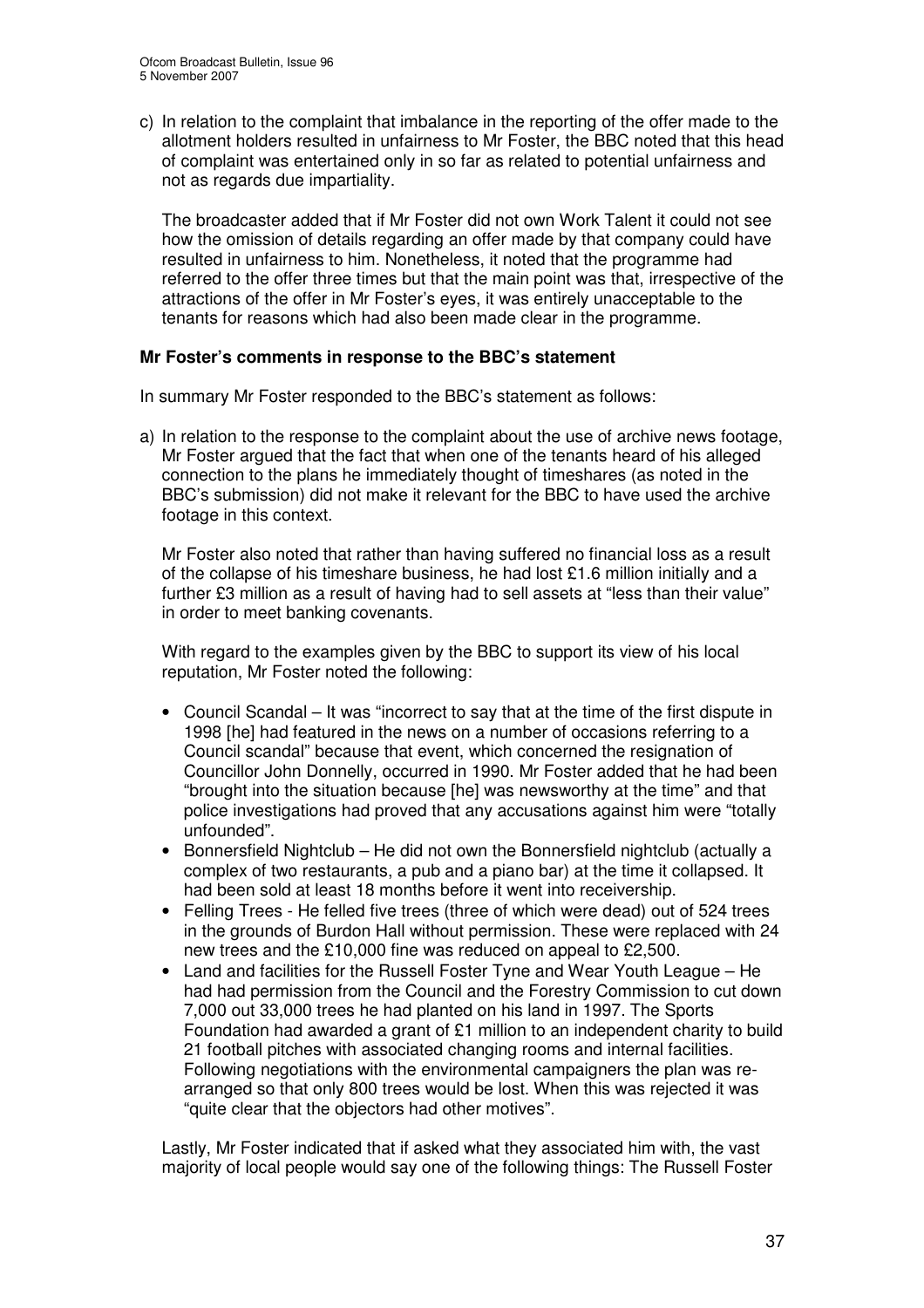Tyne and Wear Youth league; the refurbishment of the Roker Hotel in Seaburn (as well as his ownership of a number of Hotels and bars and/or restaurants in the region); sponsorship of the Sunderland Rugby Club (thereby saving it from closing); sponsorship of the Chester-le-Street Brass Band; and, a wide range of charitable donations.

- b) In relation to the response to the complaint about responsibility for the proposals to evict the allotment holders, Mr Foster noted the following about two of the alleged links between Work Talent and himself that were listed by the BBC in its response:
	- The office of Mark Gilbert Morse Solicitors is a registered office for hundreds, if not thousands, of limited companies.
	- Mr Mark is his personal solicitor not Mr Owen who normally works as a conveyancing solicitor.

With regard to the telephone conversation on 10 January 2007 between Mr Morrison (the producer) and Mr Owen (Work Talent's company secretary), Mr Foster firstly argued that it was quite clear that Mr Owen did not understand, first of all, whether he was company secretary of Work Talent, or secondly, that he (Mr Foster) was the owner. Mr Foster added that it was the manner of Mr Morrison's questions and conversation which drew the comment from Mr Owen.

Secondly, he suggested that Mr Owen may have made his comment because he is a director and company secretary of Durham Estates Limited and, in that role, has been involved in the purchase of many properties. Mr Foster added that over the last 12 months conveyancing contracts of over £10 million have been handled by him (Mr Owen).

Thirdly, Mr Foster noted that Mr Owen was also aware that he (Mr Foster) owned land in the vicinity of Ryhope.

He added that he was sure that if one were to ask Mr. Owen now, after he has had time to look into the matter, he would confirm that he (Mr Foster) was not the owner of the land in question.

c) In respect of the response to the complaint that imbalance in the reporting of the offer made to the allotment holders resulted in unfairness to him, Mr Foster suggested that imbalance in the programme was confirmed by the amount of time allocated to the allotment holders and their case as opposed to the alternative site which was on offer to them.

He commented that he understood that Work Talent had offered the allotment holders the sum of £50,000 and all removal expenses to another site 300 yards up the road – a site which they would own as opposed to renting and a site which would be far more secure than their present site.

Mr Foster noted that it was obvious that he had had a financial interest in the plan because Work Talent would have had to have purchased his land for the deal to work.

Finally, he indicated that Mr Morrison had asked him to appear on the programme but that he had not felt that the time allotted to him (two minutes) was sufficient.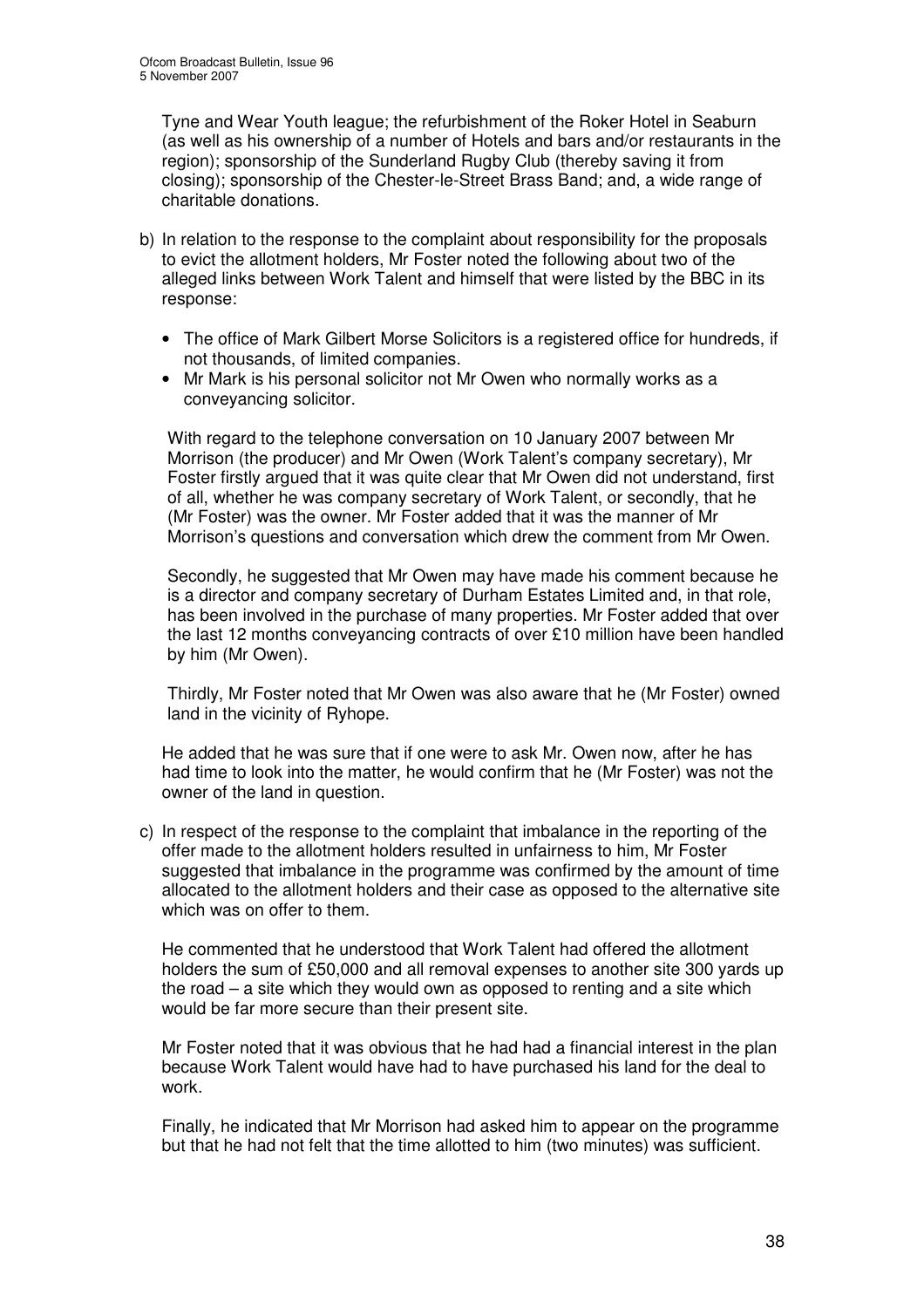#### *The BBC's second statement in response to the complaint*

In summary the BBC responded to the complainant's comment as follows:

It did not consider that Mr Foster's additional comments supported his claim that he was treated unfairly and noted that these comments primarily addressed "the background information supplied in the BBC statement rather than the information which was broadcast by the programme".

a) In relation to the complaint about the use of archive news footage, the BBC addressed the issue of why it had been relevant for it to broadcast a brief mention of previous events in which Mr Foster had been involved as part of its summary of the original dispute.

In particular the BBC made a number of observations about several points made in Mr Foster's comments on its first statement regarding the specific events which the BBC claimed had contributed to his reputation.

- Council Scandal The BBC reiterated its position that Mr Foster's reputation, notably with regard to the timeshare collapse, had affected the allotment holders' view of him. It also argued that because the timeshare collapse had been widely reported (a claim it supported with contemporary (1990) extracts from the Daily Mail and the Northern Echo), it was relevant to the summary of the 1998 dispute. The BBC added that in contrast to Mr Foster's suggestion, it did not (within its original statement) say that his involvement in the council scandal took place in 1998.
- Timeshare Collapse The BBC noted that it had not said that the allotment holders' association of Mr Foster with the timeshare collapse justified a casual use of the footage from time to time, as was claimed by Mr Foster in his comments on its first statement. Rather, it had said that this association meant that "it was, therefore, relevant to refer to the collapse and use the footage from the time in a summary of the previous campaign". It also noted that it had not said that Mr Foster had suffered no financial loss but that "it was widely reported that while many local people had lost considerable sums of money, Mr Foster had not suffered any financial loss". The BBC added that it had not made any comment in the programme about Mr Foster's personal finances but had fairly and accurately reported the fact that "his timeshare company went bust owing more than a million pounds".
- Bonnersfield Nightclub The broadcaster challenged Mr Foster's recollection of the collapse of the Bonnersfield pub and restaurant business. It noted that two local BBC news reports from 1990 (which were supplied) indicated that: the business had gone into liquidation with debts of several hundred thousand pounds; the collapse was due to misjudgement of the market; and, the business had been sold after it went into liquidation.
- Tree Felling The broadcaster believed that Mr Foster's comments confirmed that it had accurately summarised the two occasions on which he had been involved with tree felling. However, the broadcaster noted that while it had mentioned these events in its statement to illustrate its view that they had contributed to Mr Foster having a reputation for being frequently involved in high profile controversy they had not been included in the programme.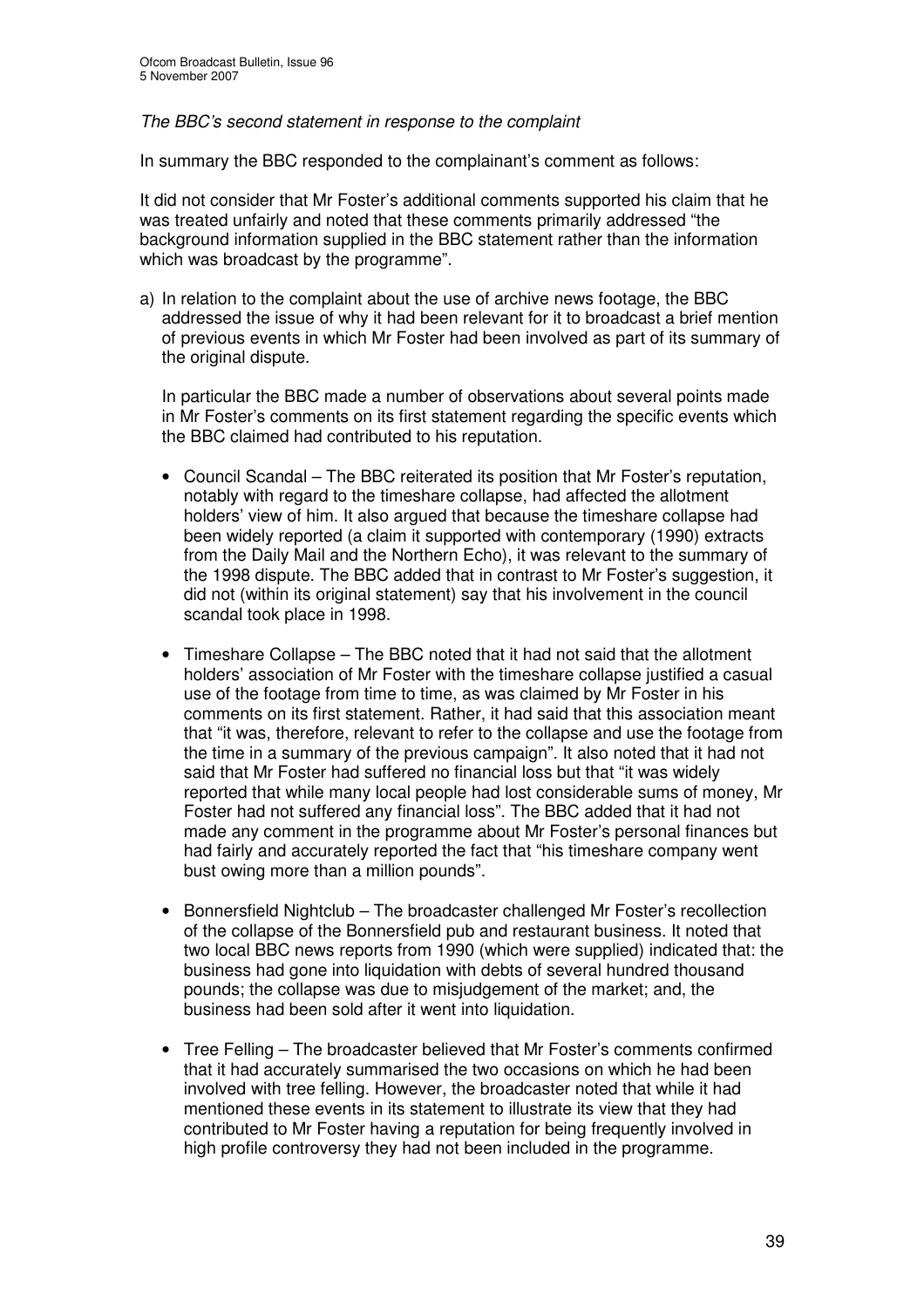- Other activities The BBC did not deny that Mr Foster had been involved in a range of other activities (for example his sponsorship of a local football league and ownership of a local hotel). However, it questioned his claim that the vast majority of people would associate him with these activities rather than the ones it had highlighted.
- b) In relation to the complaint about responsibility for the proposals to evict the allotment holders, the BBC looked at the discussion of Mr Owen's comments to the reporter, Mr Morrison. It argued that Mr Foster's claim about the large number of companies registered at 53 Grey Street (the office of Mark Gilbert Morse Solicitors) was irrelevant.

The broadcaster stated that what was relevant was the connection between Mr Foster, Work talent, Durham Estates [Ltd.] and Mark Gilbert Morse Solicitors. It supported this comment by noting that the programme maker had established that: Work Talent was a shell-company with strong links to Russell Foster; and that, Mr Owen (who had a long business relationship with Mr Foster) readily confirmed that that Work Talent was Mr Foster's company.

The BBC acknowledged that Mr Owen may not have been aware of his official position as Work Talent's secretary but noted that he was aware of Work Talent and the fact it owned the allotment land. It added that from the telephone conversation of 10 January 2007 between Mr Owen and Mr Morrison (which was recorded by the BBC) it was apparent that Mr Foster's connection to the company was well known to Mr Owen.

The BBC again quoted from the key exchange in this pre-transmission conversation as it had within its first round statement (see below):

> Mr Owen: "I wouldn't have thought that we would actually be particularly useful to you either, basically because directors and secretaries of companies are often just sort of the officers etc who sign things as and when necessary. They don't usually; sometimes they don't have any say about the running of a company".

Mr Morrison: "Well I've already spoken to Russell Foster"

Mr Owen: "Oh yeah".

Mr Morrison: "Because I mean it's his…"

Mr Owen [interrupts]: "It's his, yes"

Mr Morrison: "It's his company isn't it?"

Mr Owen: "Yes, that's, yes..[indistinct].. thought so"

The BBC argued that Mr Owen was quick to confirm that the company was Mr Foster's and denied any leading questioning.

The broadcaster noted that Mr Owen's responses might have gone beyond what he in fact knew, but it could see no grounds for concluding that he said "Yes" when he actually meant "No".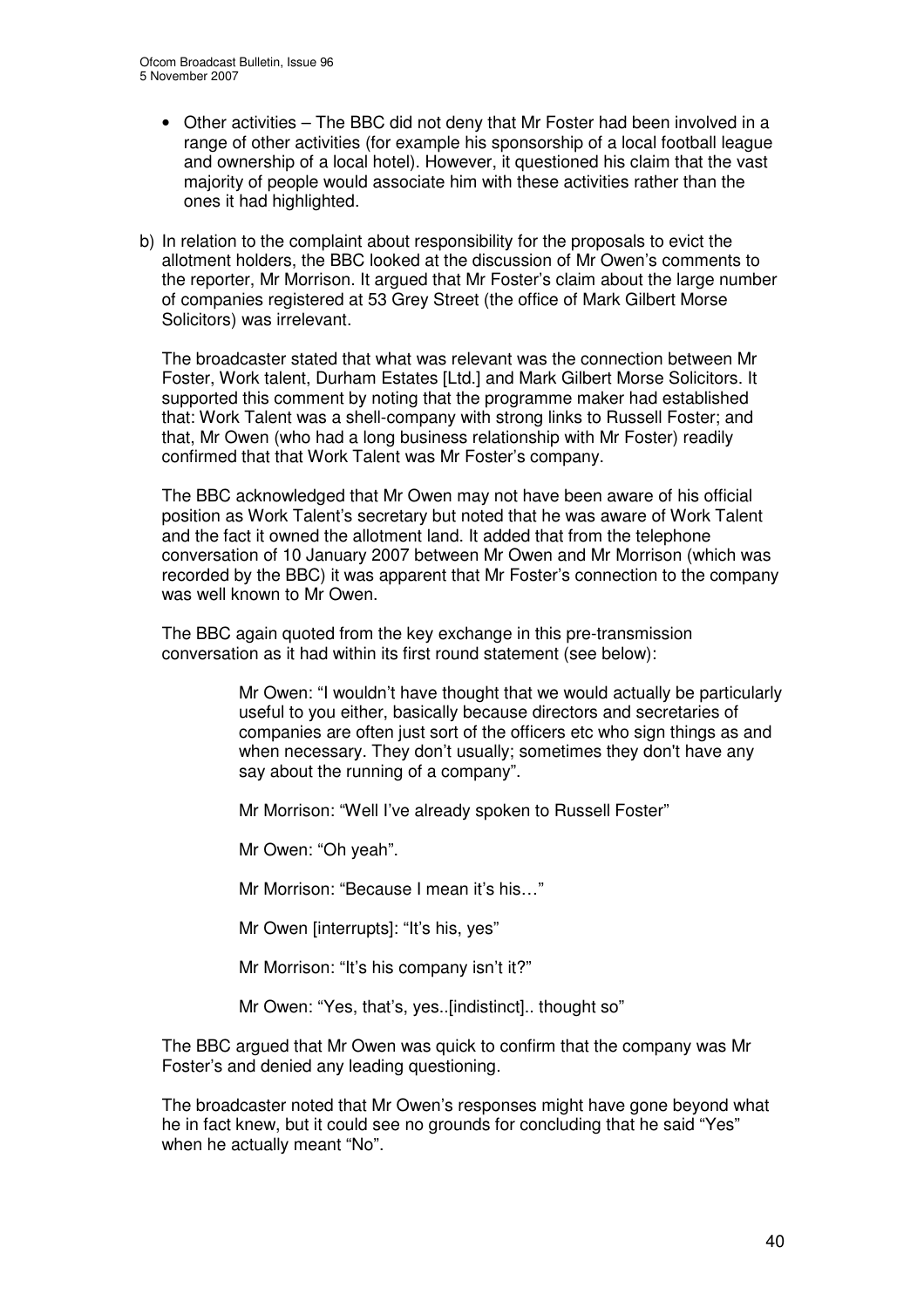Finally, it indicated that notwithstanding the above concerns Mr Owen's response was accurately reported in the programme and the programme-makers were fair to Mr Foster by immediately reporting his subsequent denial.

c) In relation to the complaint that imbalance in the reporting of the offer made to the allotment holders resulted in unfairness to Mr Foster, the BBC again indicated that it could not see how unfairness could have resulted to Mr Foster from the way in which it had reported the offer if he had no involvement with Work Talent.

The BBC pointed to Mr Foster's detailed knowledge of Work Talent's offer to the allotment holders in support of its view that there was likely to have been a link between Mr Foster and Work Talent.

It indicated that Mr Foster's summary of the offer made to the allotment holders differed from that detailed in the letter (dated 29 March 2006) sent by Mark Gilbert Morse Solicitors to the allotment holders, notably with regard to whether or not they would become the owners of the new site.

The broadcaster noted that even if Mr Foster had been involved with Work Talent the programme had not been unfair because it gave the details of Work Talent's offer on three occasions and made it clear that the offer was unacceptable to the tenants.

The BBC noted that it had invited Mr Foster to be interviewed and that he had refused to be interviewed and indicated that he would only provide a statement of a specific duration (three minutes) if the broadcaster guaranteed that it would remain unedited. The BBC said that when he was told this would not be possible but that any comments he made would be presented fairly and accurately Mr Foster refused to comment.

#### **Decision**

Ofcom's statutory duties include the application, in the case of all television and radio services, of standards which provide adequate protection to members of the public and all other persons from unfair treatment and unwarranted infringements of privacy in programmes included in such services. Where there appears to have been unfairness in the making of the programme, this will only result in a finding of unfairness if Ofcom finds that it has resulted in unfairness to the complainant in the programme as broadcast.

In carrying out its duties, Ofcom has regard to the need to secure that the application of these standards is in the manner that best guarantees an appropriate level of freedom of expression. Ofcom recognises that (subject to the provisions of the Code) broadcasters can quite properly comment and take particular viewpoints on the subjects of broadcast programmes. However, it is essential not only to the parties directly concerned but also to listeners and viewers, that such comments should be accurate in all material respects so as not to cause unfairness. Ofcom is also obliged to have regard in all cases, to the principles under which regulatory activities should be transparent, accountable, proportionate and consistent and targeted only at cases in which action is needed.

The case was considered by Ofcom's Executive Fairness Group. In reaching its decision, the Group had regard to a copy of the programme, the programme transcript, both parties' written submissions (which included a recording and transcript of a telephone conversation between Mr Morrison (a local producer from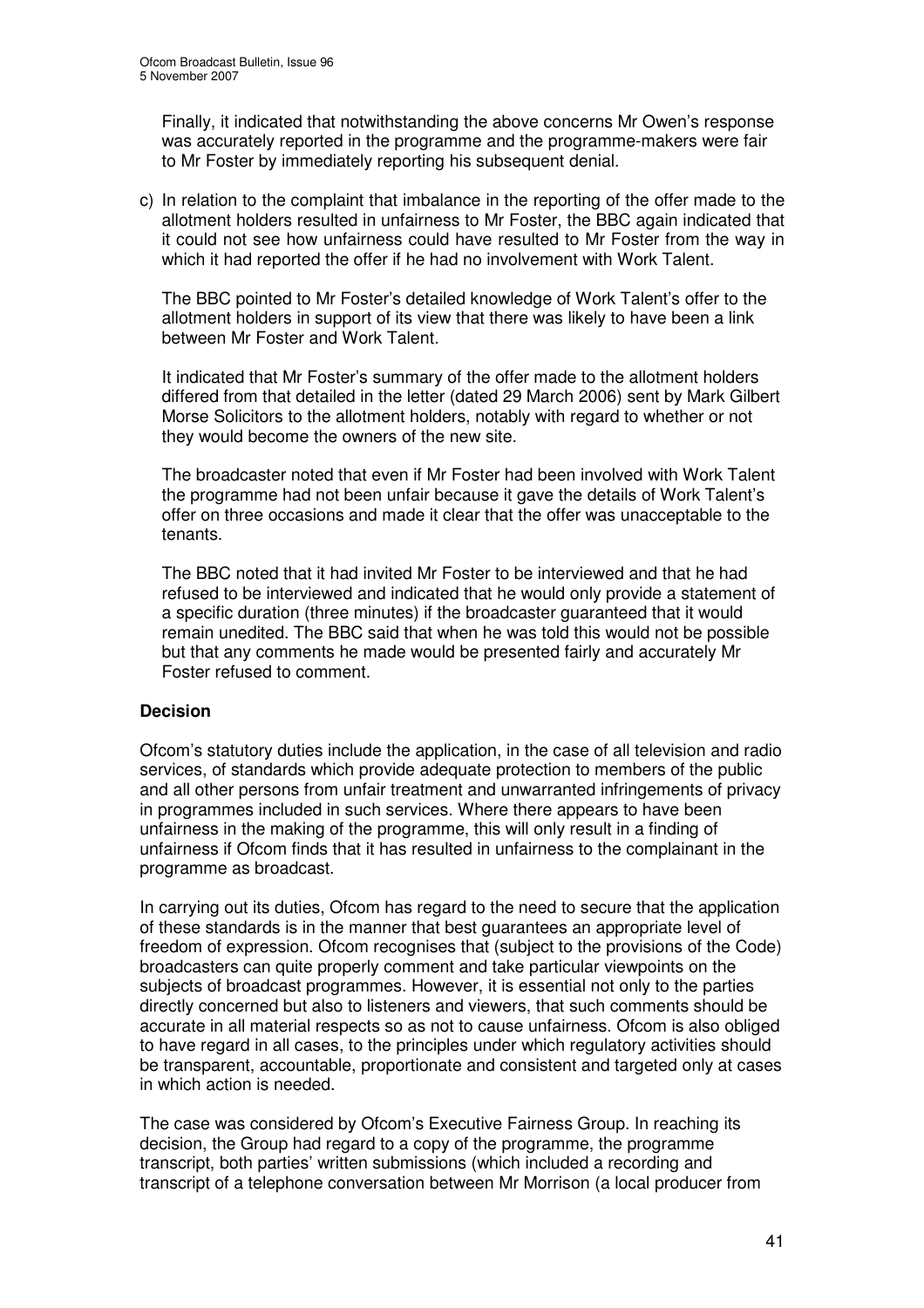*Inside Out*) and Mr Owen (Work Talent's company secretary), a copy of the offer letter sent to the allotment holders by Mark Morse Gilbert Solicitors, several newspaper articles each of which made reference to Mr Foster, a recording and transcript of two BBC *Look North* news reports from 1990 (both of which related to Mr Foster), the transcript of a telephone conversation between Mr Morrison and Mr Foster; and, a letter from Mr Morrison to Mr Foster (sent after this telephone conversation) repeating his offer of an interview).

a) Ofcom first considered the complaint that it had been unfair for the programme to have included old footage of Mr Foster filmed and broadcast at the time when his timeshare company collapsed.

Ofcom had particular regard to whether the programme maker's actions were consistent with its obligation to avoid unjust or unfair treatment of individuals in programmes, as set out in Rule 7.1 of the Code, and whether then BBC had ensured both that the re-use of material did not create unfairness and that that material facts had not been presented in a way which was unfair (as outlined in Practices 7.8 and 7.9 of the Code, respectively).

In Ofcom's view the submissions from the complainant and the broadcaster regarding both the extent of Mr Foster's personal financial losses as a result of the timeshare collapse and the list of events or activities with which he might or might not have been associated was not relevant to the consideration of this complaint as neither element was included in the programme as broadcast.

Ofcom was concerned with whether the portrayal of material facts relating to the collapse of Mr Foster's timeshare company resulted in unfairness to him.

Ofcom noted that over seven years had elapsed between the time when Mr Foster's timeshare company collapsed in August 1990 and Work Talent's initial dispute with the allotment holders began in January 1998.

It took account of the extent to which Mr Foster was associated with the collapse of the timeshare company in the local area among the wider public including among the allotment holders about whom the report was made.

On the evidence before it, it recognised that the collapse of the timeshare company appeared to have been a high profile event in the area. In particular, it noted local news coverage at the time of the collapse, and in the months afterwards, as well as the fact that in an article published in The Sunderland Echo in May 2000, over a decade after the collapse of his timeshare company, Mr Foster was referred to as a "timeshare tycoon".

Ofcom observed that Mr Foster was clearly shown in the programme in the context of the allotment holders' belief that he was principally responsible for the actions which Work Talent had taken with regard to the land on which their gardens and pigeon crees (a cree is a word used to denote a shed or shelter) were sited.

In Ofcom's view, notwithstanding the fact that the timeshare collapse had occurred some seven years before the dispute on which the report was focused had begun, and was not strictly related to it, the fact that it was a high profile event in the local area and that the allotment holders' had closely associated Mr Foster with it meant that it was not irrelevant to the report's portrayal of the background to the dispute.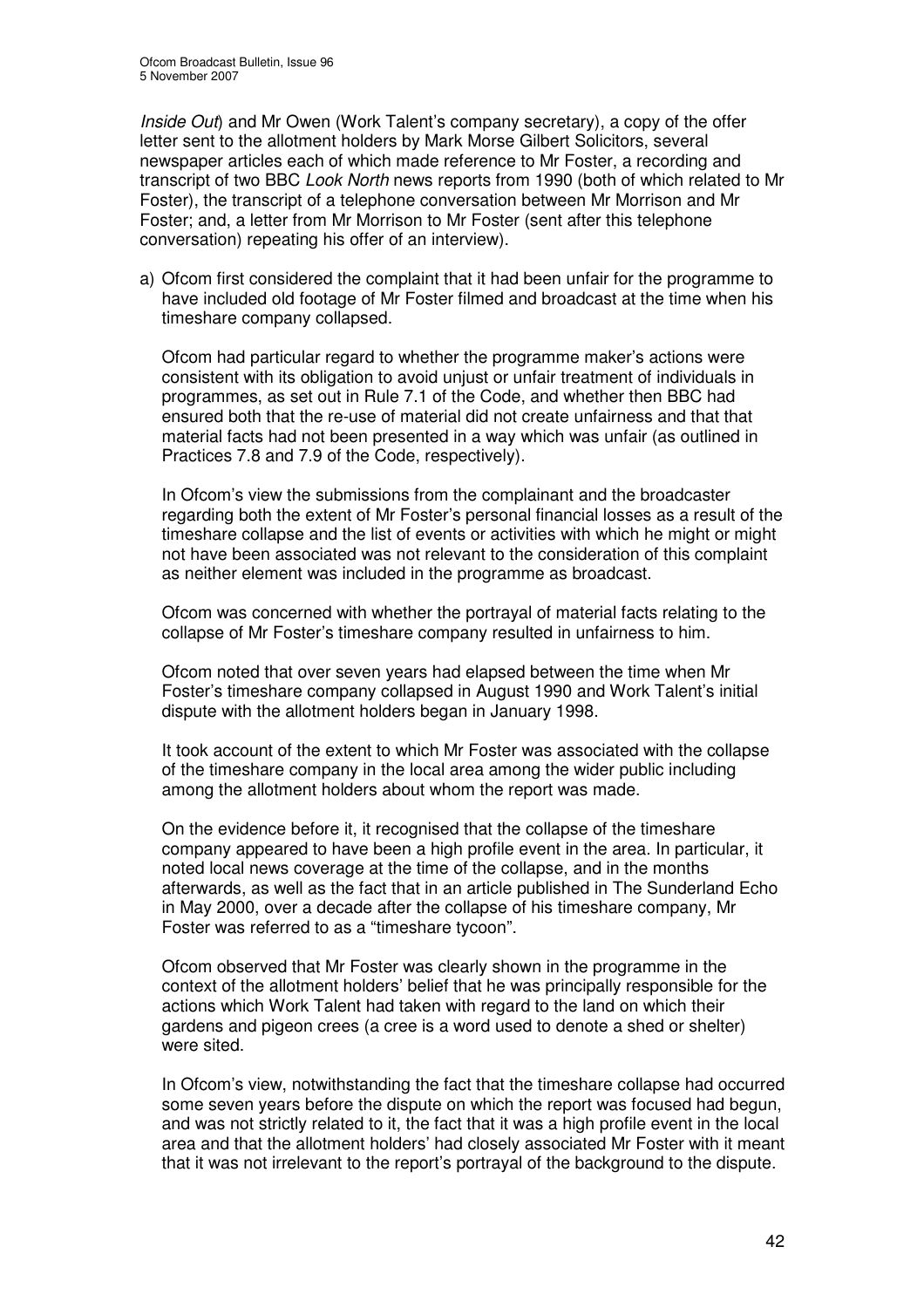With regard to the programme's treatment of material facts relating to the timeshare collapse, Ofcom observed that the programme did not dwell on this incident but showed a brief clip from a contemporary (1990) edition of the local news programme, *Look North*, at the time of the collapse accompanied by the following explanation:

Presenter: *"Mr Foster, a Sunderland property developer, had been in the news after his timeshare company went bust owing more than a million pounds".*

Ofcom noted that the information given in this statement did not appear to be unfair in that Mr Foster had not disputed the fact that his timeshare company had gone bankrupt and that it had owed more than a million pounds within his complaint or subsequent comments.

It also recognised that the fact of the collapse of the timeshare company was clearly contextualised as part of Mr Foster's local background and that, as noted above, the programme maker had taken a legitimate editorial decision to include such background information given the allotment holders' belief illustrated in one of the interviews for the programme that Mr Foster was responsible for the dispute over their land.

Taking the factors above into account Ofcom considered that neither the re-use of the archive footage of the timeshare collapse nor the way in which material facts regarding this event had been presented in the programme had resulted in unfairness to Mr Foster.

Ofcom did not uphold this head of complaint.

b) Ofcom then considered the complaint that the programme had unfairly inferred that Mr Foster owned Work Talent, and that therefore he was responsible for trying to evict the allotment holders on Work Talent's land, and that it had incorrectly asserted that his solicitor, Mr Owen, had confirmed that he owned the land in question.

Ofcom took particular account of Practice 7.9 of the Code, which concerns the treatment of material facts (see head a) above).

Ofcom first considered the programme's portrayal of the ownership of Work Talent.

It noted that the programme made the following statements:

- Presenter: *"Well the Company Secretary and a Director of Mr Foster's company, Durham Estates, also run Work Talent".*
- Presenter: *"Mr Foster did say though that Work Talent had offered to buy some of his land so they could move the men".*
- Presenter: *"Last year it* [Work Talent] *offered the men fifty grand in compensation –even though in its last accounts it had assets of just fifteen and a half thousand pounds. The men believe there's somebody else with money behind the company"*.

Ofcom then went on to consider the presenter's assertion in the programme that: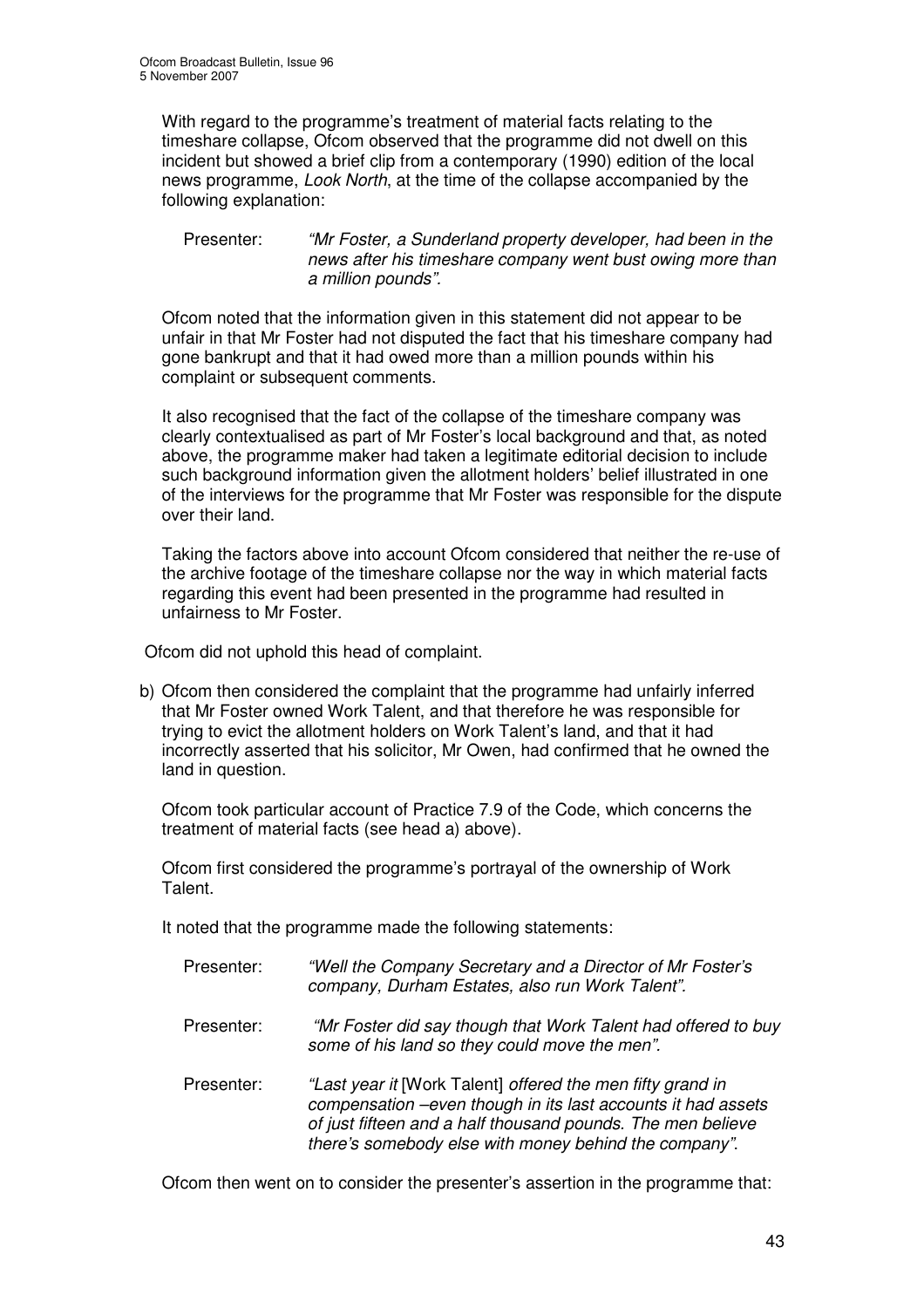*"When we asked … company secretary Geoffrey Owen, who owns Work Talent, he said Mr Foster"*.

This statement was an encapsulation of a pre-transmission telephone conversation between Mr Morrison (the producer) and Mr Owen (Work Talent's company secretary) which took place on 10 January 2007.

Ofcom noted that the BBC had acknowledged within its response to the complaint that the broadcast statement was not strictly accurate as a reflection of what Mr Owen had said. However, the broadcaster had also stated that it did not believe the inaccuracy was such as to give rise to unfairness to Mr Foster.

Ofcom noted that the BBC had explained that while Mr Owen had said that Work Talent was Mr Foster's company, its view was that Mr Owen could not have meant that Mr Foster was the legal owner of the company, because Mr Foster was not listed among its shareholders. Ofcom noted that the BBC went on to explain that it had therefore taken Mr Owen to mean that, irrespective of ownership, Work Talent was Mr Foster's company in the sense that he effectively controlled it.

Ofcom listened carefully to the recording of the relevant section of Geoffrey Owen's pre-transmission conversation with the programme's producer about the ownership of Work Talent.

Mr Morrison: *"It's his* [Mr Foster's] *company isn't it?"*

Mr Owen: *"Yes, that's, yes*..[indistinct].. *thought so."*

It is arguable in Ofcom's view as to whether Mr Owen's comments were as clear on this issue as the BBC suggested in the programme. Nonetheless, the BBC took appropriate steps, in Ofcom's opinion, to comply with the Code and avoid treating Mr Foster unfairly. It asked Mr Owen for his opinion - a person who might be expected to know about the ownership of Work Talent because he was its company secretary; and, it reported a reasonable interpretation of Mr Owen's comments on the matter (i.e. that he agreed that the company was Mr Foster's).

In addition, Ofcom recognised that the programme had clearly reflected his position that Work Talent *"was not his company and … did not act under his instruction"*.

In Ofcom's view, the comments relating to Mr Foster's connection to Work Talent, notably that relating to the assurance given by Mr Owen that Work Talent was his [namely, Mr Foster's] company, constituted a significant allegation that Mr Foster either owned the company or had de facto control over its actions in relation to the allotment dispute.

In view of this allegation, Ofcom took account of Practices 7.11 and 7.12, which require that if a programme makes a significant allegation the individual concerned should normally be given a timely and appropriate opportunity to respond; and, that if he or she chooses not to make a comment or to appear in the programme the broadcaster should make this clear; and explain why if it would be unfair not to do so.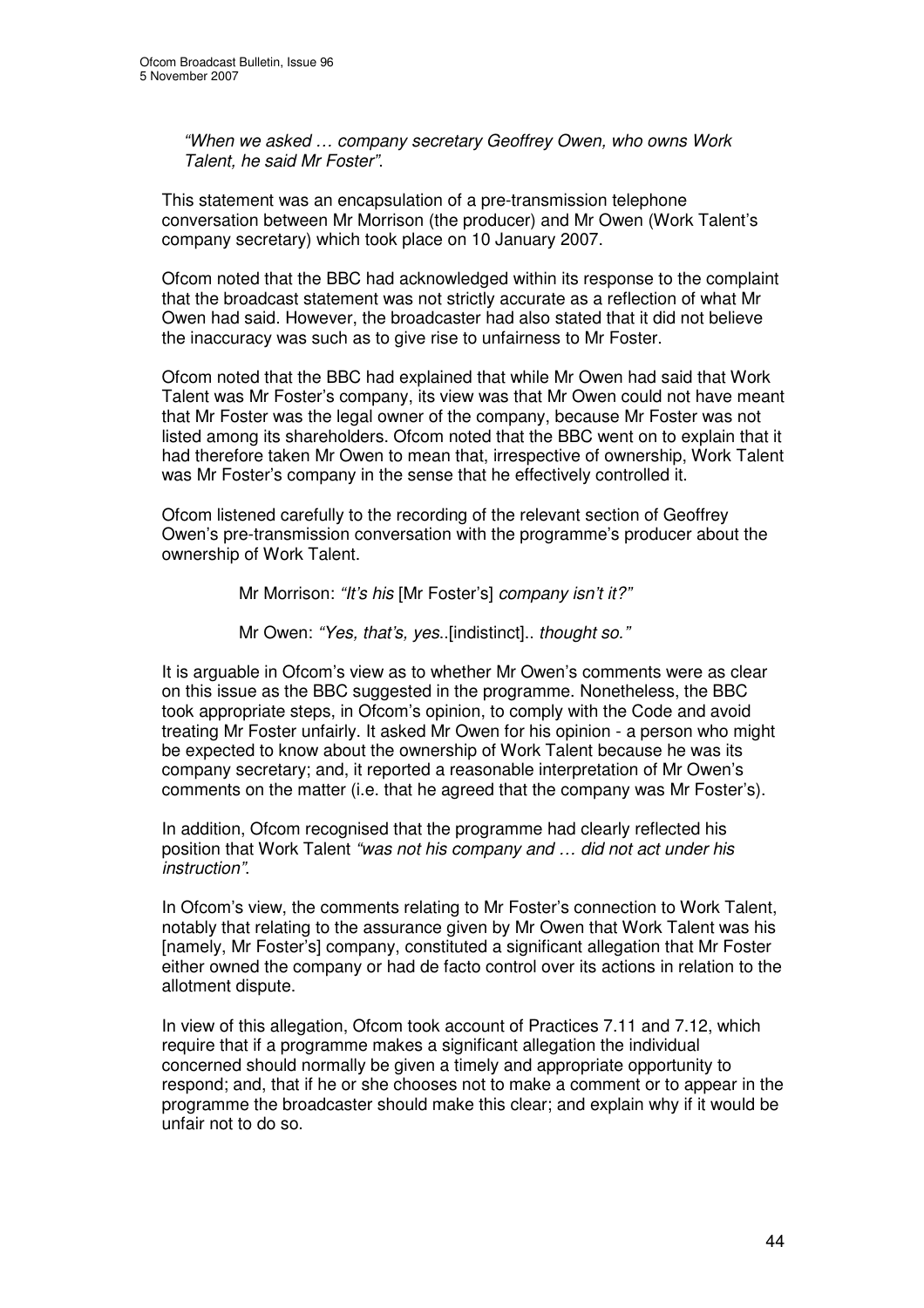Ofcom considered that it had been incumbent upon the broadcaster to have given Mr Foster an opportunity to respond to this allegation that, by association with Work Talent, he was responsible for the dispute with the allotment holders.

With regard to this point, the panel observed that during a telephone conversation on 9 January 2007, Mr Morrison asked Mr Foster for an interview regarding the dispute. It also noted that Mr Foster had declined this offer.

Specifically, Mr Foster told the broadcaster that he was not satisfied with its guarantee that it would not unfairly edit his statement. Rather he indicated that he would not supply a statement unless the broadcaster agreed to accord three of the nine minutes allotted to the report to read out an unedited statement supplied by him.

On the basis of the transcript of this conversation, Ofcom considered that the broadcaster had given Mr Foster an appropriate and timely opportunity to respond to the allegation discussed above but he declined this offer. Ofcom noted that the broadcaster fairly reflected his decision not to take advantage of this offer.

#### Presenter: *"We asked Mr Foster to be interviewed. He declined. No one from Work Talent was available either".*

As noted above, Ofcom also considered that despite his decision not to take part in the programme, the broadcaster had also fairly reflected Mr Foster's denial that he owned or had control of Work Talent.

Presenter: *"But in a telephone conversation Mr Foster told us it was not his company and it did not act under his instruction".*

Taking these factors together Ofcom did not consider that the way in which the programme handled the issue of who owned or controlled Work Talent and, therefore who had responsibility for the proposals to evict the allotment holders, resulted in unfairness to Mr Foster.

Ofcom did not upheld this head of complaint.

c) Lastly, Ofcom considered the complaint that the programme had treated Mr Foster unfairly in that it had concentrated too much upon the views of the allotment holders and had inadequately represented the offer made to them by Work Talent.

Ofcom took particular account of Code Practice 7.9 (material facts).

Ofcom noted that the subject matter of the report was the allotment holders' dispute with Work Talent which owns the land on which their gardens and pigeon crees are situated.

Programme makers can quite legitimately select, omit or edit interviews or contributions provided for inclusion in a programme as long as it does not result in unfairness. This is rightly an editorial decision for programme makers to take.

Therefore, in considering this head of complaint Ofcom was not concerned with the nature, number or length of contributions made by the allotment holders in the programme. Rather, it sought to determine whether the programme maker's actions were consistent with its obligation to avoid unfair treatment of those directly affected by the programme.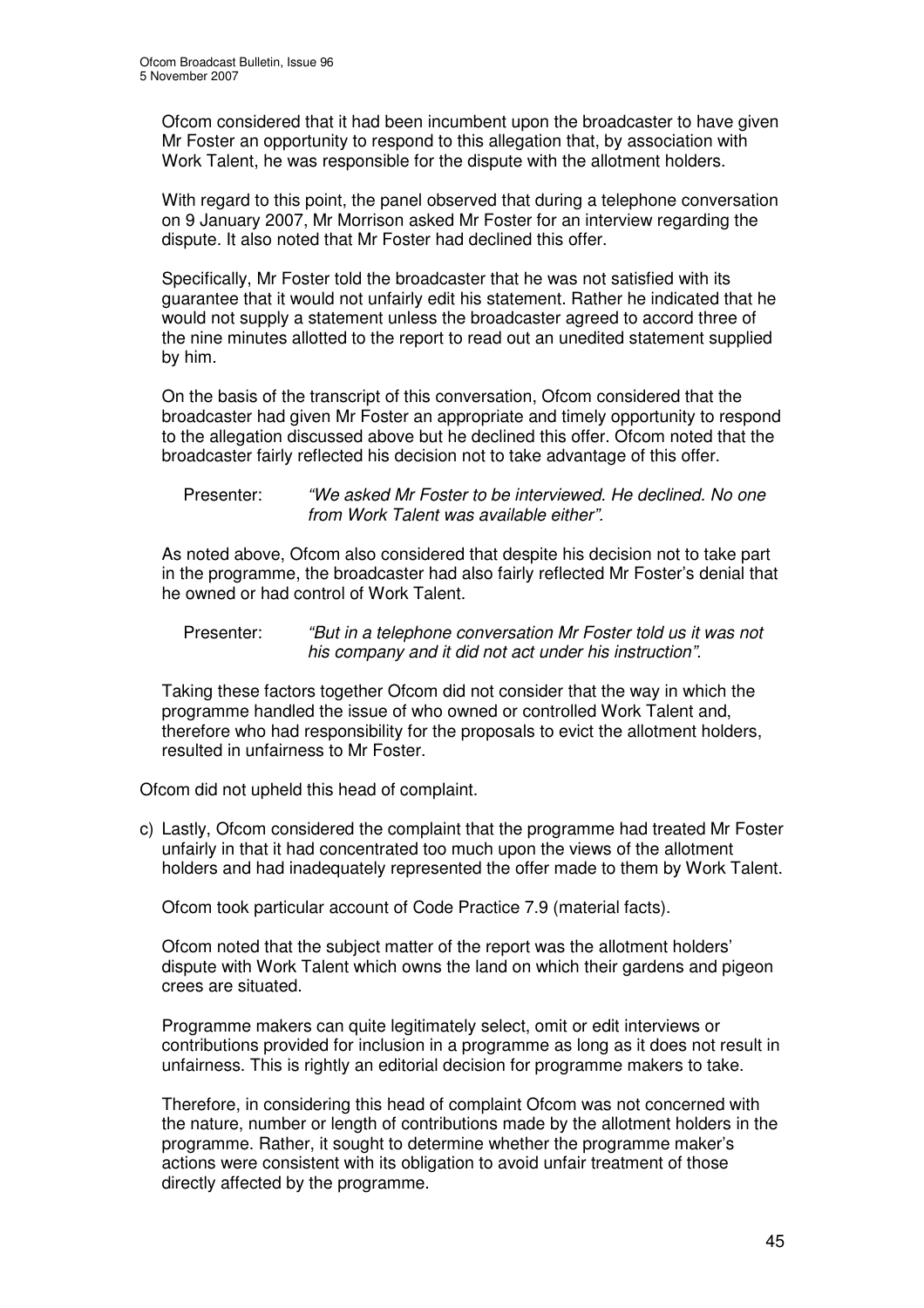It noted the finding at head b) in relation to the opportunity given to Mr Foster to participate in the programme.

In assessing the programme maker's actions Ofcom looked at the three occasions when the programme mentioned the recent offer made to the allotment holders by Work Talent.

- Presenter: *"Last year it* [Work Talent] *offered the men fifty grand in compensation –even though in its last accounts it had assets of just fifteen and a half thousand pounds. The men believe there's somebody else with money behind the company"*.
- Presenter: *"Work Talent offered money and an alternative plot of land to move. But Shepherd's not interested"* [Shepherd had a garden at the allotments and was featured in the programme].
- Presenter: *"Mr Foster did say though that Work Talent offered to buy some of his land so they could move the men* [i.e. the allotment holders]*"*.

Ofcom observed that Mr Foster had complained that the programme had not mentioned certain elements which he believed to have been part of the offer. Specifically that: the costs of removal to a site only 300 metres away would be covered; the new site would be more secure; and, the land would be given to the allotment holders.

It also observed that in its second submission the BBC had provided a copy of the offer letter sent by Mark Gilbert Morse solicitors on behalf of Work Talent to the allotment holders and that this letter did not mention: who would bear the costs of removal, the security of either the current site or the proposed site; or, the terms on which the allotment holders would have use of the new plot of land (i.e. whether they would be leaseholders or freeholders).

In light of this, Ofcom considered that the report had fairly presented the information provided to the BBC by the allotment holders about the official offer made by Work Talent.

Ofcom noted that the information given to the producer by Mr Foster regarding security, costs and ownership of the land. However, notwithstanding the fact that there may or may not have been elements to the offer that were additional to those portrayed in the programme, it is Ofcom's view that the two key elements in the letter sent to the allotment holders (namely, the proposal to move the allotment holders to a new piece of land and to give them £50,000 in recompense for the inconvenience) were made clear to viewers.

It appeared to Ofcom that it was reasonable for the BBC to have relied upon the official and "non-negotiable" terms laid out in the offer letter sent to the allotment holders by Mark Gilbert Morse solicitors on behalf of Work Talent which did not suggest that they would own the site on which it was proposed that they should move.

Therefore, Ofcom found that the way in which the programme reported the offer made to the allotment holders resulted in no unfairness to Mr Foster.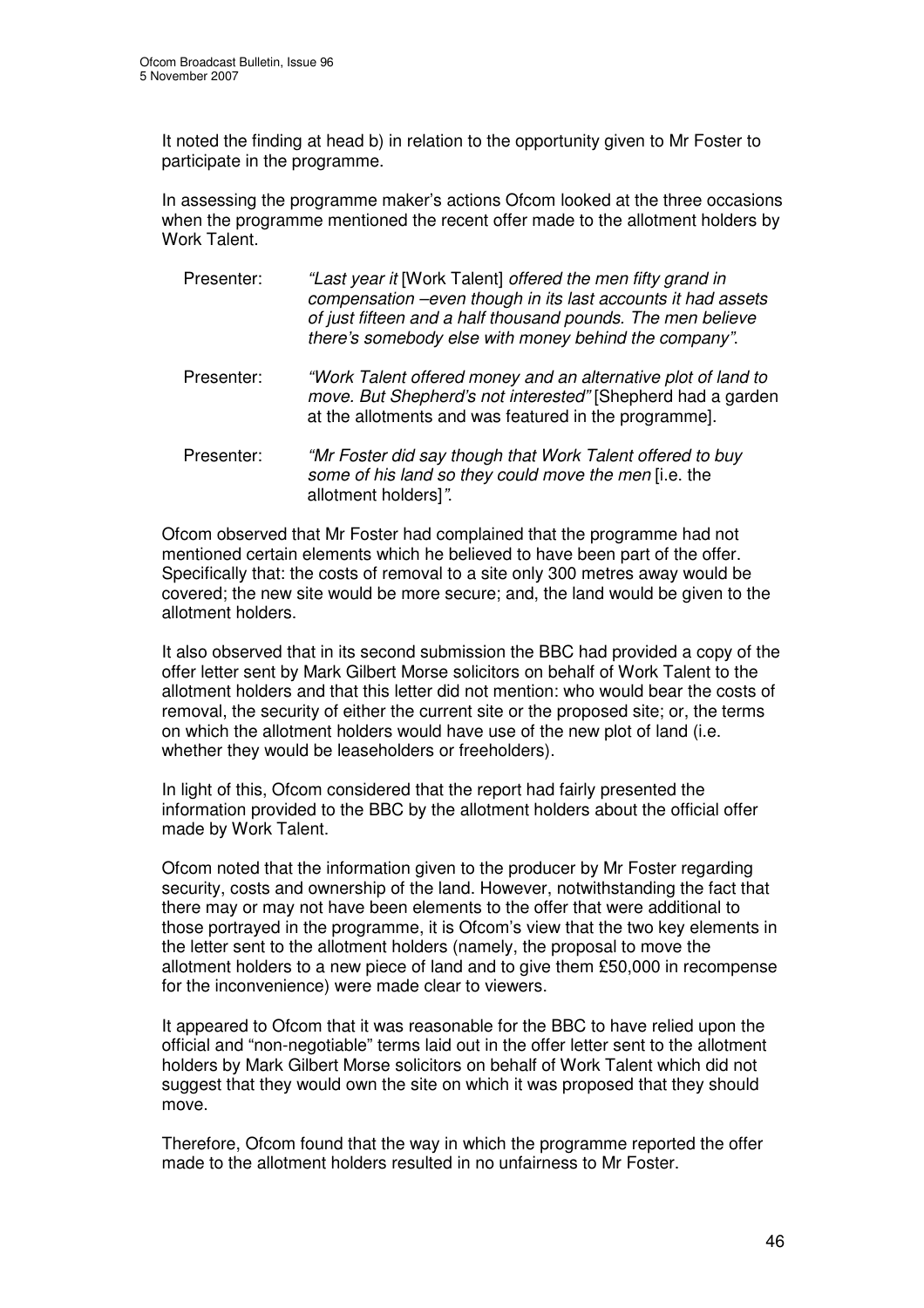Ofcom did not uphold this head of complaint.

**Accordingly, Ofcom has not upheld Mr Foster's complaint of unfair treatment in the programme as broadcast.**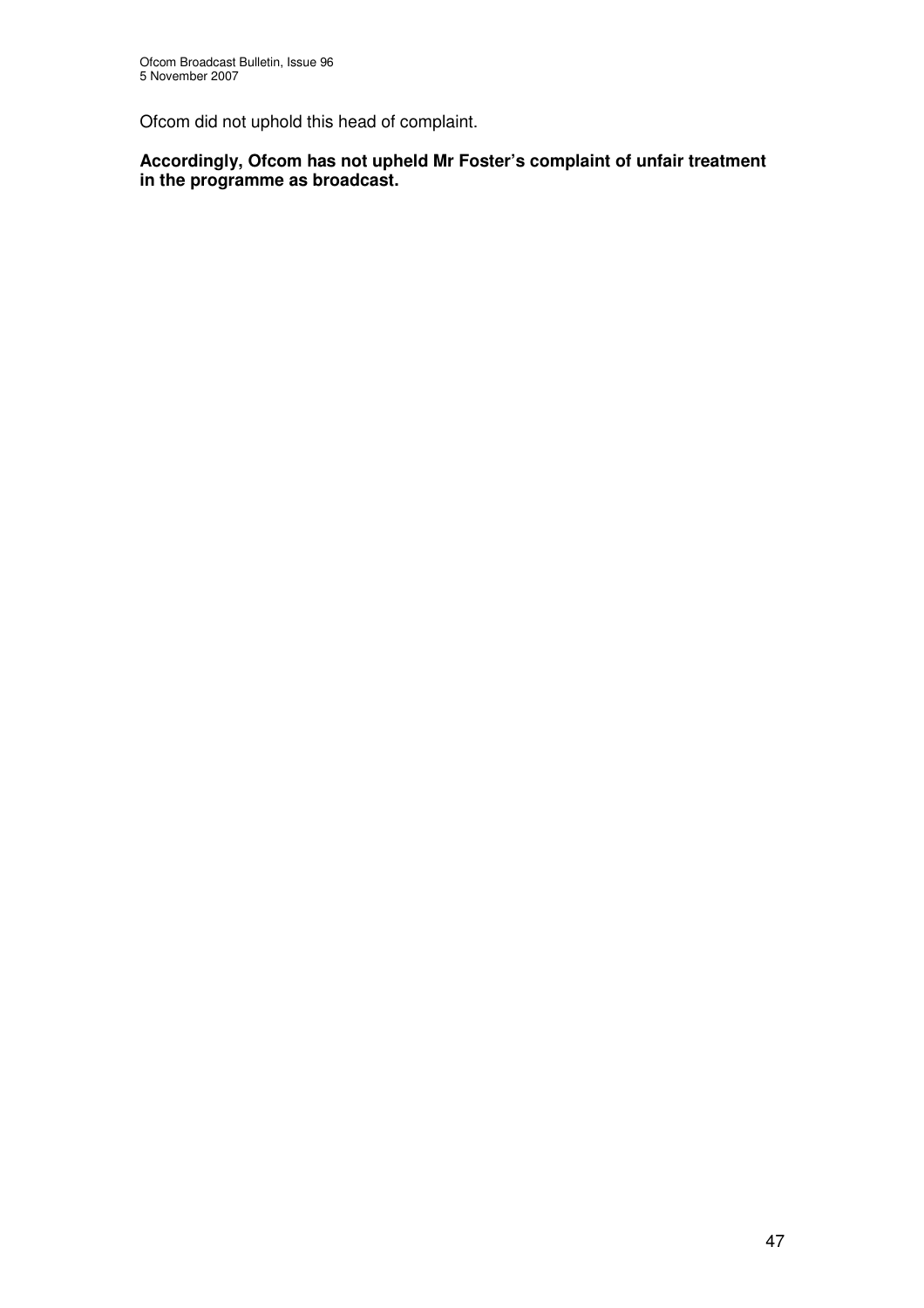# **Complaint by Ms Christine O'Meara on behalf of Community Housing Cymru**

*Wales This Week, ITV Wales, 11 September 2006*

**Summary:** Ofcom has not upheld this complaint of unfair treatment in the broadcast of the programme.

Ms Christine O'Meara, who is chair of Community Housing Cymru ("CHC"), complained to Ofcom that CHC itself and housing associations represented by CHC were treated unfairly in the programme as broadcast.

Ms O'Meara complained that the programme was inaccurate, biased and unfair to the Registered Social Landlords ("RSL") sector in Wales, and in particular to three housing associations featured in the programme; and, that given the overall theme of the programme of privatisation, it was unfair that it did not mention that the housing associations featured were non-profit third sector organisations. She also made separate complaints of unfairness for each of the three housing associations featured in the programme: namely V2C, Wales and West and Newport Housing.

Ofcom found as follows:

The programme had explored a range of views about the social housing sector in Wales and stock transfer; it had not unfairly excluded positive examples; it had fairly presented the difficulties facing the sector and the concerns raised by tenants who had already experienced stock transfer as well as tenants who were voting on whether or not to follow the same path; and, it had offered a timely and appropriate opportunity to the housing associations to respond to the issues raised in the programme.

It had not been incumbent upon the programme maker to reflect the fact that the housing associations featured were operated on a not-for-profit basis or to have included information on the management and salary arrangements in place at these associations since these issues were not pertinent to programme's inquiry.

The programme had fairly reflected its interview with V2C's Chief Executive, Peter Cahill; had explained the circumstances surrounding and views on the changes to the Welsh Audit Office's draft inspection report fairly; and, had fairly reflected the views of a range of people living in the Chelsea Avenue estate.

The programme had fairly reflected the views of a range of people living at the Hillside Court estate; had dealt with the issue of maintenance at Hillside Court fairly; had placed the archive footage of the Cefn Celyn estate in its appropriate context; and, had given Wales and West an appropriate and timely opportunity to respond to the concerns raised about it in the programme.

The programme did not unfairly imply that the Chief Executive of Newport Housing Trust, Phil Toms, was unwilling to be interview. It also found that the programme clearly set out the relevance of the issue of service charges to the question of stock transfer; and that it fairly represented Mr Toms' view on these issues.

The complaint of unfairness was not upheld.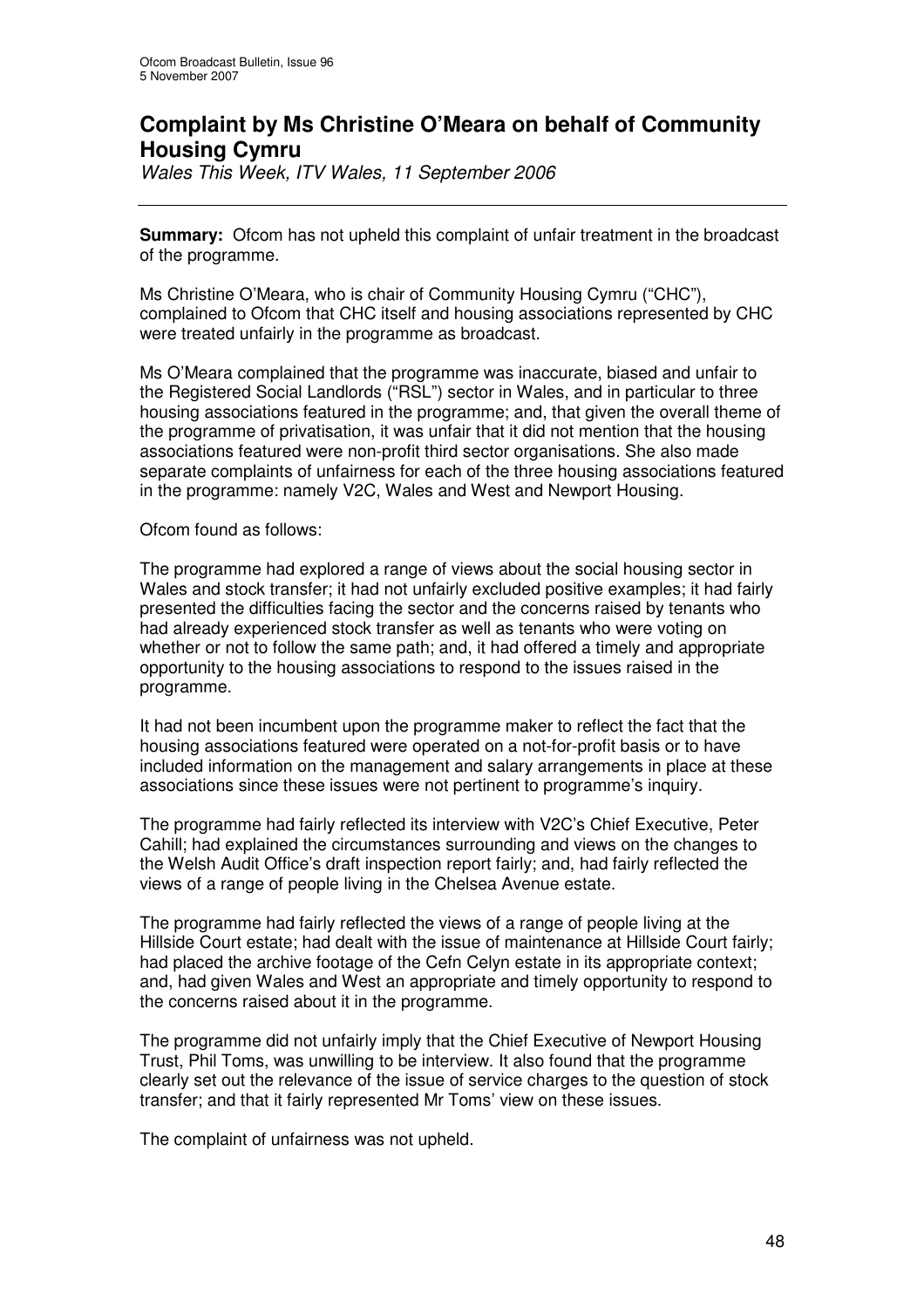# **Introduction**

On 11 September 2006, ITV1 Wales broadcast an edition of *Wales This Week*, which reported on a stock transfer scheme being operated in Wales. Stock transfer is where the ownership and management of local authority housing, both rented and leasehold, is transferred to a housing association. In 2002, the Welsh Assembly Government introduced the Welsh Quality Housing Standard which requires local authorities in Wales to improve their stock of social housing by 2012. One of the options open to the local authorities is to enter into a stock transfer agreement with housing associations.

The programme contained a number of examples where local authority properties had been transferred to housing associations and it explored criticisms made by some residents who were not happy with the way the housing associations were maintaining and managing the properties. In particular, the programme made reference to three housing associations: Valleys to Coast ("V2C"); the Wales and West Housing Association ("Wales and West"); and, the Newport Housing Association ("Newport Housing"). All three had taken over the ownership of a number of former local authority properties under the stock transfer scheme.

The programme included several interviews with residents from two housing estates: Chelsea Avenue in Bridgend (owned by V2C) and Hillside Court in Cardiff (owned by Wales and West). Tenants from both Chelsea Avenue and Hillside Court expressed concern about the general upkeep of and standard of maintenance at the respective estates.

With regard to Hillside Court, the programme noted that one tenant, Mr Paul Ronald, was engaged in legal proceedings against Wales and West because he was concerned about cracks in the basement, damp in his flat and patches of concrete which had fallen down at a number of places on the estate.

The programme noted that *Wales This Week* had employed an independent surveyor to inspect Hillside Court and that his assessment was *"scathing"*. It then noted that:

*"the concrete was down for nine months. But when Wales This Week started filming at Hillside Court workmen appeared. They didn't want us to film them".*

This edition of *Wales This Week* also included archive footage of the Cefn Celyn housing estate (in Swansea), which is owned by Wales and West.

In addition, the programme featured a tenant at an unnamed estate owned by Newport Housing who, having had *"disability adaptations"* made to her bungalow, unexpectedly found that she had rent arrears because she had become subject to additional service charges.

Ms Christine O'Meara, chair of Community Housing Cymru ("CHC"), formerly the Welsh Federation of Housing Associations, complained to Ofcom on its behalf that housing associations represented by CHC were treated unfairly in the programme as broadcast. (All three housing associations referred to in the programme are members of CHC).

#### **The Complaint**

**CHC's case**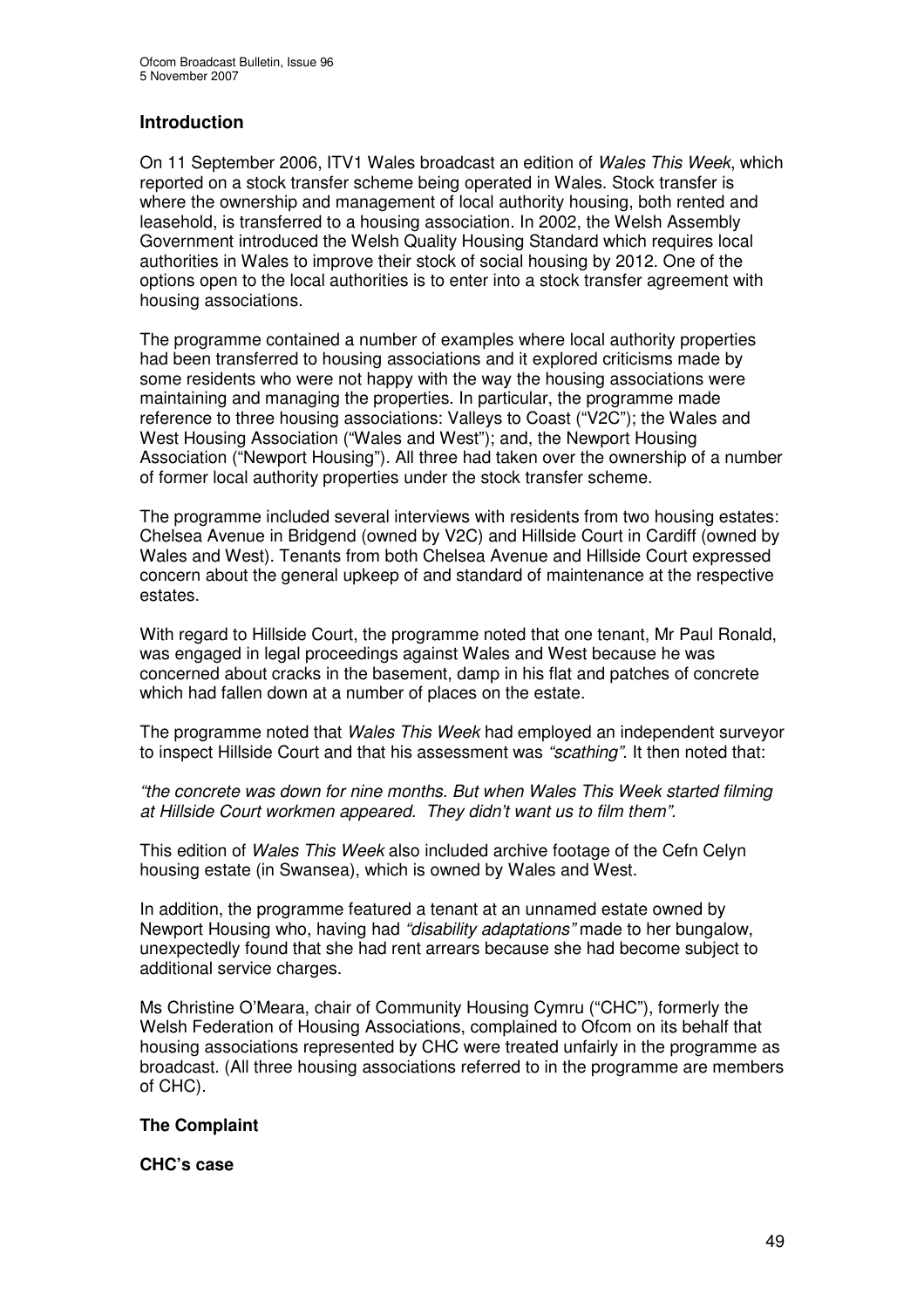In summary, Ms O'Meara complained that CHC was treated unfairly in the programme as broadcast in that:

#### Unfairness to the sector

- a) The programme was inaccurate, biased and unfair to the Registered Social Landlords ("RSL") sector in Wales, and in particular to three housing associations, namely V2C, Wales and West and Newport Housing. CHC complained that:
	- i) the programme's intention was to put forward a pre-determined and prejudicial view so that this sector of social housing was portrayed in negative terms and be discredited;
	- ii) there was no attempt to present a balanced view of the sector and no positive examples were used;
	- iii) the reporter had a biased viewpoint of the sector which was evidenced by the leading and inflammatory questions that were asked of the participating representatives from the housing associations; and
	- iv) the stock transfer scheme was presented with undue prominence to the anti-lobby with little or no reference to the positive benefits of the scheme.

### Overall theme

b) The overall theme of privatisation was integral to the broadcast without any reference to the fact that the associations featured were non-profit third sector organisations with a voluntary and unpaid management board. It was difficult to believe that a balanced programme with any reasonable level of journalistic integrity would not have drawn this to the viewers' attention.

# V2C

- c) V2C, a member of CHC, was treated unfairly in that:
	- i) all positive references to the benefits from stock transfer in the interview footage with V2C's Chief Executive, Mr Peter Cahill, had been edited and omitted from the programme as broadcast;
	- ii) the programme gave significant prominence to the Chelsea Avenue estate which was specifically referred to by Mr Cahill in interview. However, that part of his interview was not included in the programme;
	- iii) the manner in which the draft inspection report from the Wales Audit Office ("the WAO") on V2C was dealt with was intended to mislead the viewer into believing that Mr Cahill was unsure about the reasons for the changes to the draft inspection report when, in fact, he had been referring to changes to the Welsh Assembly Government ("the WAG") regulatory code [against which housing associations were being measured];
	- iv) no V2C tenants were interviewed to confirm that improvements had taken place. This added weight to the view that the programme was not intended to present a balanced view;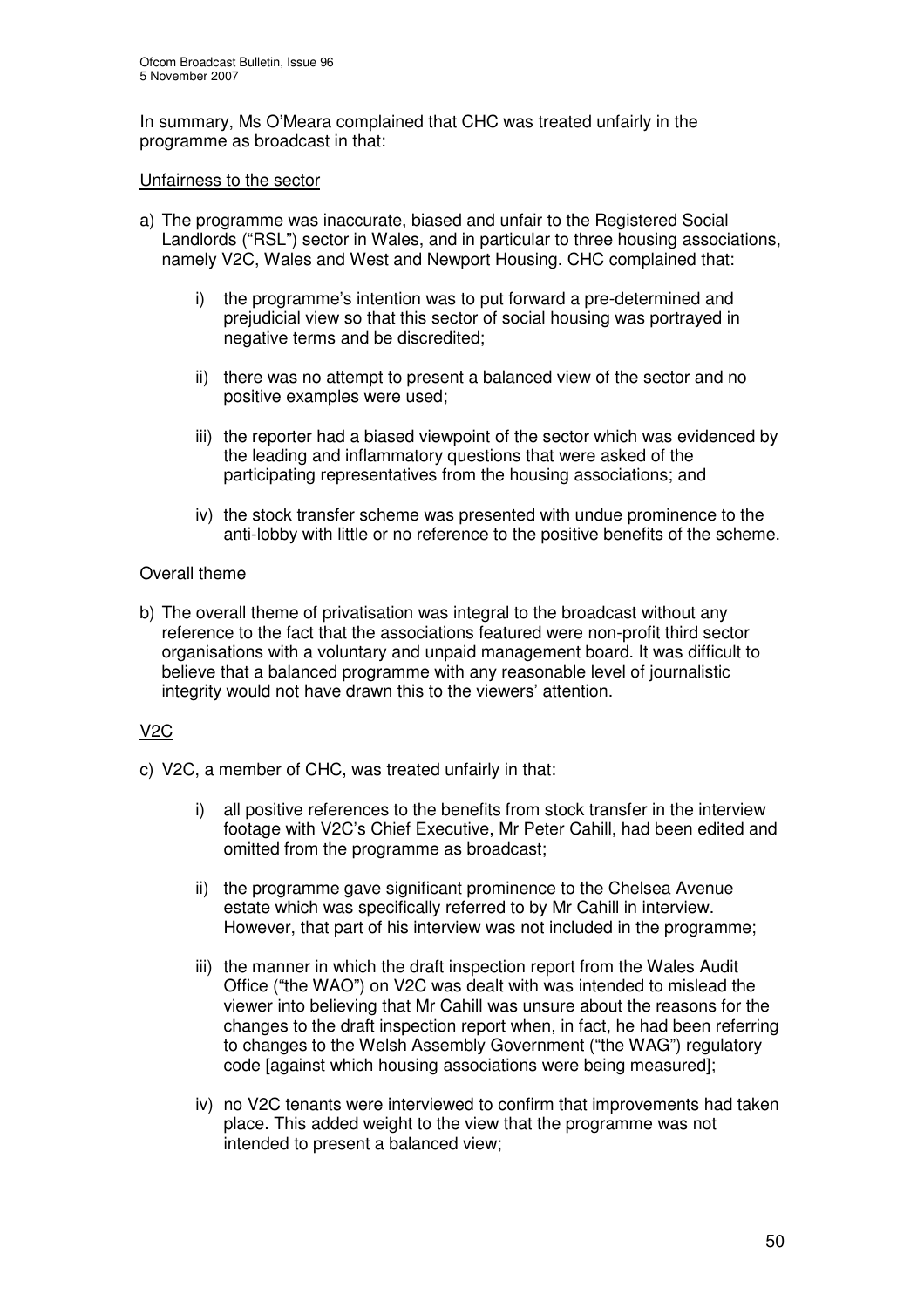- v) the programme made the inference that political interference had forced changes to the V2C draft inspection report by the WAO despite there being no attempt to support that view with evidence; and
- vi) Mr Daniel Atkins, one of the contributors interviewed about the housing on the Chelsea Avenue estate and shown in the programme as a V2C tenant, was not, in fact, a V2C tenant. CHC indicated that footage of Mr Atkins used in the programme was a "fabrication" because the commentary did not refer to an earlier altercation between VC2 staff and Mr Atkins about which, CHC believed, ITV was aware.

#### Wales and West

- d) Wales and West, a member of CHC, was treated unfairly in that:
	- i) the programme makers had spoken to a Wales and West resident who had made positive comments about the association, but none of these comments were included in the programme;
	- ii) the programme makers were aware of the problems at Hillside Court and the background to the action (namely, the maintenance work) that had happened and was planned.

However, the programme unfairly implied that the action that was taken had only occurred because of the involvement of the programme makers. Wales and West were, for legal reasons, unable to comment on the matters surrounding the dispute at Hillside Court and were unable to rebut the allegations made in the programme;

- iii) the footage relating to the Cefn Celyn housing estate (in Swansea) was taken in 2000<sup>4</sup> and did not reflect the current position. Wales and West had provided evidence to the broadcaster, from the period, which indicated that the scheme had been well maintained, but this was not referred to in the programme;
- iv) Wales and West provided the programme makers with a full written statement which was ignored and not referred to in the programme; and
- v) footage taken by a tenant was used in the programme to portray Wales and West negatively. The footage was old and referred to matters that had already been resolved. The tenant contacted the association to convey their unhappiness about the way the footage was used without their consent.

#### Newport Housing

e) Newport Housing, a member of CHC, was treated unfairly in that:

i) Permission to use the interview footage of the programme's interview with Mr Toms, Newport Housing's Chief Executive Officer (CEO), was withdrawn by Newport Housing, though an offer of a second interview was made by the Trust and was given to the programme makers within the

 $<sup>4</sup>$  In the original complaint the complainant incorrectly indicated that this footage was filmed</sup> and broadcast in 2001.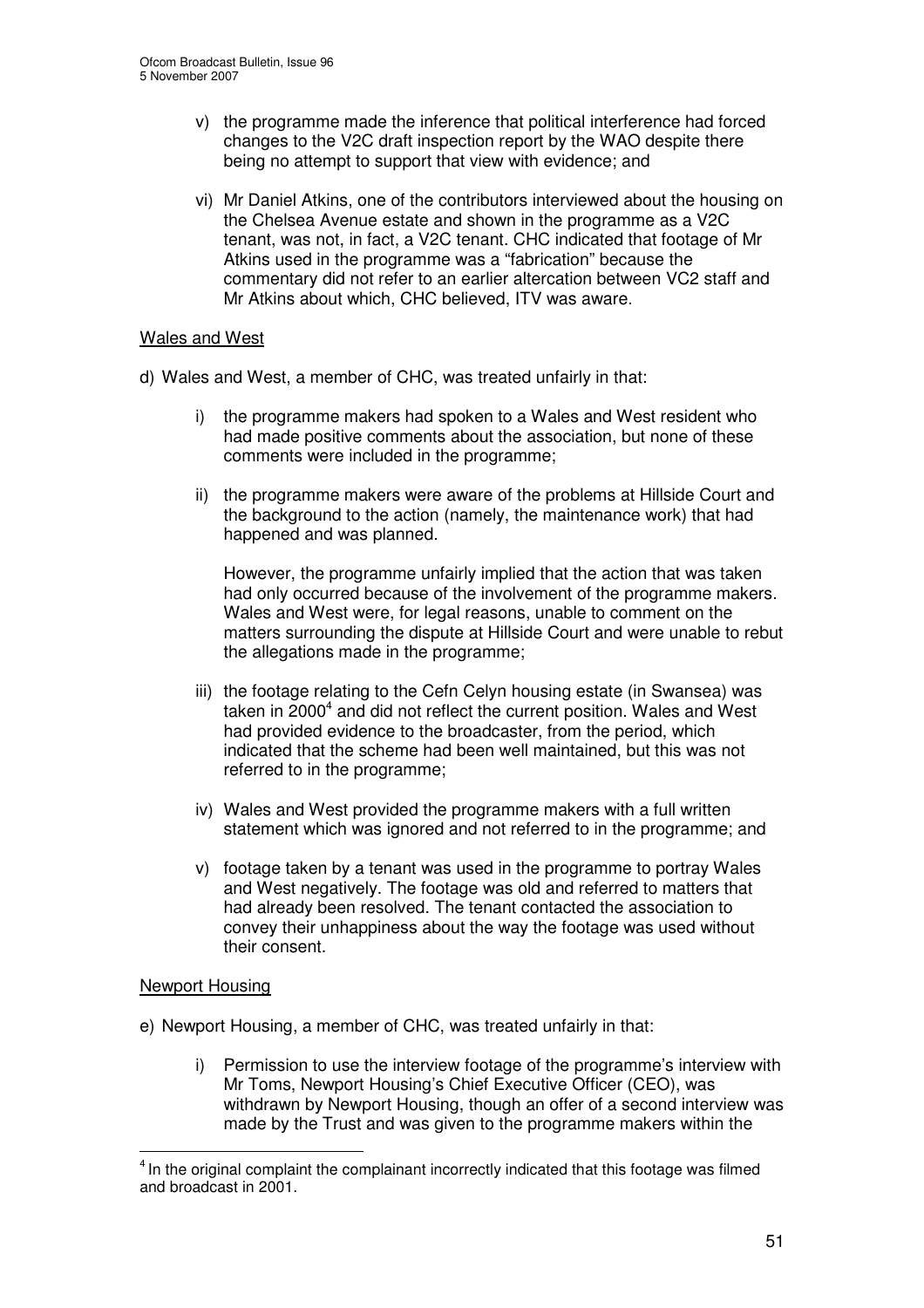editorial deadline. The programme makers declined the offer and instead used library footage of the CEO, and voiced over a statement which implied an unwillingness of a representative of Newport Housing to be interviewed; and

ii) the programme makers referred to the implementation of service charges by Newport Housing to support the anti-stock transfer sentiment of the programme.

### **ITV's case**

In summary ITV responded to CHC's fairness complaint as follows:

- a) With regard to the complaint about of unfairness to the housing association sector, ITV denied that the programme had portrayed the sector in an unfair manner. It added that it had explored as many of the issues surrounding stock transfer as it could and had presented the material facts and offered an opportunity to contribute to all relevant stakeholders.
	- i) ITV stated that the programme had not had a pre-determined or prejudicial view of stock transfer and that while it had contained criticisms of the featured housing associations, these were put to the relevant associations and their responses were included. The broadcaster also noted that the programme presented the benefits of stock transfer and the "perils" of social housing remaining under the management of local councils.
	- ii) It claimed that the programme attempted to provide a balanced view and give positive examples of the sector. The rationale for and benefit of stock transfer was explained via the commentary and interviews. ITV listed several examples with references to the transcript and the groups or individuals who had provided them.

For example, Helen Callaghan, the presenter, indicated that:

*"The situation is serious because many local authorities can't afford to pay their bills."*

and Peter Cahill, CEO of V2V, said:

*"Bridgend County Borough Council was stuck between a rock and a hard place, on the one hand housing was clearly falling into disrepair with no investment for decades and* [on the] *other knowing what was available in terms of using those assets to raise money on the private markets to bring about improvements."*

ITV also noted that throughout its research and filming it had only found one tenant who was satisfied with his landlord and he was not prepared to be interviewed on camera.

iii) ITV said that the reporter was not biased and that his questions were based on issues raised during interviews with tenants and other interested parties. It also argued that, given the controversy surrounding the issue, some of the questions were inevitably going to be hard.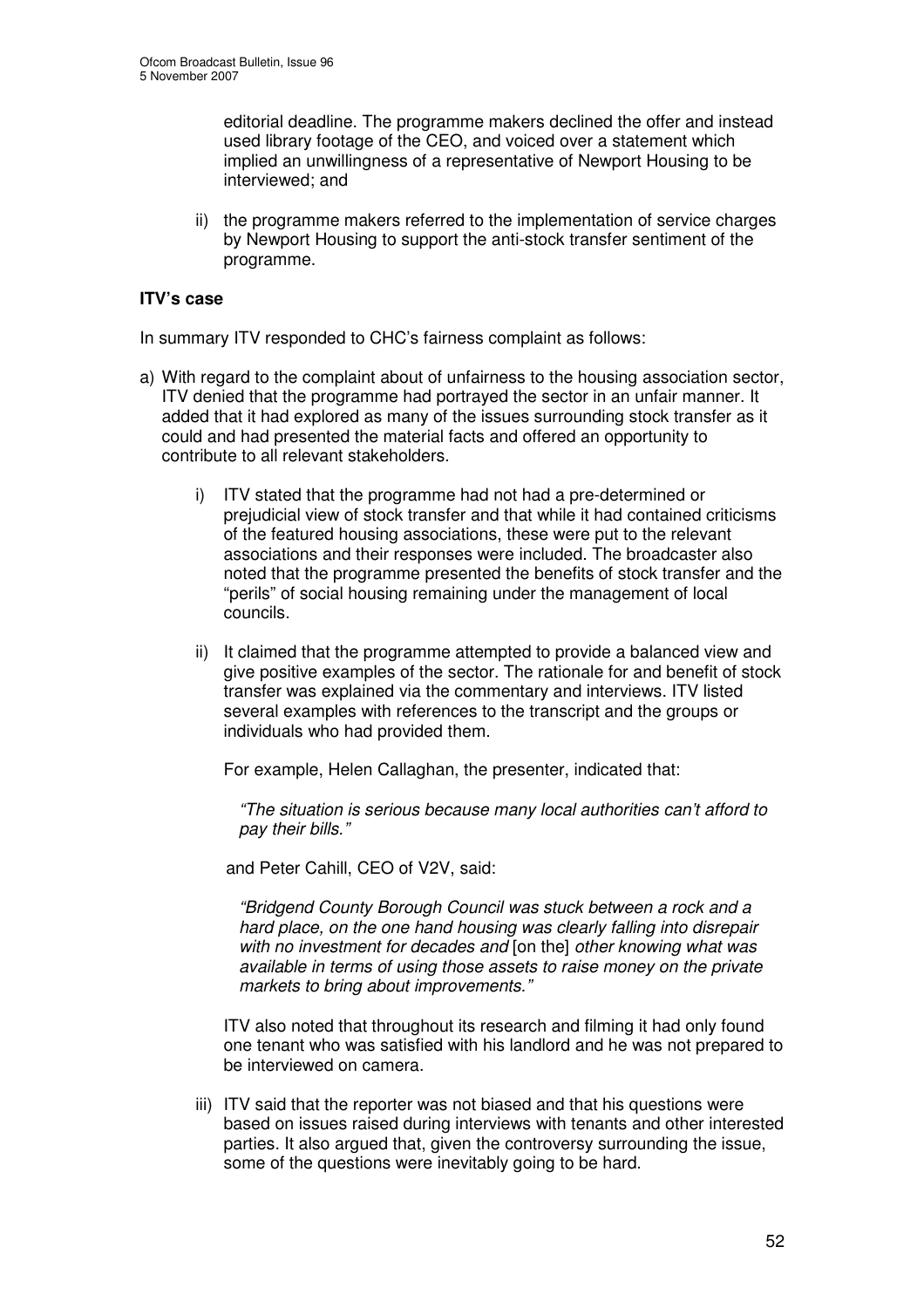iv) ITV denied that the programme gave undue prominence to the anti-lobby and argued that it gave a fair representation of the views of the various people involved in the issue of stock transfer. In response to the allegation that the programme had made little or no reference to the positive benefits of the scheme, the broadcaster referred back to the points made in head a) ii) above.

# Overall theme

b) With regard to the complaint that, in light of the overall theme of privatisation, the programme had unfairly portrayed the housing associations, the broadcaster argued that it was not unfair for it to have excluded a discussion of the not for profit nature of the associations and their remuneration schemes. It also implied that it had deliberately ignored the structure and business of housing associations because it was a distinct issue which "could have filled another programme".

# V2C

c) With respect to the head of complaint on behalf of V2C specifically:

- i) ITV said that the allegation that all positive references to the benefits from stock transfer in the interview footage with V2C's Chief Executive, Mr Peter Cahill, had been edited and omitted from the programme was incorrect. It listed various examples, with references to the transcript, including: enabling money to be raised in order to pay for repairs; improvements in carrying out repairs [compared to historical context] and progress in housing the homeless. ITV also asserted that the interview was fairly edited and that Mr Cahill's contribution was fairly summarised.
- ii) The broadcaster claimed that the allegation that the programme did not include the part of the interview in which Mr Cahill responded to specific questions about the Chelsea Avenue estate was incorrect. Again, the broadcaster listed examples with reference to the transcript and stated that the interview had been fairly edited.
- iii) In respect of the complaint about the use of the WAO draft inspections report in the programme, ITV stated that the programme: made it clear that Mr Cahill was referring to the WAO draft inspection report on V2C (not, as the CHC said, the WAG Regulatory Code); explained that the report was subject to amendment; and outlined the reasons why V2C had challenged the draft report. ITV noted that, in contrast to CHC's claim in the complaint, that Mr Cahill had had appeared to be sure about the reasons why the report was changed and had clearly not referred to the changes to the WAG's regulatory code. ITV then observed that there were different views about why the WAO report was changed: V2C's view was that it was due to flaws in the methodology and inaccuracies while the WAO attributed the changes to the report to changes to the regulatory code [governing how such reports are drawn up]. The broadcaster added that, because it was unable to secure an interview with a representative of the WAG, both views were presented.
- iv) ITV confirmed that no V2C tenants were interviewed to confirm that improvements had taken place but explained that this was because they could not find any tenants who held this view and were willing to be interviewed. It added that the interviews shown were a fair summary of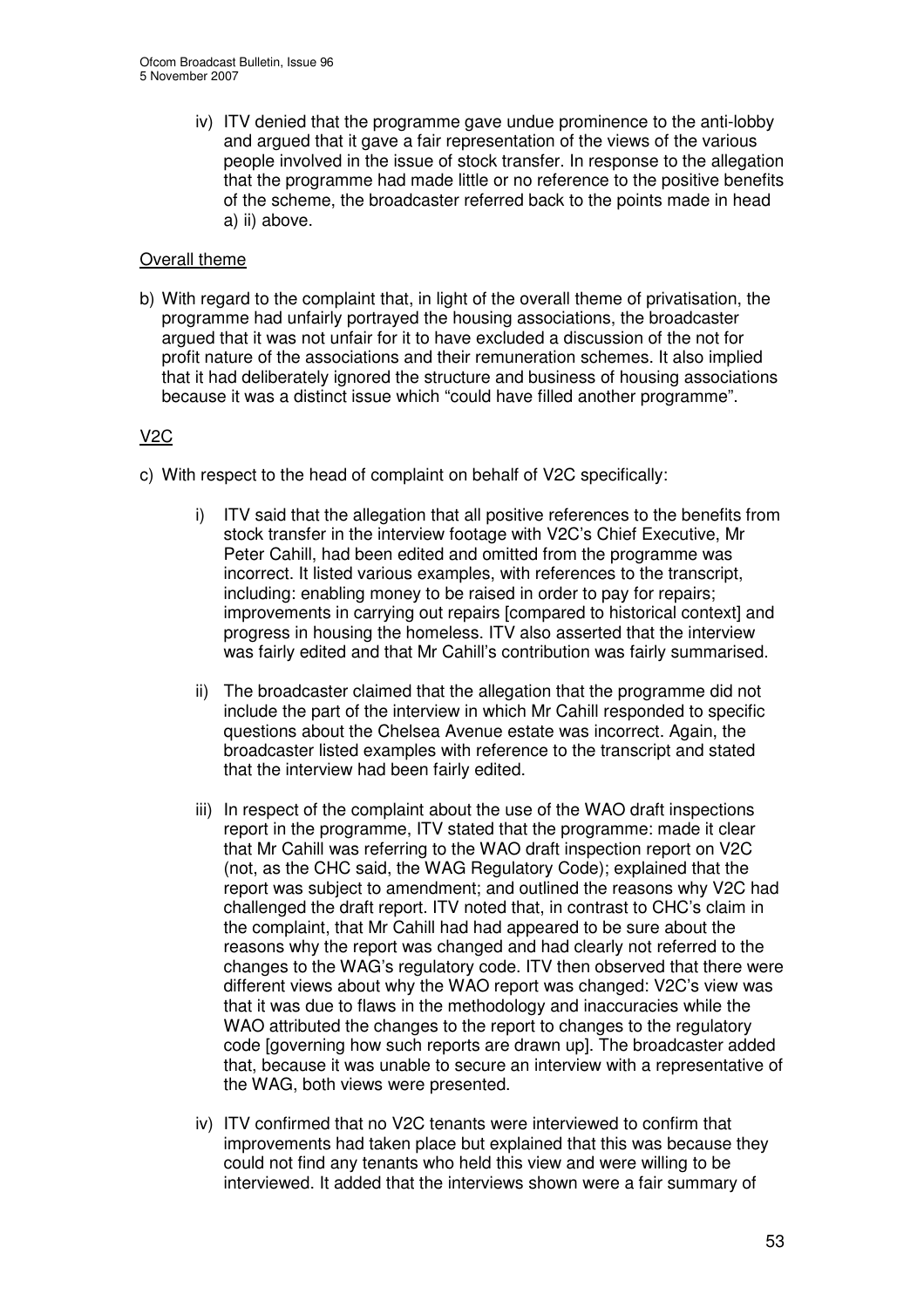those filmed and that the allegations made by the tenants had been put to V2C and its responses had been included in the programme.

- v) ITV said that the programme explored the view that political interference had resulted in changes being made to the WAO's draft inspection report on V2C, but argued that this was supported by evidence, namely, an interview with the report's author. It also stated that V2C's alternative view was included in the programme, that the views on this issue were fairly presented and that the revised report's conclusion was also presented.
- vi) ITV stated that Mr Daniel Atkins (one of the contributors interviewed about the housing on the Chelsea Avenue estate) had not given it any reason to suspect that he was not a resident at the property. It noted that he lived with his girlfriend, who was a tenant at Chelsea Avenue, and that it was the state of the property not the identity of its tenant that was the relevant point. ITV added that while describing him as a V2C *"tenant"* might have been technically inaccurate it did not believe that it resulted in unfairness to V2C.

ITV denied the claim, made by the complainant, that the film footage of Mr Atkins used in the programme was a "fabrication" because the commentary did not refer to an earlier altercation between VC2 staff and Mr Atkins. It declared that the *Wales This Week* team had not seen the altercation between Mr Atkins and the V2C staff as alleged by CHC.

#### Wales and West

d) With respect to the head of complaint on behalf of Wales and West specifically:

- i) ITV explained that of the 40 to 50 tenants and residents from the Cefn Celyn and Hillside Court estates to whom it spoke it found one tenant who made positive comments about Wales and West and he was unwilling to be interviewed. ITV also asserted that the views of the other tenants interviewed were fairly represented in the programme.
- ii) In relation to the complaint about the programme's consideration of Hillside Court ITV argued that the programme simply stated that workmen appeared when *Wales This Week* started filming at Hillside Court and that in doing so it had not implied a causal relationship between the two events.

The broadcaster then turned to Wales and West's claim that it was unfairly unable to comment on the matters surrounding the dispute at Hillside Court. It explained that Wales and West had informed it in June 2006 that because of litigation it was unable to comment on "the Ronald case" (Paul Ronald was a resident at Hillside Court who contributed to the programme) or Hillside Court in general. ITV said that in July it had written to Wales and West to say that it would delay broadcast until after the next scheduled hearing on 2 August 2006; and, that at that hearing Mr Ronald's case was put on hold.. Given this, the broadcaster then asked Wales and West for an interview. Ms Hinchey declined because Wales and West's solicitors had advised against it and this was explained in the programme.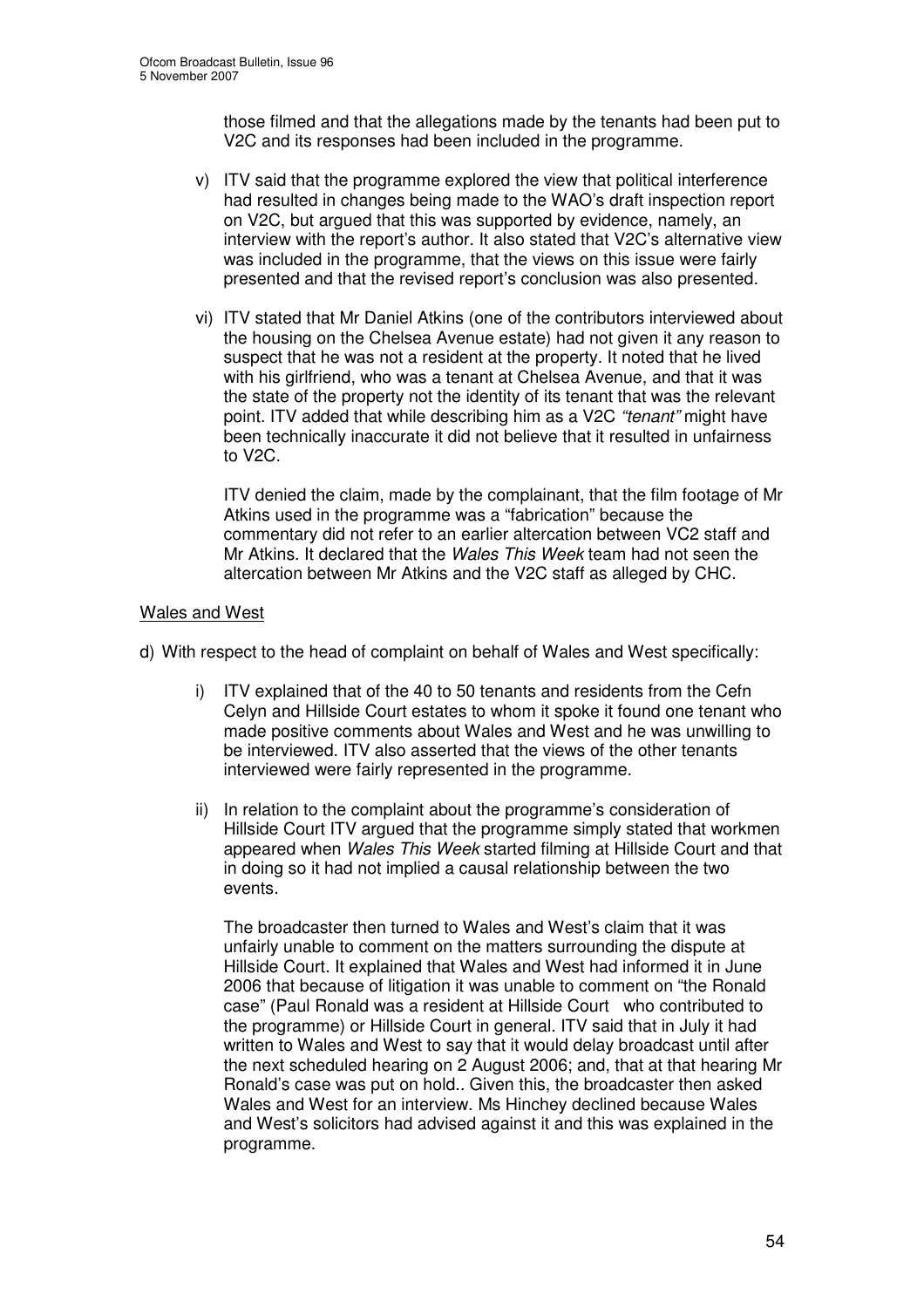ITV did not believe that this had resulted in unfairness to Wales and West. It noted that it had backed up the claims made by Mr Ronald by commissioning a report from an independent surveyor; that it gave Wales and West an opportunity to respond to the claims made in this report; and, that it had "fairly summarised Wales and West's refusal to be interviewed on this issue".

- iii) The broadcaster argued that it was explained in the programme that the reference to the Cefn Celyn related to complaints made in 2000 and did not imply that conditions were still the same at the estate. It noted that the criticisms of the tenants at the time were backed up by their local Assembly Member (AM); that Wales and West's response at the time was included; and, that the AM's observation that *"changes were made"* (given at the time of this later broadcast) corresponded with the excerpt of the audit report forwarded by Wales and West in relation to this issue.
- iv) ITV felt that Wales and West's position in relation to the dispute in 2000 had already been fairly reflected in the programme and that therefore there was no need to refer to the Wales and West's written statement as it related to this dispute. Furthermore, the broadcaster noted that given that the other matters referred to in the statement (developments since 2000 and allegations made by current tenants) did not specifically address issues which had been raised in the programme it was not unfair not to have included these elements.
- v) ITV explained that the footage referred to in this sub-head of the complaint was archive news footage, not "footage taken by a tenant", as claimed in the complaint. It was clearly used in the context of the dispute of 2000, and was not meant to reflect negatively on Wales and West's current operation. ITV supported this position by noting that the summary of the dispute implied that changes had been made.

#### Newport Housing

- e) With respect to the head of complaint on behalf of Newport Housing specifically:
	- i) ITV observed that after his interview with the reporter Mr Toms, Newport Housing's CEO, had alleged that he had been "misled" regarding the areas of questioning. The broadcaster refuted this allegation. It said that it then sent Mr Toms a list of questions and started to arrange for a second interview. This second interview did not occur and the programme maker decided to represent Mr Toms' response to the issue of service charges by way of a voice over based on his correspondence. ITV believed that the voiceover did not imply that Mr Toms was unwilling to be interviewed and the use of library footage did not result in unfairness to him.
	- ii) ITV noted that it was clear from Mr Toms' correspondence that he did not see a link between the issues of service charges and stock transfer. However, it considered that its research had shown that service charges were an issue of concern and confusion to tenants who would be voting on whether or not to approve stock transfer and that it was therefore a legitimate subject for the programme to explore. ITV noted that the programme had described the measures taken by V2C to explain service changes to its tenants; and argued that it had fairly and accurately summarised the service charge issues in relation to the question of stock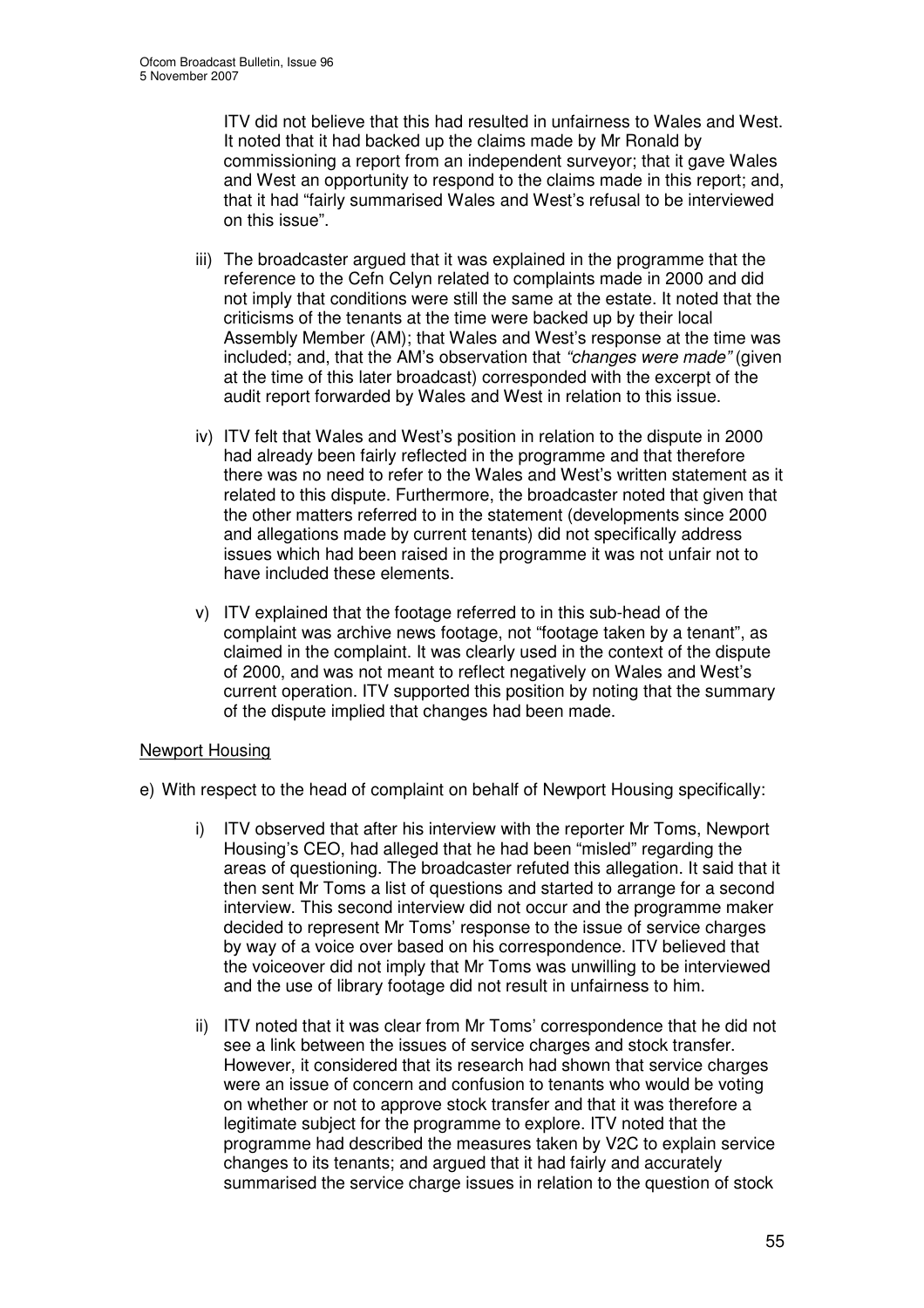transfer from the perspective of both the tenants and the housing associations. The broadcaster's position was that the programme did not support any anti-stock-transfer sentiment.

#### **Decision**

Ofcom's statutory duties include the application, in the case of all television and radio services, of standards which provide adequate protection to members of the public and all other persons from unfair treatment and unwarranted infringements of privacy in programmes included in such services. Where there appears to have been unfairness in the making of the programme, this will only result in a finding of unfairness if Ofcom finds that it has resulted in unfairness to the complainant in the programme as broadcast.

In carrying out its duties, Ofcom has regard to the need to secure that the application of these standards is in the manner that best guarantees an appropriate level of freedom of expression. Ofcom recognises that (subject to the provisions of the Code) broadcasters can quite properly comment and take particular viewpoints on the subjects of broadcast programmes. However, it is essential not only to the parties directly concerned but also to listeners and viewers, that such comments should be accurate in all material respects so as not to cause unfairness. Ofcom is also obliged to have regard in all cases, to the principles under which regulatory activities should be transparent, accountable, proportionate and consistent and targeted only at cases in which action is needed.

The case was considered by Ofcom's Executive Fairness Group. In reaching its decision, the Group had regard to a copy of the programme, the programme transcript, both parties' written submissions (which included an extract from a report on the Cefn Celyn housing estate written in 2001, correspondence between the programme maker and each of the housing associations included in the programme, an e-mail from the Welsh Housing Federation (now the CHC) to the programme's reporter, a letter from Wales and West to the Welsh Assembly minister responsible fro stock transfer), and a recording and transcript of an unedited interview with Mr Cahill, the CEO of V2C.

#### Unfairness to the sector

a) Ofcom first considered Ms O'Meara's complaint that the programme unfairly portrayed the housing association sector in Wales; and, in particular, her view that it was inaccurate, biased and unfair in its treatment of the three housing associations featured (V2C, Wales and West and Newport Housing).

Ms O'Meara's complaint of bias appears to relate to the requirement for broadcasters to maintain "due impartiality" on matters of political or industrial controversy and matters relating to current public policy. This is a "standards objective" under Section 319 of the Communications Act 2003 and as such cannot be considered by the Fairness Committee. However, in considering whether CHC and the three housing associations were treated unfairly in the programme, the Committee is able to consider whether overall the portrayal of the associations was unfair in its cumulative effect.

Ofcom had particular regard to Practice 7.9 of the Code which states that the broadcaster should take reasonable care before broadcasting a factual programme to satisfy themselves that the material facts have not been presented, disregarded or omitted in any way that is unfair to an individual or organisation.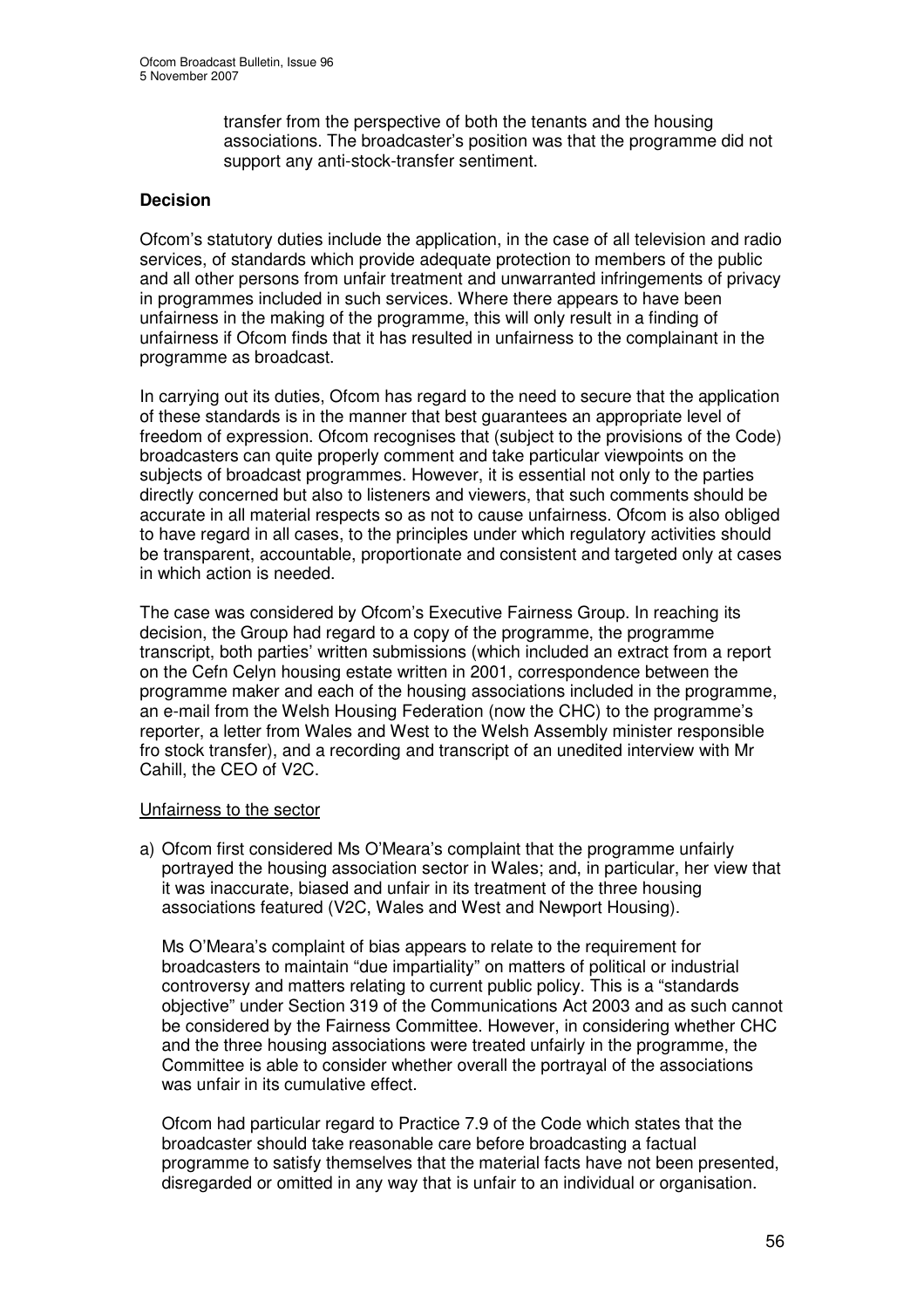Taking this Practice into account, Ofcom first addressed separately each of Ms O'Meara's individual points of complaint under this head concerning the programme's treatment of the Welsh housing association sector.

i)&ii) With regard to the complaint that the programme's intention was to confirm a pre-determined and prejudicial view of the sector, Ofcom observed that the programme had shown a balance of viewpoints (see Decision under heads c) and d) of this complaint below) and that it had not been presented with any evidence that the programme had discredited the social housing sector.

In relation to the specific allegation that the programme made no attempt to present a balanced view and had unfairly used no positive examples of the sector, Ofcom noted the programme had included the concerns of tenants of the housing associations featured and given their respective chief executives an opportunity to respond to these concerns. The programme had invited the chief executives to explain the difficulties their respective housing associations had and continued to face; and to indicate the progress that they had made. Ofcom also recognised that the programme had clearly explained that many Welsh Councils could not afford to improve their housing stock (as they were required to do). It observed that this point was further illustrated in the programme by the comments of the Leader of Swansea Council who indicated that (because the Government does not allow local authorities to borrow large sums of money) without stock transfer it would take a lot longer for social housing in Wales to brought up to the Welsh Quality Housing Standard. Ofcom also noted that the Leader of the Council then added that in the interim other services would have to be cut.

In Ofcom's view the programme had presented a range of views of the housing sector (and the issue of stock transfer) and had not unfairly excluded positive examples of the sector (or the potential benefits of stock transfer). Therefore, it found no unfairness in relation to these sub heads of this complaint.

iii) Ofcom next considered the complainant's allegation that the reporter had indicated a bias through leading and inflammatory questions. It noted that the complaint of bias appeared to relate to the requirement for broadcasters to maintain "due impartiality" on matters of political or industrial controversy and matters relating to current public policy. This is a "standards objective" under Section 319 of the Communications Act 2003 and as such cannot be considered by the Executive Fairness Group. However, in considering whether CHC was treated unfairly in the programme, the Group is able to consider whether overall the portrayal of the housing association sector in Wales was unfair in its cumulative effect.

With regard to this complaint as it relates to potential unfairness to the housing association sector in Wales and the three associations specifically, Ofcom observed the importance of the issue to the tenants interviewed by the programme maker and the searching nature of the questions. Nonetheless, in Ofcom's view these questions were pertinent to the issues in hand, were put to the appropriate representatives of the housing associations, i.e. their respective chief executives, and found that they did not therefore result in unfairness.

iv) Ofcom then considered the complaint that the stock transfer scheme was presented with undue prominence to the anti-lobby and little or no reference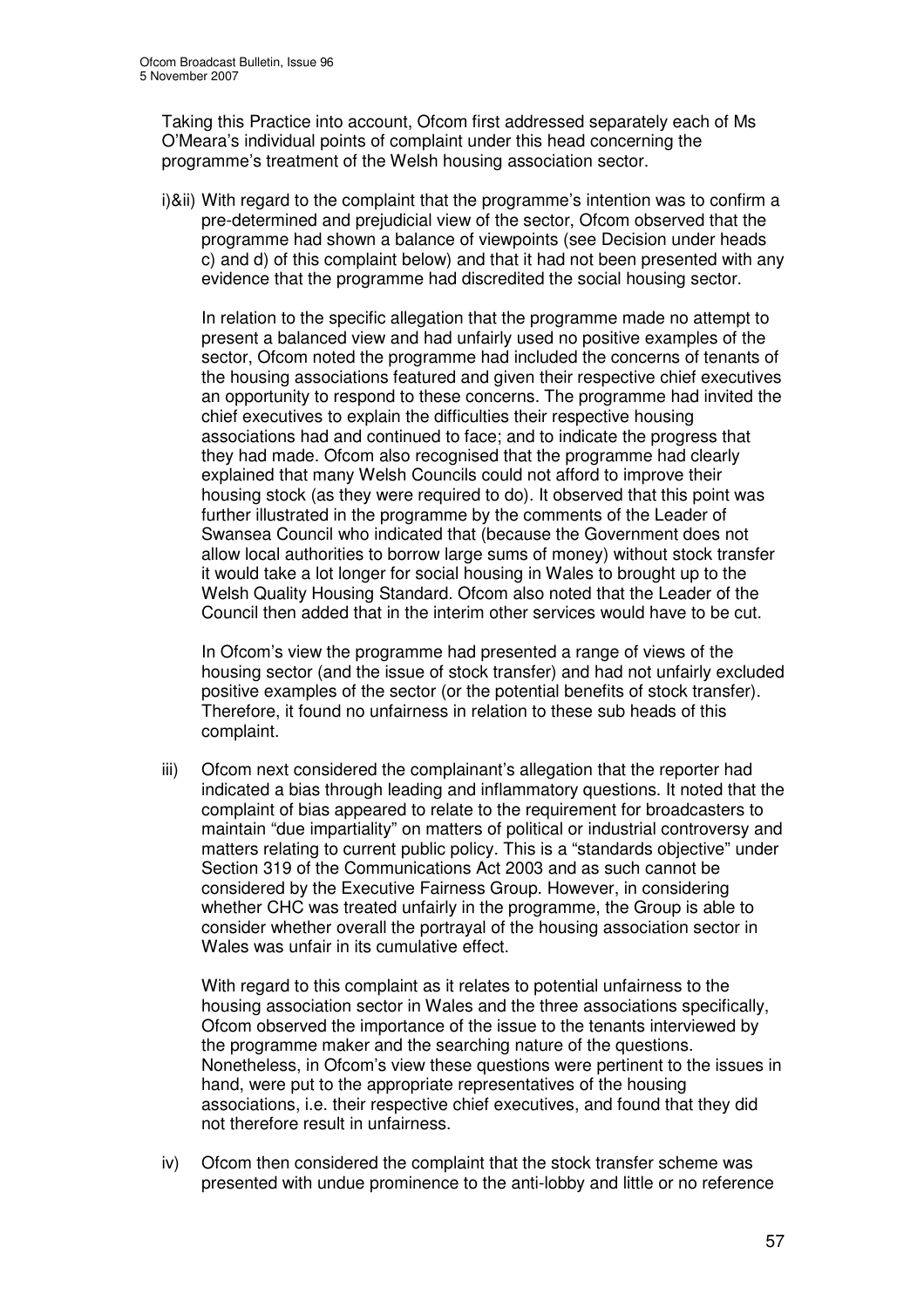to the positive benefits of the scheme. It noted that the complaint of undue prominence appeared to relate to the requirement for broadcasters to maintain "due impartiality" on matters of political or industrial controversy and matters relating to current public policy. As noted above this is a "standards objective" and cannot be considered by the Executive Fairness Group. However, as is also noted above, the Group is able to consider whether overall the portrayal of the housing association sector in Wales was unfair in its cumulative effect.

With regard to this complaint as it relates to potential unfairness, Ofcom observed that programme makers can quite legitimately select, omit or edit interviews provided for inclusion in a programme as long as it does not result in unfairness to those people or organisations directly affected by the programme. This is rightly an editorial decision for programme makers to take. Therefore, Ofcom was not concerned with the nature, number or length of contributions made (and subsequently included in the programme) by parties on either side of the debate. Rather Ofcom sought to determine whether the programme maker's actions were consistent with its obligation to avoid unfair treatment.

It is Ofcom's view that the programme: explored the issue of stock transfer of social housing in Wales by showing the difficulties facing the sector and the concerns raised by tenants who had already experienced stock transfer and tenants who were voting on whether or not to follow the same path; gave the interested parties an appropriate opportunity to respond by putting those concerns to the chief executives of the housing associations; and sought (albeit unsuccessfully) the views of the political representative most concerned with this issue. In light of the above considerations, Ofcom considered that the programme had exercised its editorial independence in deciding how to represent the different views of the matter of stock transfer and that because the programme had accurately represented these different views it had not been unfair to CHC or the housing associations it represented.

Taking into account the above findings, Ofcom found no unfairness to CHC in this respect.

#### Overall theme

b) Ofcom then considered the complaint that, given the overall theme of the programme of privatisation, it was unfair that it did not mention that the housing associations featured were "non-profit third sector organisations" with a voluntary and unpaid management board.

In making its decision Ofcom had regard to Practice 7.9 of the Code as set out above.

Ofcom noted ITV's comment, given in response to this head of complaint, that it deliberately chose to avoid the issue of the structure and business of housing associations. It considered that the programme as broadcast had focused on the transfer of the management of social housing in Wales from local authorities to housing associations; the factors influencing that process; and, the impact that such transfers had had to date and would potentially have in the future upon the tenants living in the properties affected. In light of the focus of the programme, Ofcom concluded that it had not been incumbent upon the programme maker to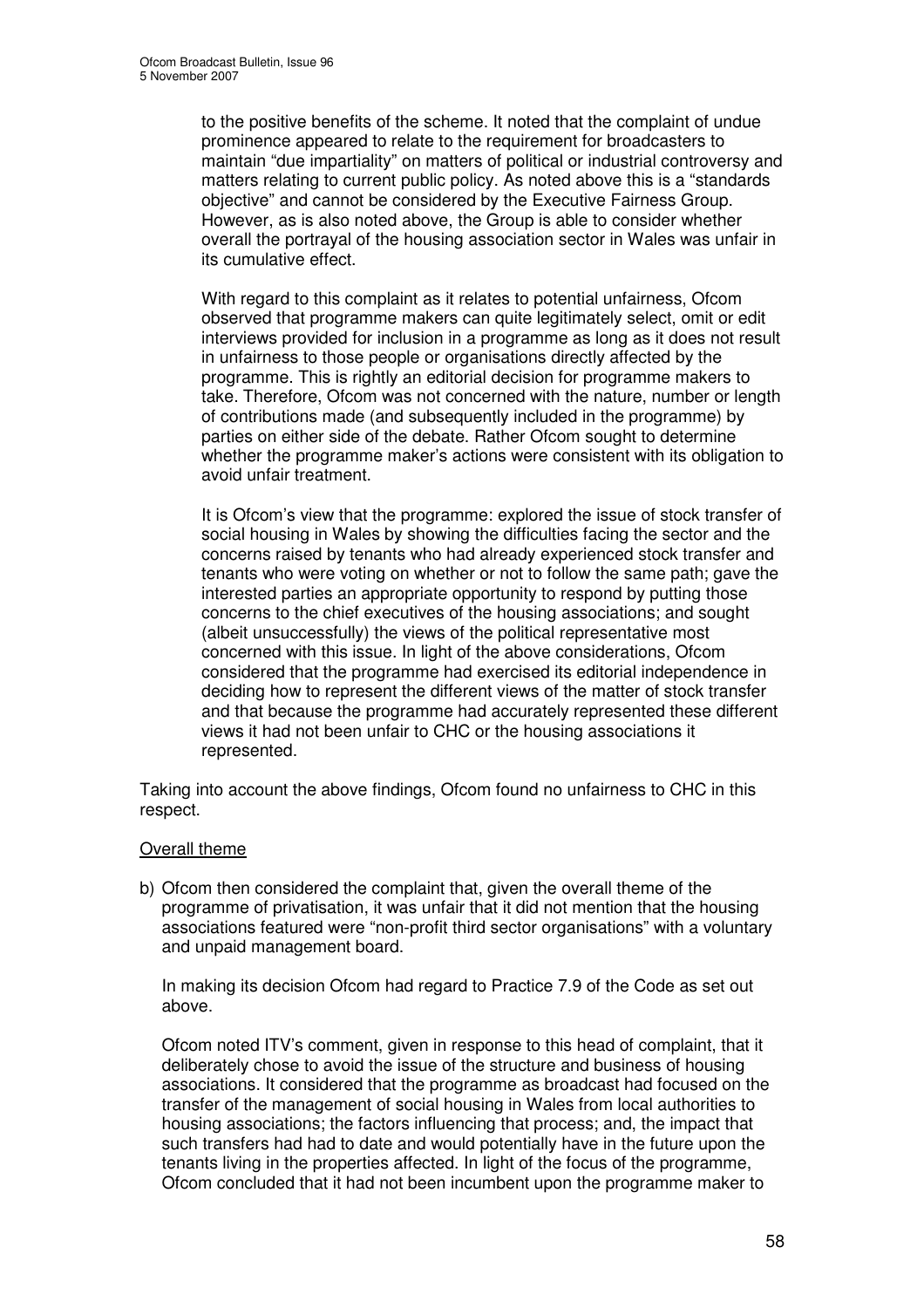reflect the fact that the housing associations featured were operated on a not-forprofit basis or to have included information on the management and salary arrangements in place at these associations since these issues were not pertinent to programme's inquiry.

Accordingly, Ofcom found no unfairness to CHC in this respect.

# V2C

c) Ofcom then turned Ms O'Meara's complaint on behalf of CHC as the representative body of V2C, considering each point entertained under this head of complaint.

In relation to this head of complaint Ofcom took particular account of Practice 7.6 of the Code which requires that "when a programme is edited contributions should be represented fairly" and Practice 7.9 (editing), as set out at head a) above.

i) Ofcom looked at the complaint that all positive references to the benefits from stock transfer in the interview footage with V2C's Chief Executive, Mr Peter Cahill, had been edited and omitted from the programme as broadcast. With regard to this issue, it observed that Mr Cahill was shown in the programme outlining the improvements that V2C had made since it took over control of the social housing stock formerly managed by Bridgend County Borough Council. In particular, Ofcom noted that Mr Cahill was shown saying making the following statements about V2C:

*"our performance in every day repairs is exemplary in the context of the historical position when we inherited the stock from Bridgend County Borough Council. That's not to say that there aren't issues we need to address"*;

*"nine hundred plus households* [which] *have been deemed priority homeless have been housed since transfer, that shows the massive contribution that Valleys to Coast is making in the context of homelessness."*

It also took account of the following comment made by Mr Cahill in the programme after Helen Callaghan (the reporter) had indicated that, like several other counties, Bridgend had not had the money to improve its social housing to the required standard:

*"Bridgend County Borough Council was stuck between a rock and hard place* [because] *on the one hand housing was clearly falling into disrepair with no investment for decades and* [on] *the other knowing what was available in terms of using those assets to raise money on the private markets to bring about improvements".*

In Ofcom's view this comment clearly implied that Mr Cahill believed that one of the benefits of stock transfer was that, in contrast to the situation under local authority management of social housing, it enabled money to be borrowed against the value of the social housing stock which could then be spent on improvement. Taking account of the comments included in the programme, Ofcom found that the programme maker was not unfair in its editing of the references to stock transfer made by Mr Cahill during his interview.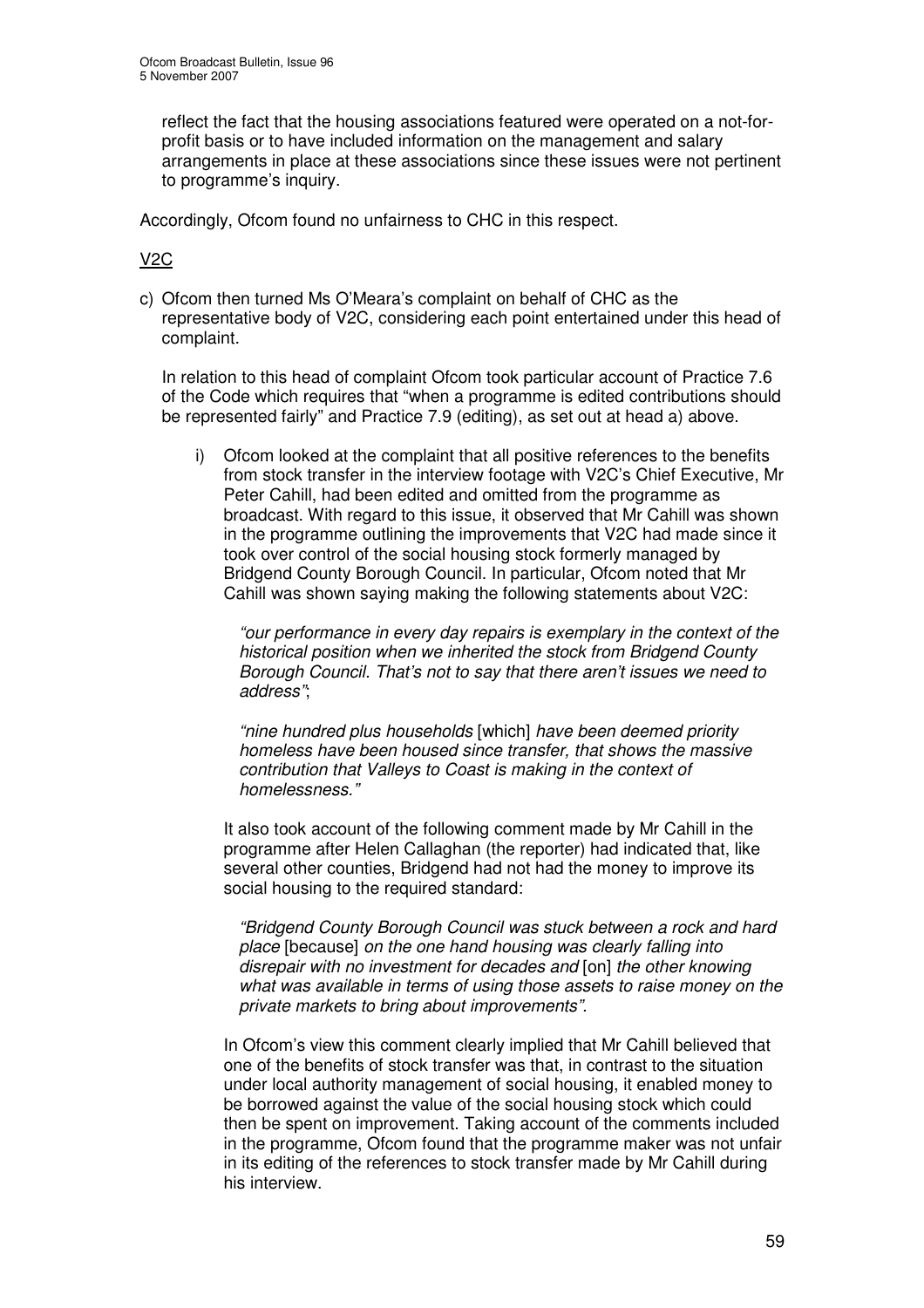ii) Ofcom next considered the complaint that while the programme gave significant prominence to the Chelsea Avenue estate it had not included that part of the interview with Mr Cahill in which he referred to this estate.

Ofcom looked at the transcript of Mr Cahill's interview with the broadcasters and of the broadcast in which extracts from this interview were included. It observed that the interviewer raised questions put forward by the tenants of Chelsea Avenue with Mr Cahill during the interview and that two of the comments made by Mr Cahill in response to these concerns were included in the programme.

#### Specifically:

*"We have inherited something of a quagmire of issues that we need to unravel, and I think the positive engagement agenda with tenants, we've got some way to go on that, I would be the first to admit it, we're not going to be defensive about that in any way"*;

and, the quote at head c) i) regarding V2C's performance on every day repairs.

In addition, in response to a question about homelessness in Bridgend and the fact that there were a number of boarded up houses on Chelsea Avenue, Mr Cahill was shown giving statistics about the number of houses at the estate which V2C had brought back into use.

*"We've slashed the number of empty houses since transfer, we inherited a position where in excess of 450 homes were empty at the time of transfer. That's down below 200 now, not to say there isn't work to be done and in some cases it's about radical redesign not simply about spending money on property that may have a limited life".*

Ofcom recognised that some of these comments had been edited. However, it noted that this was an entirely legitimate exercise on the part of the programme maker and had not resulted in unfairness to the complainant since his broadcast comments fairly reflected those made in his full interview.

Given the nature of the comments included in the programme Ofcom found that the programme maker had not unfairly edited the references Mr Cahill had made to Chelsea Avenue during his interview.

iii) Ofcom then considered the complaint that the manner in which the draft inspection report from the Wales Audit Office ("the WAO") on V2C was dealt with was intended to mislead the viewer into believing that Mr Cahill was unsure about the reasons for the changes to the draft inspection report when, in fact, he had been referring to changes to the Welsh Assembly Government ("the WAG") regulatory code [against which housing associations were being measured].

Having viewed the programme and looked at the transcript of Mr Cahill's interview, Ofcom concluded that it was clear from the programme that he had stated that: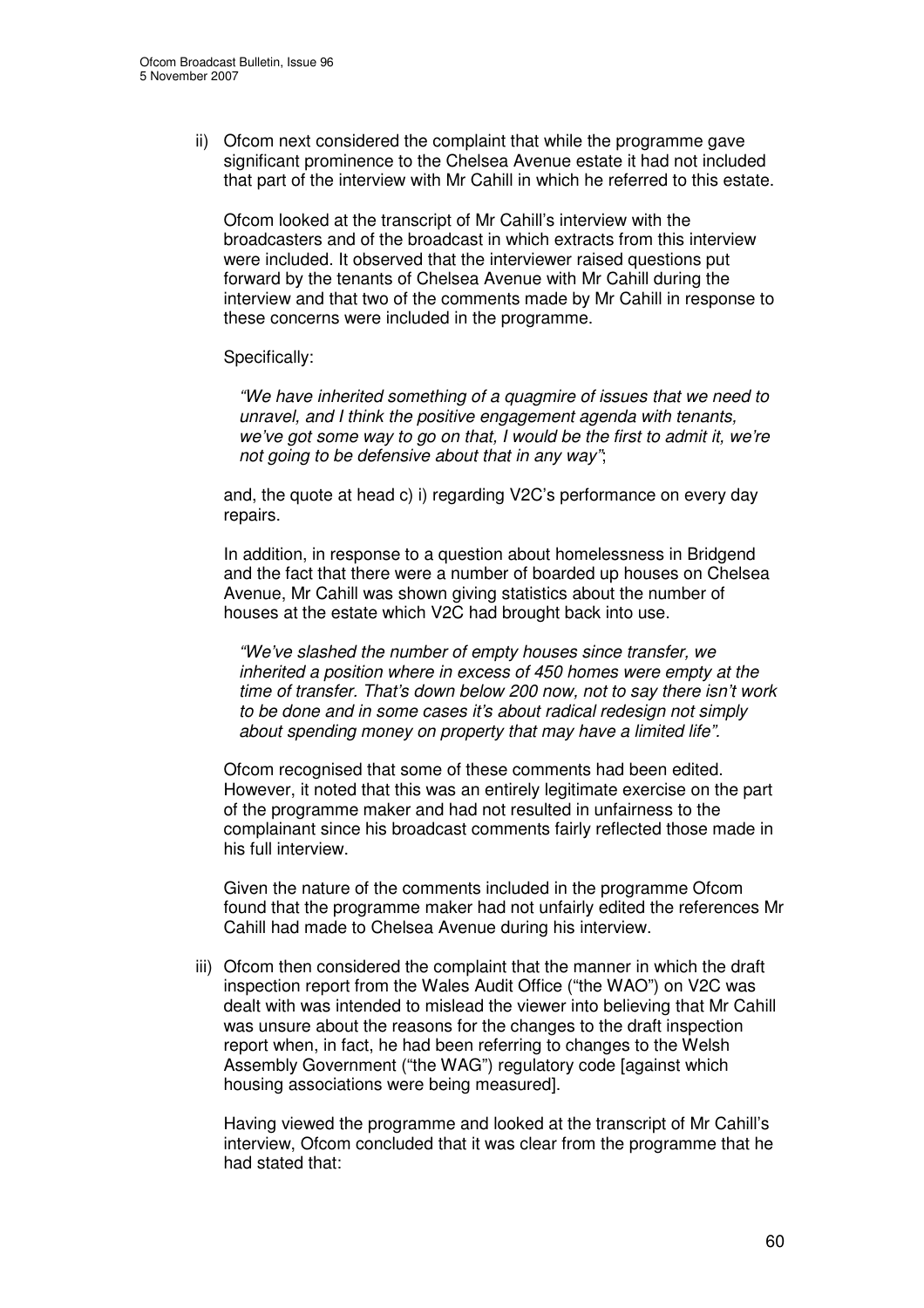*"on a number of grounds, methodology, not recognising the inheritance or the challenges, as you have seen, of the stock and the basic infrastructure for service delivery that we took over in 2003. And, inaccuracies and the lack of balance in the report was such that the Welsh Audit Office accepted that it needed significant revision and we're currently and hopefully working towards a publication date in September".*

The transcript of Mr Cahill's interview indicated that he also commented on the fact that the WAO had to change a number of reports because a new regulatory code was being introduced. However, as noted above, a programme maker may edit interviews provided for inclusion in a programme as long as it does not result in unfairness.

Ofcom noted that in the full untransmitted interview Mr Cahill stated that:

*"the Welsh Audit Office, as you know, has a number of reports from* RSLs [registered social landlords] *because they* [the WAO] *had been in discussion with the Welsh Assembly Government about the new regulatory code and the need to reflect that* [code] *in their reports".*

While this was not included in the programme, Ofcom was satisfied that the programme did not imply to the viewer that Mr Cahill was unsure about the reasons for the changes to the draft inspection report and it was therefore not unfair to him. Indeed, as noted above, Mr Cahill's edited comments as broadcast were not unfair as the programme fairly reflected the full interview and Mr Cahill was shown very clearly setting out a number of the reasons which he felt had led to the re-drafting of the report. Therefore, Ofcom found no unfairness in this regard.

- iv) In relation to the complaint that no V2C tenants were interviewed to confirm that improvements had taken place, Ofcom noted that in its response to the complaint ITV had explained that it "could not find any tenants who held this view and were willing to be interviewed". It appeared to Ofcom, from the information before it, that ITV had taken reasonable steps to gather opinions from a range of local residents and had appropriately reflected those opinions in the programme as broadcast. In light of this, Ofcom's found that V2C was not treated unfairly in the programme as broadcast in relation to the interviews with V2C tenants.
- v) Ofcom then considered the complaint that the programme implied that political interference had forced changes to the WAO draft inspection report on V2C despite there being no attempt to support that view with evidence.

Ofcom observed that a spokesman from the WAO was shown in the programme clearly stating that the draft reports it had written about a number of housing associations (not just V2C) had to be changed because the measures in the regulatory code against which the associations had been judged were being changed. He commented that:

*"We* [the WAO] *were notified that the regulatory code against which we were assessing the associations was likely to be amended by the Assembly. The original code referred to organisations having*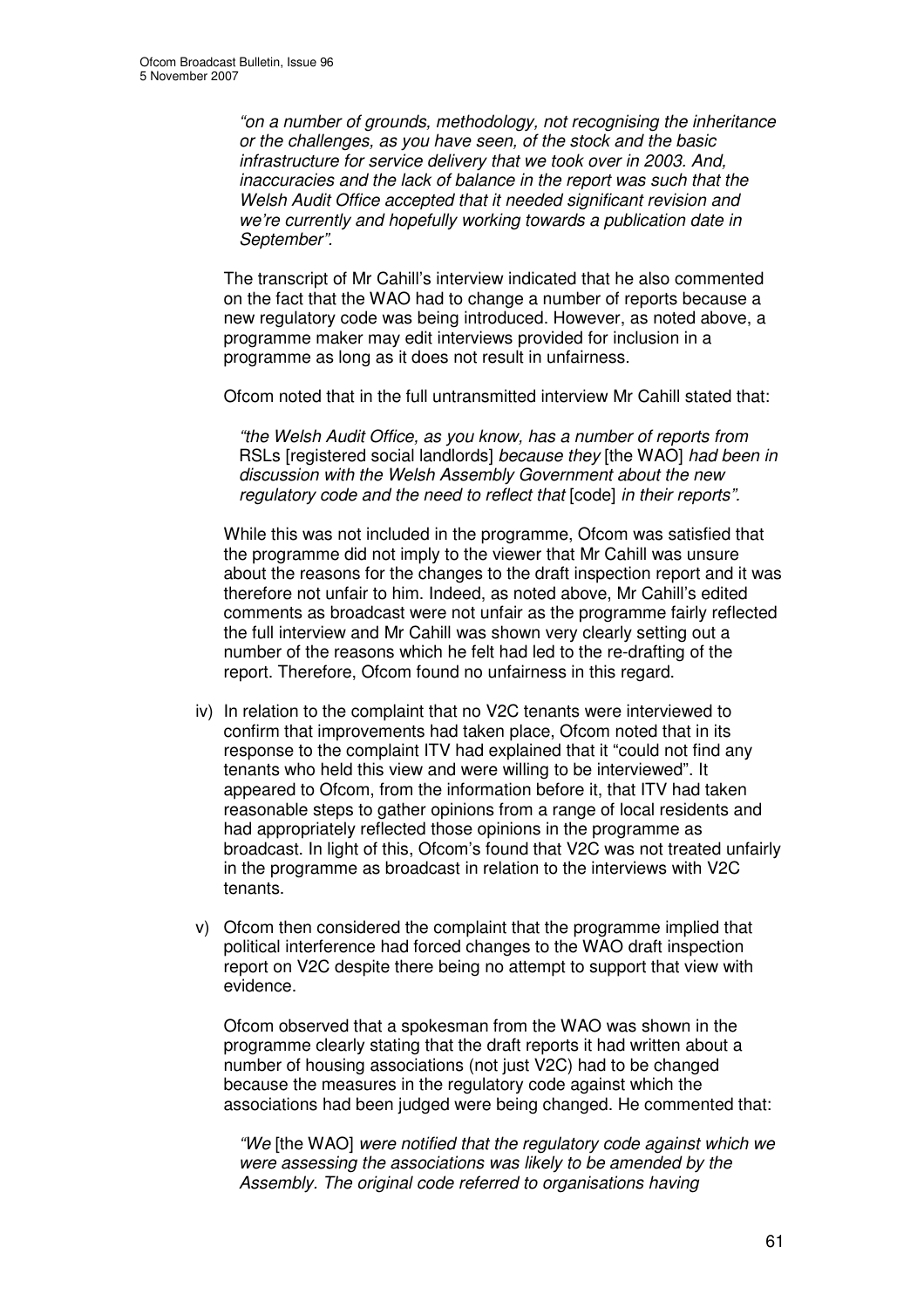*fundamental obligations to meet the requirements of the Assembly, that changed significantly to key expectations. What that meant in terms of inspection was, it potentially affected the judgements that we may make"*.

In Ofcom's view, given the WAO's comments it was reasonable for the programme's commentary to have stated that:

*"in effect that means the criteria on which housing associations are judged has been toned down".*

Ofcom also recognised that the WAO spokesman had then indicated that he was *"not entirely certain why the revisions* [to the regulatory code] *had to take place"* and suggested that as *"the Assembly Government is the regulatory body* [for social housing*]…perhaps it would be better to discuss with the regulators themselves the reasons behind the change"*.

While Ofcom recognised that these comments might be construed in different ways, it did not consider that they necessarily implied that political influence had resulted in a change to the regulatory code as complained of. Rather, it concluded that the comments simply reflected the fact that the change had taken place and indicated the body responsible for that change. It also recognised that the comments were made by an appropriate person, namely a representative of the WAO.

Ofcom observed that following the interview with the WAO spokesman, the programme indicated that Plaid Cymru had suggested to the programme maker that "the Assembly [i.e. the WAG] changed the code because it was worried by the severity of the criticisms of Valleys 2 Coast [i.e. the criticisms in the WAO's draft inspection report on V2C]".

Ofcom recognised that the V2C housing association might regard itself as having had an interest in this matter. However, given that the allegation of political interference was made about the WAG, which has not brought a complaint, and not V2C, the panel considered that it was rightly the province of a representative of the WAG to address this allegation (and indeed the broadcaster approached the WAG for such a response). It also considered that it had not been incumbent upon the programme maker specifically to address this allegation to V2C. Taking all of these factors into account, Ofcom considered that the programme had not treated V2C unfairly in reporting that Plaid Cymru had suggested that political influence might have led to a change in the regulatory code against which the housing association was measured.

vi) Finally, Ofcom considered the complaint that Mr Daniel Atkins, one of the contributors interviewed about the housing on the Chelsea Avenue estate and shown in the programme as a V2C tenant, was not, in fact, a V2C tenant. Ofcom noted that in its response to the complaint ITV acknowledged that Mr Atkins had not been a tenant of V2C's but stated that he had lived with his girlfriend who was a tenant of the Chelsea Avenue estate. In light of this, it is Ofcom's view that Mr Atkins was qualified to comment on life at Chelsea Avenue. It therefore found that the programme had not resulted in unfairness to V2C by including Mr Atkins's contribution.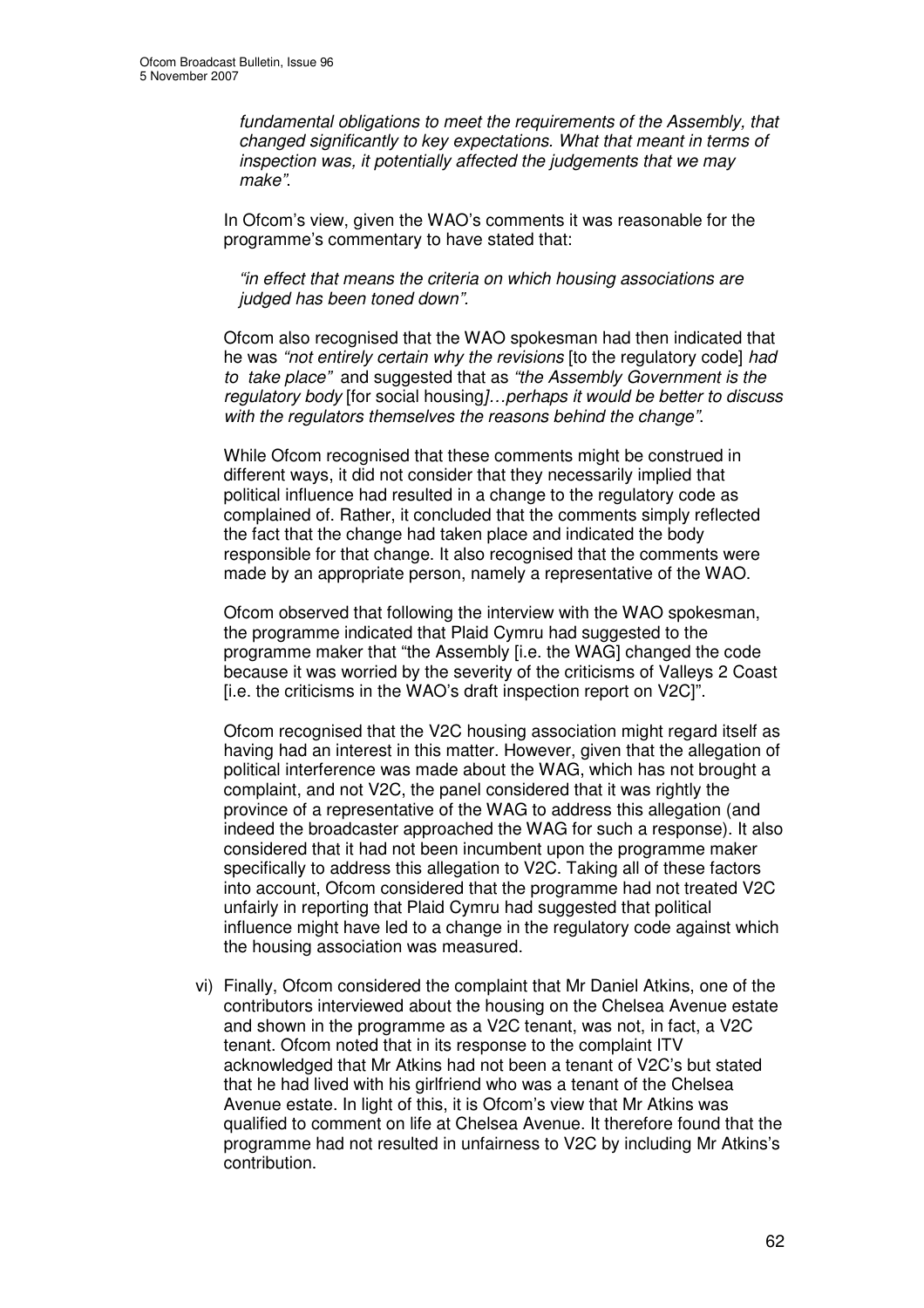In light of the above findings Ofcom found no unfairness to V2C as a member of CHC in this respect.

#### Wales and West

- d) Ofcom considered Ms O'Meara's complaint on behalf of CHC as the representative body of Wales and West. As it had when considering head c) of this complaint, Ofcom took particular account of Practices 7.6 and 7.9 (editing and treatment of material facts) in relation to this head of complaint.
	- i) Ofcom looked at the complaint that the programme makers had spoken to a Wales and West resident who had made positive comments about the association, but none of these comments were included in the programme.

The panel noted from ITV's submission that while ITV had found one tenant who had made positive comments about Wales and West, this tenant had not wished to be interviewed for the programme. It considered that in light of the fact that the broadcaster stated that it had spoken to some forty or fifty residents from the Cefn Celyn and Hillside Court estates (estates operated by Wales and West) and only this one tenant had made positive comments about the housing association, it had not been incumbent on the broadcaster to report the fact that they had been made. Given the large imbalance between the level of negative and positive comments raised by the Wales and West tenants to whom the programme maker had spoken, Ofcom recognised that the extracts from interviews with tenants at Hillside Court which were included in the programme reflected the broad swathe of opinion amongst the wider group of tenants at these two Wales and West estates. Therefore, it found that the editorial decision not to include or otherwise summarise the one set of positive comments did not result in unfairness to Wales and West.

ii) The next sub-head of this complaint was that despite being aware of the problems at Hillside Court and the background to the action that had happened and was planned, the programme unfairly implied that the action that was taken (namely, the maintenance work) had only occurred because of the involvement of the programme makers. Ms O'Meara added that for legal reasons Wales and West were unable to comment on the matters surrounding the dispute at Hillside Court and were unable to rebut the allegations made in the programme.

With regard to this sub-head of complaint Ofcom took particular account of the obligation on broadcasters to give "an appropriate and timely opportunity to respond" to any allegations of wrongdoing or incompetence (as set out in Practice 7.11 of the Code); and, where applicable, to make clear the fact that the party concerned had declined to contribute to the programme and, if necessary, the reasons why it had chosen not to do so (as required under Practice 7.12 of the Code).

Ofcom observed that Helen Callaghan (the presenter) said:

*"the concrete was down for nine months. But when Wales This Week started filming at Hillside Court workmen appeared. They didn't want us to film them".*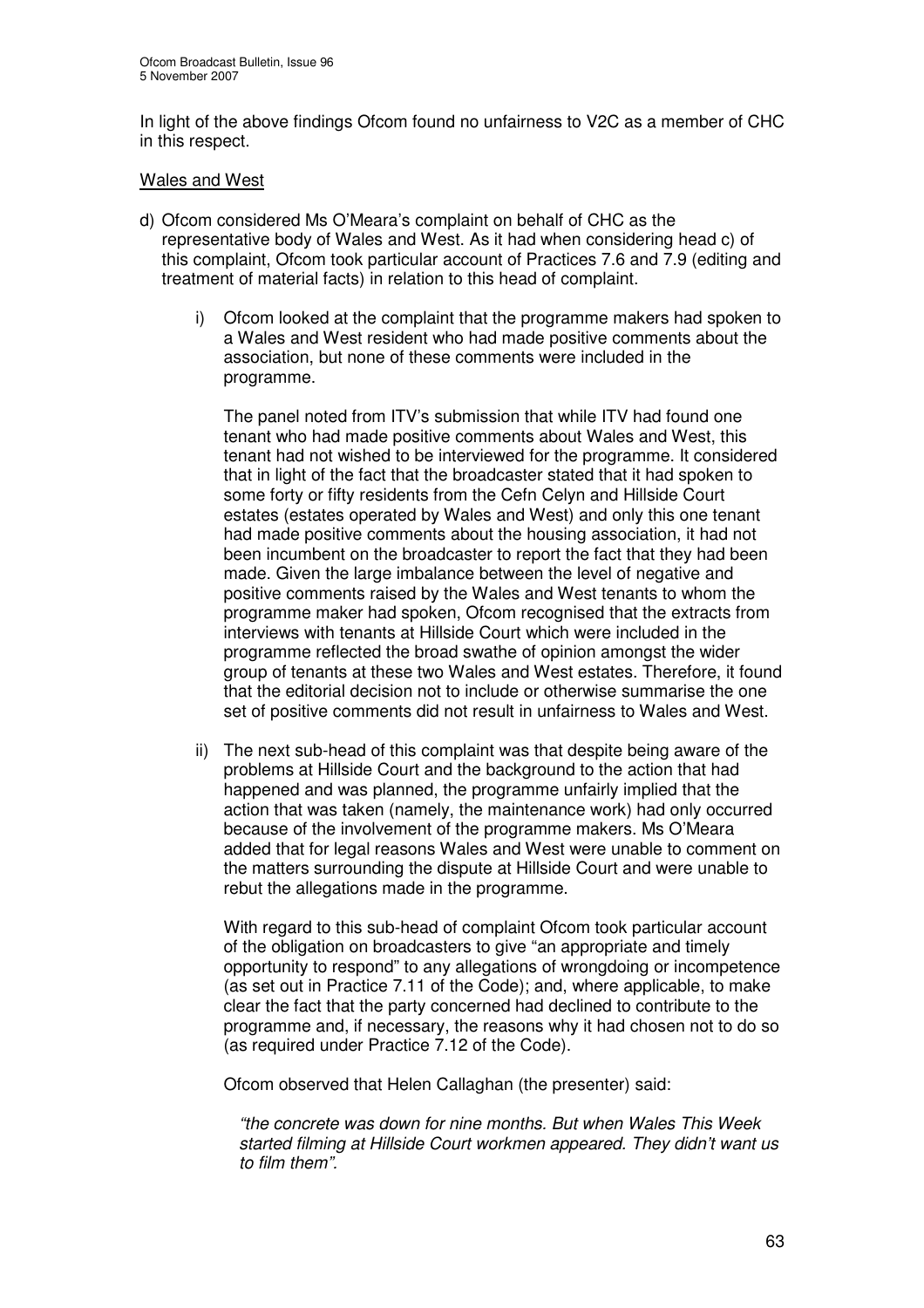It recognised that, from the comments made by the reporter in the programme, viewers might have inferred that the maintenance work carried out at Hillside Court at the same time that the programme maker was filming at this location had occurred either solely or partly as a result of the presence of this film crew.

However, in the absence of any persuasive evidence to the contrary, it is Ofcom's view that in light of the circumstances (namely, the fact that the workmen came to repair the fallen concrete on the day that ITV was filming at Hillside Court) it was reasonable for the programme to have made such an inference.

Ofcom considered that this was a significant allegation and therefore that it was incumbent upon the broadcaster to give Wales and West an opportunity to respond to it.

The panel then considered whether or not Wales and West was given an appropriate and timely opportunity to respond to allegations put to it by the broadcaster and whether the programme made clear that the housing association had chosen not to appear in the programme and any reasons that it gave for not doing so.

In relation to these issues, Ofcom looked at both the original complaint form and the statement made by ITV as well as the correspondence between the programme maker and Wales and West. From these documents it recognised that having been made aware of the housing association's inability to comment on issues pertaining to a legal case which had been brought against it by one of the residents of Hillside Court who appeared in the programme (Mr Paul Ronald), ITV took the following actions:

It delayed the broadcast date of this programme until after the next scheduled hearing for this case (at which point the legal case was put on hold).

Having again asked for and been refused an interview with Wales and West (after the legal case was put on hold), ITV made it clear in the programme that Wales and West had declined to take part in the programme and had stated that this was on legal advice.

In addition, Ofcom noted that rather than relying solely on the testimony of tenants at Hillside Court, including Mr Paul, ITV commissioned an independent surveyor to survey Hillside Court and reflected his findings in the programme.

In light of these actions, Ofcom considered that ITV had given Wales and West an appropriate opportunity to respond to the claims made by tenants at Hillside Court, and had fairly reflected its reasons for not availing itself of this opportunity. ITV had additionally made arrangements to ensure that viewers were given an independent view of the state of maintenance at Hillside Court at the time of filming because it employed a surveyor to assess the estate. Therefore, Ofcom found no unfairness to Wales and West in relation to this complaint.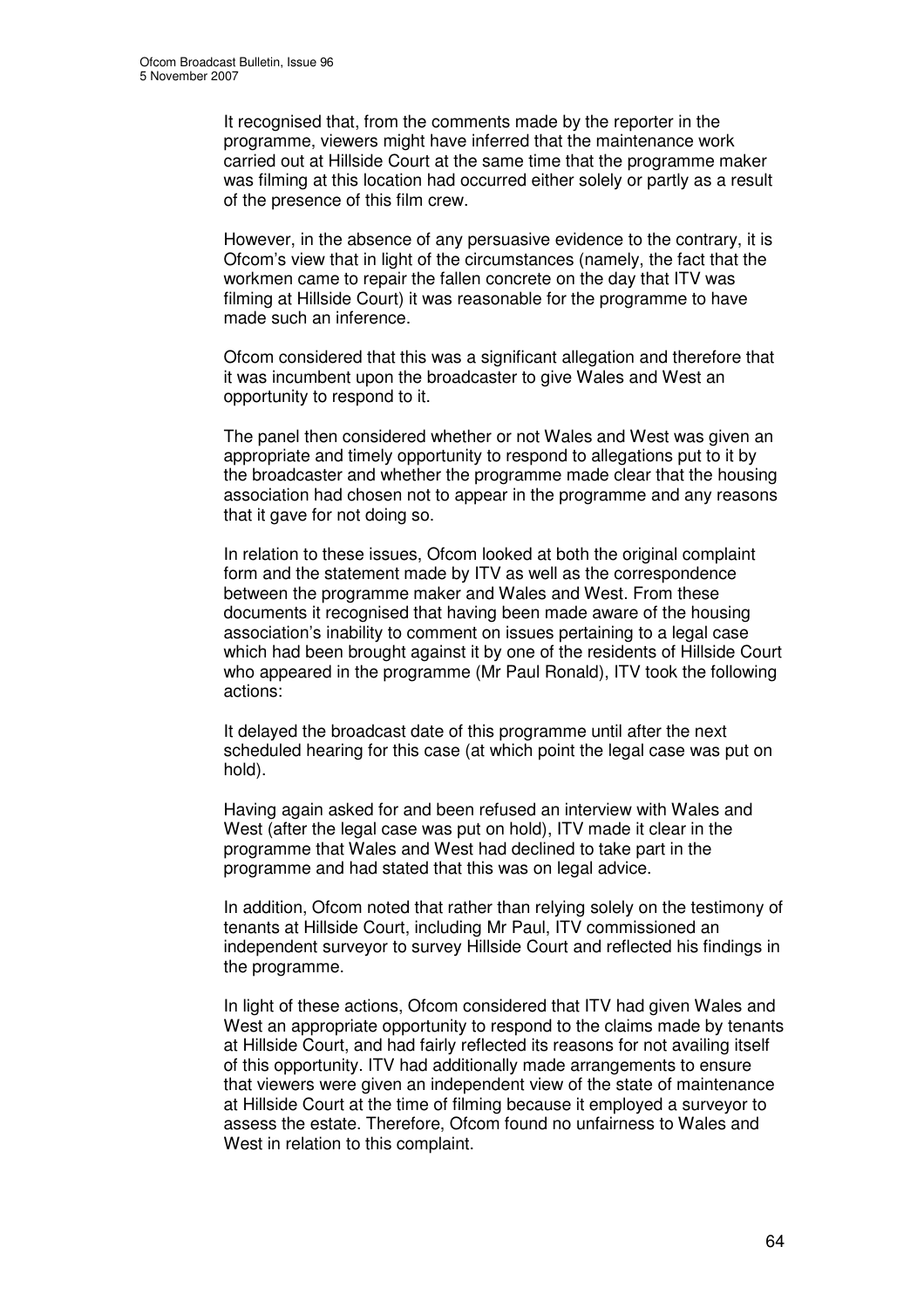iii) The next complaint considered was that the programme was unfair because it had not made reference to evidence, provided to ITV by Wales and West, that, in contrast to the position shown in the re-used footage relating to Cefn Celyn housing estate in 2000, the estate had been well maintained.

With regard to this sub-head of complaint Ofcom took particular account of Practice 7.8 of the Code which requires that "broadcasters should ensure that the re-use of material … does not create unfairness" and Practice 7.11 (opportunity to respond).

With regard to this sub-section of the complaint, Ofcom noted that the archive nature and the context of this footage as well as the year in which it was originally broadcast was made clear in the programme. It also recognised that Andrew Davies AM, the local representative in the Welsh Assembly for residents of the estate in question, was shown explaining that he had remonstrated with Wales and West regarding its management of the estate at the time and then asked for a report to be commissioned into the matter. Ofcom also noted that he indicated that once the report had been commissioned he understood that "changes were made".

#### Andrew Davies (AM):

*"Well, basically I read the riot act to Wales and West. I felt their management was basically out of touch, it was not fit for purpose for dealing with an estate and tenants like Cefn Celyn and I said as much to Edwina Hart, the housing minister and asked for a report to be done into the operation because I was not happy, as a local assembly member. That report was commissioned and I understand changes were made".*

It is Ofcom's view that in light of these factors the broadcaster's re-use of the footage did not result in unfairness to Wales and West. Ofcom also considered that given that ITV had reflected the historic situation at Cefn Celyn; had included the comment from the local AM, who was involved at the time, indicating that changes had since taken place; and had not made any allegations of subsequent wrongdoing or incompetence to Wales and West with regard to its management of Cefn Celyn, it was not incumbent upon the broadcaster to offer the housing association an opportunity to comment on this particular topic.

Ofcom acknowledged that programme makers can quite legitimately select, omit or edit interviews and written responses provided for inclusion in a programme as long as this does not result in unfairness to those people or organisations directly affected by the programme. This is rightly an editorial decision for programme makers to take.

As noted above, it was not incumbent on the broadcaster to provide Wales and West with an opportunity to comment on the situation at Cefn Celyn in 2000/2001. In light of this, Ofcom considered that although the programme maker requested information from Wales and West, its decision not to include any reference in the programme to Wales and West's responses to a series of written questions on this matter was a legitimate outcome of the editorial process and was therefore not unfair to the complainant.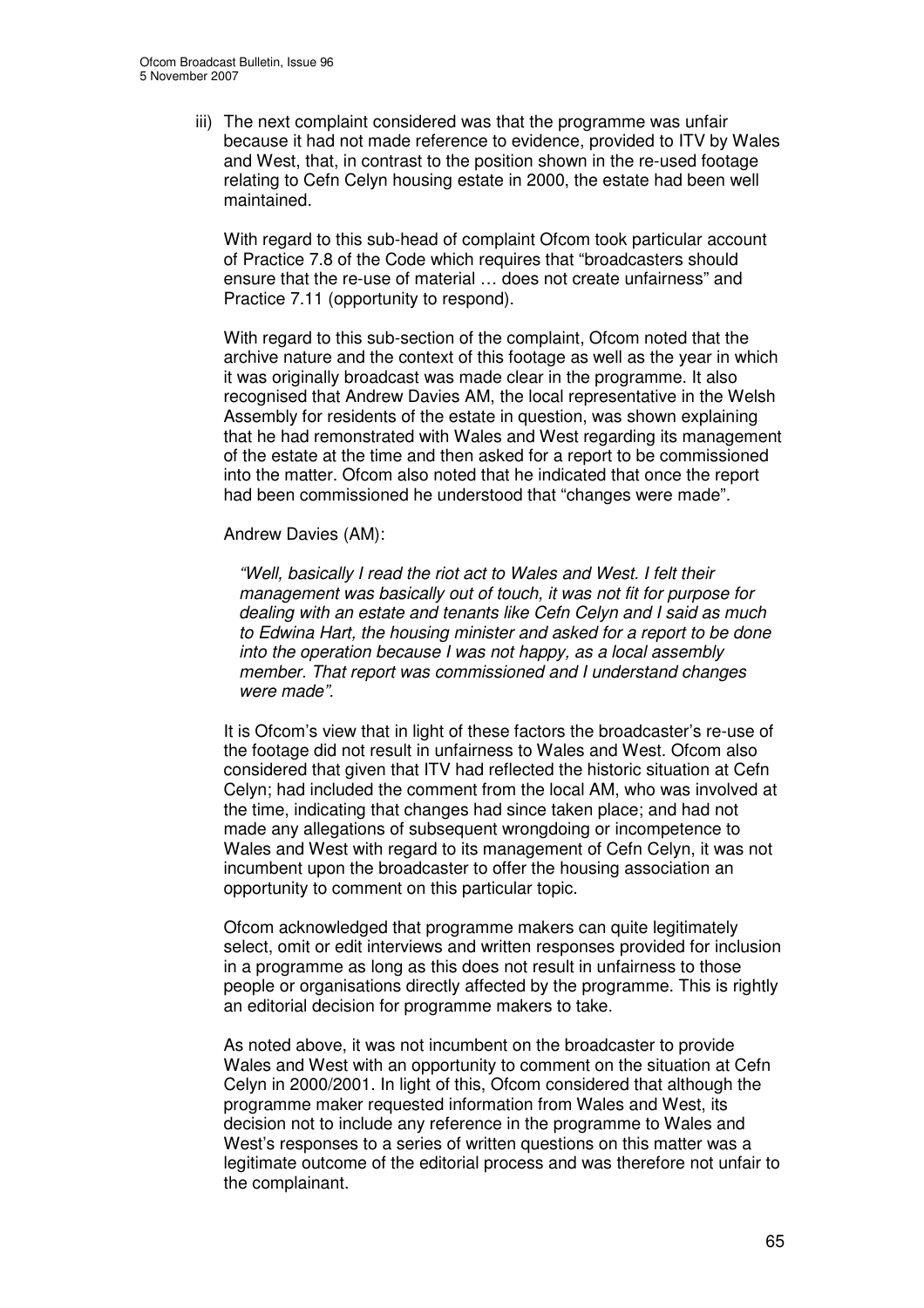- iv) In relation to the complaint that it was unfair that the programme did not make any reference to Wales and West's full written statement, the panel again noted its position that the inclusion or exclusion of sections or the entirety of such material is an editorial decision for the programme maker as long as the action taken does not result in unfairness. Ofcom looked at Wales and West's response to the list of questions e-mailed to it by *Wales This Week* on 14 August 2006. It noted that three of the written questions or responses related to the situation at Cefn Celyn (see head d) ii) above for Ofcom's finding on this subject) and the other three did not specifically relate to matters included in the programme. It is also relevant that, as noted in head d) ii) above, the broadcaster did give the housing association an opportunity to respond to the specific allegations about its current activities which were raised in the programme. Having looked at each of the written responses with reference to comments made in relation to Wales and West in the programme, Ofcom did not consider that the exclusion of this material resulted in unfairness to Wales and **West**
- v) With regard to the complaint that the aforementioned re-use of archive footage at head d) iii) was unfair because it related to matters which had already been resolved Ofcom again took particular account of Practice 7.8 of the Code which states that "broadcasters should ensure that the re-use of material … does not create unfairness".

Ofcom noted that ITV had indicated that the footage came from an archive news report and was not taken by a tenant at the estate. The panel also noted that this complaint had been brought by the CHC on behalf of the housing associations it represented, and that therefore Wales and West's comment that the tenant in question had told it that he/she was unhappy about the re-use of this footage was not relevant to this complaint since the tenant had brought no complaint regarding the footage.

As discussed at d) iii), the panel found that the re-use of this archive footage of Cefn Celyn was not unfair to the housing association because the programme clearly set out the context and the date pertaining to the footage in question.

In light of the above findings Ofcom found no unfairness to Wales and West as a member of CHC in this respect.

#### Newport Housing

- e) Ofcom considered Ms O'Meara's complaint on behalf of CHC as the representative body of Newport Housing. In respect of this head of the complaint the panel had particular regard to Practice 7.8 of the Code (re-use of material) and Practice 7.9 as it relates to the presentation of material facts.
	- i) Ofcom first considered the complaint that permission to use the interview footage with Mr Phil Toms, the Chief Executive of Newport Housing, was withdrawn and that having declined the Trust's offer of a second interview the programme makers used library footage of Mr Toms with a voice-over which unfairly implied that he was unwilling to be interviewed.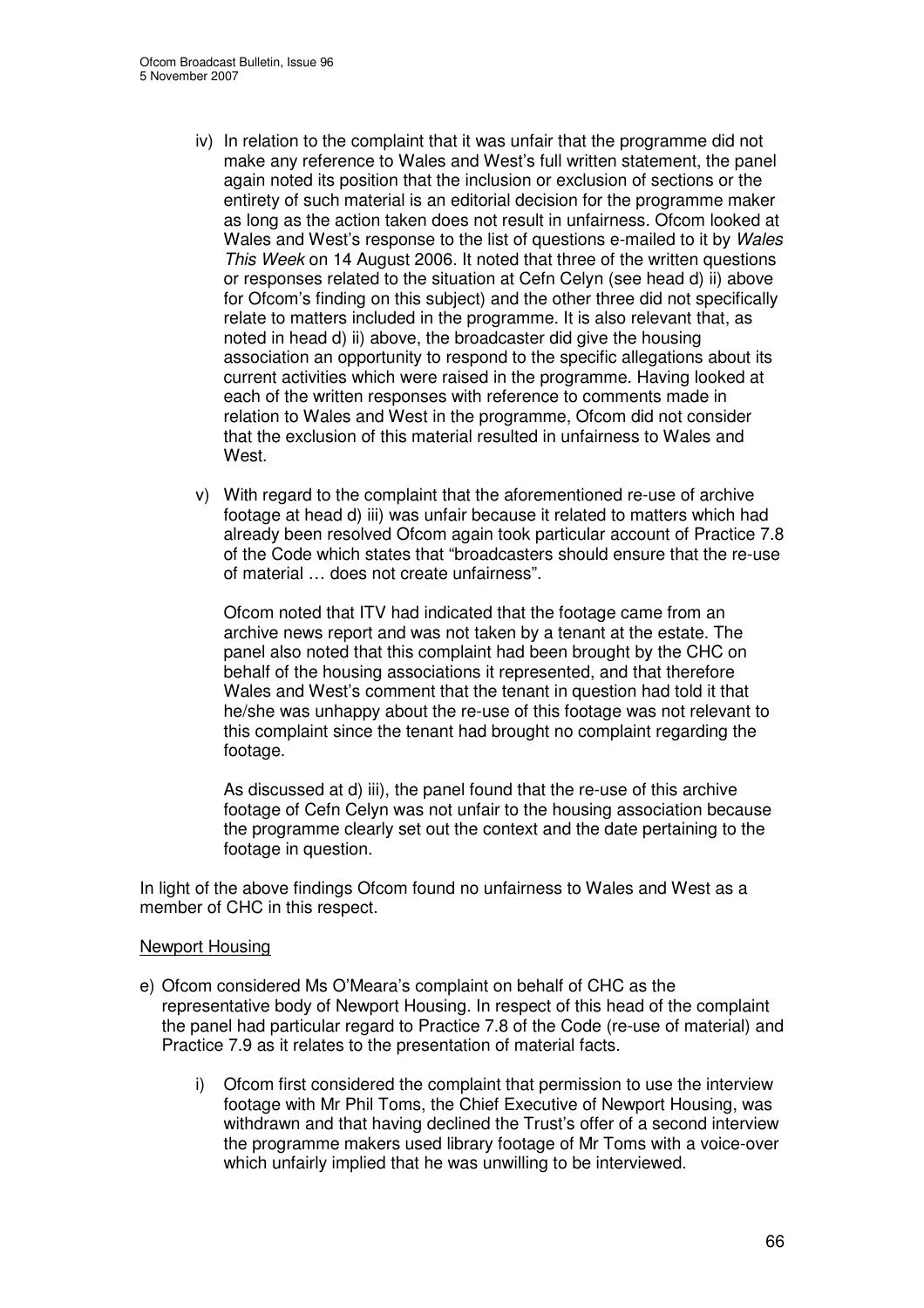With regard to this complaint Ofcom noted that the programme had made clear that Mr Toms had given an interview but that once filming had been completed he felt that he had been misled and had therefore withdrawn consent for the interview to be used.

Over footage of Mr Toms, Helen Callaghan, the presenter, said:

*"The Chief Executive of the Trust, Phil Toms, did agree to an interview but after filming he alleged that he'd been misled. We then sent him a list of questions about service charges, he said that service charges on disability aids applied to many tenants not just housing association tenants and that they were usually covered by benefits, he added that they had nothing to do with stock transfer".*

In relation to providing an appropriate and timely opportunity to respond, Ofcom noted that the Code does not specify whether such a contribution to a programme should follow a particular format. Rather, the obligation on the broadcaster is to avoid unfairness.

Ofcom noted: that Mr Toms had been interviewed by ITV; that he subsequently indicated to the broadcaster that he wished to withdraw his interview; and, that following receipt of this withdrawal ITV sent Mr Toms a list of questions with view to arranging a further interview.

It also noted that while ITV did not arrange for a subsequent interview, Mr Toms twice contacted the broadcaster with regard to the questions.

Ofcom observed that in an e-mail to ITV (dated 6 September 2006), Mr Toms said:

*"I explained that the specific service charges you seek to ask questions on relate just to maintaining and the annual safety servicing of additional individual physical aids and adaptations to assist particular disabled people to live as independently as possible in their own home. Each person qualifying for such adaptations will usually qualify for additional government benefits to assist with paying for such attendance or mobility assistance. They do not relate to the issue of stock transfer in any way as they are individually tenant specific and outside the issues of rents, general service charges or Housing Benefit as they affect tenants in a general way. This is an issue faced by all tenures and not just tenants of housing associations"*.

Ofcom considered that while the broadcaster did not arrange for a subsequent on camera interview Mr Tom's comments from his e-mail of 6 September 2006 were fairly represented in the programme as broadcast ( as quoted above).

The panel also considered that Mr Toms' position in relation to the first interview (and its subsequent withdrawal) had been fairly set out by the reporter in the programme as required under Practice 7.12 of the Code (see Decision at head d) ii above).

It therefore considered that the programme maker's written questions to Newport Housing had constituted an appropriate and timely opportunity for the association to respond to the criticisms raised in the programme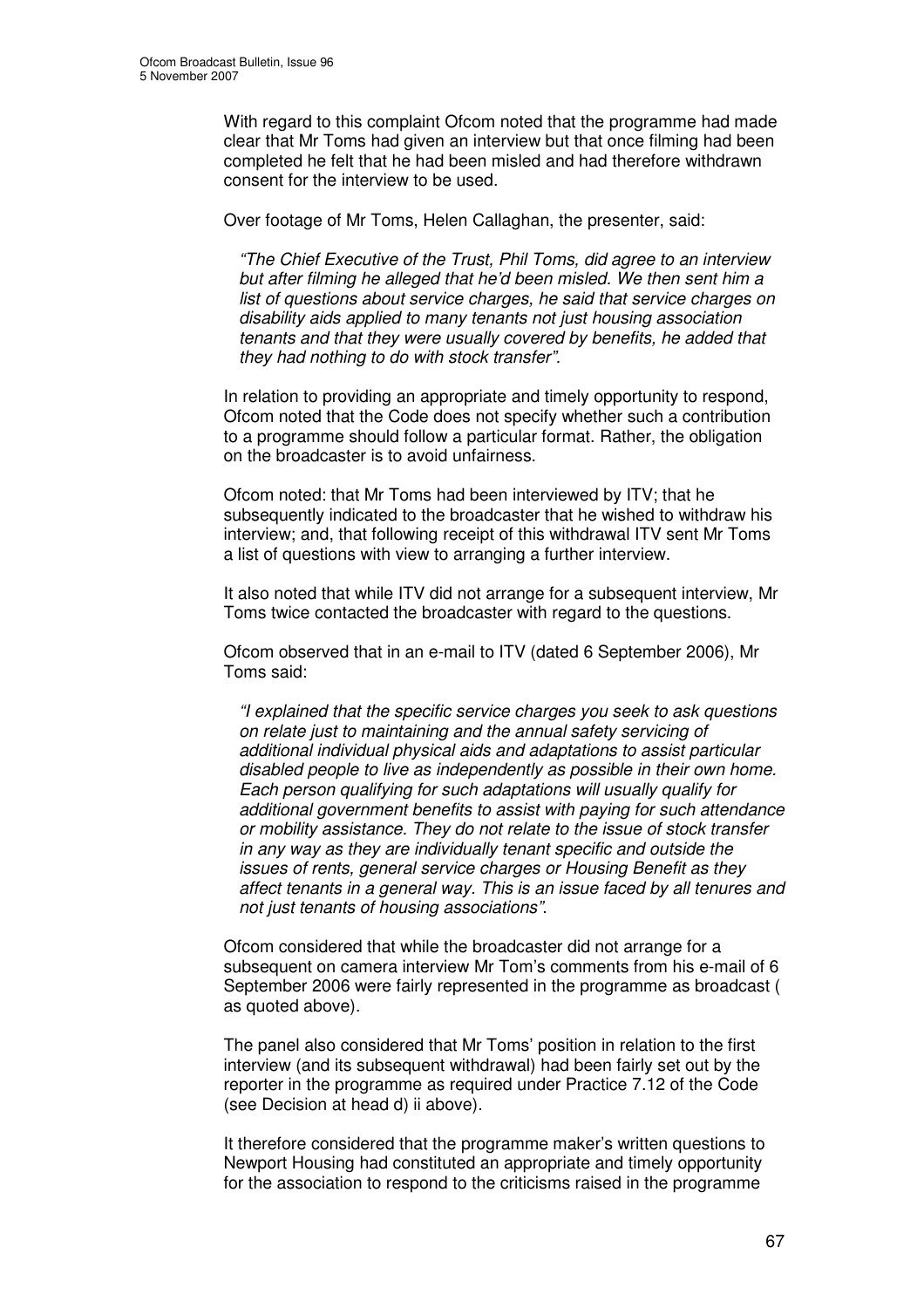about Newport Housing's application of service charges to its tenants as required under Practice 7.11 of the Code (again, see Decision at head d) ii above).

ii) Finally, Ofcom considered the complaint that the programme makers unfairly referred to the issue of service charges to support an anti-stock transfer sentiment of the programme.

Ofcom noted that as set out in the decision on head a) of this complaint, the programme had included a range of views concerning stock transfer and the housing sector and had not unfairly excluded positive examples of the sector or the potential benefits of stock transfer (see Decision at head a) i) and ii) above).

Ofcom recognised that Mr Toms felt that the issues of service charges and stock transfer were unrelated. However, Ofcom noted that the programme had clearly set out the relevance of the issue of service charges. It had done this through its relation of the experience of one Newport Housing tenant who was facing rent arrears as a result of the introduction of service charges three years after she had been part of a transfer of tenants from prefabricated housing owned and managed by the local council to bungalows managed by Newport Housing. Ofcom also noted that the issue of service charges had been raised by some of the tenants in social housing soon to vote on whether or not to approve the stock transfer of the properties in which they live. Taking these factors together it was Ofcom's view that it was not unfair for ITV to have raised the issue of service charges in a programme considering stock transfer.

**Taking into account these findings Ofcom found no unfairness to Newport Housing as a member of CHC in this respect. The complaints of unfair treatment were not upheld.**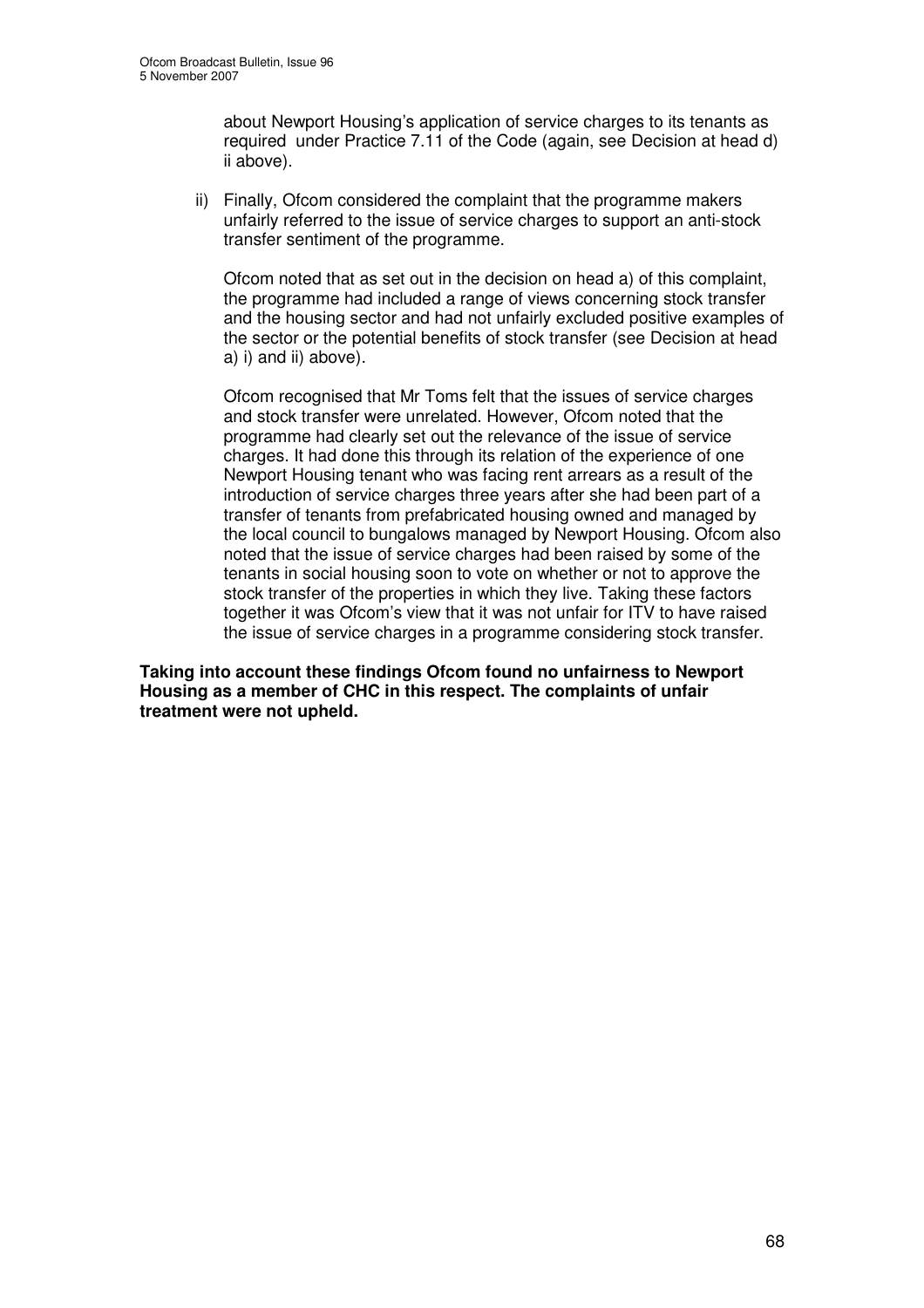# **Complaint by Mr Taranjit Singh**

*News and other programmes, BBC Asian Network, 5 June 2006*

**Summary:** Ofcom has not upheld this complaint of unfair treatment.

On 5 June 2006, BBC Asian Network radio ("the network") broadcast a series of news bulletins and other programmes reporting that a video game was being created that was set in 18<sup>th</sup> century India and depicted "Sikhs killing Muslims". The game, called Sarbloh Warriors, was referred to during a number of programmes broadcast on the network during the day. Footage of an interview with Mr Taranjit Singh, who was involved in the creation of the game, was included in some of the programmes and he took part in a live discussion about the game.

Mr Singh complained that: the Sarbloh Warriors game was misrepresented and that the programmes lacked balance; he was only given three minutes to defend the game on one of the programmes; he was only involved in the phone-in programme when he called as a listener; and an interview he gave was unfairly edited.

Ofcom found as follows:

- that the use of the shorthand term "Sikhs killing Muslims" in the programme was not unfair, since the coverage of the story during the day set the game in its wider context;
- that Mr Singh had a number of opportunities during the course of the day to explain the game in detail;
- that the programme makers were not under any obligation to invite Mr Singh to participate in the phone-in programme, but noted that when he did participate, he was able to explain the game at length; and
- that although footage of a pre-recorded interview with Mr Singh was not available, the comments he stated had been omitted from the broadcast of the interview were included in one of his live contributions.

#### **Introduction**

On 5 June 2006, BBC Asian Network radio ("the network") broadcast a series of news bulletins and other items reporting that a video game was being created that was set in 18<sup>th</sup> century India and depicted "Sikhs killing Muslims". The game, called *Sarbloh Warriors* was referred to during a number of programmes broadcast on the network during the day. The game was mentioned in news bulletins and listeners to the *Sonia Deol* programme were asked for their views on the game. Mr Taranjit Singh, who was involved in the creation of the game, was interviewed on the programme. Between 09:00 and 10:00, the game was the subject of a discussion during a phone-in on the *Anita Rani* programme. Mr Singh, who was listening, called in to contribute to the phone-in discussion and explained the nature of the game. Later the same morning, extracts of a pre-recorded interview with Mr Singh were included in news programme *The Wrap*. The game was referred to in this programme as involving "Sikhs killing Muslims".

Mr Singh complained that he was treated unfairly in the programme.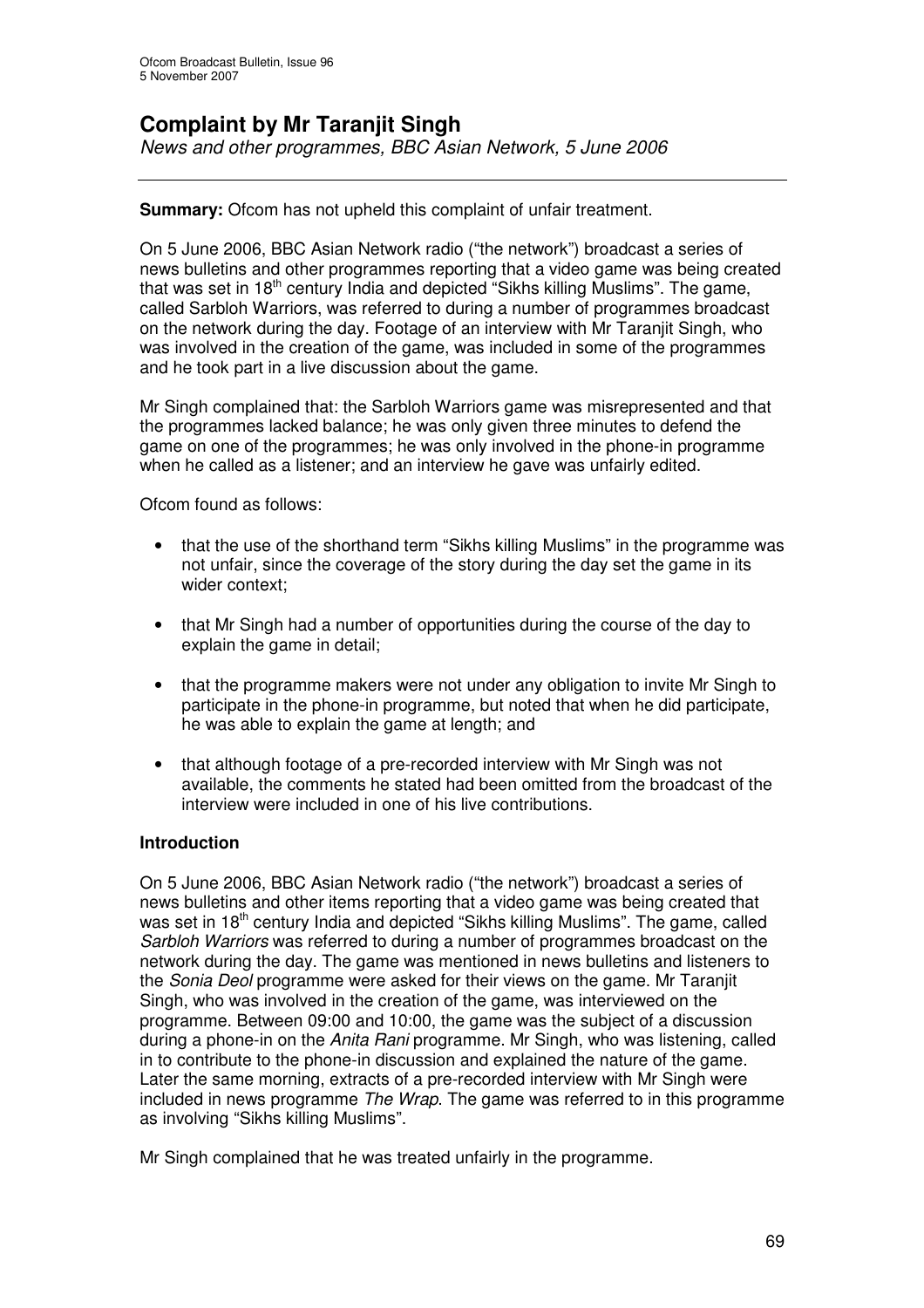# **The Complaint**

# **Mr Singh's case**

In summary, Mr Singh complained that he was treated unfairly in that:

a) The programmes misrepresented his video game project by falsely claiming that Mr Singh was involved in creating a game about "Sikhs killing Muslims", a statement that he considered to be untrue and offensive. He said there was no graphic, conceptual or textual proof that that was what the game was about, as the game had not been made at that stage and was still in the early research stages. The programme makers had no information from the Sarbloh Warriors website or screenshots that gave any indication that the game was going to promote violence between different ethnicities. Mr Singh added that even after he was able to present to the programme makers his view of what the educational game was about, the BBC continued to broadcast the message that the game was about Sikhs killing Muslims. The programmes did not represent a balanced viewpoint and withheld relevant information provided by Mr Singh which would have resolved any misunderstanding about the game.

Mr Singh further argued that the programme makers set out to get public feedback by saying *"They are making a game about Sikhs killing Muslims. What do you think about that?"* and got unfair negative feedback to support their headline. The programme makers also ignored information provided by Mr Singh that proved that the game was not about Sikhs killing Muslims, in the form of an article researched and written by him detailing that Muslims were always part of the Sikh armed forces and that Afghans and Persians were also at war with the Mughals. Instead of producing a balanced view and treating the matter sensitively, the programmes were based on common stereotypes about ethnic tensions between Sikhs and Muslims.

- b) On the *Sonia Deol* programme, Mr Singh was unfairly given only three minutes to defend the project and explain what the makers were doing and, in any event, the damage had been done by that time.
- c) The BBC did not involve Mr Singh in the phone-in on the *Anita Rani* programme about the video game until he called in as a listener and asked to be involved, which was unfair to him. Mr Singh also stated that if he had not done so, the discussion would have continued without him having a chance to explain what the game was about.
- d) In a recorded interview, Mr Singh had explained that the makers of the game did not want to offend anyone and were willing to work with any Muslim groups that would be willing to work with them to make sure the project did not offend anyone and stayed historically correct. This was unfairly cut from the interview.

# **The BBC's case**

In response to the complaint of unfair treatment, the BBC said in summary:

a) In response to the complaint that the game was misrepresented, the BBC said that the origins of the story lay in exchanges of messages on web discussion sites. It was clear from these that there was a perception that the game was recalling a violent period in Indian history when Sikhs were fighting Muslim forces during the rise and fall of the Mughal Empire. The postings reflected differing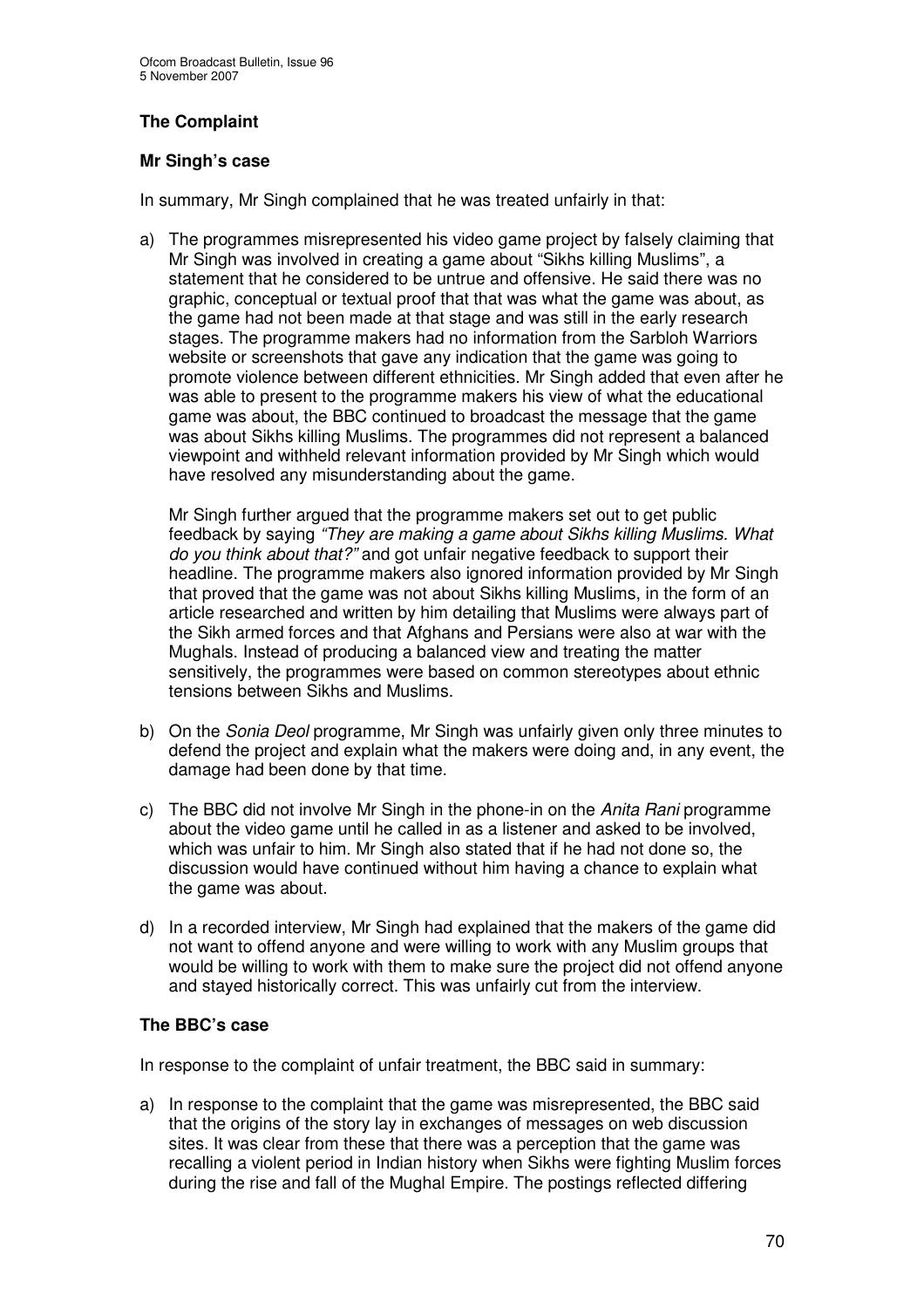views over whether a renewal of such conflict through a computer game was acceptable in the 21<sup>st</sup> century and concern about whether it was appropriate to use a violent computer game in education.

The BBC said that the Asian network's remit includes broadcasting to Sikh and Muslim communities. Its programme team made a news judgement that the debate about Sarbloh Warriors was a topic relevant to its audience. The network reported that Sarbloh Warriors was a game in which Sikhs killed Muslims because what the programme makers had found out about the game and the period of history being recreated supported that statement. The reports also set the description in historical context by also describing the game as being about "Sikhs fighting Mughal soldiers". Based on information on the Sarbloh Warriors website, the name of the game was open to interpretation as a celebration of religious warriors pledged to defend their beliefs and their fellow Sikhs by using their skills with weapons of war.

The BBC argued that, although the game was not yet publicly available, it seemed clear from the pre-launch publicity that the plan was for a game in which the participants would be playing Sikh characters. It also seemed clear that if, as the Sarbloh Warriors website stated, the characters would be using "swords, axes and maces" in a game of "intense action", then they would be killing others, in the game. The context of the game was set by the wording on the website, which also included a warning that the game was not for "children, pacifists and those of weak heart". At no point did Mr Singh dispute that the game was about Sikhs and that, in a computer game context, there would be killing.

The BBC's said that the reports made it clear that there was more to the game than simply Sikhs killing Muslims, but that there was a clear argument that if you made a computer game about Sikhs fighting the Mughal Empire at that point in history it could be seen as a struggle between religions, namely Sikhism and Islam. The fact that some Muslims fought alongside the Sikhs did not change the overall picture of a conflict between religiously inspired and motivated forces in which Sikhs and Muslims died. Describing the game as one in which Sikhs killed Muslims was a fair statement about the way the game had been developed and a valid description for use in news reports seeking to summarise the game and the reasons it had provoked criticism.

In response to the complaint that the coverage of the story about the game lacked balance, the BBC said that Sarbloh Warriors was given extensive and fair coverage which was reflected in a range of viewpoints, both positive and negative about the game. In following the story, the reporting team found a range of opinions and tried to reflect those in the coverage, while placing the game in its historical context, reporting its educational intent and making it clear that it was still in development.

Mr Singh was given his say, making listeners fully aware that he was defending the game as educational. Different strands of his arguments were reflected at different times. He appeared in brief clips in some news bulletins, in longer clips in two reporter-led items and he was interviewed live on the *Sonia Deol* programme and on the evening languages programme. He also took part in the phone in on the *Anita Rani* programme and was put on air for a lengthy period. Although Mr Singh felt very strongly that no-one could or should view the game as aggressive or likely to stir inter-faith tensions, others to whom the programme team spoke believed that there were risks with such a game. The BBC noted that Mr Singh said that he provided them with information that showed that such an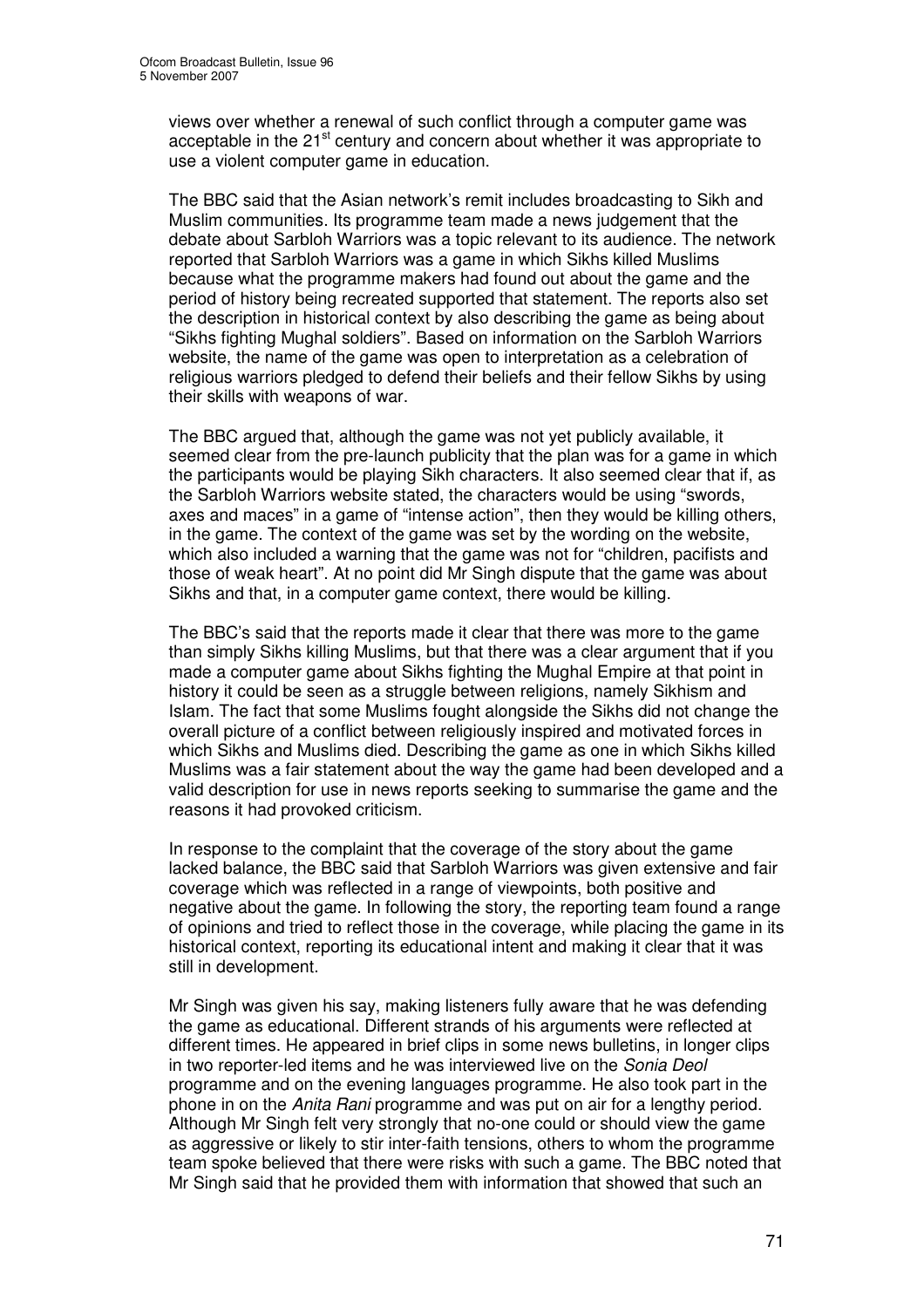interpretation was wrong, but argued that, even though the game was still in development, it was clear from his own website at the time of broadcast that the game was intended as a one where Sikh characters were to fight in a graphic way with the computer-generated Mughals who would be overwhelmingly Muslim. Whatever the educational intention, the programme makers were aware that some people would find the concept of such a game deeply offensive. After talking to the programme makers, Mr Singh did seem to recognise at least one source of potential offence and removed references to "evil Pathans" from the game's description on the website.

The programme makers were satisfied that Mr Singh was made fully aware of their intentions before the coverage was broadcast: the day before transmission he had drawn attention to the controversy over the game on his own Sarbloh Warriors website and had emailed contacts, including the reporter from the Asian Network. In his email he said:

"…a few people have made a big thing about the fact that the Sarbloh Warriors game is racist and is about Sikhs killing Muslims. Well we are going to be on BBC Asian Network Radio at 8.15 tomorrow morning so we can have a chance to get our viewpoint across…"

Much of the discussion throughout the day concentrated on the violent aspect of the game and Mr Singh recognised this in an email to the reporter towards the end of the morning's coverage. His emails and other messages confirmed that Mr Singh was aware that the network would be reporting the controversy and discussing whether the game, whatever its aim, might damage community relations. He was prepared to enter into the debate and, through the network, respond to the criticisms that had already been posted on various websites.

- b) In response to the complaint that Mr Singh was only given three minutes to defend the game on the *Sonia Deol* programme, the BBC said that he appeared by pre-arrangement just after 08:15 in a live, unedited interview. He also appeared live and therefore unedited on two other occasions during the day and was able to discuss the aims of the game and make the points he accused the network of withholding. The programmes all sought to reflect the discussion in a way which gave all sides an opportunity to comment.
- c) In response to the complaint that Mr Singh was only involved in the phone in show when he called as a listener, the BBC did not consider that the matter of whether Mr Singh should have been invited to take part in the phone-in discussion fell within Ofcom's remit. However, the BBC stated that the programme makers' usual practice was to vary guests and try to take a story on and find fresh voices, other than those that appeared on the breakfast programme, i.e. the *Sonia Deol* programme in this case. The BBC argued that there was therefore no unfairness to Mr Singh in the planning of the programme in this case. However, once he rang, the editor on duty made a decision to put him on the programme as a caller. As a result, Mr Singh was provided with a further opportunity to appear on air to discuss and defend his game.
- d) In response to Mr Singh's complaint that his recorded interview was unfairly edited, the BBC said that the original news clip interview with Mr Singh no longer existed. However, the BBC said that Mr Singh's reference to the makers of the game not wanting to offend anyone and being willing to work with any Muslim groups that would be willing to work with them to make sure the project did not offend anyone and stayed historically correct was included in his live, and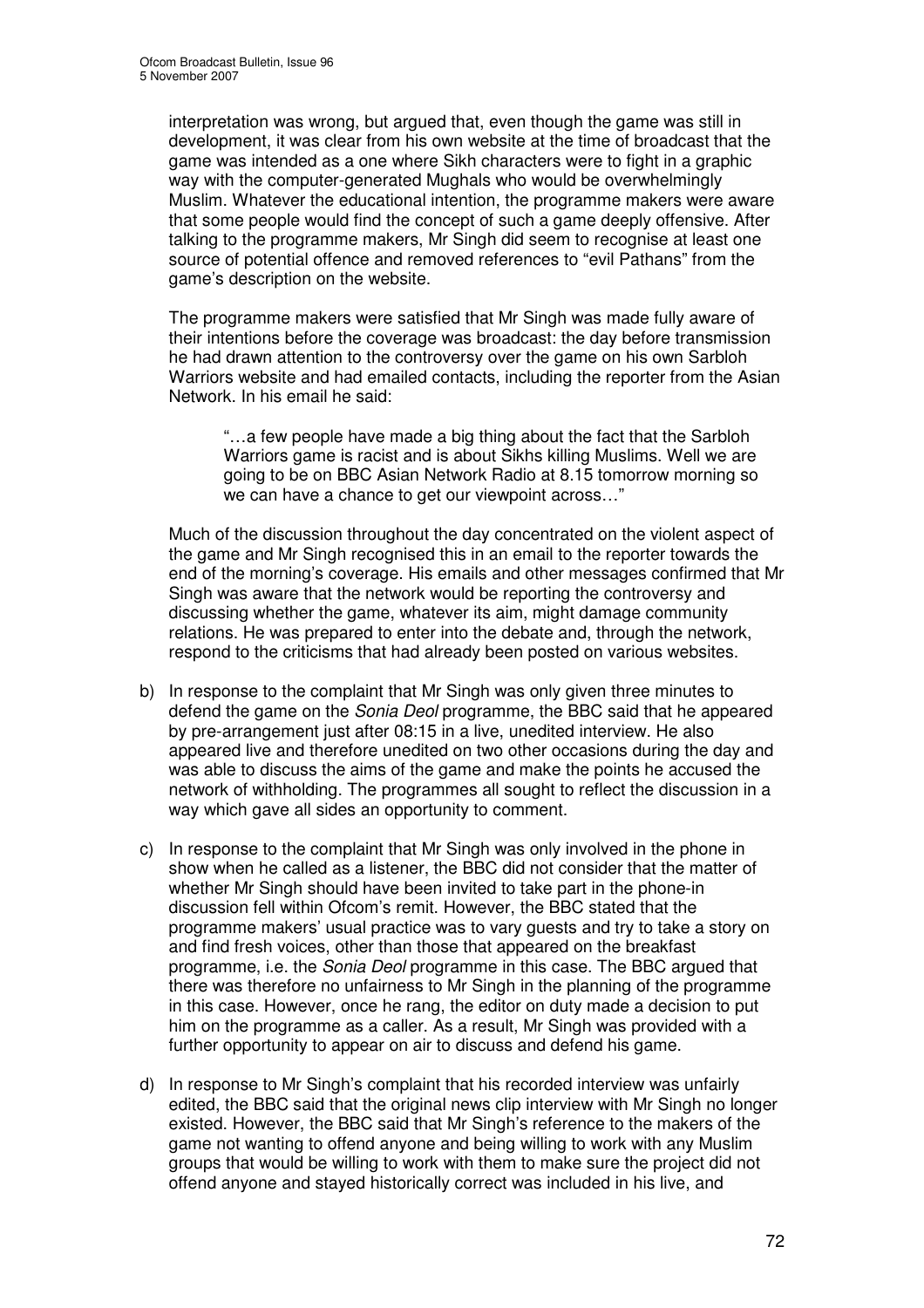therefore unedited, contribution to the phone in. He was able, in the phone in as well as on the other occasions when he was broadcast live and unedited, to make the points he accused the network of withholding*.*

## **Decision**

Ofcom's statutory duties include the application, in the case of all television and radio services, of standards which provide adequate protection to members of the public and all other persons from unfair treatment in programmes included in such services.

In carrying out its duties, Ofcom has regard to the need to secure that the application of these standards is in the manner that best guarantees an appropriate level of freedom of expression. Ofcom is also obliged to have regard in all cases, to the principles under which regulatory activities should be transparent, accountable, proportionate, consistent and targeted only at cases in which action is needed.

Mr Singh's complaint was considered by Ofcom's Executive Fairness Group. Ofcom considered the complaint and the broadcaster's response, together with recordings and transcript of the programmes as broadcast.

As a preliminary point, when considering Mr Singh's complaint, Ofcom considered, where relevant, the footage broadcast during the course of the day on 5 June 2006, rather than considering the different programmes individually.

Ofcom found as follows:

a) Ofcom first considered Mr Singh's complaint that the game was misrepresented and that the programmes lacked balance.

In considering this head of complaint, Ofcom took into account Practice 7.9 of the Code. Practice 7.9 states that broadcasters must take reasonable care to satisfy themselves that material facts have not been presented, disregarded or omitted in a way that is unfair to an individual or organisation.

Ofcom considered that, although the game was referred to as being about "Sikhs killing Muslims" at times during the coverage, the discussions of it during the course of the day were lengthy and included a number of explanations of the game and its aim and meaning, for example in the *Sonia Deol* programme the reporter said:

*"…the idea is that you get to step into the shoes of a Sikh warrior during the time of the Mughal Empire. Now for those of you who don't know much about history, Mughal soldiers were mainly Muslims, some Persians and Afghans too, and along the way on this journey apparently there'll be animated pop ups with facts, figures, puzzles and riddles, so that's the history and learning bit, but essentially you get to re-enact what happened hundreds of years ago…"*

Ofcom noted that Mr Singh's contributions were aired extensively during the course of the day and he was able to get his points across very clearly, for example, also in the *Sonia Deol* programme, he said:

*"…we're going to have a very strong kind of Sikh-Muslim inter-faith message in the game and the game isn't just about killing, I mean you've*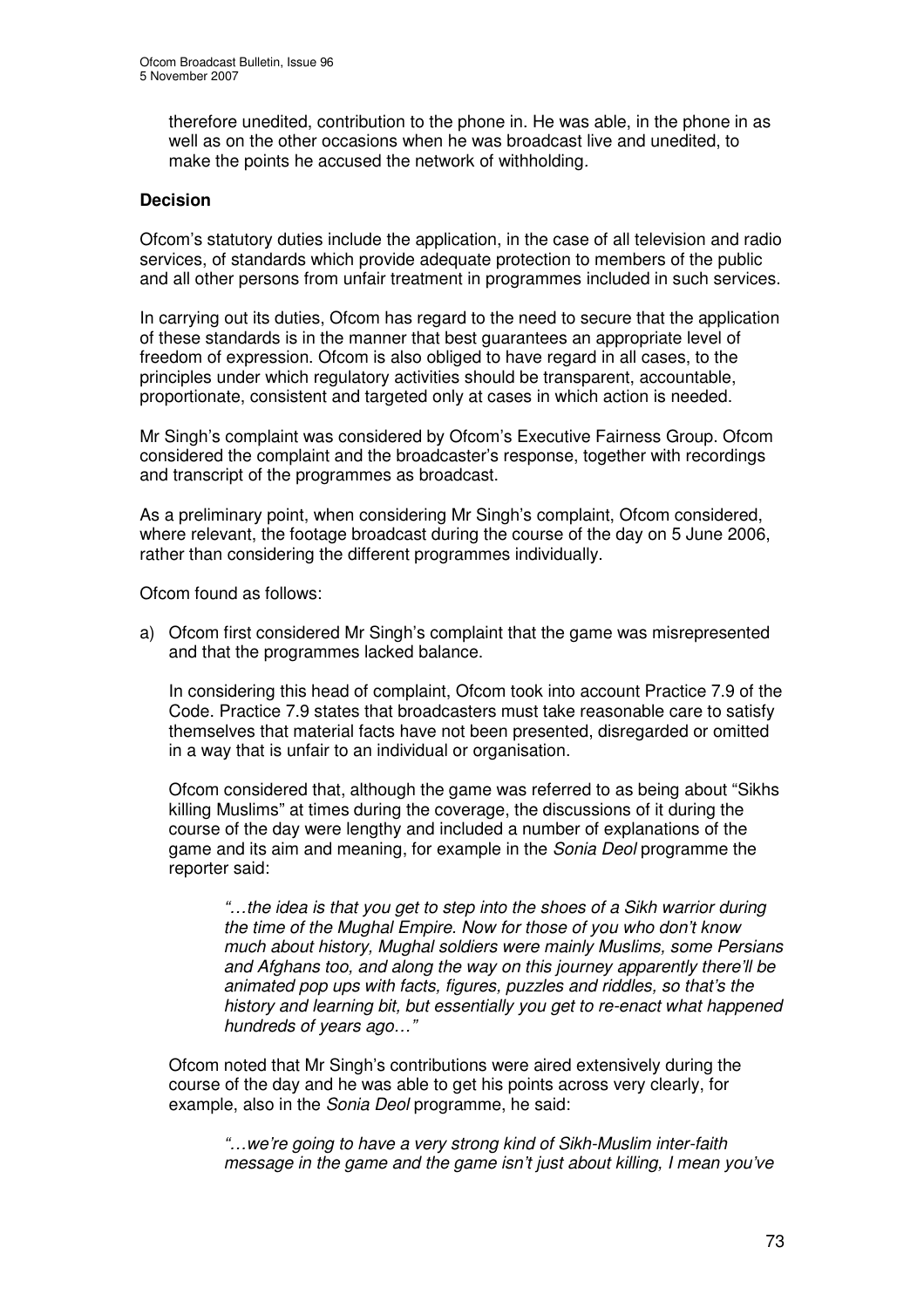*got to understand yeah, we're going to be depicting what actually happened. That history was brutal at the end of the day"*.

The coverage of the story on the programmes broadcast during the day also included lengthy discussions of the history behind the game, from presenters, from Mr Singh and from guests or callers on the programmes. In Ofcom's view, overall, during the course of the day the game was set in its wider context, explained and discussed at length. In these circumstances the use of the shorthand references to "Sikhs killing Muslims" on occasion was not unfair to Mr Singh.

Ofcom found that the programme was not unfair to Mr Singh in this respect.

b) Ofcom next considered the complaint that Mr Singh was only given three minutes to explain the game during the *Sonia Deol* programme.

In considering this head of complaint, Ofcom took into account Practice 7.11 of the Code. Practice 7.11 states that, if a programme alleges wrongdoing or incompetence or makes other significant allegations, those concerned should normally be given an appropriate and timely opportunity to respond.

Ofcom considered that the coverage throughout the day amounted to a full debate about the merits of the game, with people in support and people opposed to the game taking part. Ofcom did not consider that the coverage amounted to a significant allegation to which Mr Singh was entitled to an appropriate and timely opportunity to respond.

Ofcom noted, however, that in any event Mr Singh was able to explain the game on a number of occasions: as set out above, in considering Mr Singh's complaint Ofcom looked at the programming as a whole during the course of the day. It noted that the *Sonia Deol* programme, broadcast from 06:00 to 09:00, included a live interview with Mr Singh, in which he explained at some length the background to the game and his views as to why it was likely to play a positive role in relations between Sikhs and Muslims. During the day he also participated in other programmes, either through the use of footage of his pre-recorded interview or his contribution to the phone-in programme.

Overall, although there was not a significant allegation made about Mr Singh, he did have a number of opportunities during the day to take part in the debate and explain the Sarbloh Warriors game.

Ofcom found no unfairness to Mr Singh in this respect.

c) Ofcom considered Mr Singh's complaint that the complaint that Mr Singh was only involved in the phone in show when he called as a listener.

In considering this head of complaint, Ofcom took into account Practice 7.6 of the Code, which states that when a programme is edited, contributions should be represented fairly. Ofcom also took into account Practice 7.11 of the Code, as set out under decision head b) above.

Ofcom took the view that it was for the BBC to decide who to invite to participate in the phone in programme and that the programme makers were not under any obligation to invite Mr Singh to take part. Ofcom's role is to consider whether any unfairness arose to Mr Singh in the programmes as broadcast.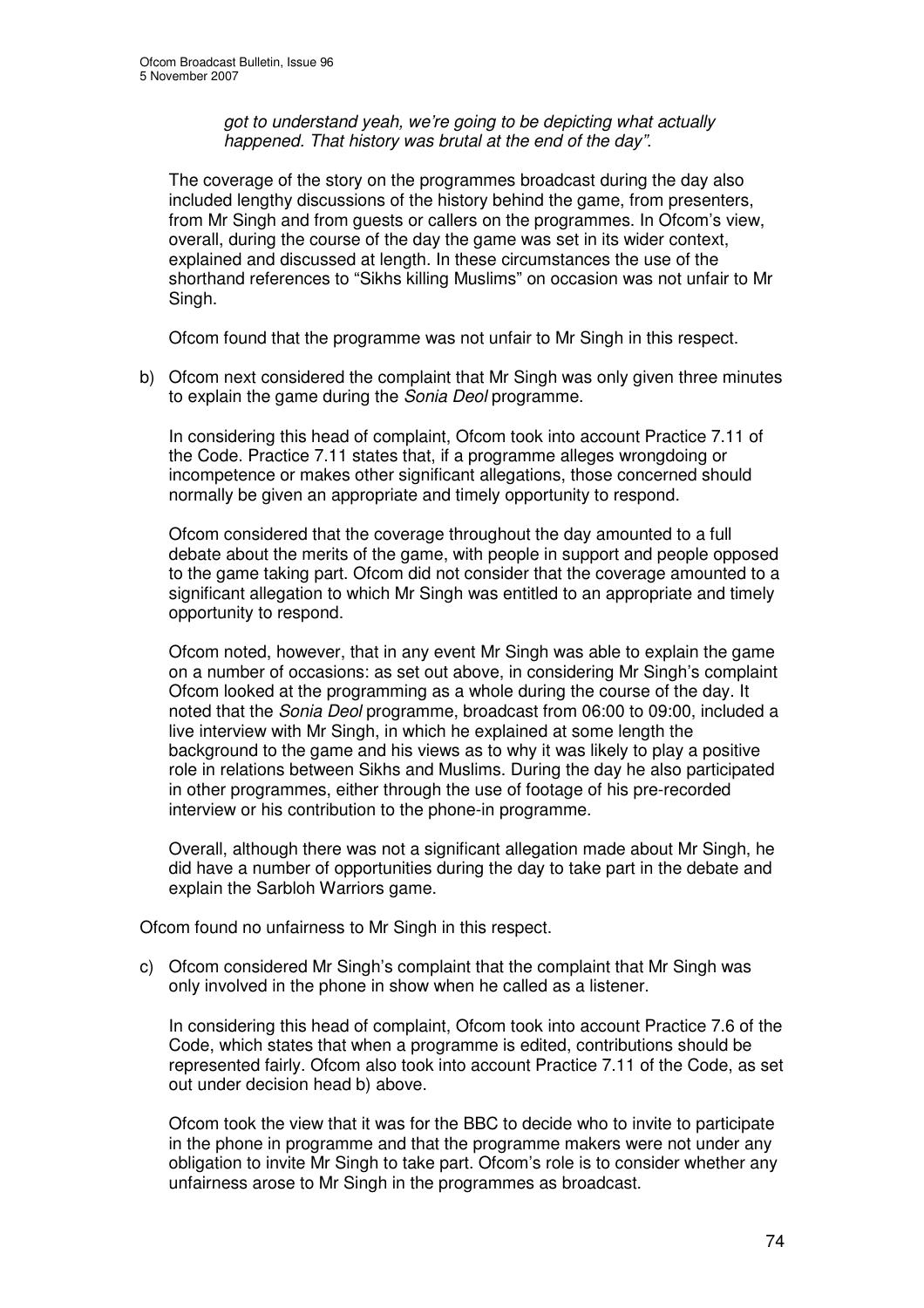In this context, Ofcom noted that even before Mr Singh called into the programme, other callers and guests were covering the issues fully, with arguments in support of and against the game being aired. One caller who was opposed to the game said:

*"Birmingham and Leicester are two prime examples of cities where there's hostility between young Muslim and young Sikh guys, so if this hostility already exists why use examples of what's happened in history to reinforce them, why not use examples not to create barriers between those two hostilities anyway".*

Other callers supported the game, for example:

*"…it's part of history and it's happened and I think it's a good way of just educating the youth of the struggles that our ancestors had to go through and just to be proud of what we are".*

During the course of the phone-in, Mr Singh called and was invited to participate in the discussion, which he did. This enabled him again to explain the game and the history behind it at some length. Mr Singh said, for example:

*"…it's not just about killing…it's actually a lot of exploration, you're gonna see a lot of like Mughal palaces…there's lots of interaction with other characters…it's actually a really interesting story as well which follows the characters whose had a lot of loss yeah. And what happens when he starts going down the dark route of revenge and what we're trying to show…is that revenge doesn't get you anywhere and the only path to peace is through compassion".*

A little later, Mr Singh said:

*"In the period yeah the Persians yeah subdued the Afghans and then they invaded India and they were fighting against the Mughals and the Sikhs were caught up in the middle of it…"*

He then went on to explain the history behind the game in some detail before more callers made their observations. Throughout the phone-in Mr Singh had a number of opportunities to explain the game and the history.

As set out under decision head b) above, there was no significant allegation to which the BBC was obliged to give Mr Singh an opportunity to respond. However, during the phone-in and throughout the day, Mr Singh had a number of opportunities to be involved in the debate and to explain the game and the history behind it at some length.

Ofcom therefore found that there was no unfairness to Mr Singh in this respect.

d) Ofcom next considered the complaint that Mr Singh's recorded interview was unfairly edited.

In considering this head of complaint, Ofcom took into account Practice 7.6 of the Code, which states that, when a programme is edited, contributions should be represented fairly.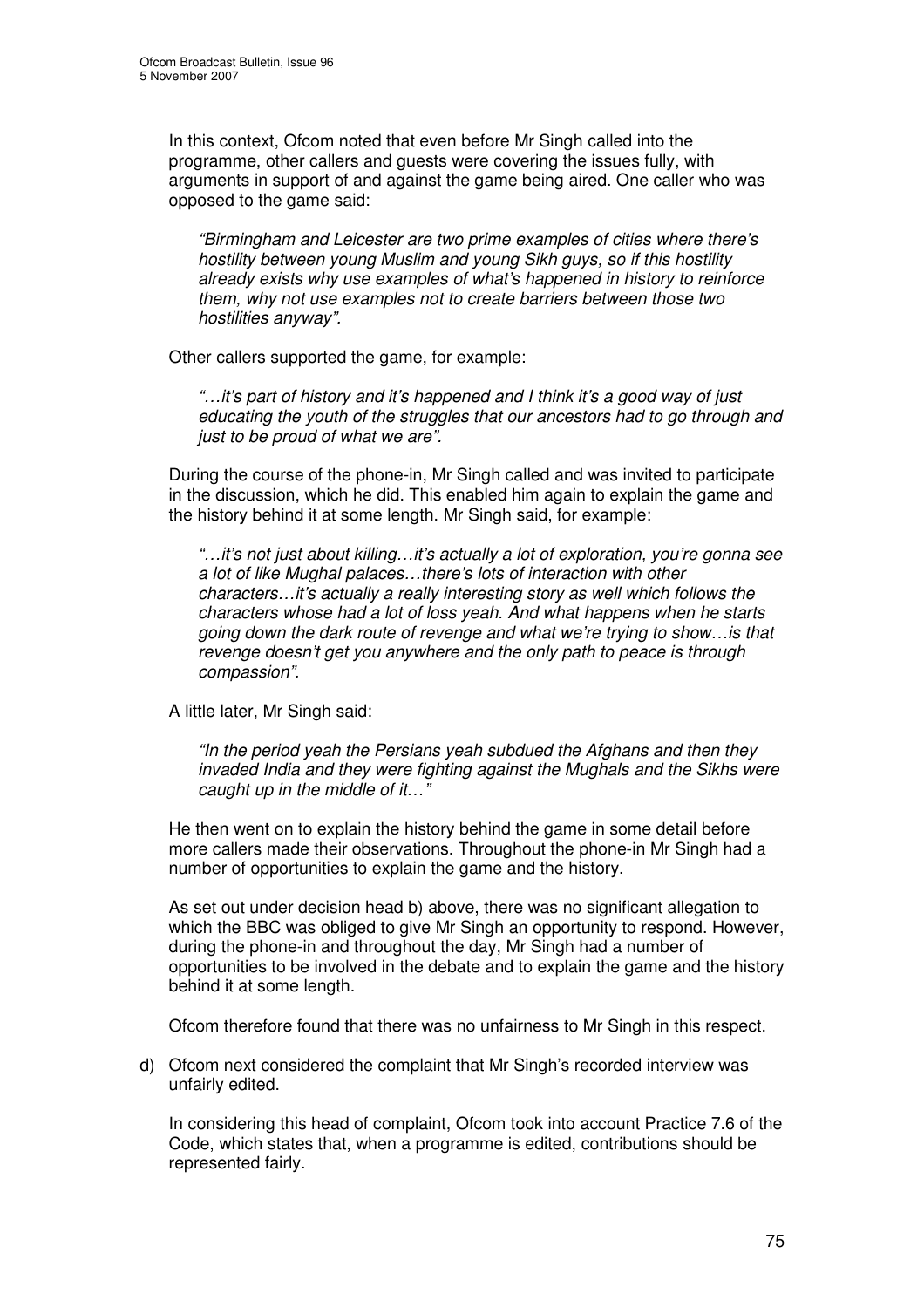Ofcom noted that not all of the interview material recorded with Mr Singh was available and therefore it was not able to determine whether Mr Singh's indication that he did not wish to offend anyone and was willing to work with Muslim groups was edited out of the footage of the pre-recorded interview that was broadcast.

Ofcom noted, however, that in any event Mr Singh did make this point during his live, unedited contribution to the phone-in programme, when he said:

*"…we're willing to work with you know any Muslim groups who are offended or want an input into the game because the last thing we wanna do is you know offend anyone's religion".*

In these circumstances, and given that Mr Singh was able to put his point of view on this occasions and a number of times throughout the day, Ofcom found no unfairness to him as a result of editing of footage.

Ofcom therefore found that there was no unfairness to Mr Singh in this respect.

**Accordingly the Executive Fairness Group has not upheld the complaint of unfair treatment in the broadcast of the programmes.**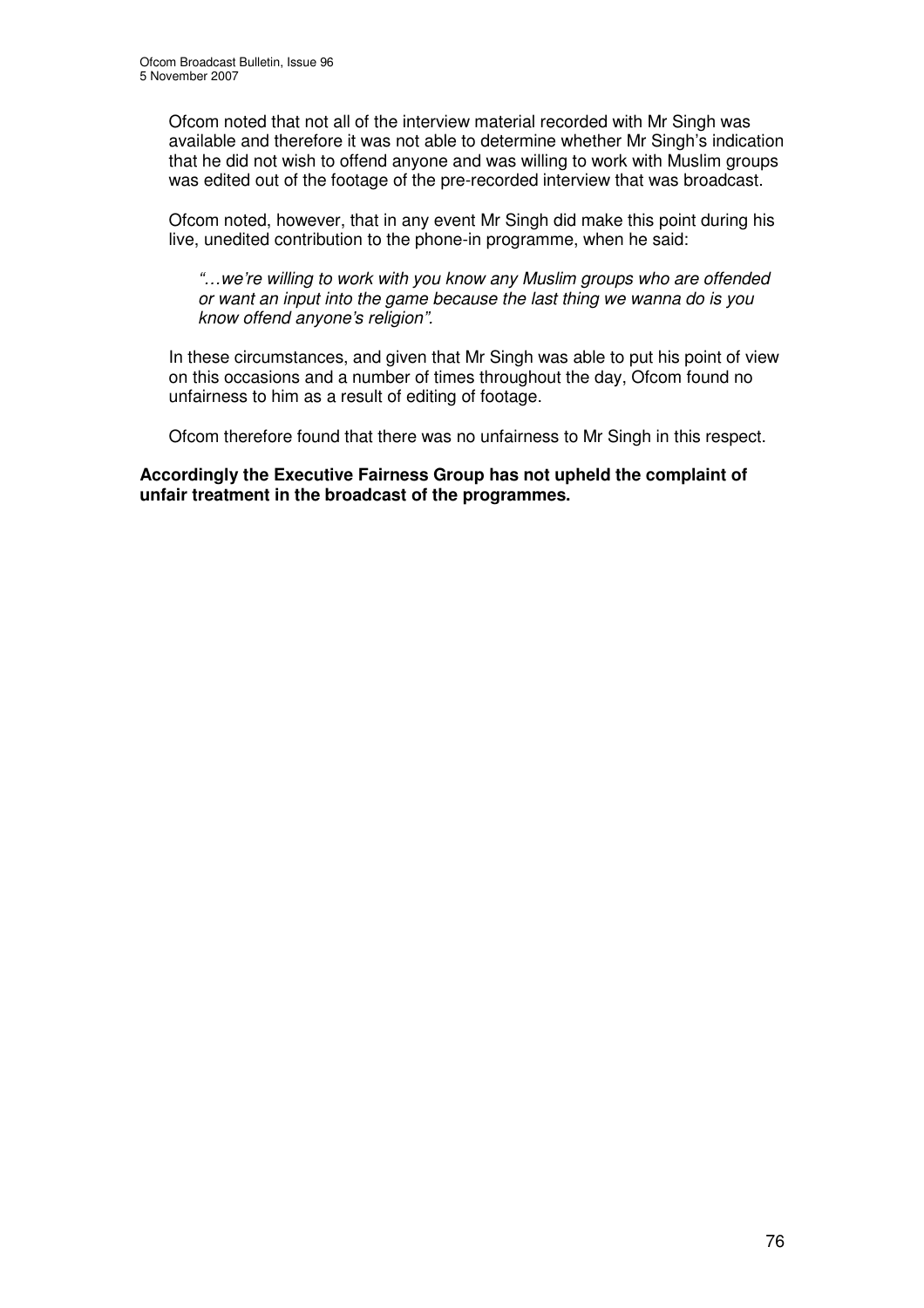## **Other Programmes Not in Breach/Out of Remit**

## **16 to 30 October 2007**

| Programme                              | <b>Trans</b><br><b>Date</b> | <b>Channel</b>             | Category                               | No of<br><b>Complaints</b> |
|----------------------------------------|-----------------------------|----------------------------|----------------------------------------|----------------------------|
| "Black Boys" music video               | 15/10/2007                  | Channel U                  | Generally Accepted<br>Standards        |                            |
| "Wild Dogs of Kentucky"                | 25/09/2007                  | Angel Radio                | Generally Accepted<br>Standards        | 1                          |
| 10 Grand Fans Competition              | 16/07/2007                  | Century 105.4<br>FM        | Competitions                           | 1                          |
| 10 Years Younger                       | 04/10/2007                  | Channel 4                  | Other                                  | 1                          |
| 16 For a Day                           | 01/10/2007                  | Channel 4                  | Offensive Language                     | 1                          |
| A Cook on the Wild Side                | 16/09/2007                  | Discovery                  | <b>Animal Welfare</b>                  | $\mathbf{1}$               |
| <b>Alistair Campbell Diaries</b>       | 12/07/2007                  | BBC <sub>2</sub>           | Offensive Language                     | $\overline{\mathbf{4}}$    |
| Ant & Dec's Saturday Night<br>Takeaway |                             | ITV1                       | Competitions                           | $\overline{2}$             |
| Ant & Dec's Saturday Night<br>Takeaway | $\overline{a}$              | ITV1                       | Inaccuracy/Misleading                  | 1                          |
| Asylum & Immigration Show              | 24/04/2007                  | Legal $T\overline{V}$      | Inaccuracy/Misleading                  | 1                          |
| <b>BBC London News</b>                 | 17/10/2007                  | BBC <sub>1</sub>           | <b>Generally Accepted</b><br>Standards | 1                          |
| <b>BBC News</b>                        | 16/10/2007                  | BBC1                       | Inaccuracy/Misleading                  | 1                          |
| <b>BBC News</b>                        | 28/10/2007                  | BBC <sub>1</sub>           | Due Impartiality/Bias                  | 3                          |
| <b>BBC News</b>                        | 28/09/2007                  | BBC1                       | Violence                               | $\overline{\mathbf{1}}$    |
| <b>BBC Radio Somali</b>                |                             | <b>BBC Radio</b><br>Somali | Due Impartiality/Bias                  | $\overline{1}$             |
| Benidorm Unpacked                      | 03/10/2007                  | ITV1                       | Sex/Nudity                             | 1                          |
| <b>Blue Peter</b>                      | 03/10/2007                  | BBC1                       | Generally Accepted<br>Standards        | $\overline{1}$             |
| <b>Brainiac: Science Abuse</b>         | 03/09/2007                  | Sky 3                      | Dangerous Behaviour                    | 1                          |
| <b>Breakfast Show</b>                  | 03/10/2007                  | Clyde1                     | Generally Accepted<br>Standards        | $\overline{1}$             |
| <b>Breakfast Show</b>                  | 01/10/2007                  | Galaxy FM                  | Offensive Language                     | 1                          |
| <b>Breakfast Show</b>                  | 11/10/2007                  | <b>Heart FM</b>            | Generally Accepted<br>Standards        | $\overline{\mathbf{1}}$    |
| Bremner, Bird and Fortune              | 07/10/2007                  | Channel 4                  | Due Impartiality/Bias                  | 1                          |
| Bremner, Bird and Fortune              | 30/09/2007                  | Channel 4                  | Generally Accepted<br><b>Standards</b> | $\overline{1}$             |
| Bremner, Bird and Fortune              | 14/10/2007                  | Channel 4                  | Generally Accepted<br>Standards        | 1                          |
| Bringing Up Baby                       | 02/10/2007                  | Channel 4                  | <b>Commercial References</b>           | 1                          |
| Bringing Up Baby                       | 25/09/2007                  | Channel 4                  | Generally Accepted<br><b>Standards</b> | 1                          |
| Captain Scarlet                        | 25/09/2007                  | <b>CITV</b>                | Violence                               | 1                          |
| Captain Scarlet                        | 16/10/2007                  | <b>CITV</b>                | Violence                               | 1                          |
| Captain Scarlet                        | 02/10/2007                  | <b>CITV</b>                | Violence                               | 1                          |
| Casualty                               | 20/10/2007                  | BBC1                       | Inaccuracy/Misleading                  | 1                          |
| <b>Celebrity Wifeswap</b>              | 30/09/2007                  | Channel 4                  | Offensive Language                     | 3                          |
| Champions League Live                  | 24/10/2007                  | Sky One                    | Scheduling                             | $\overline{2}$             |
| <b>Chart Busters</b>                   | 15/10/2007                  | The Hits                   | Sex/Nudity                             | 1                          |
| Chelsea-v-Liverpool                    | 19/08/2007                  | Sky Sports 1               | Religious Offence                      | 1                          |
| Climax 3                               | 26/07/2007                  | Playboy                    | Sex/Nudity                             | 1                          |
| Commando: On the Front Line            | 04/10/2007                  | ITV1                       | Animal Welfare                         | 4                          |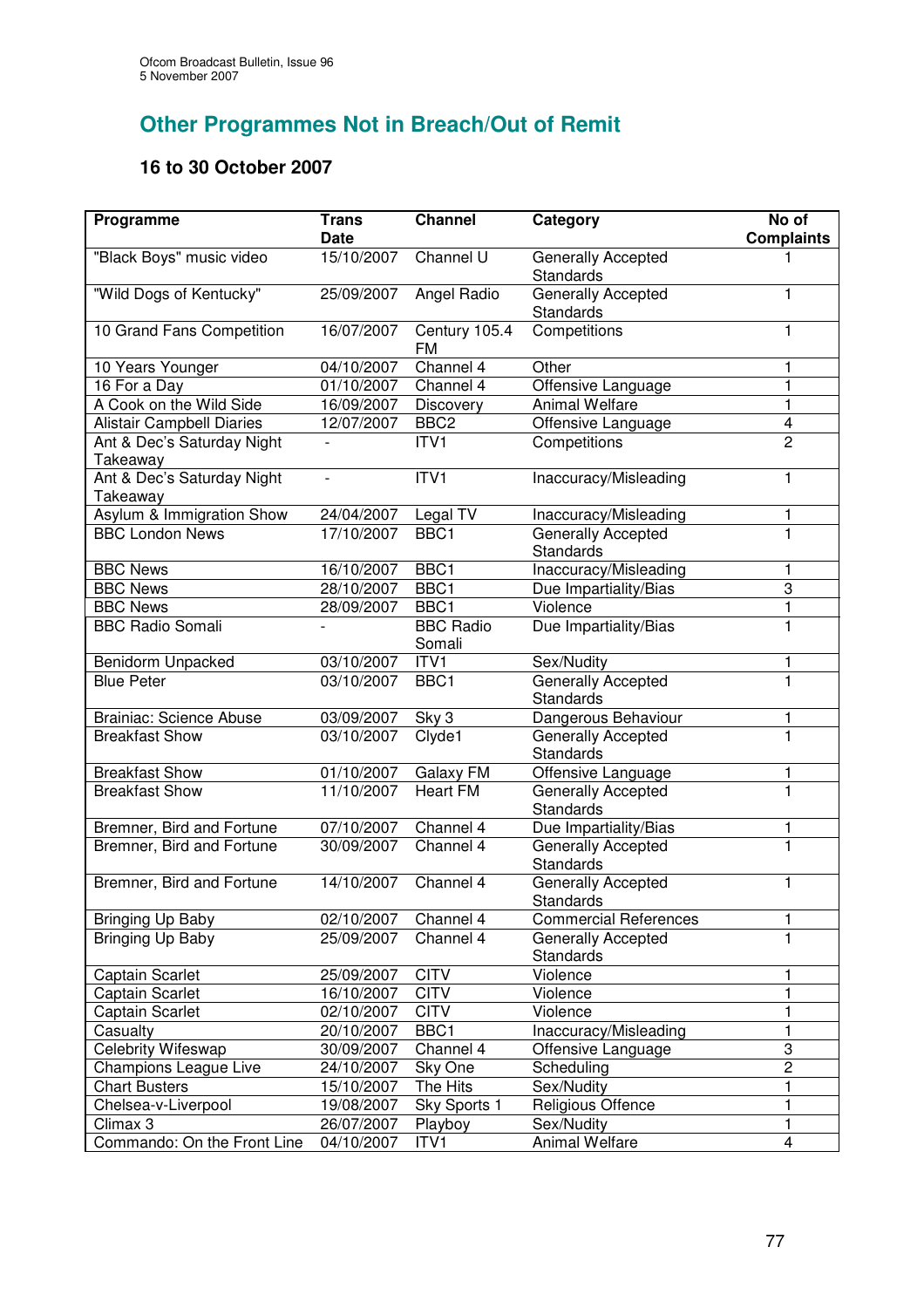| Competition                            |            | Radio Trent<br>FM        | Competitions                           | $\mathbf 1$    |
|----------------------------------------|------------|--------------------------|----------------------------------------|----------------|
| <b>Coronation Street</b>               | 26/09/2007 | ITV1                     | Generally Accepted<br><b>Standards</b> | 1              |
| Creep                                  | 29/09/2007 | Channel 4                | Generally Accepted<br><b>Standards</b> | $\overline{c}$ |
| Crimewatch                             | 26/09/2007 | BBC1                     | Violence                               | 1              |
| Criminal Minds (trailer)               | 04/10/2007 | Virgin 1                 | Violence                               | 1              |
| Deal or No Deal                        | 27/09/2007 | Channel 4                | Competitions                           | 1              |
| Diana: The Witnesses in the<br>Tunnel  | 06/06/2007 | Channel 4                | Generally Accepted<br><b>Standards</b> | $\mathbf 1$    |
| Dickinson's Real Deal                  | 13/09/2007 | ITVI                     | Competitions                           | 1              |
| Dirt (trailer)                         | 29/09/2007 | FiveUS                   | Generally Accepted<br><b>Standards</b> | 1              |
| Dirty Cows (trailer)                   | 03/10/2007 | Living TV                | Offensive Language                     | 1              |
| Doc Martin                             | 15/10/2007 | ITV1                     | Sex/Nudity                             | 1              |
| Doc Martin                             | 08/10/2007 | ITV1                     | Generally Accepted<br><b>Standards</b> | 1              |
| Dragon's Den                           | 22/10/2007 | BBC <sub>2</sub>         | Exorcism/Occult/Paranormal             | 1              |
| Drivetime with Myma Seldon             | 18/09/2007 | <b>KMFM West</b><br>Kent | Offensive Language                     | 1              |
| Emmerdale                              | 03/10/2007 | ITV1                     | Sex/Nudity                             | 6              |
| Emmerdale                              | 03/10/2007 | ITV1                     | Generally Accepted<br>Standards        | $\mathbf{1}$   |
| Emmerdale                              | 19/09/2007 | ITV <sub>2</sub>         | Generally Accepted<br><b>Standards</b> | 99             |
| Emmerdale                              | 10/9/2007  | ITVI                     | Sex/Nudity                             | 1              |
| Every Heartbeat Ft. Snoop<br>Dogg      | 31/08/2007 | Kiss 100                 | Offensive Language                     | $\blacksquare$ |
| F1: Brazilian Grand Prix Live          | 21/10/2007 | ITV1                     | Due Impartiality/Bias                  | 5              |
| F1: Brazilian Grand Prix<br>Qualifying | 20/10/2007 | ITV4                     | Other                                  | 1              |
| F1: Italian Grand Prix                 | 09/09/2007 | ITV1                     | Advertising                            | 1              |
| Fanny Hill (trailer)                   | 14/10/2007 | BBC1                     | Sex/Nudity                             | 1              |
| <b>Fifth Gear</b>                      | 24/09/2007 | Five                     | Dangerous Behaviour                    | 1              |
| Fifth Gear                             | 02/07/2007 | Five                     | Dangerous Behaviour                    | 1              |
| <b>Five News</b>                       | 25/09/2007 | Five                     | Inaccuracy/Misleading                  | 1              |
| Fizz                                   | 09/09/2007 | Fizz                     | Sex/Nudity                             | 1              |
| Frankenstein (trailer)                 | 22/10/2007 | ITV1                     | Generally Accepted<br>Standards        |                |
| Fresh & Jo in the Morning              | 03/10/2007 | <b>Beacon Radio</b>      | Offensive Language                     | 1              |
| Friday Night With Jonathan<br>Ross     | 22/06/2007 | BBC1                     | Offensive Language                     | 1              |
| Front Row                              | 11/10/2007 | <b>BBC Radio 4</b>       | Generally Accepted<br>Standards        | 1              |
| <b>GMTV</b>                            | 03/10/2007 | ITV1                     | Due Impartiality/Bias                  | 2              |
| <b>GMTV</b>                            | 12/09/2007 | ITV1                     | Inaccuracy/Misleading                  | 1              |
| GMTV                                   | 25/09/2007 | ITV <sub>1</sub>         | Due Impartiality/Bias                  | 1              |
| <b>Gardener's Question Time</b>        | 07/10/2007 | <b>BBC Radio 4</b>       | Generally Accepted<br><b>Standards</b> | $\overline{c}$ |
| Girls of the Playboy Mansion           | 06/10/2007 | Living                   | Sex/Nudity                             | 1              |
| <b>Grand Designs</b>                   | 07/10/2007 | Channel 4                | Offensive Language                     | $\overline{c}$ |
| Halfords sponsorship - Top<br>Gear     | 18/10/2007 | Dave                     | Inaccuracy/Misleading                  | $\mathbf{1}$   |
| Halfords sponsorship - Top<br>Gear     | 10/10/2007 | Dave                     | Inaccuracy/Misleading                  | 1              |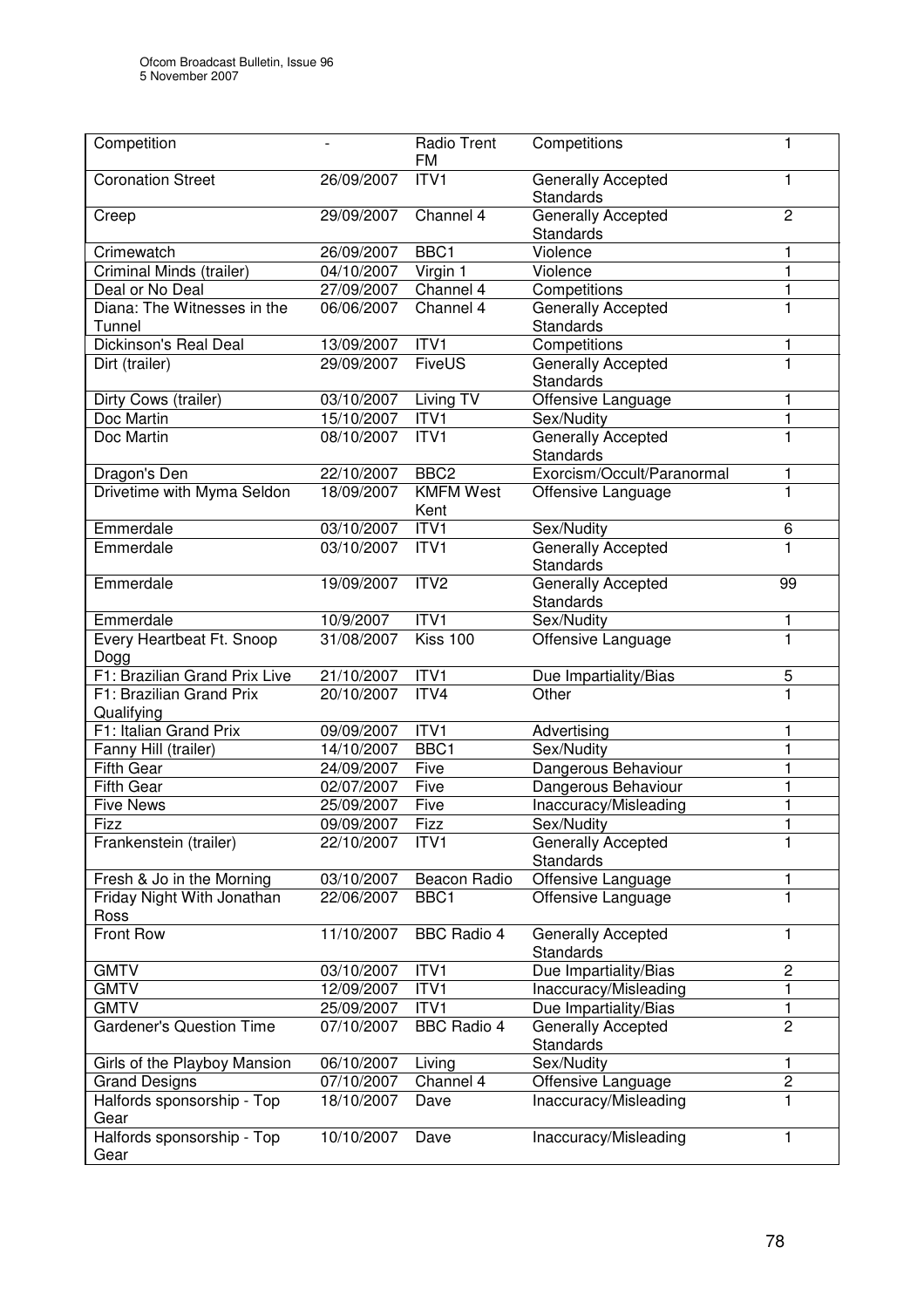| Harveys Sponsorship -         | 01/10/2007 | ITV1               | Religious Offence                      | 5              |
|-------------------------------|------------|--------------------|----------------------------------------|----------------|
| <b>Coronation Street</b>      |            |                    |                                        |                |
| Have I Got News For You       | 12/10/2007 | BBC1               | Generally Accepted                     | 1              |
|                               |            |                    | Standards                              |                |
| <b>Heart FM</b>               | 23/10/2007 | <b>Heart FM</b>    | Generally Accepted                     | 1              |
|                               |            |                    | <b>Standards</b>                       |                |
| Hell's Kitchen                | 09/09/2007 | ITV1               | Generally Accepted                     | 1              |
|                               |            |                    | <b>Standards</b>                       |                |
| <b>Holby City</b>             | 02/10/2007 | BBC <sub>1</sub>   | Offensive Language                     | 1              |
|                               | 07/08/2007 | BBC1               | Violence                               | $\mathbf{1}$   |
| <b>Holby City</b>             |            |                    |                                        |                |
| Hollyoaks                     | 26/09/2007 | Channel 4          | <b>Generally Accepted</b>              | 1              |
|                               |            |                    | Standards                              |                |
| Hollyoaks                     | 25/09/2007 | Channel 4          | Inaccuracy/Misleading                  | 1              |
| How to have Sex after         | 03/10/2007 | Five               | Sex/Nudity                             | 1              |
| Marriage                      |            |                    |                                        |                |
| <b>ITV London News</b>        | 26/09/2007 | ITV1               | Inaccuracy/Misleading                  | 1              |
| <b>ITV News</b>               | 05/10/2007 | ITVI               | Due Impartiality/Bias                  | 1              |
| <b>ITV News</b>               | 30/09/2007 | ITV1               | Inaccuracy/Misleading                  | 1              |
| <b>ITV News</b>               | 01/10/2007 | ITVI               | Due Impartiality/Bias                  | $\overline{c}$ |
| <b>ITV News</b>               | 20/09/2007 | ITV1               | Inaccuracy/Misleading                  | $\mathbf{1}$   |
|                               |            |                    |                                        |                |
| <b>ITV News</b>               | 05/10/2007 | ITVI               | Generally Accepted                     | $\mathbf 1$    |
|                               |            |                    | <b>Standards</b>                       |                |
| <b>ITV West News</b>          | 08/10/2007 | ITV1               | Other                                  | 1              |
| <b>ITV West News</b>          | 08/10/2007 | ITV1               | Generally Accepted                     | $\overline{2}$ |
|                               |            |                    | <b>Standards</b>                       |                |
| Iftari                        | 04/10/2007 | Awaz FM            | Religious Offence                      | 1              |
| Inside Out                    | 17/10/2007 | BBC1 (South)       | Due Impartiality/Bias                  | 7              |
| Inside a Shari'ah Court: This | 01/10/2007 | BBC <sub>2</sub>   | Religious Issues                       | $\mathbf{1}$   |
| World                         |            |                    |                                        |                |
| Jack Osbourne: Adrenaline     | 23/09/2007 | ITV <sub>2</sub>   | <b>Animal Welfare</b>                  | 1              |
| Junkie                        |            |                    |                                        |                |
| Jon Gaunt                     | 08/10/2007 | Talksport          |                                        | 1              |
|                               |            |                    | Generally Accepted<br><b>Standards</b> |                |
|                               |            |                    |                                        |                |
| Jon Gaunt                     | 18/10/2007 | Talksport          | Other                                  | 1              |
| Jon Gaunt                     | 12/09/2007 | Talksport          | <b>Generally Accepted</b>              | $\mathbf{1}$   |
|                               |            |                    | Standards                              |                |
| Jonathan Ross                 | 13/10/2007 | <b>BBC Radio 2</b> | Crime (incite/encourage)               | 2              |
| Lennon - the Wenner Tapes     | 06/07/2007 | <b>BBC Radio 4</b> | Offensive Language                     | 8              |
| Lenny's Britain               | 26/06/2007 | BBC1               | Generally Accepted                     |                |
|                               |            |                    | <b>Standards</b>                       |                |
| Live at Five                  | 05/10/2007 | <b>Sky News</b>    | Due Impartiality/Bias                  | 1              |
| MacIntyre's Underworld        | 01/10/2007 | Five               | Crime (incite/encourage)               | 1              |
| MacIntyre's Underworld        | 01/10/2007 | Five               | Dangerous Behaviour                    | 1              |
| Make Your Play                |            | ITV1               | Competitions                           | 1              |
| Make Your Play                | 20/04/2007 | ITV1               | Competitions                           | 1              |
|                               |            |                    |                                        | 1              |
| Match of the Day              | 22/08/2007 | BBC1               | Generally Accepted                     |                |
|                               |            |                    | <b>Standards</b>                       |                |
| Match of the Day 2            | 07/10/2007 | BBC <sub>2</sub>   | Generally Accepted                     | 1              |
|                               |            |                    | <b>Standards</b>                       |                |
| Millionaires' Mission         | 26/09/2007 | Channel 4          | Generally Accepted                     | 1              |
|                               |            |                    | <b>Standards</b>                       |                |
| Mitsubishi sponsorship - The  | 23/09/2007 | ITV4               | Generally Accepted                     | 1              |
| Contender                     |            |                    | <b>Standards</b>                       |                |
| Monty Python's Flying Circus  | 09/09/2007 | Paramount 2        | Generally Accepted                     | 1              |
|                               |            |                    | <b>Standards</b>                       |                |
|                               |            |                    |                                        |                |
| More4 News                    | 11/10/2007 | More4              | Due Impartiality/Bias                  | 1              |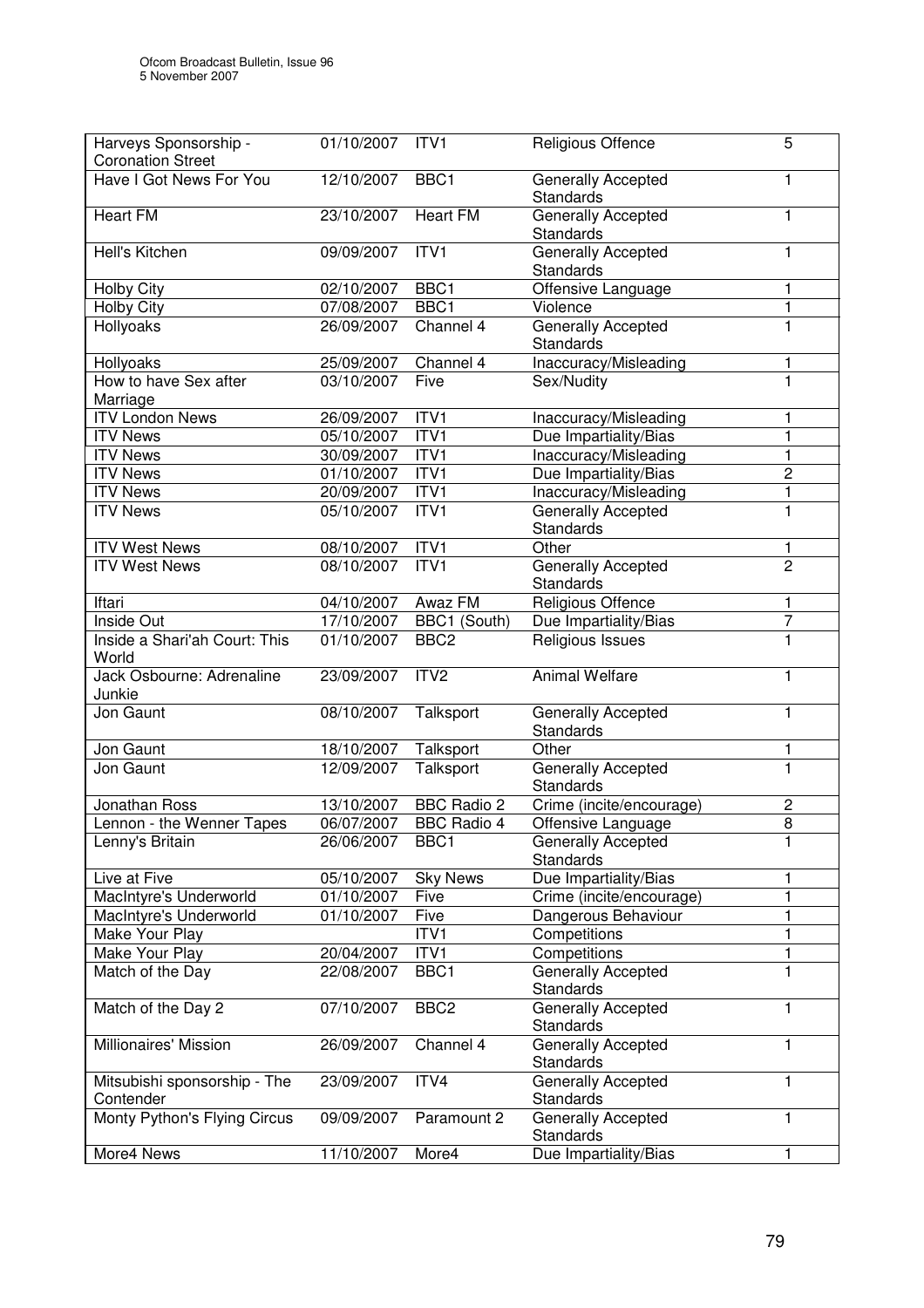| <b>Morning Show</b>               | 18/10/2007 | <b>BBC Radio 4</b> | Inaccuracy/Misleading     | 1                       |
|-----------------------------------|------------|--------------------|---------------------------|-------------------------|
| My Body Hell                      | 03/10/2007 | Five               | Generally Accepted        | 1                       |
|                                   |            |                    | <b>Standards</b>          |                         |
| My Spy Family                     | 10/10/2007 | Boomerang          | Generally Accepted        | 1                       |
|                                   |            |                    | <b>Standards</b>          |                         |
| Never Mind the Buzzcocks          | 19/09/2007 | BBC <sub>2</sub>   | Religious Offence         | 1                       |
| <b>News</b>                       | 14/07/2007 | The Quay           | Due Impartiality/Bias     | $\mathbf{1}$            |
|                                   |            | 107.4              |                           |                         |
| Nick Ferrari                      | 17/10/2007 | <b>LBC 97.3FM</b>  | Generally Accepted        | 1                       |
|                                   |            |                    | <b>Standards</b>          |                         |
| Not Going Out                     | 28/09/2007 | BBC1               | U18's in Programmes       | 1                       |
| Old Harry's Game                  | 04/10/2007 | <b>BBC Radio 4</b> | Offensive Language        | 1                       |
| Parkinson                         | 19/05/2007 | ITV1               | <b>Generally Accepted</b> | 1                       |
|                                   |            |                    | <b>Standards</b>          |                         |
| Paul O'Grady                      | 05/10/2007 | Channel 4          | Generally Accepted        | 1                       |
|                                   |            |                    | <b>Standards</b>          |                         |
| Peugeot Sponsorship - Rugby       |            | <b>ITV</b>         | Generally Accepted        | 1                       |
| <b>World Cup</b>                  |            |                    | <b>Standards</b>          |                         |
| Playboy Group                     |            | Playboy            | Sex/Nudity                | 1                       |
| Playboy TV                        | 18/08/2007 | Playboy TV         | Sex/Nudity                | 1                       |
| Playboy TV                        | 14/08/2007 | Playboy TV         | Sex/Nudity                | 1                       |
| Playboy TV                        | 19/08/2007 | Playboy TV         | Sex/Nudity                | 1                       |
| Programme trailer                 | 29/09/2007 | <b>FX Channel</b>  | Violence                  | 1                       |
| <b>Question Time</b>              | 11/10/2007 | BBC1               | Generally Accepted        | 1                       |
|                                   |            |                    | Standards                 |                         |
| <b>Ready Steady Cook</b>          | 28/09/2007 | BBC <sub>2</sub>   | Generally Accepted        | 1                       |
|                                   |            |                    | Standards                 |                         |
| <b>Real Radio Breakfast Show</b>  | 22/07/2007 | <b>Real Radio</b>  | Generally Accepted        | 1                       |
|                                   |            | Yorkshire          | <b>Standards</b>          |                         |
| Rebus                             | 05/10/2007 | ITV1               | Offensive Language        | 1                       |
| Rebus                             | 05/10/2007 | ITV1               | Generally Accepted        | 1                       |
|                                   |            |                    | Standards                 |                         |
| RSPCA: On the Front Line          | 26/9/2007  | Five               | <b>Generally Accepted</b> | 1                       |
|                                   |            |                    | <b>Standards</b>          |                         |
| Rugby World Cup 2007              | 30/09/2007 | ITV1               | Religious Offence         | $\overline{\mathbf{c}}$ |
| Safety Catch                      | 26/9/2007  | <b>BBC Radio 4</b> | Generally Accepted        | $\mathbf{1}$            |
|                                   |            |                    | <b>Standards</b>          |                         |
| Secret Diary of a Call Girl       | 11/10/2007 | ITV <sub>2</sub>   | Sex/Nudity                | 1                       |
| Secret Diary of a Call Girl       | 29/09/2007 | ITV1               | Sex/Nudity                | 4                       |
| (trailer)                         |            |                    |                           |                         |
| <b>Skins Secret Party Special</b> | 09/10/2007 | E4                 | Generally Accepted        | 1                       |
|                                   |            |                    | <b>Standards</b>          |                         |
| Sky News                          | 01/10/2007 | <b>Sky News</b>    | Inaccuracy/Misleading     | 1                       |
| <b>Sky News</b>                   | 10/10/2007 | <b>Sky News</b>    | Generally Accepted        | 1                       |
|                                   |            |                    | <b>Standards</b>          |                         |
| Smallville                        | 28/10/2007 | E <sub>4</sub>     | Advertising               | 1                       |
| <b>Star Stories</b>               | 03/08/2007 | Channel 4          | Generally Accepted        | 5                       |
|                                   |            |                    | <b>Standards</b>          |                         |
| Stoned in Suburbia                | 24/08/2007 | <b>Sky Three</b>   | Offensive Language        | 1                       |
| Take Away My Takeaway             | 25/9/2007  | Channel 4          | <b>Animal Welfare</b>     | $\mathbf{1}$            |
| TV is Dead                        | 16/10/2007 | Channel 4          | Offensive Language        | $\mathbf{1}$            |
| The Alan Titchmarsh Show          | 02/10/2007 | ITV1               | Sex/Nudity                | $\overline{c}$          |
| The Alan Titchmarsh Show          | 04/10/2007 | ITV1               | Due Impartiality/Bias     | 1                       |
| The Jeremy Kyle Show              | 25/10/2007 | ITV1               | Generally Accepted        |                         |
| The Life and Times of             |            |                    | Standards                 |                         |
| Vivienne Vyle                     | 11/10/2007 | BBC <sub>2</sub>   | Offensive Language        | 1                       |
|                                   |            |                    |                           |                         |